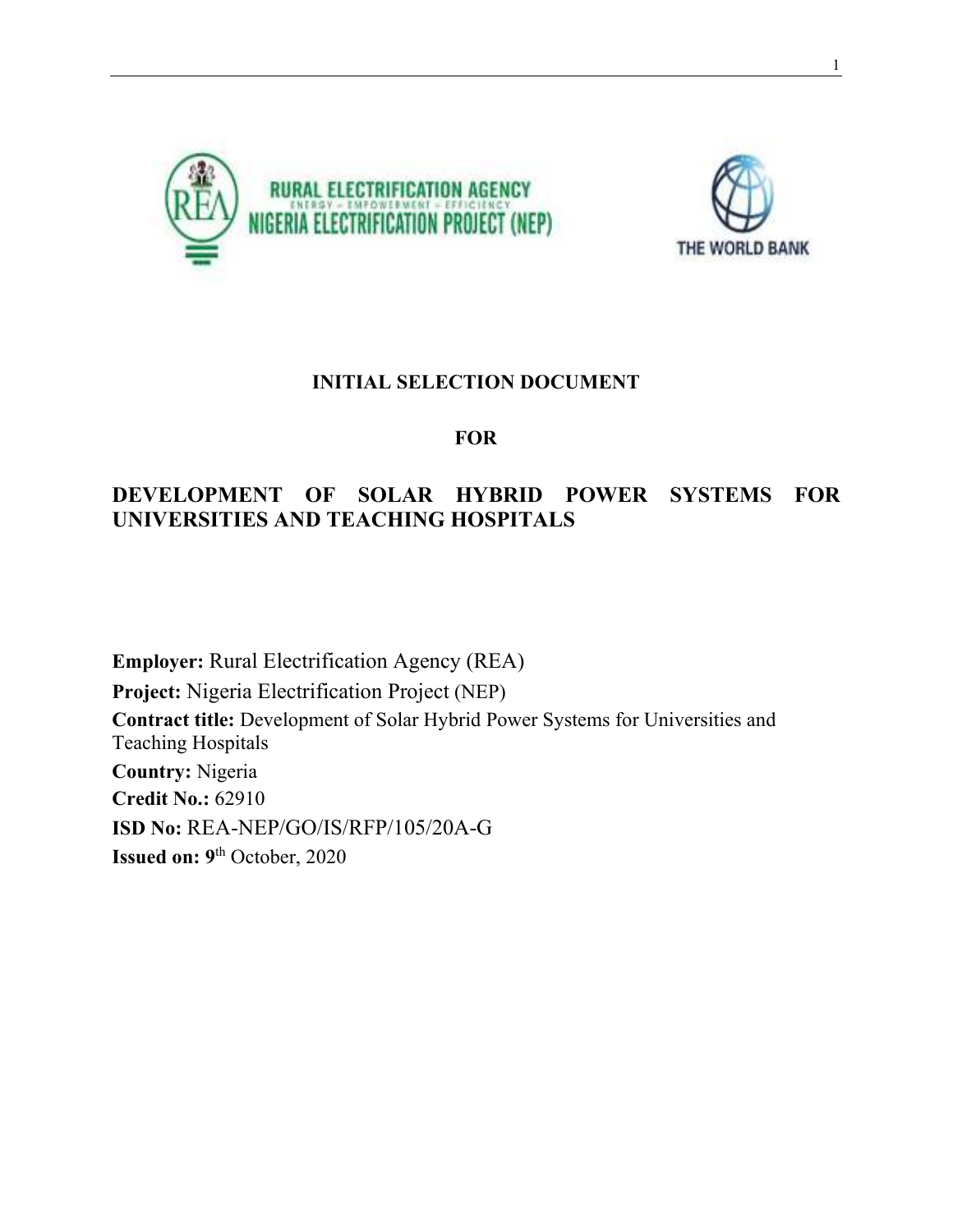## **Table of Contents**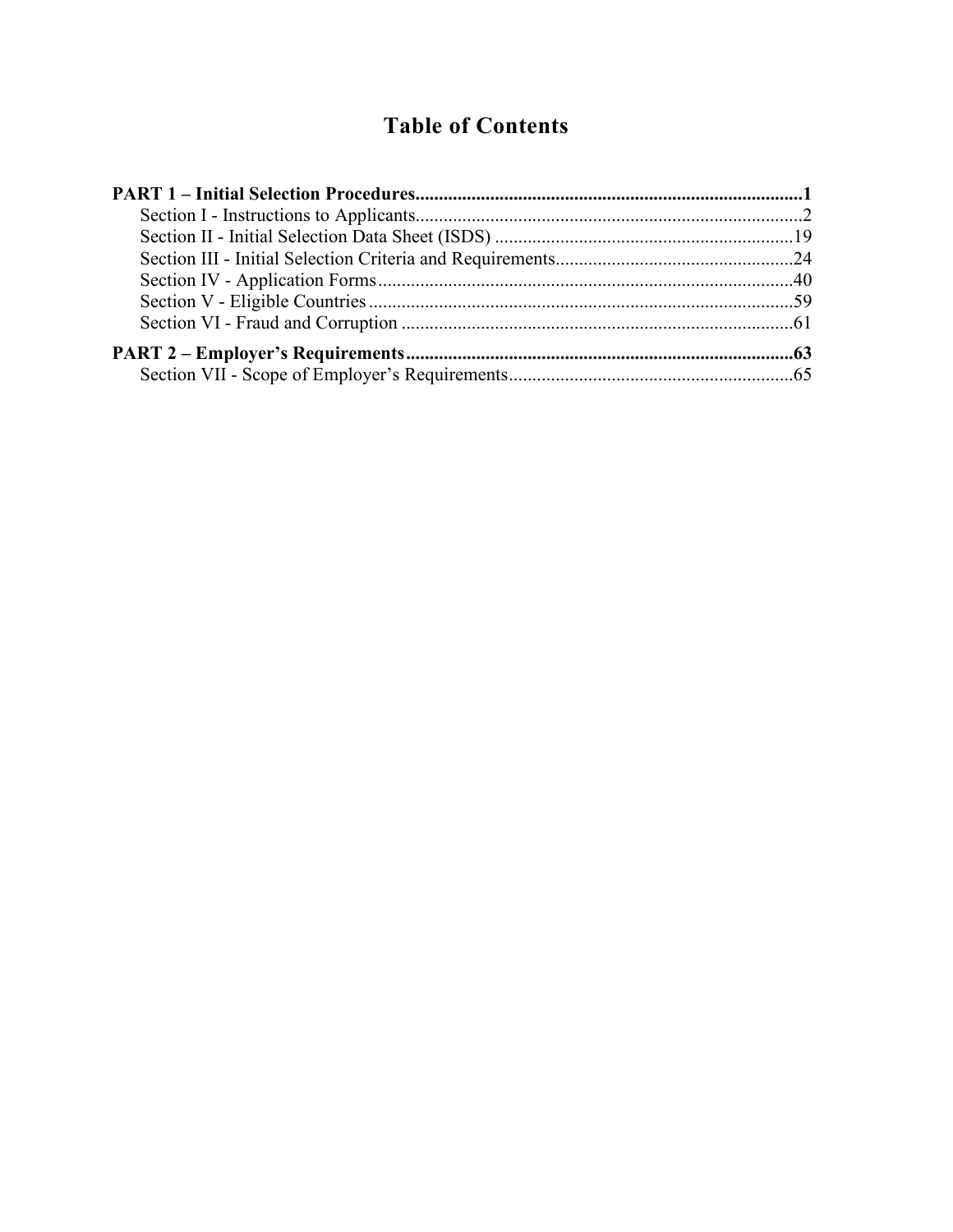# **PART 1 – Initial Selection Procedures**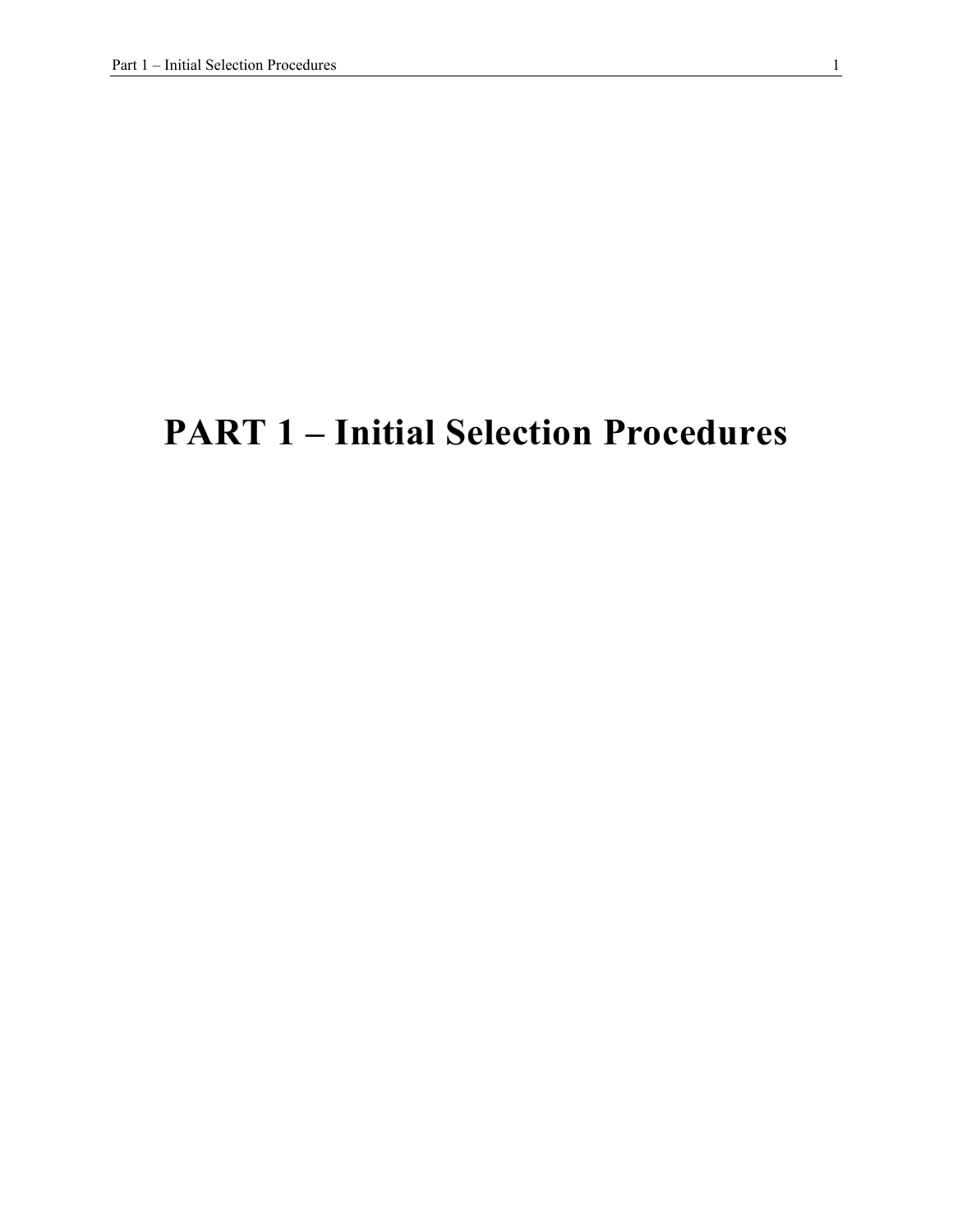# **Section I - Instructions to Applicants**

## **Contents**

| A.  |                                                                           |  |
|-----|---------------------------------------------------------------------------|--|
| 1.  |                                                                           |  |
| 2.  |                                                                           |  |
| 3.  |                                                                           |  |
| 4.  |                                                                           |  |
| 5.  |                                                                           |  |
| В.  |                                                                           |  |
| 6.  |                                                                           |  |
| 7.  | Clarification of Initial Selection Document and Pre-Application Meeting 8 |  |
| 8.  |                                                                           |  |
| C.  |                                                                           |  |
| 9.  |                                                                           |  |
| 10. |                                                                           |  |
| 11. |                                                                           |  |
| 12. |                                                                           |  |
| 13. |                                                                           |  |
| 14. |                                                                           |  |
| 15. |                                                                           |  |
| D.  |                                                                           |  |
| 16. |                                                                           |  |
| 17. |                                                                           |  |
| 18. |                                                                           |  |
| 19. |                                                                           |  |
| Е.  |                                                                           |  |
| 20. |                                                                           |  |
| 21. |                                                                           |  |
| 22. |                                                                           |  |
| 23. |                                                                           |  |
| 24. |                                                                           |  |
| F.  | Evaluation of Applications and Initial Selection of Applicants13          |  |
| 25. |                                                                           |  |
| 26. |                                                                           |  |
| 27. |                                                                           |  |
| 28. |                                                                           |  |
| 29. |                                                                           |  |
| 30. |                                                                           |  |
| 31. |                                                                           |  |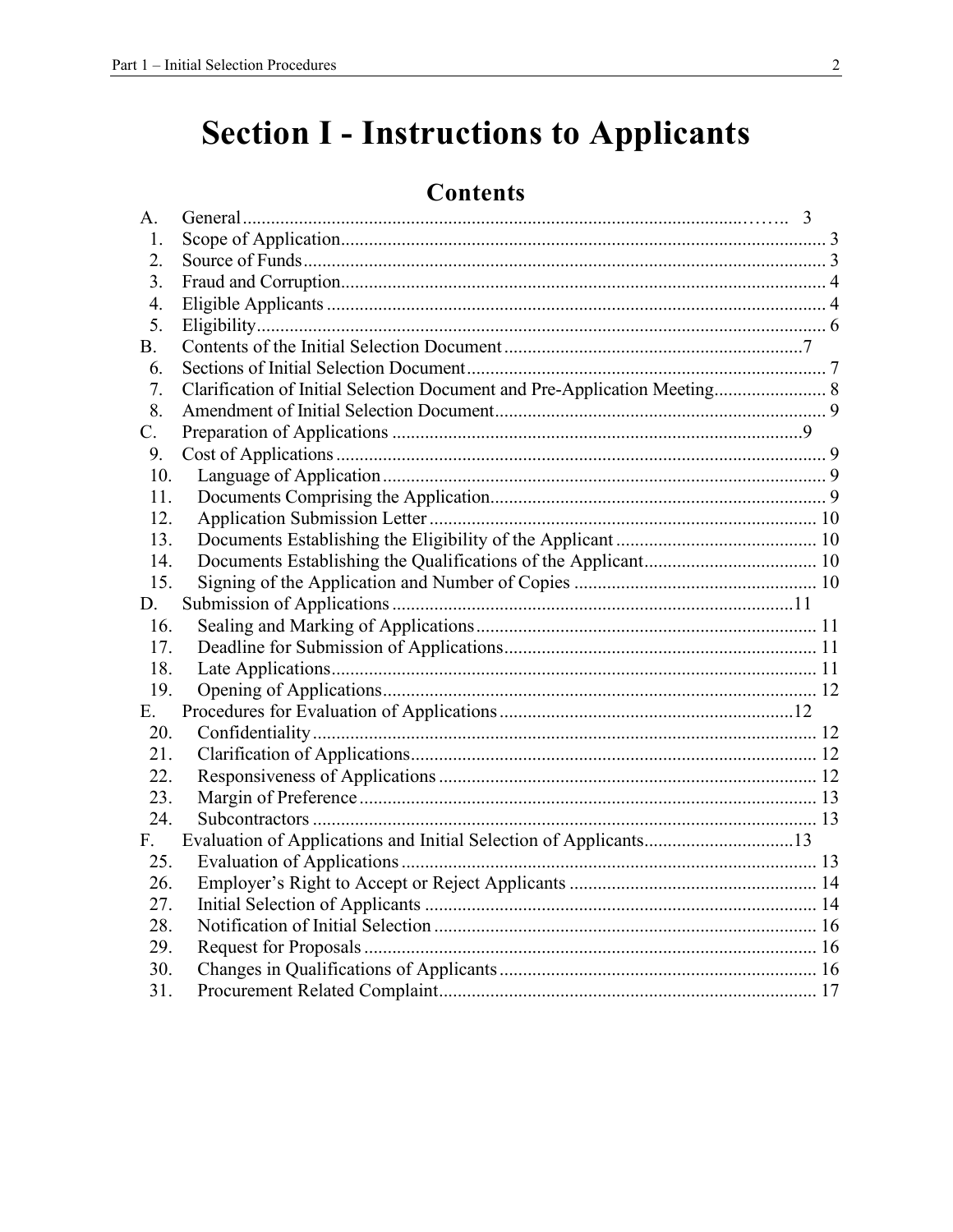## **Section I - Instructions to Applicants**

### **A.General**

- **1. Scope of Application 1.1** In connection with the invitation for Initial Selection indicated in Section II, Initial Selection Data Sheet (**ISDS**), the Employer, as defined **in the ISDS,** issues this Initial Selection Document ("Initial Selection Document") to prospective applicants ("Applicants") interested in submitting applications ("Applications") for Initial Selection to submit Proposals for the Plant Design, Supply and Installation described in Section VII, Scope of Employer's Requirement. In case proposals for the Plant Design, Supply and Installation are to be invited as individual contracts (i.e., the slice and package procedure), these are listed **in the ISDS**. The Request for Proposals (RFP) number corresponding to this Initial Selection is also provided **in the ISDS.**
- **2. Source of Funds** 2.1 The Borrower or Recipient (hereinafter called "Borrower") indicated **in the ISDS** has applied for or received financing (hereinafter called "funds") from the International Bank for Reconstruction and Development or the International Development Association (hereinafter called "the Bank") in an amount specified **in the ISDS,** towards the cost of the project named **in the ISDS**. The Borrower intends to apply a portion of the funds to eligible payments under the contract(s) resulting from the Request for Proposals (RFP) process for which this Initial Selection is conducted.
	- 2.2 Payment by the Bank will be made only at the request of the Borrower and upon approval by the Bank, and will be subject, in all respects, to the terms and conditions of the Loan (or other financing) Agreement. The Loan (or other financing) Agreement prohibits a withdrawal from the loan (or credit) account for the purpose of any payment to persons or entities, or for any import of goods, equipment, plant or materials, or services if such payment or import, to the knowledge of the Bank, is prohibited by a decision of the United Nations Security Council taken under Chapter VII of the Charter of the United Nations. No party other than the Borrower shall derive any rights from the Loan (or other financing) Agreement or have any claim to the proceeds of the loan (or credit).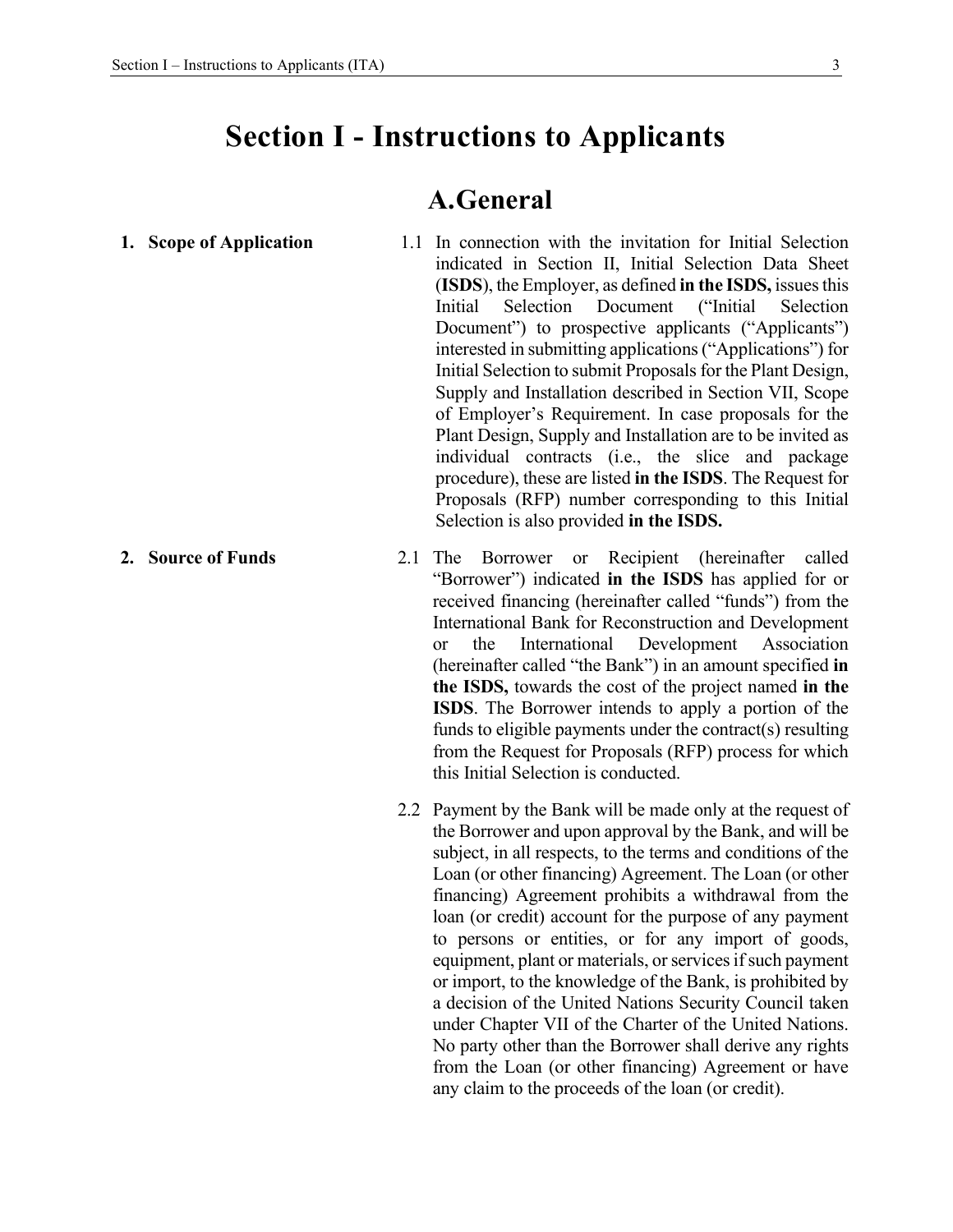- **3. Fraud and Corruption** 3.1 The Bank requires compliance with the Bank's Anti-Corruption Guidelines and its prevailing sanctions policies and procedures as set forth in the WBG's Sanctions Framework, as set forth in Section VI, Fraud and Corruption.
	- 3.2 In further pursuance of this policy, Applicants shall permit and shall cause their agents (where declared or not), subcontractors, subconsultants, service providers, suppliers, and their personnel, to permit the Bank to inspect all accounts, records and other documents relating to any Prequalification process, Initial Selection process, Bid submission (in case prequalified), Proposal submission (in case initially selected), and contract performance (in the case of award), and to have them audited by auditors appointed by the Bank.
- **4. Eligible Applicants** 4.1 Applicants shall meet the eligibility criteria as per this Instruction and ITA 5.1.
	- 4.2 An Applicant may be a firm that is a private entity, a stateowned enterprise or institution subject to ITA 4.9 - or any combination of such entities in the form of a joint venture ("JV") under an existing agreement or with the intent to enter into such an agreement supported by a letter of intent. In the case of a joint venture, all members shall be jointly and severally liable for the execution of the entire Contract in accordance with the Contract terms. The JV shall nominate an authorized representative who shall have the authority to conduct all business for and on behalf of any and all the members of the JV during the Initial Selection process, RFP process (in the event the JV submits a Proposal) and during contract execution (in the event the JV is awarded the Contract). Unless specified **in the ISDS**, there is no limit on the number of members in a JV.
	- 4.3 A firm is not permitted to participate for initial selection for the same contract both as an individual firm and as a part of a joint venture or as a subcontractor. However, a firm may participate as a subcontractor in more than one Application but only in the capacity of a subcontractor. Applications submitted in violation of this procedure will be rejected.
	- 4.4 A firm and any of its affiliates (that directly or indirectly control, are controlled by or are under common control with that firm) are not permitted to submit more than one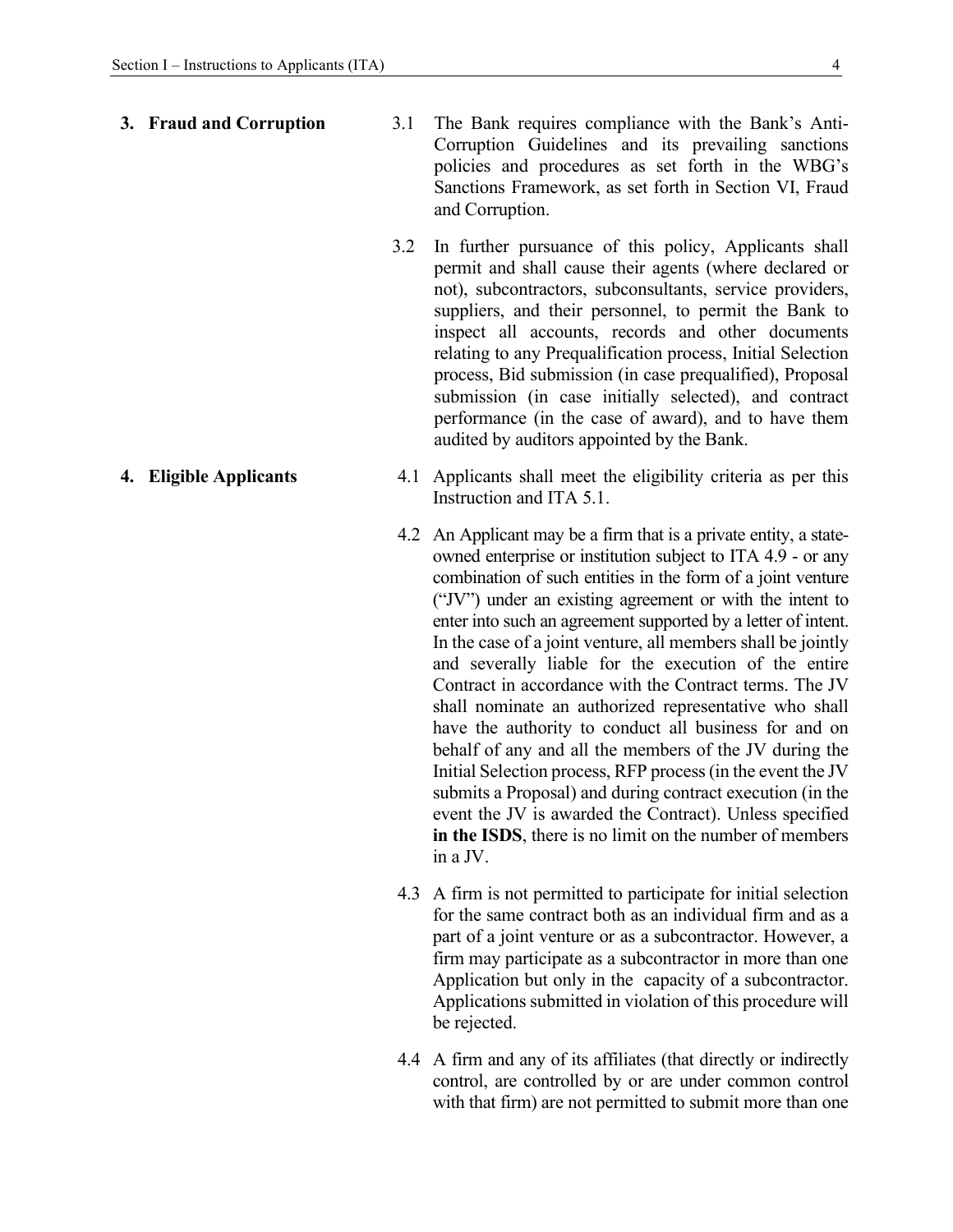application for initial selection for the same contract, either individually, as joint venture or as a subcontractor among them. Applications submitted in violation of this procedure will be rejected.

- 4.5 An Applicant may have the nationality of any country, subject to the restrictions pursuant to ITA 5.1. An Applicant shall be deemed to have the nationality of a country if the Applicant is constituted, incorporated or registered in and operates in conformity with the provisions of the laws of that country, as evidenced by its articles of incorporation (or equivalent documents of constitution or association) and its registration documents, as the case may be. This criterion also shall apply to the determination of the nationality of proposed specialized sub-contractors or suppliers for any part of the Contract including related Services.
- 4.6 Applicants and proposed specialized sub-contractors or suppliers for any part of the Contract including related services (for the purpose of this ITA 4.6 referred to as "Applicants") shall not have a conflict of interest. Applicants shall be considered to have a conflict of interest, if they, or any of their affiliates, participated as a consultant in the preparation of the Employer's Requirement (other than design to be carried out as part of this Plant Design, Supply and Installation contract) or have been hired or proposed to be hired by the Employer or Borrower as Project Manager for contract implementation of the Plant Design, Supply and Installation that are the subject of this Initial Selection. In addition, Applicants may be considered to have a conflict of interest if they have a close business or family relationship with a professional staff of the Borrower (or of the project implementing agency, or of a recipient of a part of the loan) who: (i) are directly or indirectly involved in the preparation of the Initial Selection Document or Request for Proposals (RFP) Document or specifications of the Contract, and/or the Proposal evaluation process of such Contract; or (ii) would be involved in the implementation or supervision of such Contract, unless the conflict stemming from such relationship has been resolved in a manner acceptable to the Bank throughout the procurement process and execution of the Contract.
- 4.7 An Applicant that has been sanctioned by the Bank, pursuant to the Bank's Anti-Corruption Guidelines, and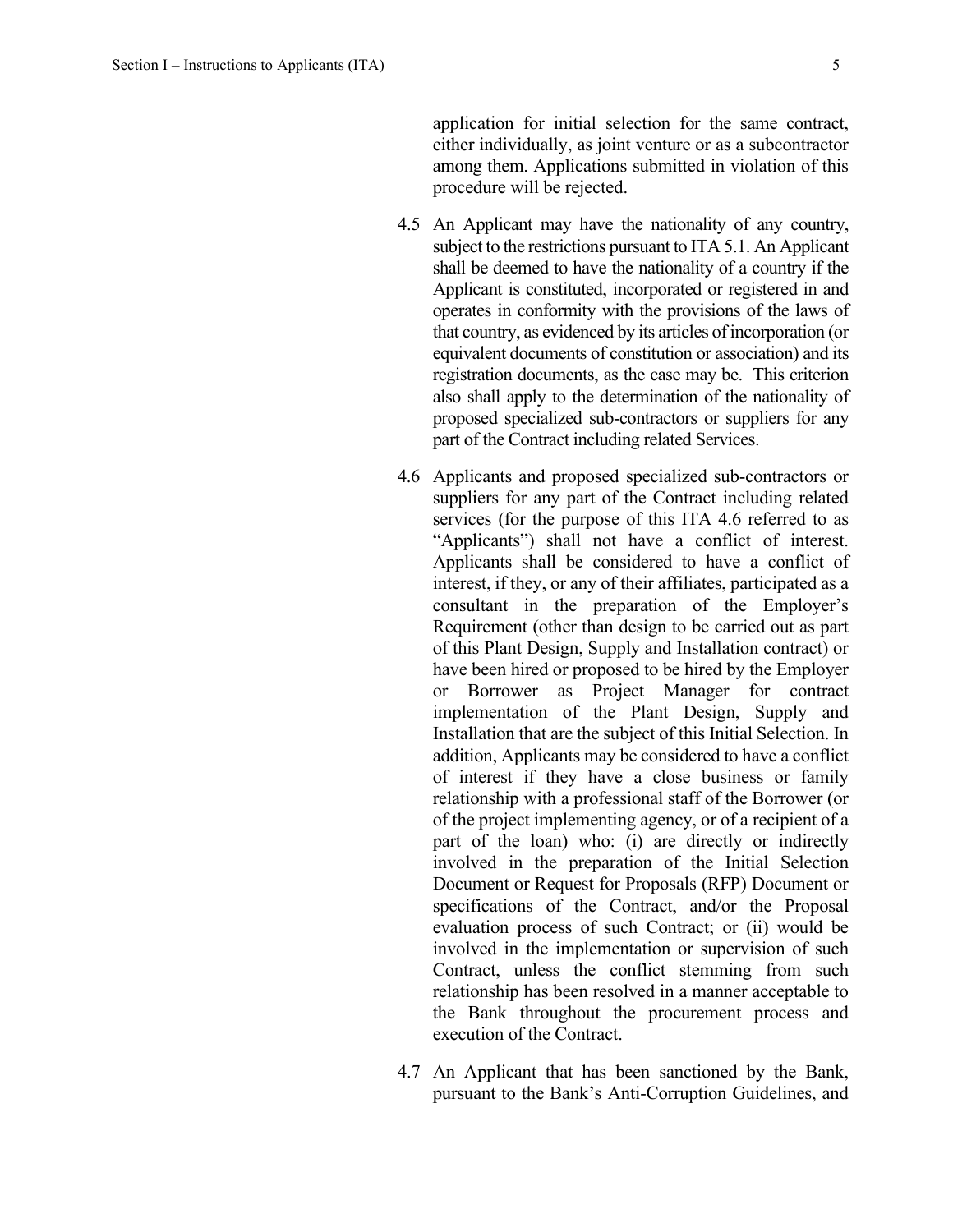in accordance with its prevailing sanctions policies and procedures as set forth in the WBG's Sanctions Framework, as described in Section VI, paragraph 2.2 d. shall be ineligible to be prequalified for, initially selected for, bid for, propose for or be awarded a Bank-financed contract or benefit from a Bank-financed contract, financially or otherwise, during such period of time as the Bank shall have determined.

- 4.8 The list of debarred firms and individuals is available as specified **in the ISDS.**
- 4.9 Applicants that are state-owned enterprise or institutions in the Employer's Country may be eligible to be initially selected, compete and be awarded a Contract(s) only if they can establish, in a manner acceptable to the Bank, that they (i) are legally and financially autonomous (ii) operate under commercial law, and (iii) are not under supervision of the Employer.
- 4.10 An Applicant shall not be under suspension from bidding or submitting proposals by the Employer as the result of the execution of a Bid or Proposal–Securing Declaration.
- 4.11 An Applicant shall provide such documentary evidence of eligibility satisfactory to the Employer, as the Employer shall reasonably request.
- 4.12 A firm that is under a sanction of debarment by the Borrower from being awarded a contract is eligible to participate in this procurement, unless the Bank, at the Borrower's request, is satisfied that the debarment:
	- (a) relates to fraud or corruption; and
	- (b) followed a judicial or administrative proceeding that afforded the firm adequate due process.
- **5. Eligibility** 5.1 Firms and individuals may be ineligible if they are nationals of ineligible countries as indicated in Section V. The countries, persons or entities are ineligible if (a) as a matter of law or official regulations, the Borrower's country prohibits commercial relations with that country, provided that the Bank is satisfied that such exclusion does not preclude effective competition for the supply of goods or the contracting of works or services required; or (b) by an act of compliance with a decision of the United Nations Security Council taken under Chapter VII of the Charter of the United Nations, the Borrower's country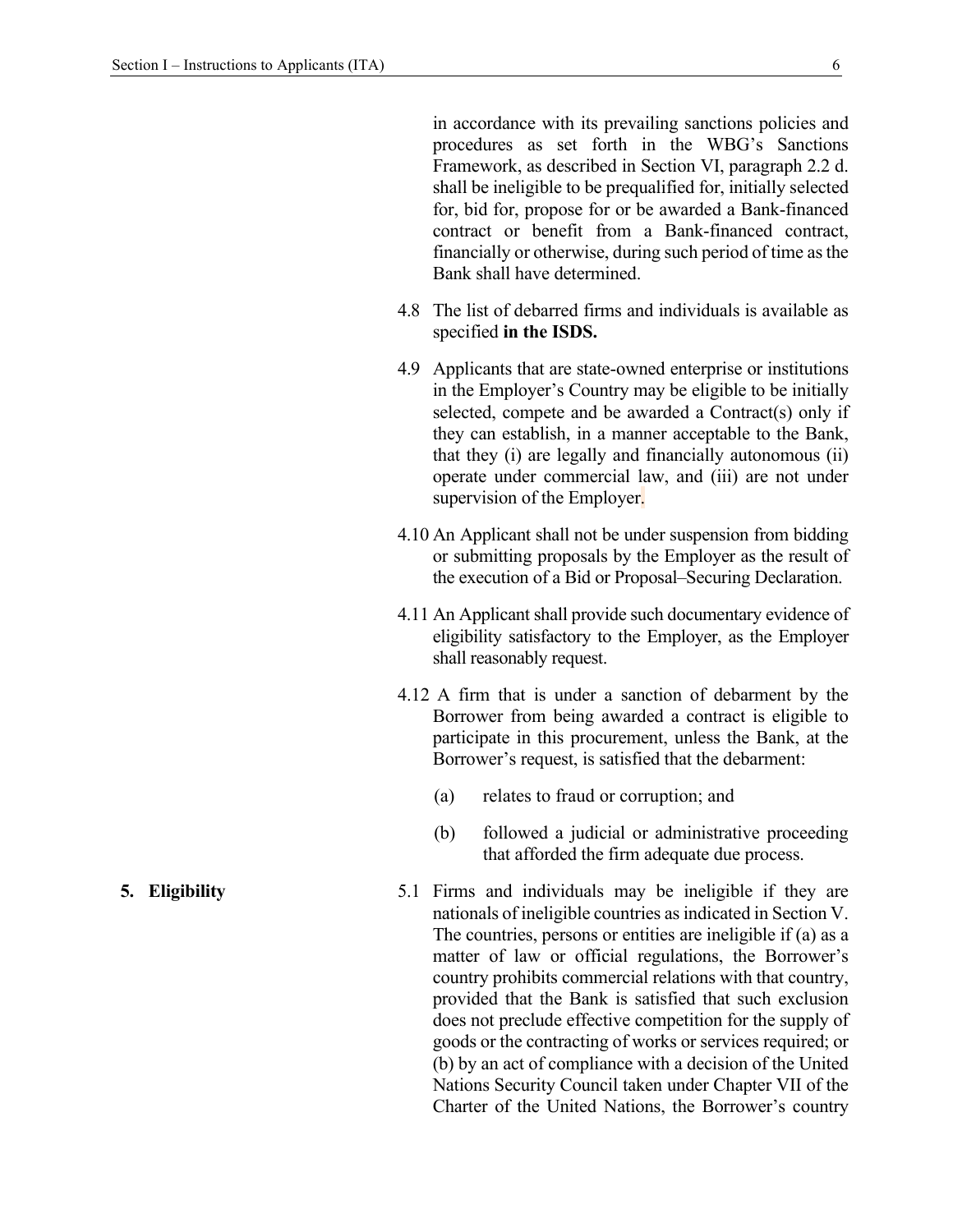prohibits any import of goods or contracting of works or services from that country, or any payments to any country, person, or entity in that country. When the Plant Design, Supply and Installation is implemented across jurisdictional boundaries (and more than one country is a Borrower, and is involved in the procurement), then exclusion of a firm or individual on the basis of ITA 5.1(a) above by any country may be applied to that procurement across other countries involved, if the Bank and the Borrowers involved in the procurement agree.

### **B. Contents of the Initial Selection Document**

- **6. Sections of Initial Selection Document**
- 6.1 This Initial Selection Document consists of parts 1 and 2 which comprise all the sections indicated below, and which should be read in conjunction with any Addendum issued in accordance with ITA 8.

### **PART 1 Initial Selection Procedures**

- Section I Instructions to Applicants (ITA)
- Section II Initial Selection Data Sheet (ISDS)
- Section III Initial Selection Criteria and Requirements
- Section IV Application Forms
- Section V Eligible Countries
- Section VI Fraud and Corruption

### **PART 2 Employer's Requirements**

- Section VII Scope of Employer's Requirement
- 6.2 Unless obtained directly from the Employer, the Employer accepts no responsibility for the completeness of the document, responses to requests for clarification, the minutes of the pre-Application meeting (if any), or Addenda to the Initial Selection Document in accordance with ITA 8. In case of any discrepancies, documents issued directly by the Employer shall prevail.
- 6.3 The Applicant is expected to examine all instructions, forms, and terms in the Initial Selection Document and to furnish with its Application all information or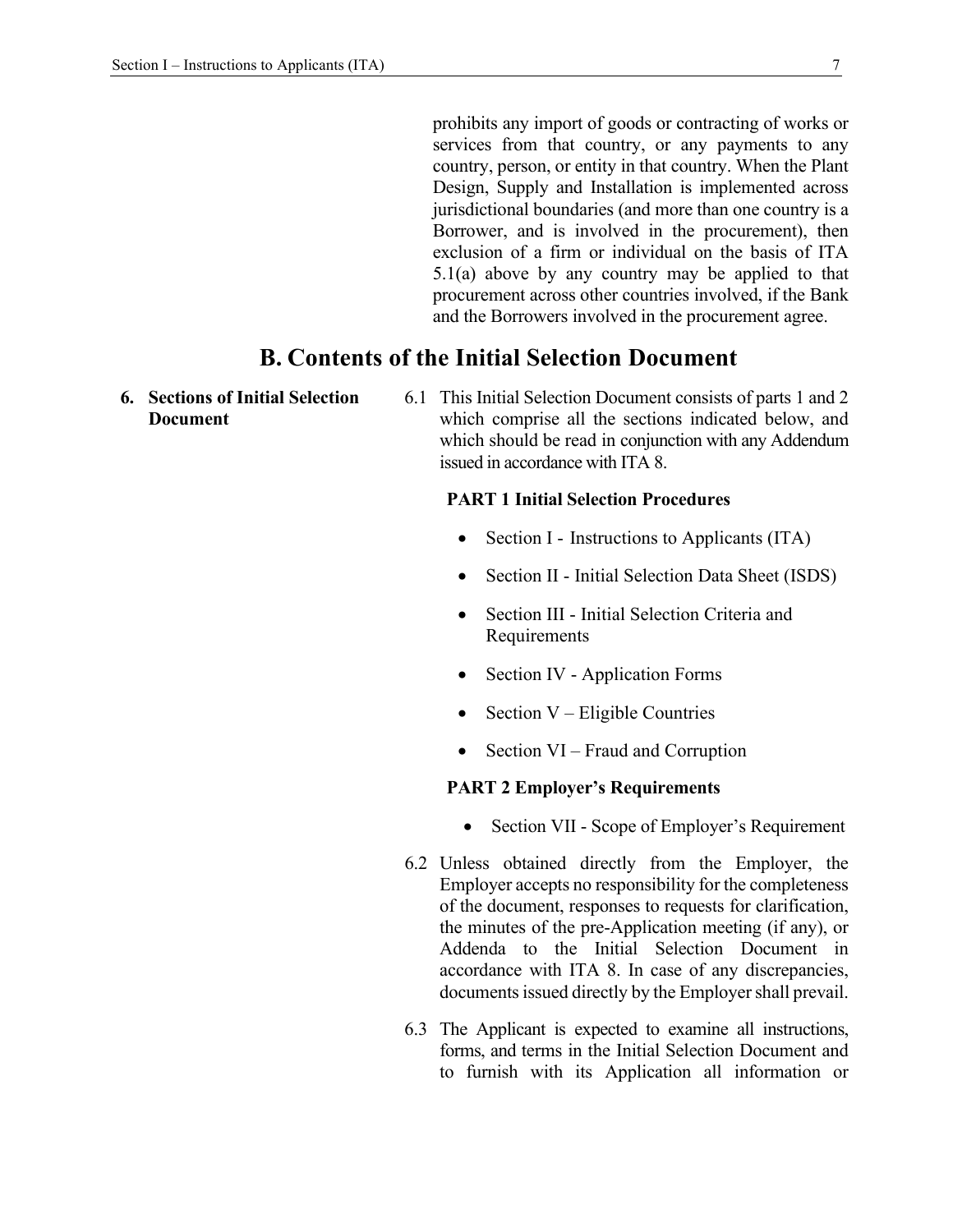**7. Clarification of Initial Selection Document and Pre-Application Meeting** 

documentation as is required by the Initial Selection Document.

- 7.1 An Applicant requiring any clarification of the Initial Selection Document shall contact the Employer in writing at the Employer's address indicated **in the ISDS.**  The Employer will respond in writing to any request for clarification provided that such request is received no later than fourteen (14) days prior to the deadline for submission of the applications. The Employer shall forward a copy of its response to all prospective Applicants who have obtained the Initial Selection Document directly from the Employer, including a description of the inquiry but without identifying its source. If so indicated **in the ISDS**, the Employer shall also promptly publish its response at the web page identified **in the ISDS**. Should the Employer deem it necessary to amend the Initial Selection Document as a result of a clarification, it shall do so following the procedure under ITA 8 and in accordance with the provisions of ITA 17.2.
- 7.2 If indicated **in the ISDS**, the Applicant's designated representative is invited at the Applicant's cost to attend a pre-Application meeting at the place, date and time mentioned **in the ISDS**. During this pre-Application meeting, prospective Applicants may request clarification of the project requirement, the criteria for qualifications or any other aspects of the Initial Selection Document.
- 7.3 Minutes of the pre-Application meeting, if applicable, including the text of the questions asked by Applicants, including those during the meeting (without identifying the source) and the responses given, together with any responses prepared after the meeting will be transmitted promptly to all prospective Applicants who have obtained the Initial Selection Document. Any modification to the Initial Selection Document that may become necessary as a result of the pre-Application meeting shall be made by the Employer exclusively through the use of an Addendum pursuant to ITA 8. Non-attendance at the pre-Application meeting will not be a cause for disqualification of an Applicant.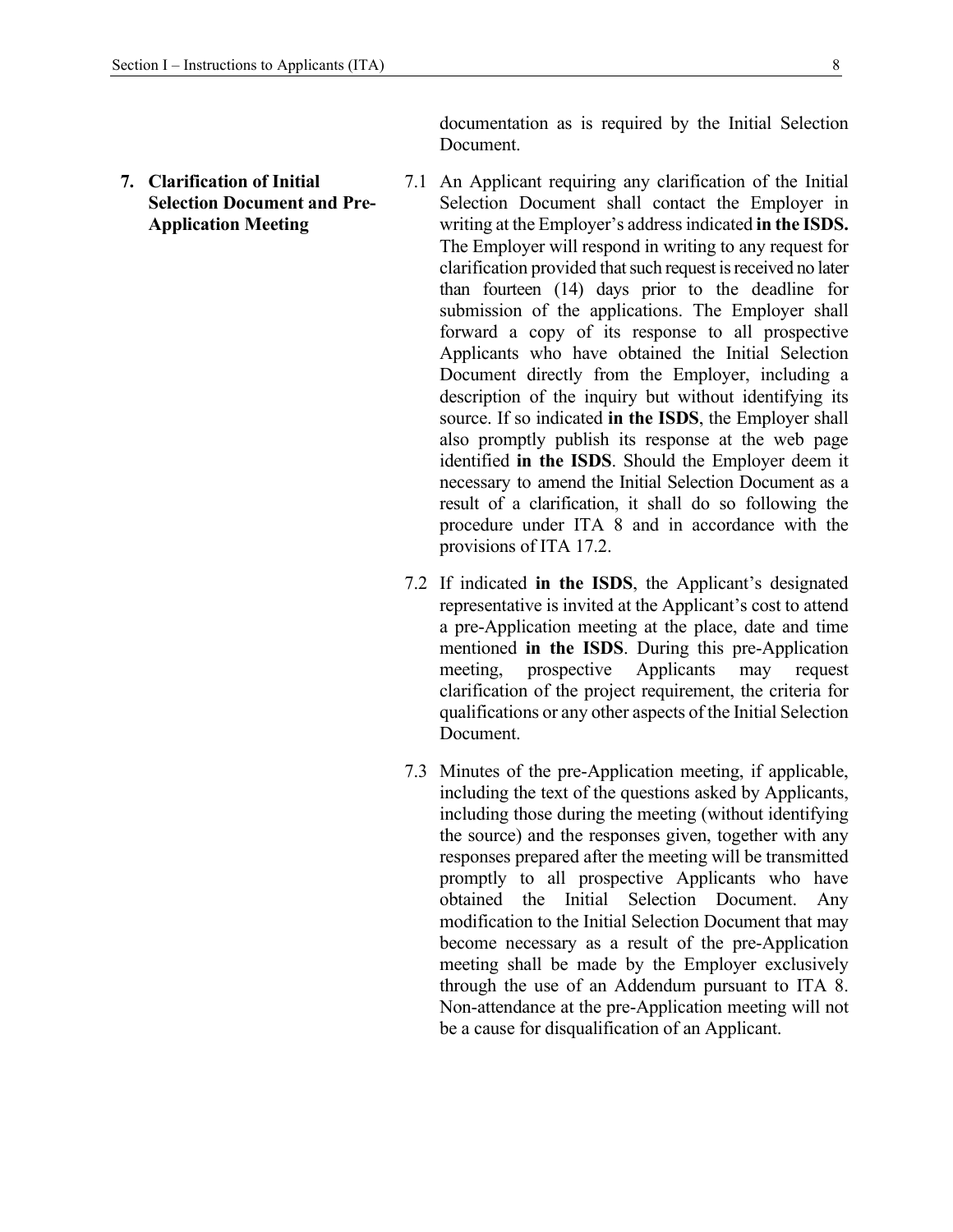### **8. Amendment of Initial Selection Document**  8.1 At any time prior to the deadline for submission of Applications, the Employer may amend the Initial Selection Document by issuing an Addendum.

- 8.2 Any Addendum issued shall be part of the Initial Selection Document and shall be communicated in writing to all Applicants who have obtained the Initial Selection Document from the Employer. The Employer shall promptly publish the Addendum at the Employer's web page identified **in the ISDS**.
- 8.3 To give Applicants reasonable time to take an Addendum into account in preparing their Applications, the Employer may, at its discretion, extend the deadline for the submission of Applications in accordance with ITA 17.2.

### **C. Preparation of Applications**

- **9. Cost of Applications** 9.1 The Applicant shall bear all costs associated with the preparation and submission of its Application. The Employer will in no case be responsible or liable for those costs, regardless of the conduct or outcome of the Initial Selection process. **10. Language of Application** 10.1 The Application as well as all correspondence and documents relating to the Initial Selection exchanged by the Applicant and the Employer, shall be written in the language specified **in the ISDS.** Supporting documents and printed literature that are part of the Application may be in another language, provided they are accompanied by an accurate translation of the relevant passages in the language specified **in the ISDS,** in which case, for purposes of interpretation of the Application, the translation shall govern. **11. Documents Comprising the Application**  11.1 The Application shall comprise the following: (a) **Application Submission Letter**, in accordance with ITA 12.1;
	- (b) **Eligibility:** documentary evidence establishing the Applicant's eligibility, in accordance with ITA 13.1;
	- (c) **Qualifications:** documentary evidence establishing the Applicant's qualifications, in accordance with ITA 14; and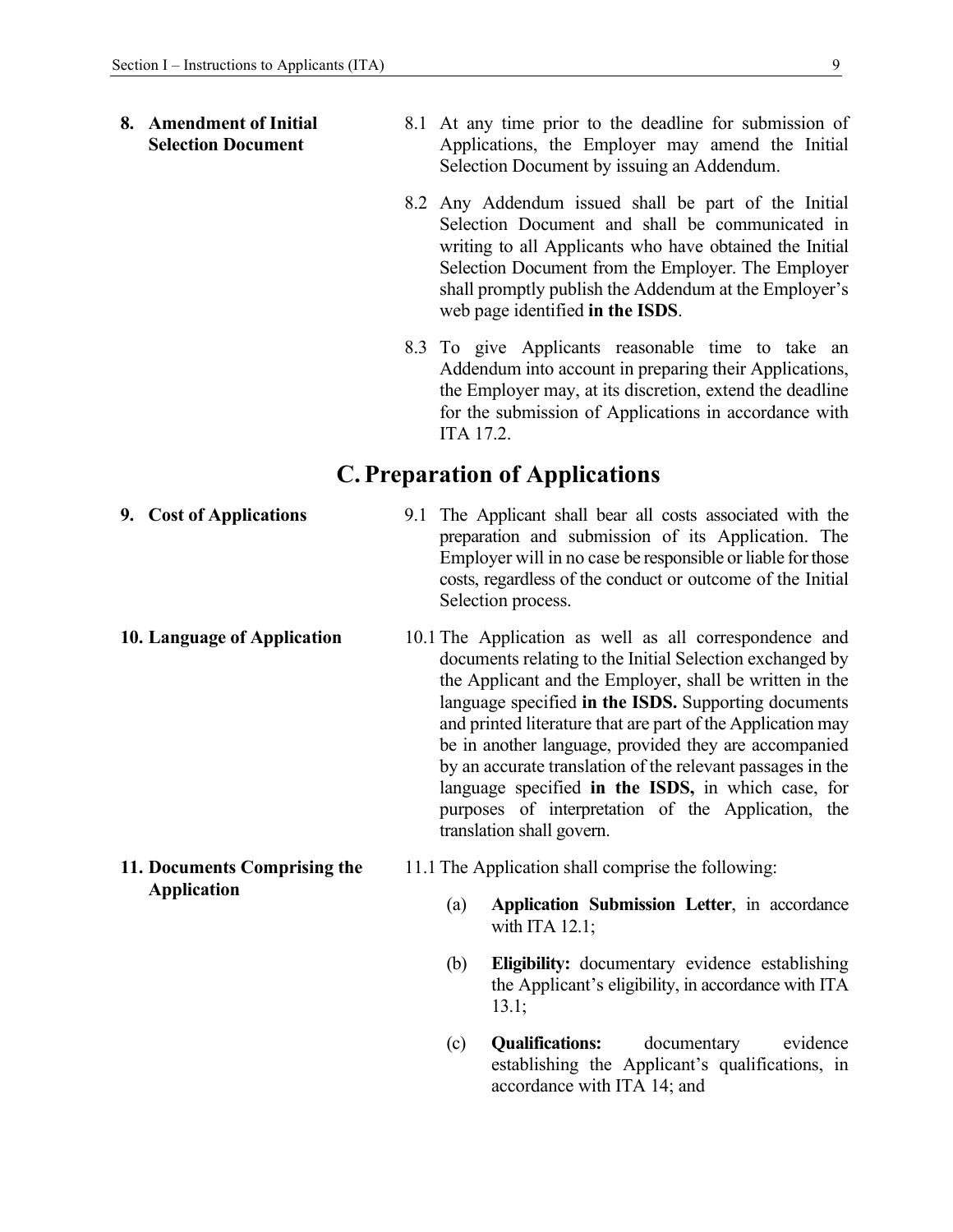- **12. Application Submission Letter**
- **13. Documents Establishing the Eligibility of the Applicant**
- **14. Documents Establishing the Qualifications of the Applicant**

**15. Signing of the Application and Number of Copies** 

- (d) any other document required as specified **in the ISDS**.
- 11.2 The Applicant shall furnish information on commissions and gratuities, if any, paid or to be paid to agents or any other party relating to this Application
- 12.1 The Applicant shall complete an Application Submission Letter as provided in Section IV, Application Forms. This Letter must be completed without any alteration to its format.
- 13.1 To establish its eligibility in accordance with ITA 4, the Applicant shall complete the eligibility declarations in the Application Submission Letter and Forms ELI (eligibility) 1.1 and 1.2, included in Section IV, Application Forms.
- 14.1 To establish its qualifications to perform the contract(s) in accordance with Section III - Initial Selection Criteria and Requirements, the Applicant shall provide the information requested in the corresponding Information Sheets included in Section IV, Application Forms.
	- 14.2 Wherever an Application Form requires an Applicant to state a monetary amount, Applicants should indicate the USD equivalent using the rate of exchange determined as follows:
		- (a) for turnover or financial data required for each year - exchange rate prevailing on the last day of the respective calendar year (in which the amounts for that year are to be converted); and
		- (b) value of single contract exchange rate prevailing on the date of the contract.

Exchange rates shall be taken from the publicly available source identified **in the ISDS**. Any error in determining the exchange rates in the Application may be corrected by the Employer.

15.1 The Applicant shall prepare one original of the documents comprising the Application as described in ITA 11 and clearly mark it "ORIGINAL". The original of the Application shall be typed or written in indelible ink and shall be signed by a person duly authorized to sign on behalf of the Applicant. In case the Applicant is a JV, the Application shall be signed by an authorized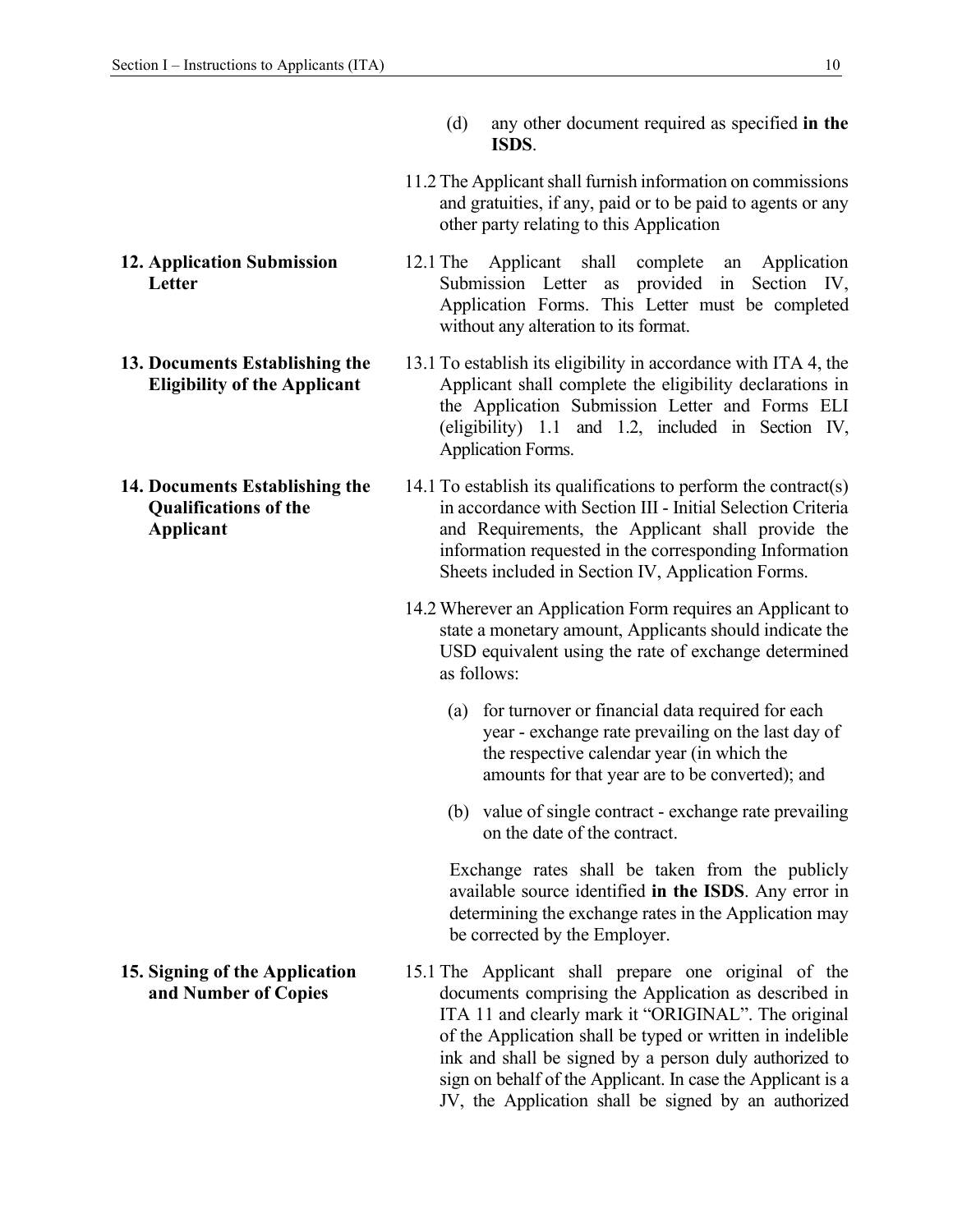representative of the JV on behalf of the JV and so as to be legally binding on all the members as evidenced by a power of attorney signed by their legally authorized signatories.

15.2 The Applicant shall submit copies of the signed original Application, in the number specified **in the ISDS,** and clearly mark them "COPY". In the event of any discrepancy between the original and the copies, the original shall prevail.

### **D. Submission of Applications**

16.1 The Applicant shall enclose the original and the copies of the Application in a sealed envelope that shall:

- (a) bear the name and address of the Applicant;
- (b) be addressed to the Employer, in accordance with ITA 17.1; and
- (c) bear the specific identification of this Initial Selection process indicated **in the ISDS** 1.1.
- 16.2 The Employer will accept no responsibility for not processing any envelope that was not identified as required in ITA 16.1 above.
- 17.1 Applicants may either submit their Applications by mail or by hand. Applications shall be received by the Employer at the address and no later than the deadline indicated **in the ISDS.** When so specified **in the ISDS,**  Applicants have the option of submitting their Applications electronically, in accordance with electronic Application submission procedures specified **in the ISDS.** 
	- 17.2 The Employer may, at its discretion, extend the deadline for the submission of Applications by amending the Initial Selection Document in accordance with ITA 8, in which case all rights and obligations of the Employer and the Applicants subject to the previous deadline shall thereafter be subject to the deadline as extended.
- **18. Late Applications** 18.1 The Employer reserves the right to accept applications received after the deadline for submission of applications, unless otherwise specified **in the ISDS**.

**16. Sealing and Marking of Applications** 

- **17. Deadline for Submission of Applications**
-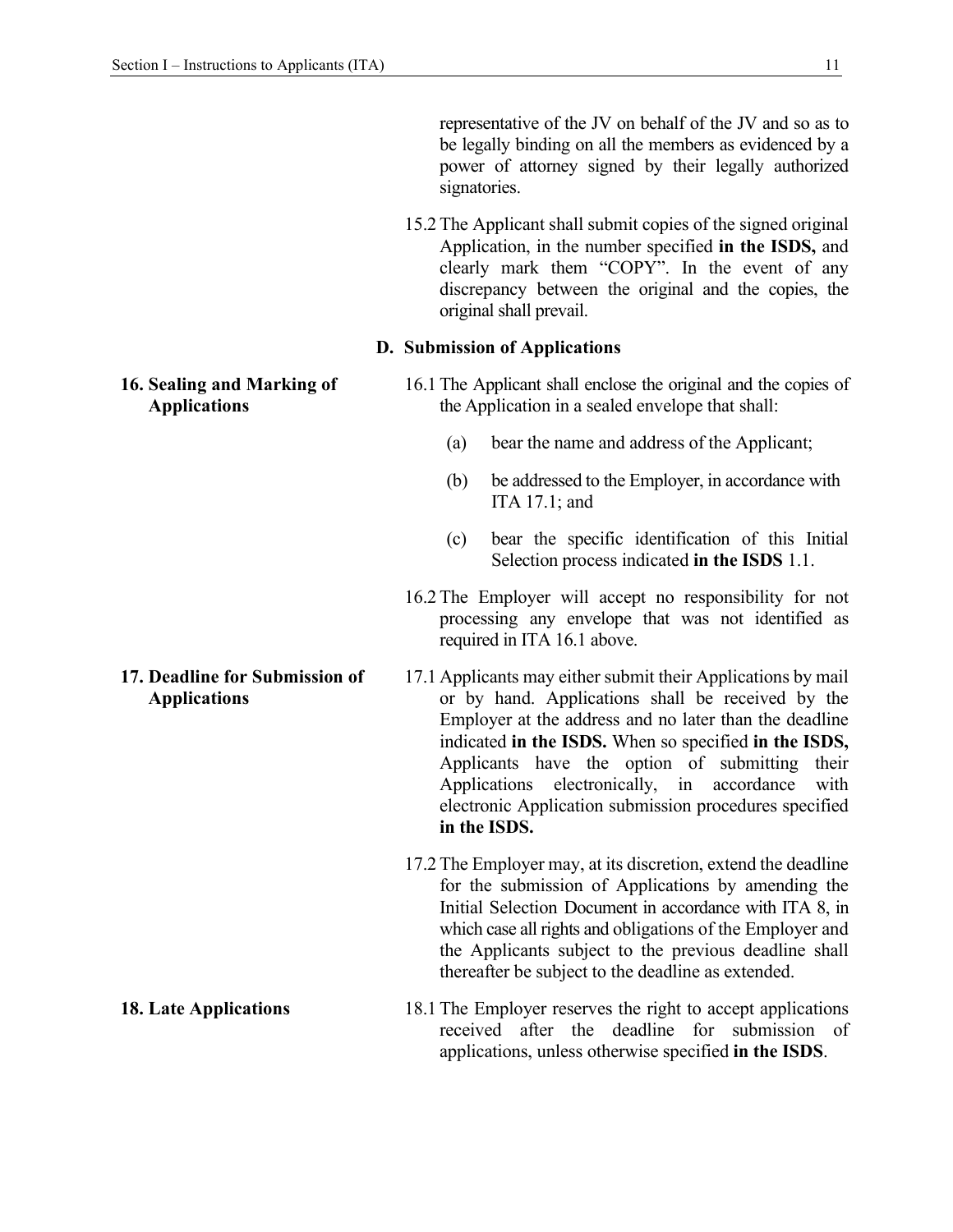| 19. Opening of Applications                  | 19.1 The Employer shall open all Applications at the date,<br>time and place specified in the ISDS. Late Applications<br>shall be treated in accordance with ITA 18.1.                                                                                                                                                                                                 |  |  |  |  |
|----------------------------------------------|------------------------------------------------------------------------------------------------------------------------------------------------------------------------------------------------------------------------------------------------------------------------------------------------------------------------------------------------------------------------|--|--|--|--|
|                                              | 19.2 Applications submitted electronically (if permitted<br>pursuant to ITA 17.1) shall be opened in accordance<br>with the procedures specified in the <b>ISDS</b> .                                                                                                                                                                                                  |  |  |  |  |
|                                              | 19.3 The Employer shall prepare a record of the opening of<br>Applications to include, as a minimum, the name of the<br>Applicants. A copy of the record shall be distributed to<br>all Applicants.                                                                                                                                                                    |  |  |  |  |
|                                              | <b>E. Procedures for Evaluation of Applications</b>                                                                                                                                                                                                                                                                                                                    |  |  |  |  |
| 20. Confidentiality                          | 20.1 Information relating to the Applications, their evaluation<br>and results of the Initial Selection shall not be disclosed<br>to Applicants or any other persons not officially<br>concerned with the Initial Selection process until the<br>notification of Initial Selection results is made to all<br>Applicants in accordance with ITA 28.                     |  |  |  |  |
|                                              | 20.2 From the deadline for submission of Applications to the<br>time of notification of the results of the Initial Selection<br>in accordance with ITA 28, any Applicant that wishes to<br>contact the Employer on any matter related to the Initial<br>Selection process may do so only in writing.                                                                   |  |  |  |  |
| 21. Clarification of Applications            | 21.1 To assist in the evaluation of Applications, the Employer<br>may, at its discretion, ask an Applicant for a clarification<br>(including missing documents) of its Application, to be<br>submitted within a stated reasonable period of time. Any<br>request for clarification from the Employer and all<br>clarifications from the Applicant shall be in writing. |  |  |  |  |
|                                              | 21.2 If an Applicant does not provide clarifications and/or<br>documents requested by the date and time set in the<br>Employer's request for clarification, its Application shall<br>be evaluated based on the information and documents<br>available at the time of evaluation of the Application.                                                                    |  |  |  |  |
| 22. Responsiveness of<br><b>Applications</b> | 22.1 The Employer may reject any Application which is not<br>responsive to the requirements of the Initial Selection<br>Document. In case the information furnished by the<br>Applicant is incomplete<br>otherwise<br>or<br>requires<br>clarification as per ITA 21.1, and the Applicant fails to<br>satisfactory clarification<br>and/or<br>provide<br>missing        |  |  |  |  |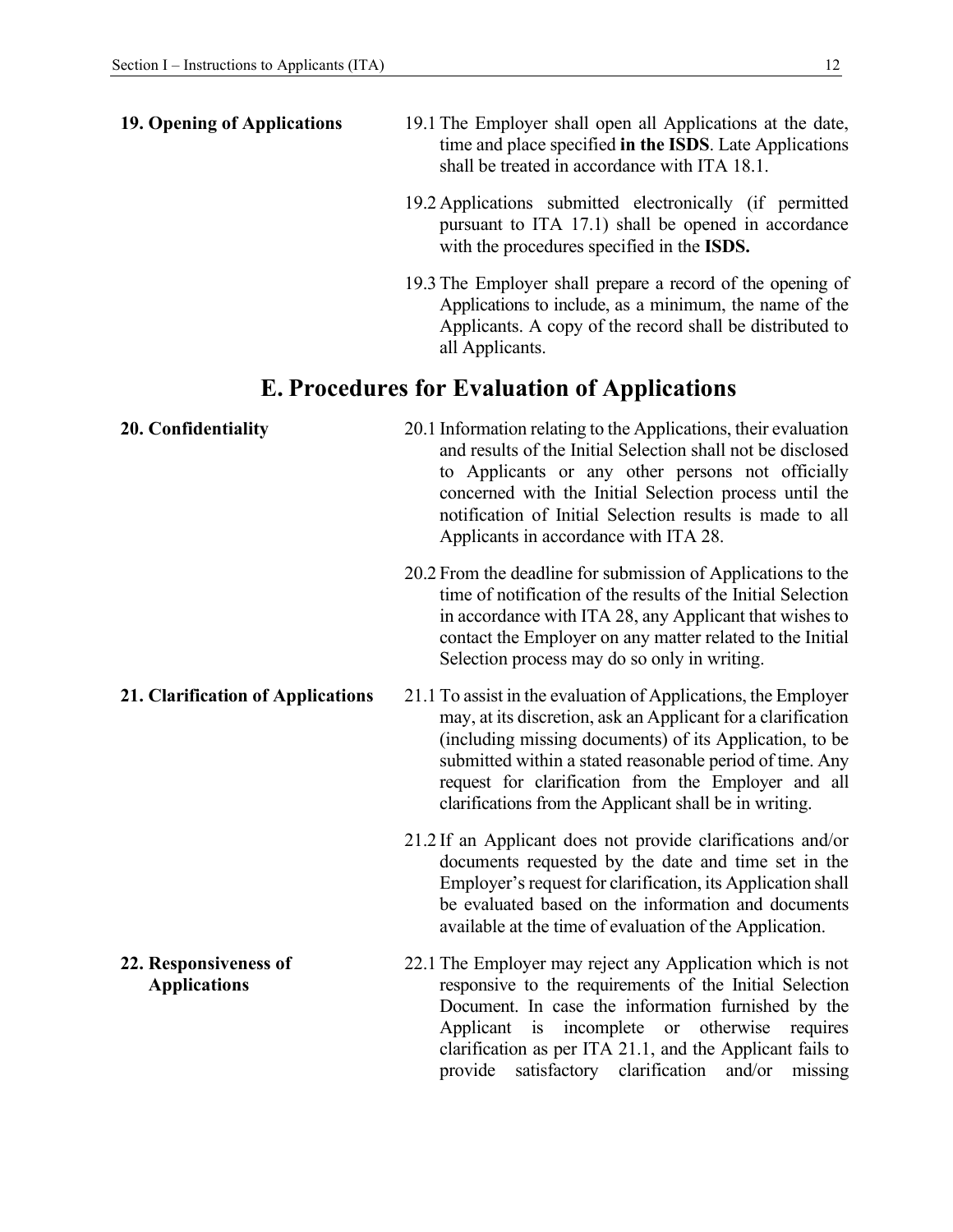information, it may result in disqualification of the Applicant.

### **23. Margin of Preference** 23.1 Margin of preference for domestic Proposers shall not apply in the RFP process resulting from this Initial Selection.

**24. Subcontractors** 24.1 Unless otherwise stated **in the ISDS,** the Employer does not intend to execute any specific elements of the Plant Design, Supply and Installation by sub-contractors selected in advance by the Employer (so-called "Nominated Subcontractors")**.** 

> 24.2 The Applicant shall not propose to subcontract the whole of the contract. The Applicant may propose subcontractors for certain specialized parts of the contract. Applicants planning to use such specialized **subcontractors** shall specify, in the Application Submission Letter, the parts of the contract proposed to be subcontracted along with details of the proposed **subcontractors** including their qualification and experience.

## **F.Evaluation of Applications and Initial Selection of Applicants**

**25. Evaluation of Applications** 25.1 The Employer shall use the factors, methods, criteria, and requirements defined in Section III, Initial Selection Criteria and Requirements and the ISDS, to evaluate the qualifications of the Applicants, and no other factors, methods, criteria, or requirements shall be used. The Employer reserves the right to waive minor deviations from the qualification criteria if they do not materially affect the technical capability and financial resources of an Applicant to perform the Contract.

> 25.2 Subcontractors proposed by the Applicant shall be fully qualified for their parts of the contract. The subcontractor's qualifications shall not be used by the Applicant to qualify for the contract unless the applicant designates them as Specialized Subcontractors, in which case, the qualifications of the Specialized Subcontractor proposed by the Applicant may be added to the qualifications of the Applicant for the purpose of the evaluation, if specified in ISDS.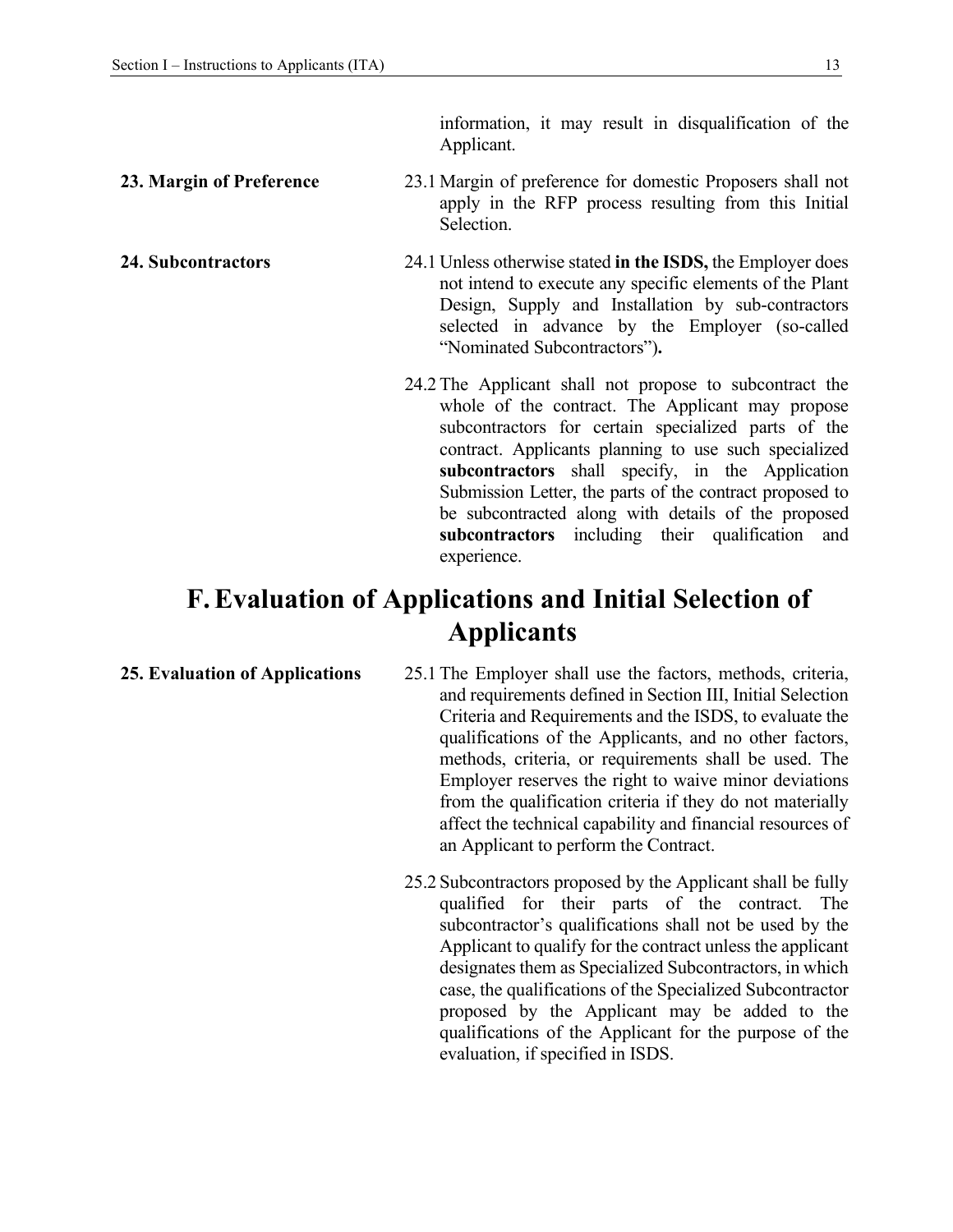| 25.3 In case of multiple contracts, Applicants should indicate                                                                                 |
|------------------------------------------------------------------------------------------------------------------------------------------------|
| in their Applications the individual contract or                                                                                               |
| combination of contracts in which they are interested.                                                                                         |
| The Employer shall initially select each Applicant for                                                                                         |
| the maximum combination of contracts for which the                                                                                             |
| Applicant has thereby indicated its interest and for                                                                                           |
| which the Applicant meets the appropriate aggregate<br>requirements specified in Section III - Initial Selection<br>Criteria and Requirements. |
|                                                                                                                                                |

- 25.4 Only the qualifications of the Applicant shall be considered. The qualifications of other firms, including the Applicant's subsidiaries, parent entities, affiliates, subcontractors (other than specialized subcontractors in accordance with ITA 25.2 above) or any other firm(s) different from the Applicant shall not be considered.
- **26. Employer's Right to Accept or Reject Applicants**  26.1 The Employer reserves the right to accept or reject any Application, and to annul the Initial Selection process and reject all Applicants at any time, without thereby incurring any liability to the Applicants.
- **27. Initial Selection of Applicants** 27.1 The range of Applicants that the Employer may Initially Select (x=minimum number,  $y =$  maximum number) is specified in the ISDS.
	- 27.2 Initial Selection of Applicants involves several steps, as follows:
		- (a) **Step 1 Table 1 Evaluation:** The first step of Initial Selection involves evaluation against the methods, criteria and requirements described in Section III, Table 1: Qualification Criteria and Requirements;
		- (b) **Step 2 Rejection:** Applicants that do not substantially meet the qualification criteria and requirements in Table 1: Qualification Criteria and Requirements will not be evaluated further, and will be eliminated from the Initial Selection process;
		- (c) **Step 3 Long List**: Applicants that substantially meet the qualification criteria and requirements in Table 1: Qualification Criteria and Requirements will be long listed, and evaluated further;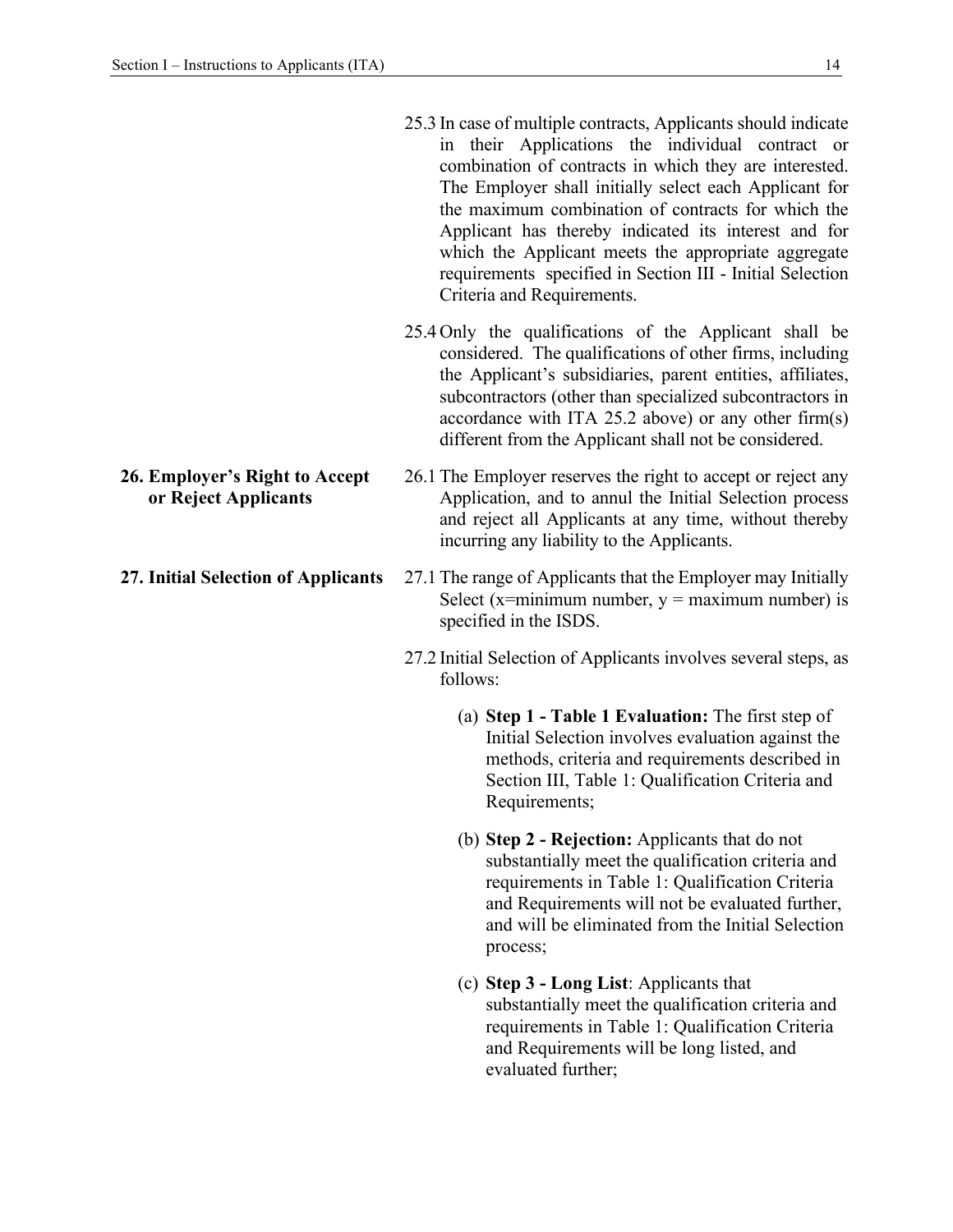(d) **Step 4 -** Depending on the number of Applicants that are long listed, one of the following options will apply:

**Option 1: All are Initially Selected**: Where the number of long listed Applicants is **≤x**, all long listed Applicants are Initially Selected. In this scenario, there is no requirement to evaluate these long listed Applicants against Table 2: Rated Criteria and Requirements;

**Option 2: Applicants are evaluated using Table 2 Evaluation**: Where the number of long listed Applicants is  $\geq x$ , the Employer shall evaluate all long listed Applicants against Table 2: Rated Criteria and Requirements. This evaluation method involves scoring each Application against rated criteria using the scoring methodology described;

- (e) **Step 5 - Rank Applicants**: The total scores, from this step of the Initial Selection evaluation, for each long listed Applicant are compared, and the Applicants are ranked from the highest to the lowest total score;
- (f) **Step 6 Initial Selection up to x**: In accordance with the values selected by the Employer for **x** and **y**, the Employer Initially Selects the Applicants that are ranked from the highest score, to the Application ranked as **x**;
- (g) **Step 7 Reject y+1 Applicants**: Where the number of long listed Applicants is **˃y**, the Employer rejects all Applicants that are ranked greater than **y**, i.e. ranked as **y+1**, **y+2**, **y+3**, etc.;
- (h) **Step 8 Optional, at the Employer's Discretion**: Ranked Applicants which are greater than **x,** up to, and including **y**, are not normally Initially Selected. However, the Employer may, at its sole discretion, if justified, Initially Select one or more additional Applicants(s) from those that are ranked **x+1**, up to and including **y**. This Initial Selection will follow the order of ranking (i.e. the Employer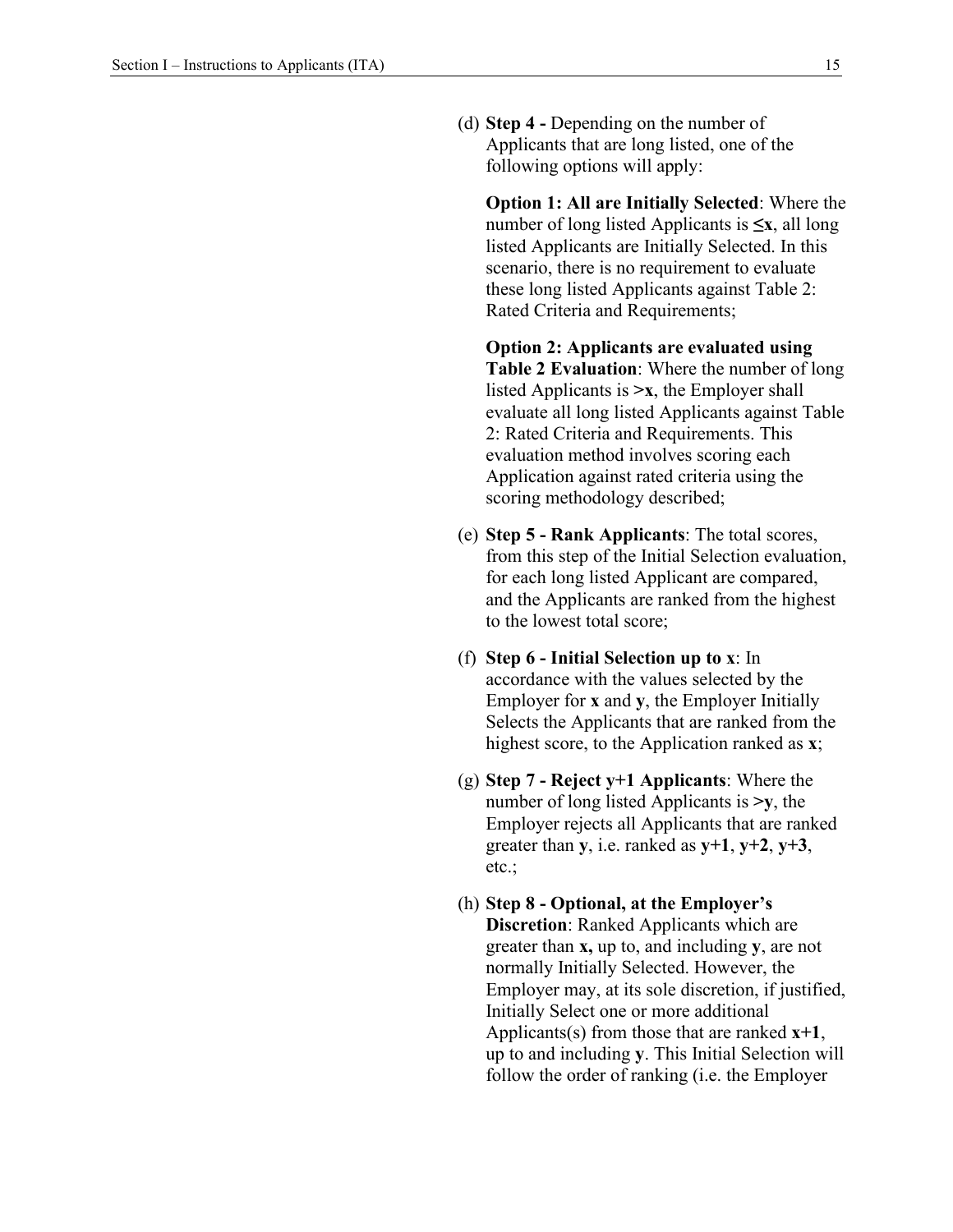cannot Initially Select **x+2**, without Initially Selecting **x+1**).

subcontractor) shall be subject to the written approval of the Employer prior to the deadline for submission of Proposals. Such approval shall be denied if (i) an initially selected applicant proposes to associate with a disqualified applicant or in case of a disqualified joint venture, any of its members; (ii) as a consequence of the

| 28. Notification of Initial<br><b>Selection</b> | 28.1 The Employer shall notify all Initially Selected<br>Applicants in writing that they have been Initially<br>Selected. In providing this notification the Employer<br>shall include the names of all Applicants that have been<br>Initially Selected.                                                                    |  |  |  |  |
|-------------------------------------------------|-----------------------------------------------------------------------------------------------------------------------------------------------------------------------------------------------------------------------------------------------------------------------------------------------------------------------------|--|--|--|--|
|                                                 | 28.2 The Employer shall separately notify all other<br>Applicants that they have not been Initially Selected, and<br>that they have been eliminated from the process. Any<br>Applicant that has been eliminated from the process at<br>this stage may request, in writing, the grounds on which<br>they were eliminated.    |  |  |  |  |
| <b>29. Request for Proposals</b>                | 29.1 Promptly after the notification of the results of the Initial<br>Selection, the Employer shall invite Proposals from all<br>the Applicants that have been initially selected.                                                                                                                                          |  |  |  |  |
|                                                 | 29.2 Proposers may be required to provide a Proposal<br>Security or a Proposal-Securing Declaration acceptable<br>to the Employer in the form and an amount to be<br>specified in the RFP Document, and the successful<br>Proposer shall be required to provide a Performance<br>Security as specified in the RFP Document. |  |  |  |  |
|                                                 | 29.3 Proposers shall be required to provide a Code of<br>Conduct which will apply to their and sub-contractors'<br>personnel that includes the minimum requirements<br>specified in the RFP Document.                                                                                                                       |  |  |  |  |
|                                                 | 29.4 If required in the RFP documents, the successful<br>Proposer shall provide additional information about its<br>beneficial ownership using the Beneficial Ownership<br>Disclosure Form included in the RFP document.                                                                                                    |  |  |  |  |
| 330. Changes in Qualifications<br>of Applicants | 30.1 Any change in the structure or formation of an Applicant<br>after being initially selected in accordance with ITA 27<br>and invited to submit Proposal (including, in the case of<br>a JV, any change in the structure or formation of any<br>member and also including any change in any specialized                  |  |  |  |  |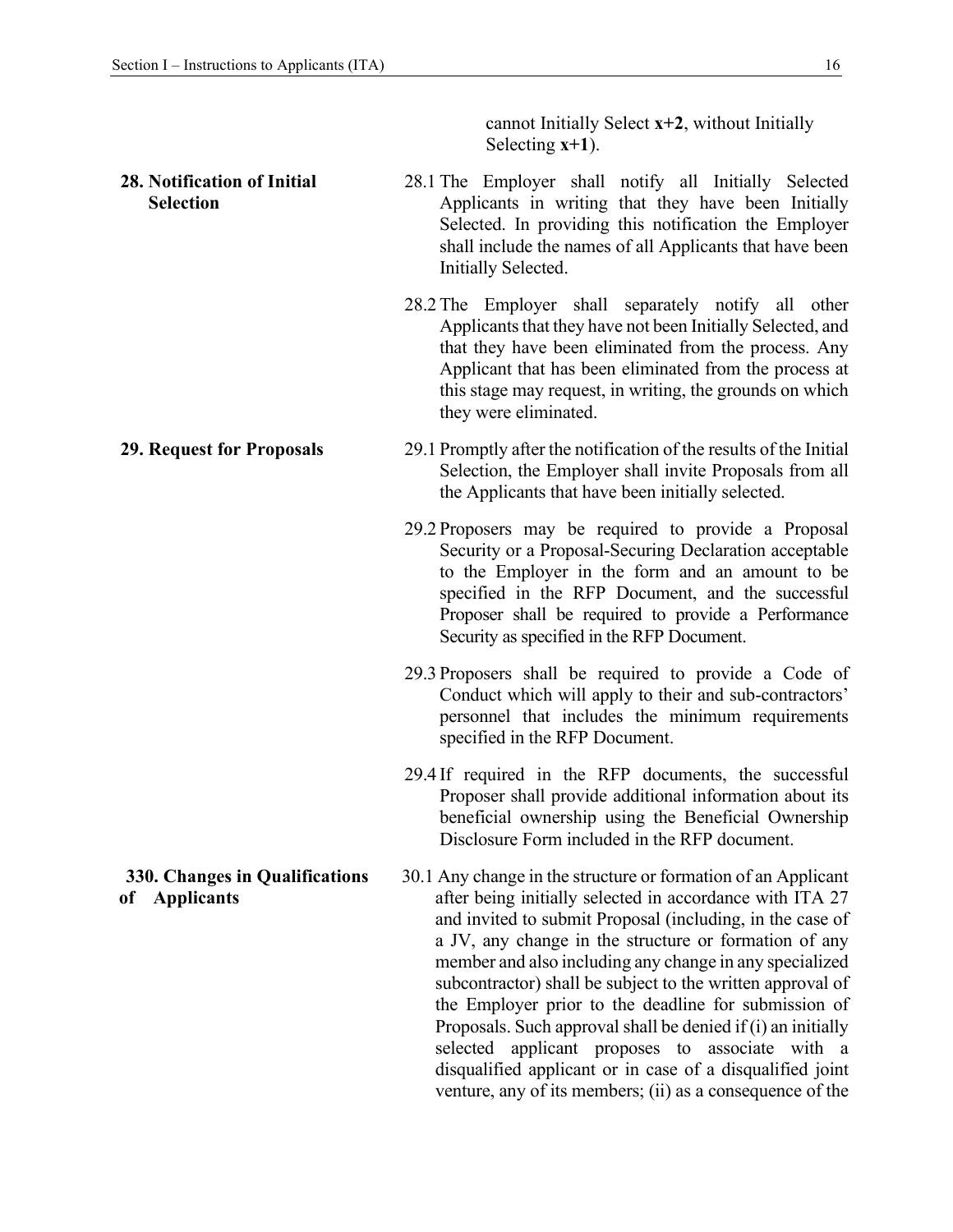change, the Applicant no longer substantially meets the qualification criteria set forth in Section III - Initial Selection Criteria and Requirements Table 1- Qualification Criteria, and Requirements; or (iii) no longer continues to be in the list of Initially Selected Applicants as a result of the Employer's re-evaluation of the Application in accordance with ITA 27; or (iv) in the opinion of the Employer, the change may result in a substantial reduction in competition. Any such change should be submitted to the Employer not later than fourteen (14) days after the date of the Request for Proposals.

### **P31. Procurement Related Complaint**

31.1 The procedures for making a Procurement-related Complaint are as specified in the ISDS.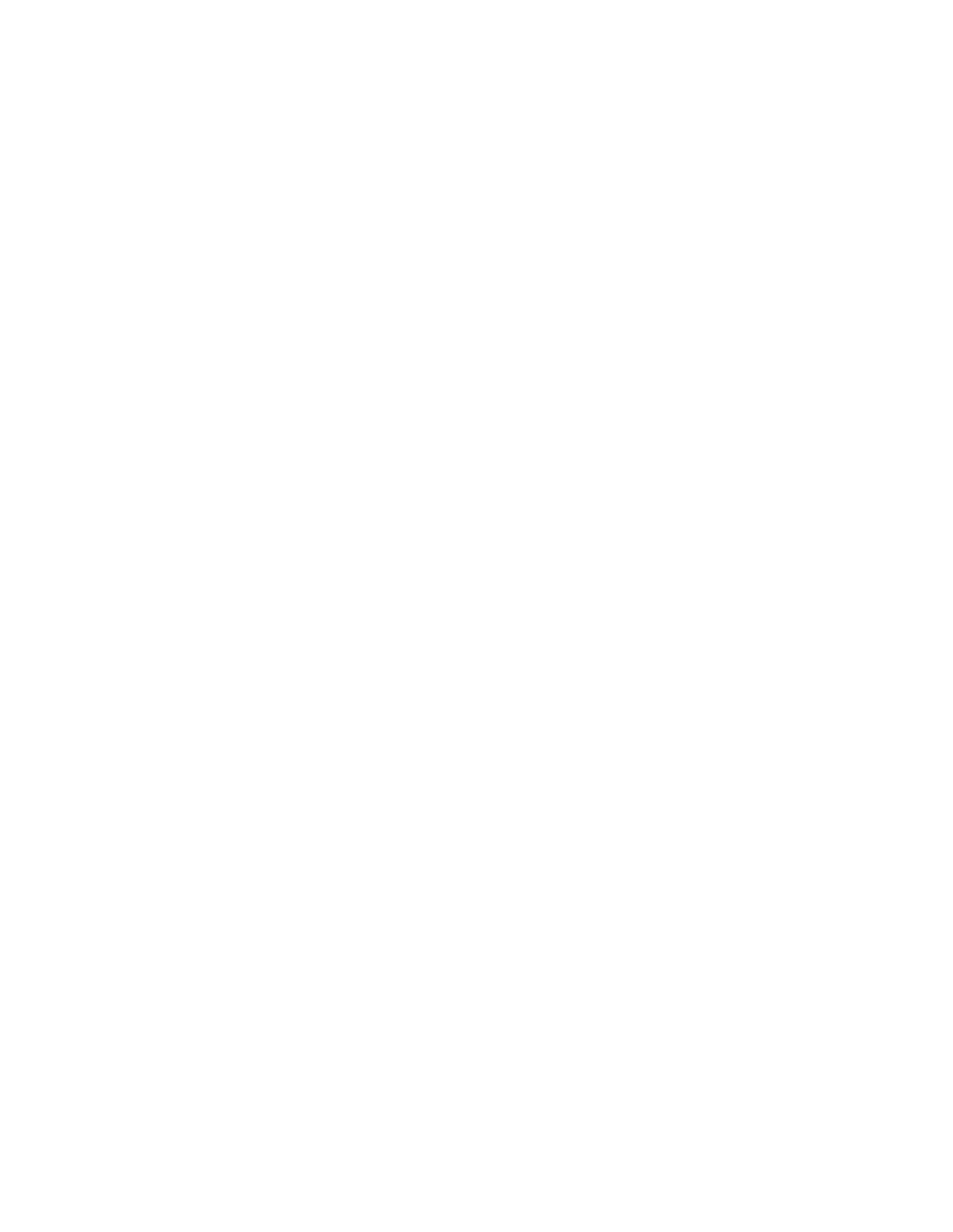# **Section II - Initial Selection Data Sheet (ISDS)**

| A. General     |                                                                                                                                                      |  |  |  |  |
|----------------|------------------------------------------------------------------------------------------------------------------------------------------------------|--|--|--|--|
| <b>ITA 1.1</b> | The identification of the Invitation for Initial Selection is:                                                                                       |  |  |  |  |
|                | REA-NEP/GO/IS/RFP/105/20 A-G                                                                                                                         |  |  |  |  |
|                | The Employer is: Rural Electrification Agency (REA)                                                                                                  |  |  |  |  |
|                | Head, Project Management Unit: Anita Otubu                                                                                                           |  |  |  |  |
|                | Address: 16, Umaru Dikko Street, Jabi, Federal Capital Territory (FCT) Abuja                                                                         |  |  |  |  |
|                | The list of contracts are:                                                                                                                           |  |  |  |  |
|                | <b>Lot 1 - Development of Solar Hybrid Power Systems for Universities of Abuja,</b><br>Federal Capital Territory, Abuja (REA-NEP/GO/IS/RFP/105/20 A) |  |  |  |  |
|                | Lot 2 - Development of Solar Hybrid Power Systems for Michael Okpara<br>University of Agriculture Umudike, Abia (REA-<br>NEP/GO/IS/RFP/105/20 B)     |  |  |  |  |
|                | Lot 3 - Development of Solar Hybrid Power Systems for University of Calabar<br>& Teaching Hospital, Cross River Universities                         |  |  |  |  |
|                | (REA-NEP/GO/IS/RFP/105/20 C)                                                                                                                         |  |  |  |  |
|                | Lot 4 - Development of Solar Hybrid Power Systems for University of<br>Maiduguri & Teaching Hospital, Borno State                                    |  |  |  |  |
|                | (REA-NEP/GO/IS/RFP/105/20 D)                                                                                                                         |  |  |  |  |
|                | Lot 5 - Development of Solar Hybrid Power Systems for Federal University of<br>Agriculture Abeokuta, Ogun (REA-NEP/GO/IS/RFP/105/20 E)               |  |  |  |  |
|                | Lot 6 - Development of Solar Hybrid Power Systems for Federal University<br>Gashua, Yobe State (REA-NEP/GO/IS/RFP/105/20 F)                          |  |  |  |  |
|                | Lot 7 - Development of Solar Hybrid Power Systems for Nigeria Defence<br>Academy Kaduna (REA-NEP/GO/IS/RFP/105/20 G).                                |  |  |  |  |
|                | RFP name and number are: Development of Solar Hybrid Power Systems for<br>Universities and Teaching Hospitals (REA-NEP/GO/IS/RFP/105/20 A-<br>G)     |  |  |  |  |
| <b>ITA 2.1</b> | The Borrower is: Federal Government of Nigeria (FGN)                                                                                                 |  |  |  |  |
|                | Employer: Rural Electrification Agency. An Agency under the FGN<br>responsible for Project Implementation.                                           |  |  |  |  |
|                | Loan or Financing Agreement amount: USD 350Million                                                                                                   |  |  |  |  |
|                | The name of the Project is: Nigeria Electrification Project                                                                                          |  |  |  |  |
| <b>ITA 4.2</b> | Maximum number of members in the JV shall be: Not Limited                                                                                            |  |  |  |  |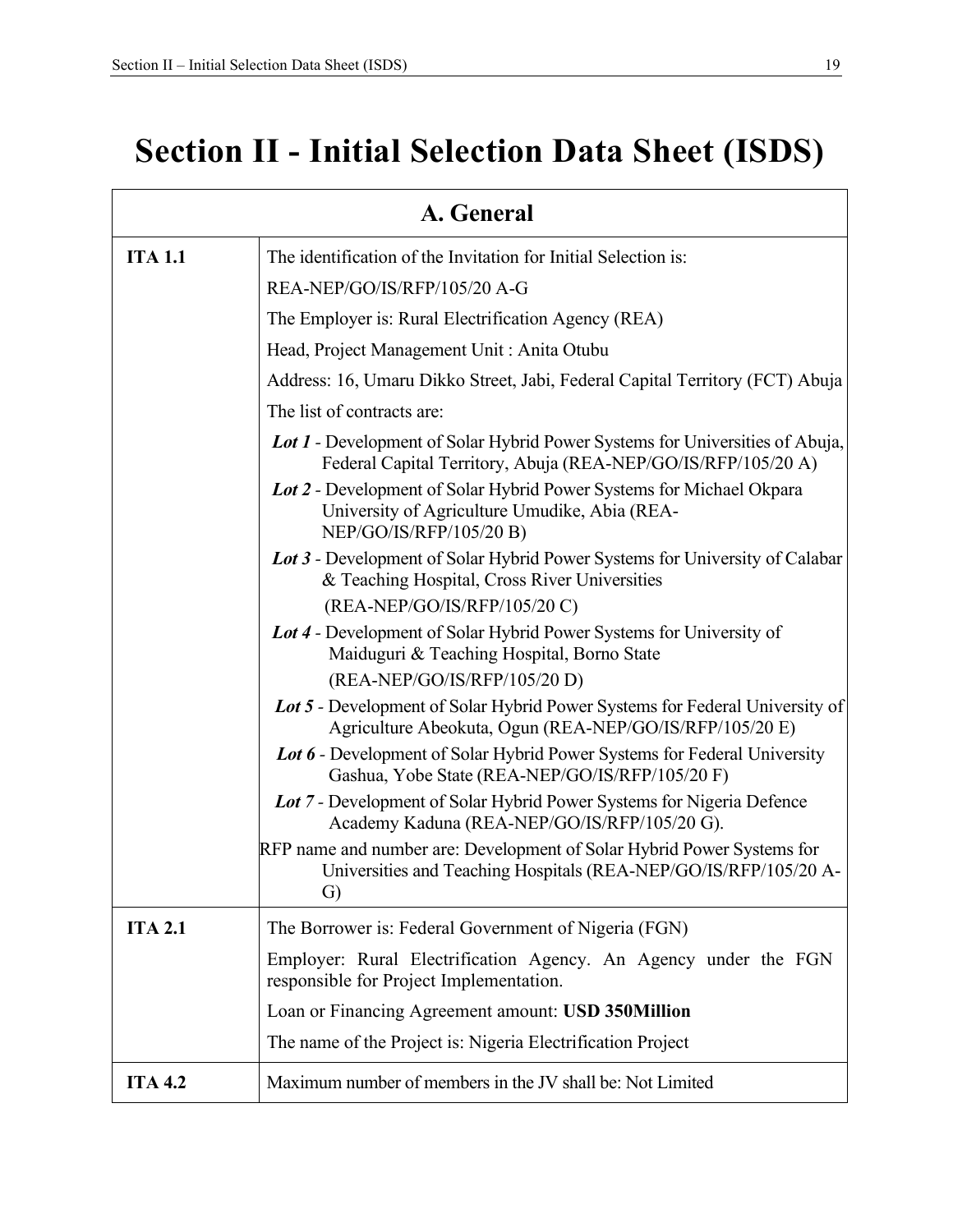| <b>ITA 4.8</b>                     | A list of debarred firms and individuals is available on the Bank's external<br>website: http://www.worldbank.org/debarr. |  |  |  |  |
|------------------------------------|---------------------------------------------------------------------------------------------------------------------------|--|--|--|--|
|                                    | <b>B. Contents of the Initial Selection Document</b>                                                                      |  |  |  |  |
| <b>ITA 7.1</b>                     | For <b>clarification purposes</b> , the Employer's address is:                                                            |  |  |  |  |
| Rural Electrification Agency (REA) |                                                                                                                           |  |  |  |  |
|                                    | Engr. Ahmad Salihijo (Managing Director/CEO)                                                                              |  |  |  |  |
|                                    | Attention: Anita Otubu                                                                                                    |  |  |  |  |
|                                    | Address: 16, Umaru Dikko Street, Jabi, Federal Capital Territory (FCT) Abuja                                              |  |  |  |  |
|                                    | Floor/Room Number: 2 <sup>nd</sup> Floor, Head Project Management Unit Office                                             |  |  |  |  |
|                                    | City: Federal Capital Territory (FCT), Abuja.                                                                             |  |  |  |  |
|                                    | Post Code: 900108                                                                                                         |  |  |  |  |
|                                    | Country: Nigeria                                                                                                          |  |  |  |  |
|                                    | Telephone: +234-813 882 2835,                                                                                             |  |  |  |  |
|                                    | Electronic mail address: anita.otubu@rea.gov.ng                                                                           |  |  |  |  |
| ITA 7.1 & 8.2                      | Web page: www.nep.rea.gov.ng                                                                                              |  |  |  |  |
| <b>ITA 7.2</b>                     | Pre-Application Meeting will be held: Not Applicable.                                                                     |  |  |  |  |
|                                    | <b>C. Preparation of Applications</b>                                                                                     |  |  |  |  |
| <b>ITA 10.1</b>                    | This Initial Selection document has been issued in the English language.                                                  |  |  |  |  |
|                                    | All correspondence exchange shall be in English language.                                                                 |  |  |  |  |
|                                    | The Application as well as all correspondence shall be submitted in English.                                              |  |  |  |  |
| ITA 11.1(d)                        | The Applicant shall submit with its Application, the following additional<br>documents: Not Applicable.                   |  |  |  |  |
| <b>ITA 14.2</b>                    | The source for determining exchange rates is the Central Bank of Nigeria (CBN)                                            |  |  |  |  |
| <b>ITA 15.2</b>                    | In addition to the original, the number of copies to be submitted with the<br>Application is: Not Applicable.             |  |  |  |  |
|                                    | <b>D. Submission of Applications</b>                                                                                      |  |  |  |  |
| <b>ITA 17.1</b>                    | The deadline for Application submission is:                                                                               |  |  |  |  |
|                                    | Date: 25 <sup>th</sup> November, 2020                                                                                     |  |  |  |  |
|                                    | Time: 12:00Noon                                                                                                           |  |  |  |  |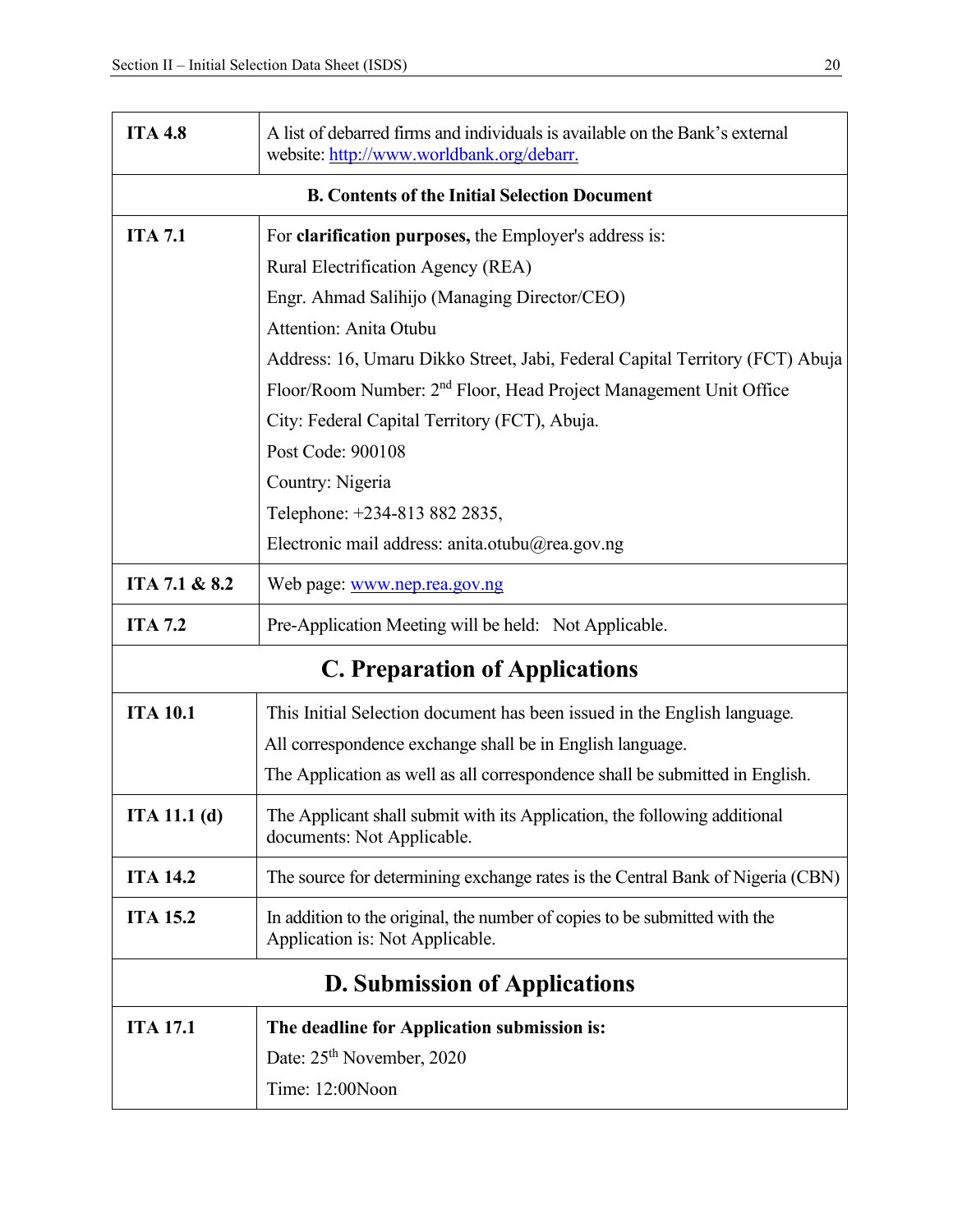|                 | For Application submission purposes only, the Employer's address is:                                                                                                                                                                                                                                                                                                |
|-----------------|---------------------------------------------------------------------------------------------------------------------------------------------------------------------------------------------------------------------------------------------------------------------------------------------------------------------------------------------------------------------|
|                 | Employer's address is the same as that indicated in 1.1                                                                                                                                                                                                                                                                                                             |
|                 | Attention: Anita Otubu                                                                                                                                                                                                                                                                                                                                              |
|                 | Address: 16, Umaru Dikko Street, Jabi, Federal Capital Territory (FCT) Abuja                                                                                                                                                                                                                                                                                        |
|                 | Floor/Room Number: 2 <sup>nd</sup> Floor, Head Project Management Unit Office                                                                                                                                                                                                                                                                                       |
|                 | City: Federal Capital Territory (FCT), Abuja.                                                                                                                                                                                                                                                                                                                       |
|                 | Postal Code: 900108                                                                                                                                                                                                                                                                                                                                                 |
|                 | Country: Nigeria                                                                                                                                                                                                                                                                                                                                                    |
|                 | Telephone: +234-813 882 2835, +234-815 186 6851                                                                                                                                                                                                                                                                                                                     |
|                 | Facsimile number: Not Applicable                                                                                                                                                                                                                                                                                                                                    |
|                 | Electronic mail address: anita.otubu@rea.gov.ng                                                                                                                                                                                                                                                                                                                     |
|                 | Applicants shall have the option of submitting their Applications<br>electronically.                                                                                                                                                                                                                                                                                |
|                 | The electronic Application submission procedures shall be: Applicants shall<br>submit their Applications by email with password protected read-only<br>Applications/documents as attachments. The email address for submission<br>is $nep@rea.gov.ng$                                                                                                               |
|                 | REA will confirm the receipt of each Application. Copies of certain<br>documents such as Letter of Application Submission and power of attorney<br>will be treated as if they are originals.                                                                                                                                                                        |
| <b>ITA 18.1</b> | Late Applications will be returned unopened to the Applicants.                                                                                                                                                                                                                                                                                                      |
| <b>ITA 19.1</b> | The opening of the Applications shall take place via Zoom Conference Call<br>Date: 25 <sup>th</sup> November, 2020                                                                                                                                                                                                                                                  |
|                 | Time: 12:30pm local time. For the purpose of obtaining passwords from the<br>Applicants.                                                                                                                                                                                                                                                                            |
| <b>ITA 19.2</b> | The electronic Application opening procedures shall be: For password<br>protected read-only Application submitted by email, the opening procedure is<br>as follows: "Within thirty (30) minutes after the Application submission<br>deadline, Applicants shall send the password of their password protected<br>Applications to the email address specified above". |
|                 | <b>E. Procedures for Evaluation of Applications</b>                                                                                                                                                                                                                                                                                                                 |
| <b>ITA 24.1</b> | At this time the Employer "does not intend" to execute certain specific parts of<br>the contract by sub-contractors selected in advance.                                                                                                                                                                                                                            |
|                 | F. Evaluation of Applications and Initial Selection of Applicants                                                                                                                                                                                                                                                                                                   |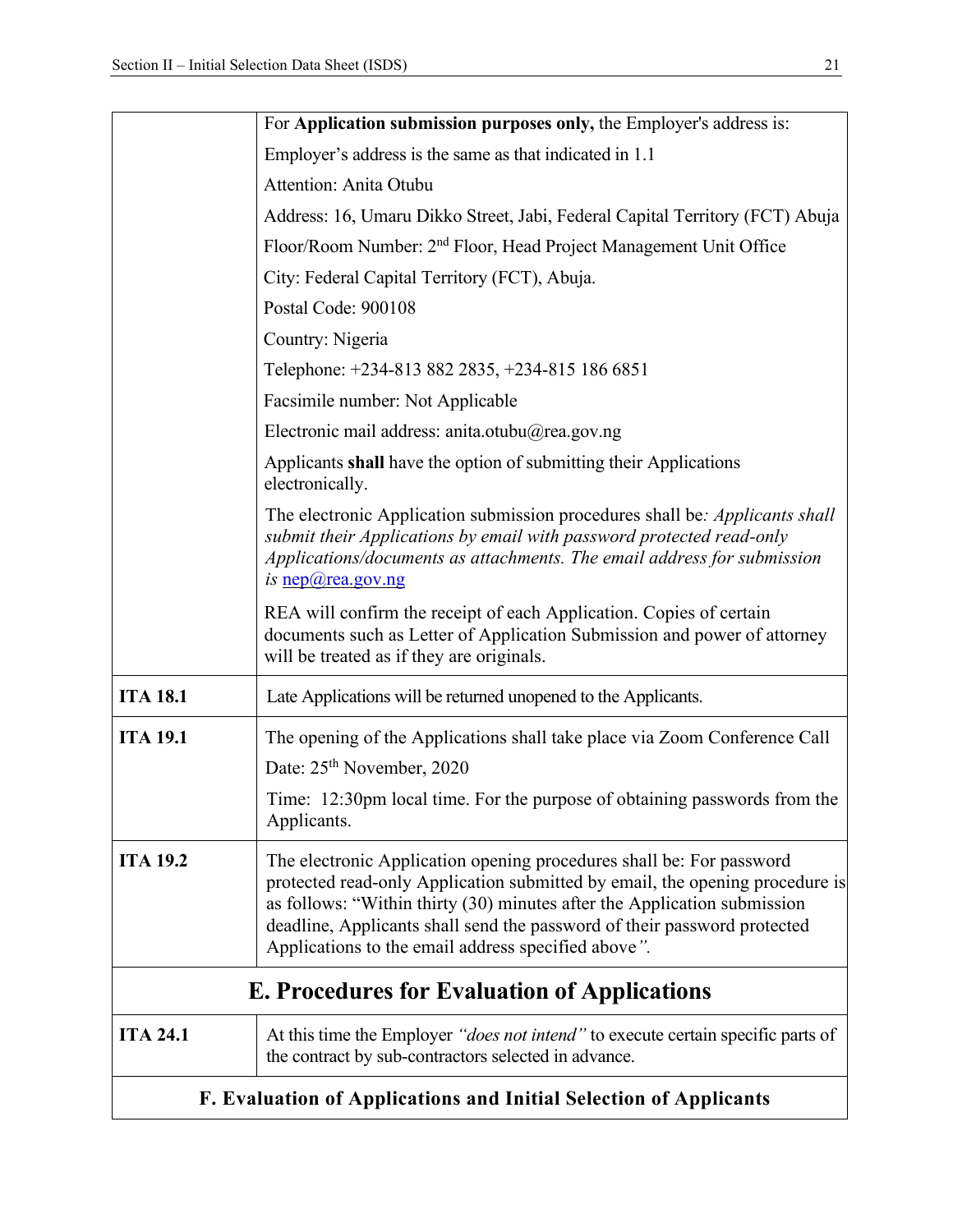| <b>ITA 25.2</b> | The relevant qualifications of the proposed Specialized Subcontractors 'will be'<br>added to the qualifications of the Applicant for the purpose of evaluation as<br>indicated in Section III - Initial Selection Criteria and Requirements.                                                                                                                               |                                                                                                                                                       |                              |  |  |
|-----------------|----------------------------------------------------------------------------------------------------------------------------------------------------------------------------------------------------------------------------------------------------------------------------------------------------------------------------------------------------------------------------|-------------------------------------------------------------------------------------------------------------------------------------------------------|------------------------------|--|--|
| <b>ITA 27.1</b> | Initial Selection – minimum number $(x)$                                                                                                                                                                                                                                                                                                                                   |                                                                                                                                                       |                              |  |  |
|                 | The Employer intends to Initially Select the following number of long listed<br>Applications: As shown in the Table below:                                                                                                                                                                                                                                                 |                                                                                                                                                       |                              |  |  |
|                 |                                                                                                                                                                                                                                                                                                                                                                            | Initial Selection – maximum number $(y)$                                                                                                              |                              |  |  |
|                 |                                                                                                                                                                                                                                                                                                                                                                            | The Employer, may, at its sole discretion, Initially Select more than the<br>minimum number of long listed Applications. As shown in the Table below: |                              |  |  |
|                 | <b>LOT</b>                                                                                                                                                                                                                                                                                                                                                                 | <b>MINIMUM</b><br>NUMBER (x)                                                                                                                          | <b>MAXIMUM NUMBER</b><br>(y) |  |  |
|                 | 1                                                                                                                                                                                                                                                                                                                                                                          | 5                                                                                                                                                     | 8                            |  |  |
|                 | $\overline{2}$                                                                                                                                                                                                                                                                                                                                                             | 5                                                                                                                                                     | 8                            |  |  |
|                 | 3                                                                                                                                                                                                                                                                                                                                                                          | 5                                                                                                                                                     | 8                            |  |  |
|                 | 4                                                                                                                                                                                                                                                                                                                                                                          | $\overline{4}$                                                                                                                                        | 6                            |  |  |
|                 | 5                                                                                                                                                                                                                                                                                                                                                                          | 5                                                                                                                                                     | 8                            |  |  |
|                 | 6                                                                                                                                                                                                                                                                                                                                                                          | 4                                                                                                                                                     | 6                            |  |  |
|                 | 7                                                                                                                                                                                                                                                                                                                                                                          | 5                                                                                                                                                     | 8                            |  |  |
|                 |                                                                                                                                                                                                                                                                                                                                                                            |                                                                                                                                                       |                              |  |  |
| <b>ITA 31.1</b> | The procedures for making a Procurement-related Complaint are detailed in<br>the "Procurement Regulations for IPF Borrowers (Annex III)." If an Applicant<br>wishes to make a Procurement-related Complaint, the Applicant should submit<br>its complaint following these procedures, in writing (by the quickest means<br>available, that is either by email or fax), to: |                                                                                                                                                       |                              |  |  |
|                 |                                                                                                                                                                                                                                                                                                                                                                            | For the attention: Anita Otubu                                                                                                                        |                              |  |  |
|                 | Title/position: Mrs./Head, Project Management Unit                                                                                                                                                                                                                                                                                                                         |                                                                                                                                                       |                              |  |  |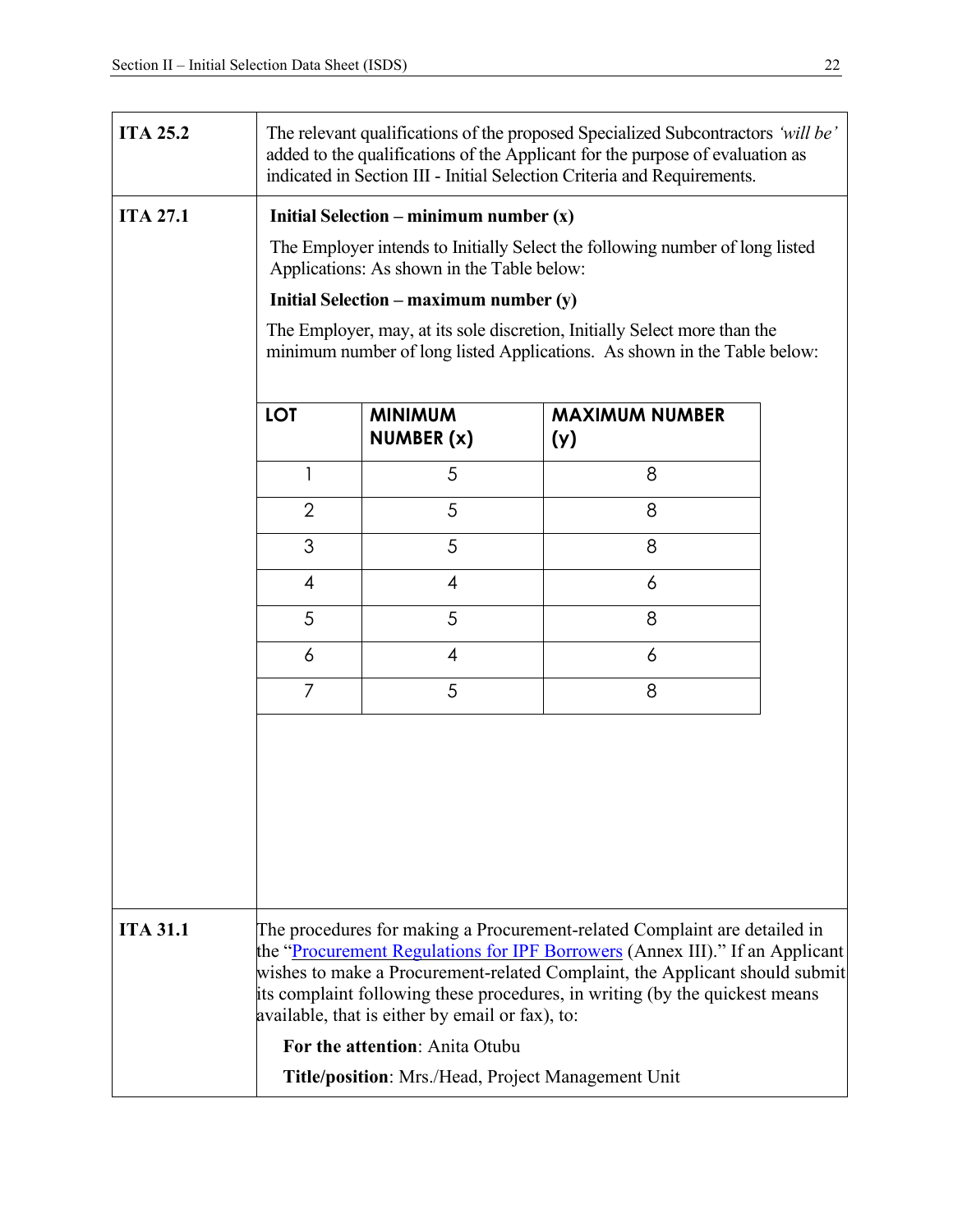| <b>Employer:</b> Rural Electrification Agency (REA)                                               |  |  |  |  |
|---------------------------------------------------------------------------------------------------|--|--|--|--|
| Email address: $nep@rea.gov.ng$                                                                   |  |  |  |  |
| In summary, at this stage, a Procurement-related Complaint may challenge any<br>of the following: |  |  |  |  |
| 1. the terms of the Initial Selection Document; and                                               |  |  |  |  |
| 2. the Employer's decision not to initially select an Applicant                                   |  |  |  |  |
|                                                                                                   |  |  |  |  |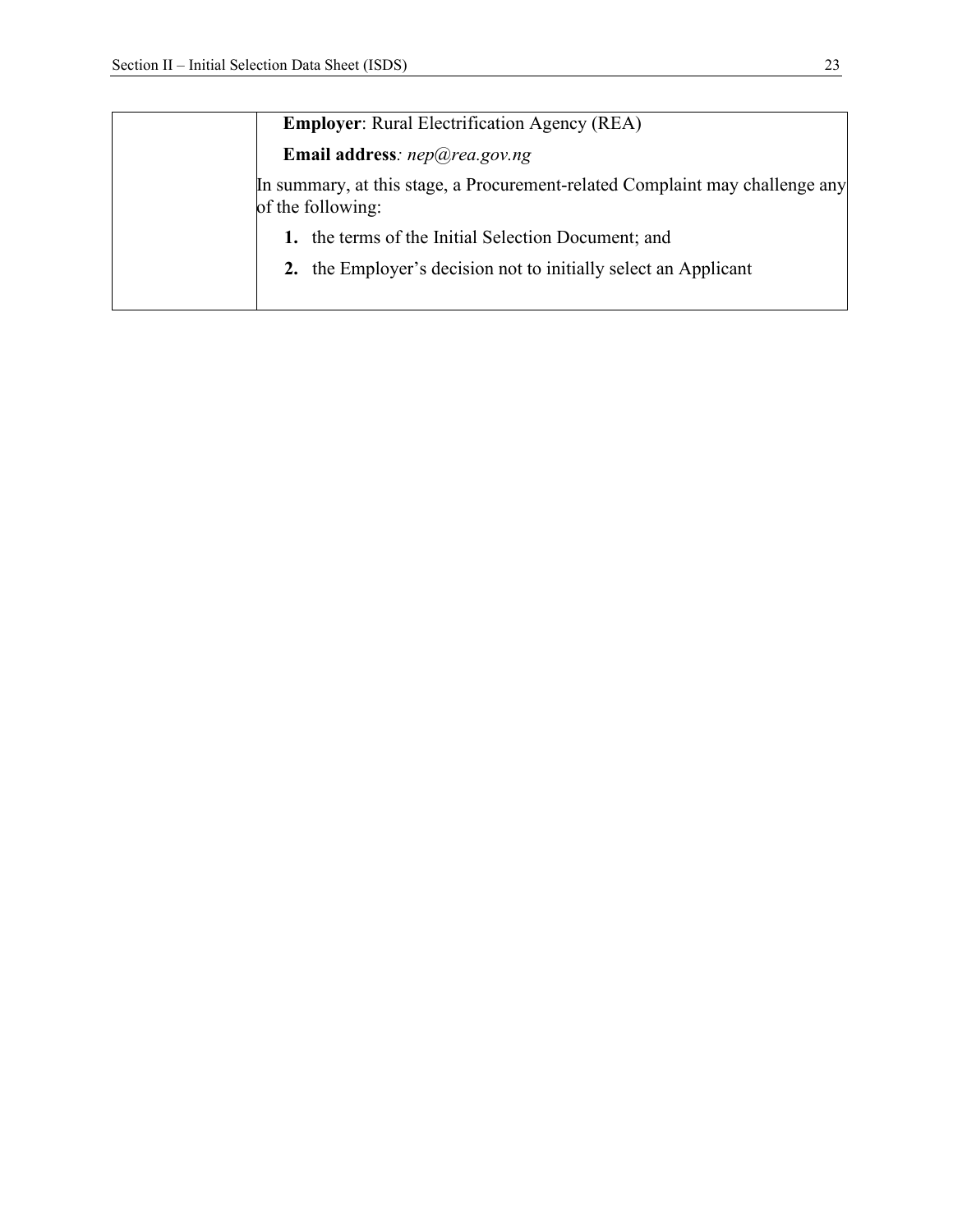# **Section III - Initial Selection Criteria and Requirements**

This section contains all the methods, criteria, and requirements that the Employer shall use to evaluate Applications. The information to be provided in relation to each requirement and the definitions of the corresponding terms are included in the respective Application Forms.

### **Contents**

| 1.               |  |
|------------------|--|
| 2.               |  |
| $\overline{3}$ . |  |
| 4.               |  |
|                  |  |
| $1_{\odot}$      |  |
| 2.               |  |
| 3.               |  |
| 4.               |  |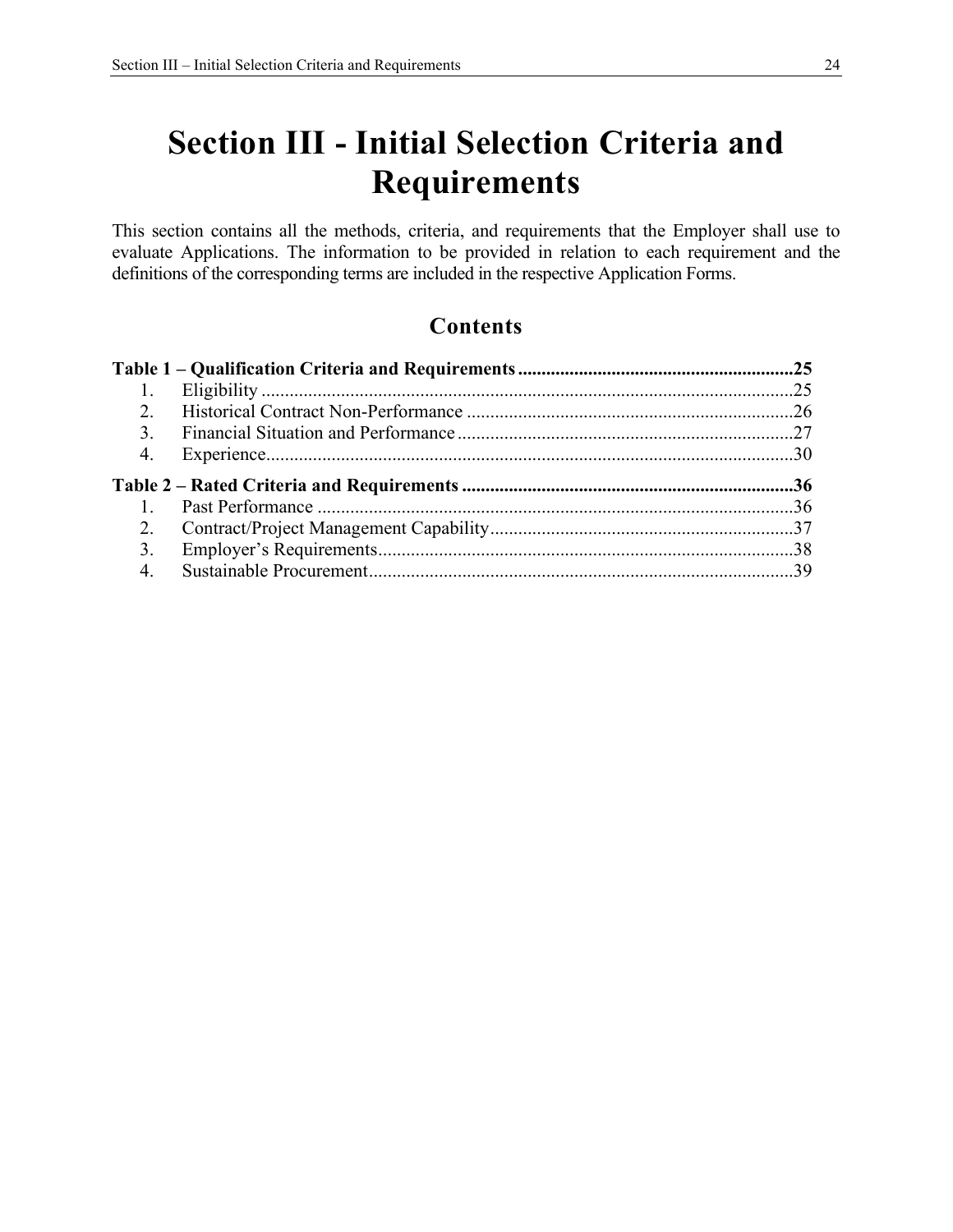## **Table 1 – Qualification Criteria and Requirements**

### **1. Eligibility**

| Criteria |                                                                                  | <b>Single Entity</b>                                                                                                                                                                                                                                                                                            |                          | <b>Joint Venture Requirements</b> |                                                 | <b>Documentation</b>  |                      |                                          |
|----------|----------------------------------------------------------------------------------|-----------------------------------------------------------------------------------------------------------------------------------------------------------------------------------------------------------------------------------------------------------------------------------------------------------------|--------------------------|-----------------------------------|-------------------------------------------------|-----------------------|----------------------|------------------------------------------|
| No.      | <b>Subject</b>                                                                   | Requirement                                                                                                                                                                                                                                                                                                     |                          | Requirement                       | <b>All</b><br><b>Members</b><br><b>Combined</b> | Each<br><b>Member</b> | One<br><b>Member</b> | <b>Submission</b><br><b>Requirements</b> |
| 1.1      | <b>Nationality</b>                                                               | Nationality in accordance with<br>ITA 4.5                                                                                                                                                                                                                                                                       | Must meet<br>requirement | Must meet<br>requireme<br>nt      | Must meet<br>requirement                        | N/A                   | attachments          | Forms $ELI - 1.1$ and 1.2, with          |
| 1.2      | <b>Conflict of</b><br><b>Interest</b>                                            | No conflicts of interest in<br>accordance with ITA 4.6                                                                                                                                                                                                                                                          | Must meet<br>requirement | Must meet<br>requireme<br>nt      | Must meet<br>requirement                        | N/A                   |                      | <b>Application Submission Letter</b>     |
| 1.3      | <b>Bank</b><br><b>Eligibility</b>                                                | Not having been declared<br>ineligible by the Bank, as<br>described in ITA 4.7 and 5.1                                                                                                                                                                                                                          | Must meet<br>requirement | Must meet<br>requireme<br>nt      | Must meet<br>requirement                        | N/A                   |                      | Application Submission Letter            |
| 1.4      | <b>United</b><br><b>Nations</b><br>resolution<br>0r<br>Borrower's<br>country law | Not having been excluded as a<br>result of prohibition in the<br>Borrower's country laws or<br>official regulations against<br>commercial relations with the<br>Applicant's country, or by an act<br>of compliance with UN Security<br>Council resolution, both in<br>accordance with ITA 5.1 and<br>Section V. | Must meet<br>requirement | Must meet<br>requireme<br>nt      | Must meet<br>requirement                        | N/A                   | attachments          | Forms $ELI - 1.1$ and 1.2, with          |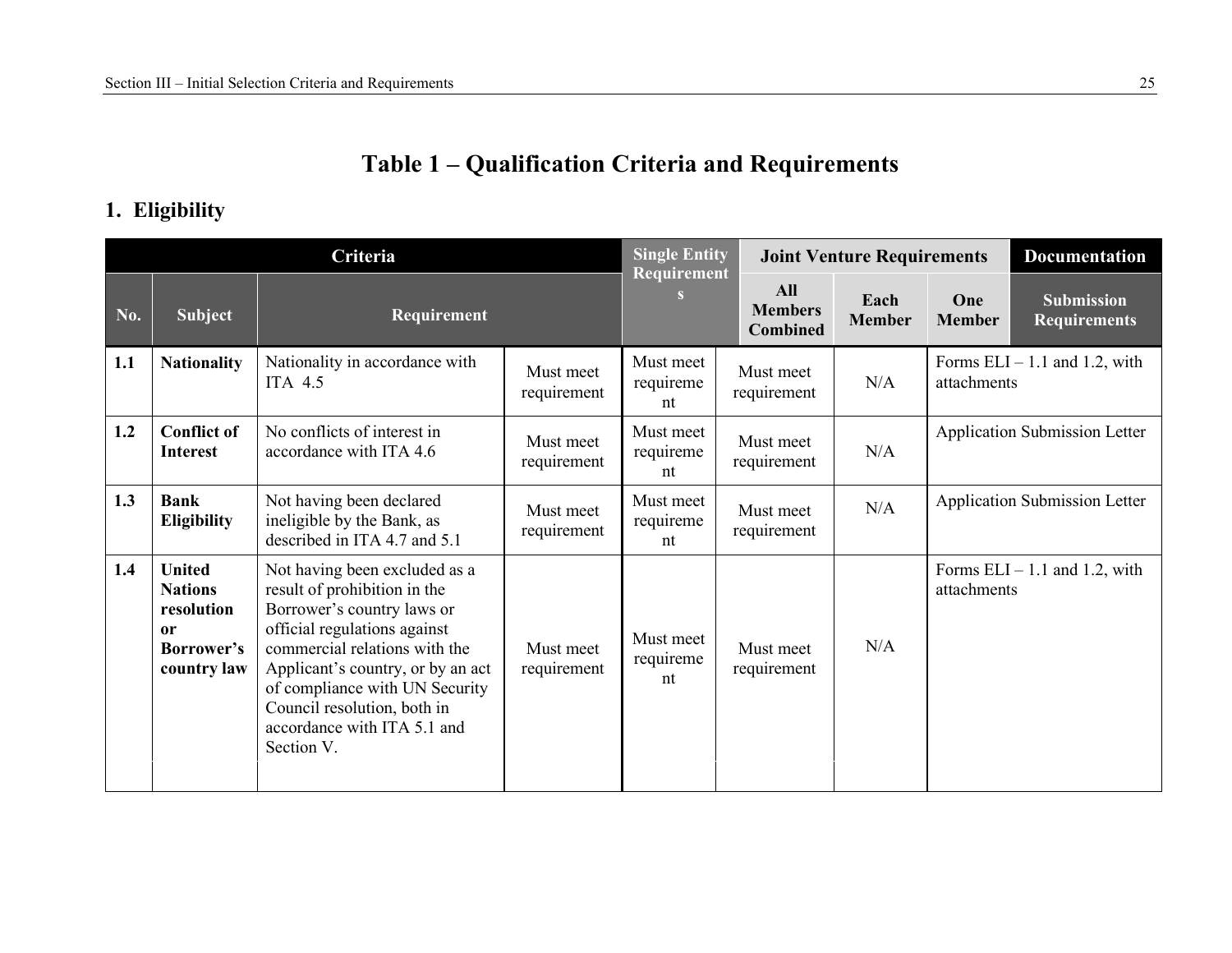### **2. Historical Contract Non-Performance**

|     | Criteria                                                                                                                         |                                                                                                                                                                                                                                     |                                             | <b>Joint Venture</b>                            | <b>Documentation</b>                  |                      |                                          |
|-----|----------------------------------------------------------------------------------------------------------------------------------|-------------------------------------------------------------------------------------------------------------------------------------------------------------------------------------------------------------------------------------|---------------------------------------------|-------------------------------------------------|---------------------------------------|----------------------|------------------------------------------|
| No. | <b>Subject</b>                                                                                                                   | Requirement                                                                                                                                                                                                                         | <b>Single Entity</b><br><b>Requirements</b> | <b>All</b><br><b>Members</b><br><b>Combined</b> | Each<br><b>Member</b>                 | One<br><b>Member</b> | <b>Submission</b><br><b>Requirements</b> |
| 2.1 | <b>History of Non-</b><br><b>Performing</b><br><b>Contracts</b>                                                                  | Non-performance of a contract <sup>1</sup> did<br>not occur as a result of contractor's<br>default since 1 <sup>st</sup> January 2015.                                                                                              | Must meet<br>requirement <sup>1</sup>       | Must meet<br>requirements                       | Must meet<br>requirement <sup>2</sup> | N/A                  | Form CON-2                               |
| 2.2 | <b>Suspension Based</b><br>on Execution of<br><b>Bid or Proposal</b><br><b>Securing</b><br>Declaration by the<br><b>Employer</b> | Not under suspension based on<br>execution of Bid or Proposal<br>Securing Declaration pursuant to<br>ITA 4.10.                                                                                                                      | Must meet<br>requirement                    | Must meet<br>requirement                        | Must meet<br>requirement              | N/A                  | Application<br>Submission Letter         |
| 2.3 | <b>Pending Litigation</b>                                                                                                        | Applicant's financial position and<br>prospective long term profitability<br>still sound according to criteria<br>established in 3.1 below and<br>assuming that all pending litigation<br>will be resolved against the<br>Applicant | Must meet<br>requirement                    | N/A                                             | Must meet<br>requirement              | N/A                  | Form $CON-2$                             |
| 2.4 | <b>Litigation History</b>                                                                                                        | No consistent history of<br>court/arbitral award decisions<br>against the Applicant <sup>3</sup> since $1st$<br>January 2015.                                                                                                       | Must meet<br>requirement                    | Must meet<br>requirement                        | Must meet<br>requirement              | N/A                  | Form $CON-2$                             |

<sup>1</sup> Nonperformance, as decided by the Employer, shall include all contracts where (a) nonperformance was not challenged by the contractor, including through referral to the dispute resolution mechanism under the respective contract, and (b) contracts that were so challenged but fully settled against the contractor. Nonperformance shall not include contracts where Employers decision was overruled by the dispute resolution mechanism. Nonperformance must be based on all information on fully settled disputes or litigation, i.e. dispute or litigation that has been resolved in accordance with the dispute resolution mechanism under the respective contract and where all appeal instances available to the applicant have been exhausted.

 $2$  This requirement also applies to contracts executed by the Applicant as JV member.

<sup>&</sup>lt;sup>3</sup> The Applicant shall provide accurate information on the related Application Form about any litigation or arbitration resulting from contracts completed or ongoing under its execution over the last five years. A consistent history of awards against the Applicant or any member of a joint venture may result in rejection of the Application.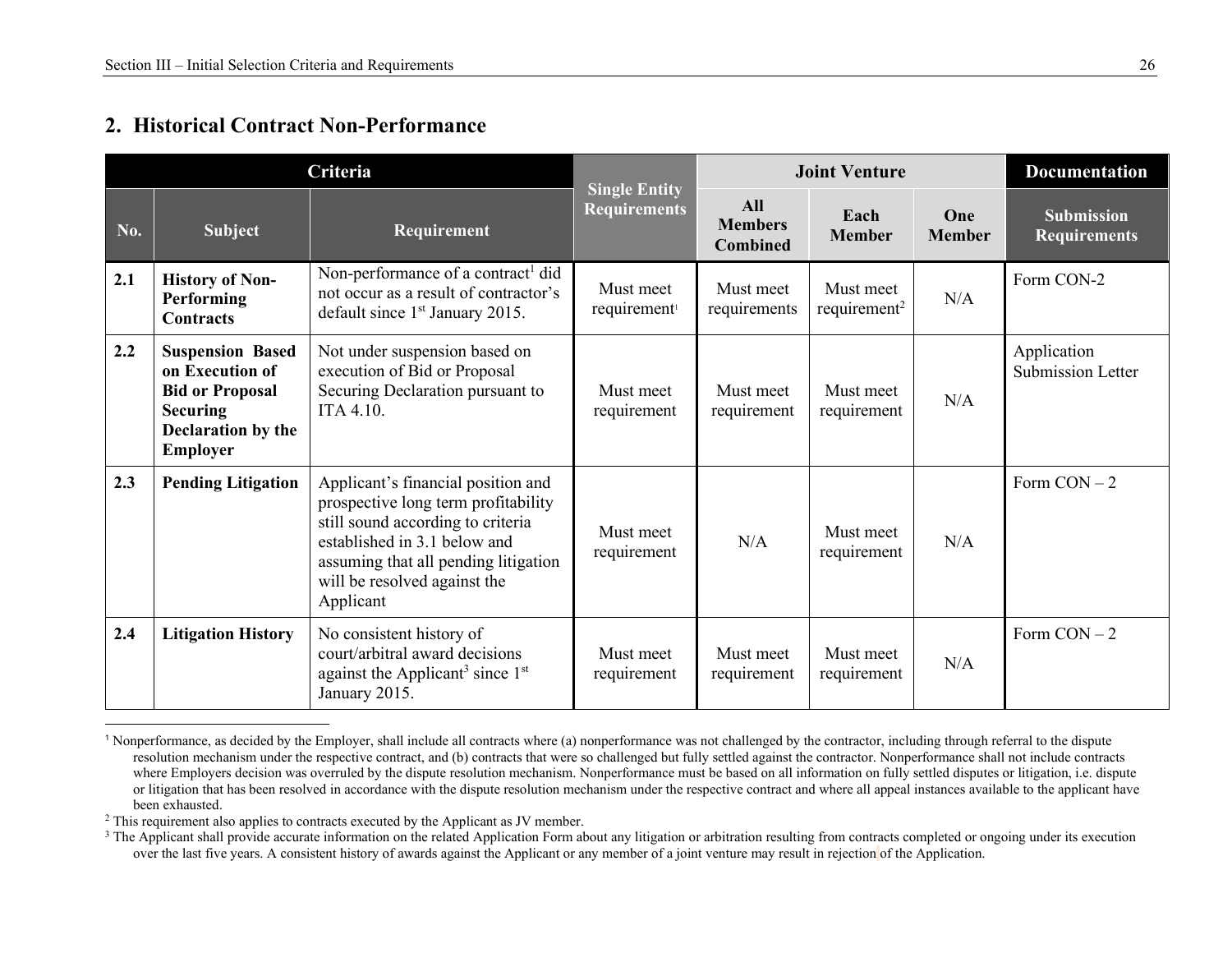| 2.5 | <b>Declaration:</b><br><b>Environmental and</b><br>Social (ES) past<br>performance | Declare any contract that has been<br>suspended or terminated and/or<br>performance security called by an<br>employer for reasons of breach of<br>environmental, or social (including<br>Sexual Exploitation, and Abuse)<br>contractual obligations in the past five<br>years. <sup>4</sup> | Must make the<br>declaration.<br>Where there are<br>Specialized<br>Subcontractor/s,<br>the Specialized<br>Subcontractor/s<br>must also make<br>the declaration. | N/A | Each must<br>make the<br>declaration.<br>Where there<br>are<br>Specialized<br>Subcontractor<br>$/s$ , the<br>Specialized<br>Subcontractor<br>/s must also<br>make the<br>declaration. | N/A | Form CON-3 |
|-----|------------------------------------------------------------------------------------|---------------------------------------------------------------------------------------------------------------------------------------------------------------------------------------------------------------------------------------------------------------------------------------------|-----------------------------------------------------------------------------------------------------------------------------------------------------------------|-----|---------------------------------------------------------------------------------------------------------------------------------------------------------------------------------------|-----|------------|
|-----|------------------------------------------------------------------------------------|---------------------------------------------------------------------------------------------------------------------------------------------------------------------------------------------------------------------------------------------------------------------------------------------|-----------------------------------------------------------------------------------------------------------------------------------------------------------------|-----|---------------------------------------------------------------------------------------------------------------------------------------------------------------------------------------|-----|------------|

### **3. Financial Situation and Performance**

|     |                                  |                                                                                                                                                                                                                                                                                                                                                                                                                   |                                             | <b>Joint Venture Requirements</b>        |                       | <b>Documentation</b>                                                  |                                          |
|-----|----------------------------------|-------------------------------------------------------------------------------------------------------------------------------------------------------------------------------------------------------------------------------------------------------------------------------------------------------------------------------------------------------------------------------------------------------------------|---------------------------------------------|------------------------------------------|-----------------------|-----------------------------------------------------------------------|------------------------------------------|
| No. | <b>Subject</b>                   | Requirement                                                                                                                                                                                                                                                                                                                                                                                                       | <b>Single Entity</b><br><b>Requirements</b> | All<br><b>Members</b><br><b>Combined</b> | Each<br><b>Member</b> | <b>One</b><br><b>Member</b>                                           | <b>Submission</b><br><b>Requirements</b> |
| 3.1 | Financial<br><b>Capabilities</b> | Applicant<br>shall<br>$(a)$ $(i)$<br>The<br>demonstrate that it has access<br>to, or has available, liquid<br>assets, unencumbered real<br>assets, lines of credit, and<br>financial<br>other<br>means<br>of<br><i>(independent)</i><br>any<br>contractual advance payment)<br>sufficient to meet the cash<br>flow requirements estimated<br>as follows for the respective<br>lots:<br>Lot $1 -$ USD 1,700,000.00 | Must meet<br>requirement                    | Must meet<br>requirement                 | N/A                   | Lead<br>member<br>must meet<br>$[60\% \text{ of}]$<br>requireme<br>nt | Form $FIN - 3.1$ , with<br>attachments   |

<sup>&</sup>lt;sup>4</sup>The Employer may use this information to seek further information or clarifications in carrying out its due diligence.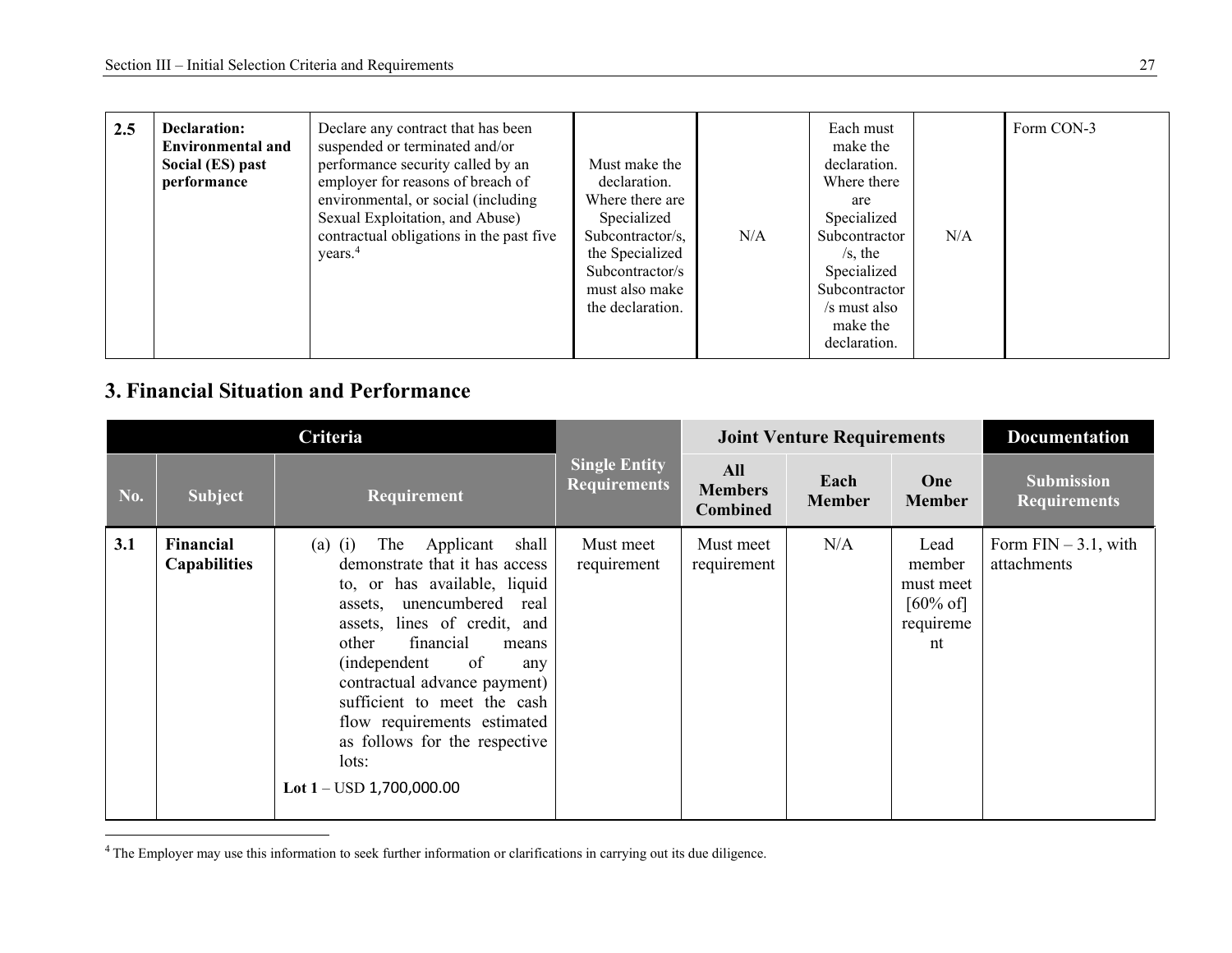|     |                | Criteria                                                                                                                                                                                                                                                                                                                                                                                                                                                                                                                                                                      | <b>Joint Venture Requirements</b>           |                                                 |                       | <b>Documentation</b> |                                          |
|-----|----------------|-------------------------------------------------------------------------------------------------------------------------------------------------------------------------------------------------------------------------------------------------------------------------------------------------------------------------------------------------------------------------------------------------------------------------------------------------------------------------------------------------------------------------------------------------------------------------------|---------------------------------------------|-------------------------------------------------|-----------------------|----------------------|------------------------------------------|
| No. | <b>Subject</b> | Requirement                                                                                                                                                                                                                                                                                                                                                                                                                                                                                                                                                                   | <b>Single Entity</b><br><b>Requirements</b> | <b>All</b><br><b>Members</b><br><b>Combined</b> | Each<br><b>Member</b> | One<br><b>Member</b> | <b>Submission</b><br><b>Requirements</b> |
|     |                | (or NGN 658,000,000.00)<br>Lot $2 -$ USD 2,000,000.00<br>(or NGN 935,000,000.00)<br>Lot $3 -$ USD 3,000,000.00<br>(or NGN 1,000,000,000.00)<br>Lot $4 -$ USD 4,000,000.00<br>(or NGN 1,000,000,000.00)<br>Lot $5 -$ USD 2,000,000.00<br>(or NGN 903,000,000.00)<br>Lot $6 -$ USD 2,000,000.00<br>(or NGN 1,000,000,000.00)<br>Lot $7 -$ USD 2,000,000.00<br>(or NGN 873,000,000.00)<br>for the subject contract(s) net of the<br>Applicants other commitments.<br>Note:<br>Requirements for multiple lots shall<br>be the aggregate sum of the<br>individual respective lots. |                                             |                                                 |                       |                      |                                          |
|     |                | (ii) The Applicant shall also<br>demonstrate, to the satisfaction of the<br>Employer, that it has adequate sources<br>of finance to meet the cash flow<br>requirements on contracts currently in<br>progress and for future contract<br>commitments.                                                                                                                                                                                                                                                                                                                          | Must meet<br>requirement                    | Must meet<br>requirement                        | N/A                   | N/A                  |                                          |
|     |                | (iii) The audited balance sheets or, if                                                                                                                                                                                                                                                                                                                                                                                                                                                                                                                                       | Must meet                                   |                                                 |                       |                      |                                          |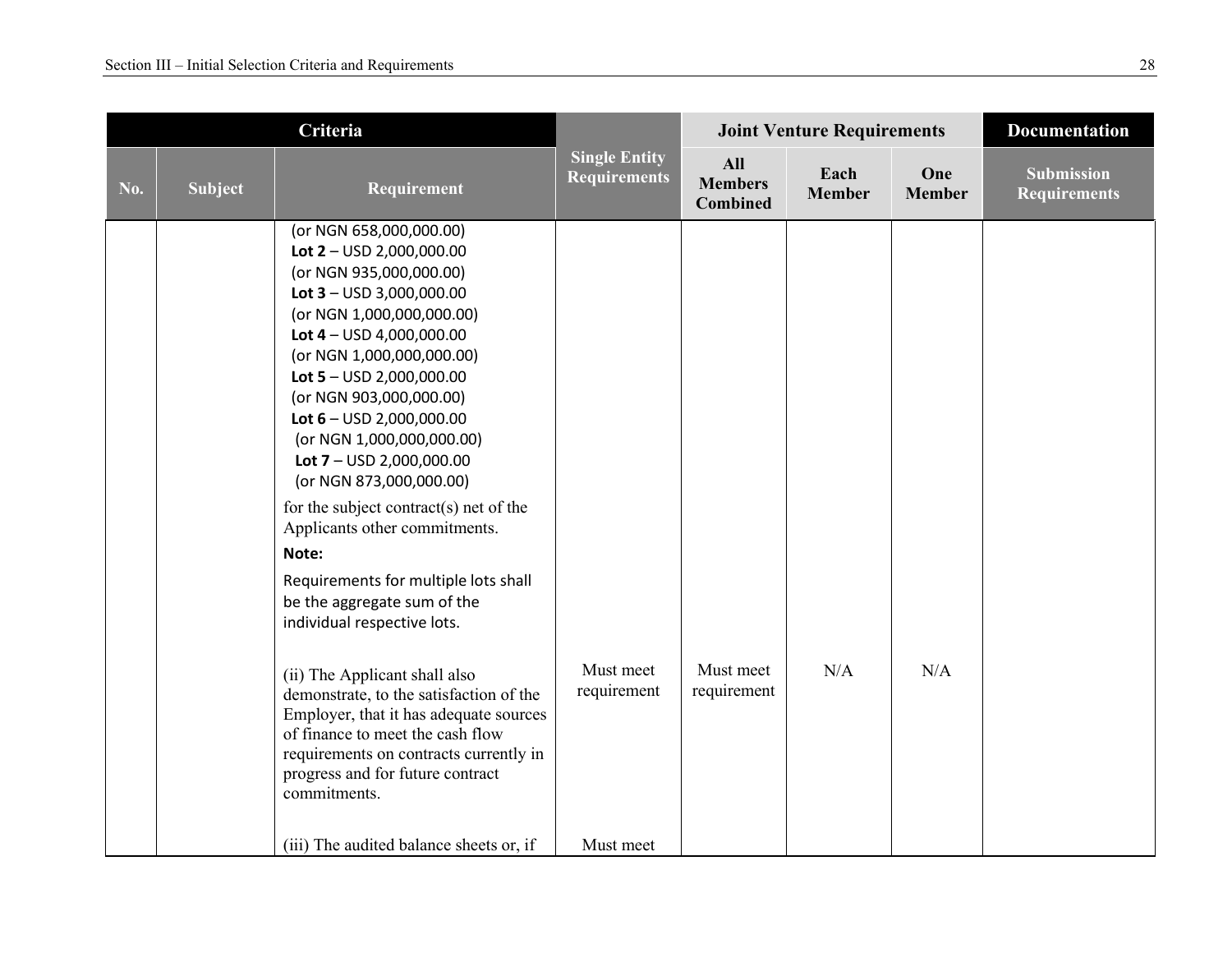|     |                                      | Criteria                                                                                                                                                                                                                                                                                                                                                                                                                                                                                                                                                                                                                                                | <b>Joint Venture Requirements</b>           |                                                 |                          | <b>Documentation</b>                                                  |                                          |
|-----|--------------------------------------|---------------------------------------------------------------------------------------------------------------------------------------------------------------------------------------------------------------------------------------------------------------------------------------------------------------------------------------------------------------------------------------------------------------------------------------------------------------------------------------------------------------------------------------------------------------------------------------------------------------------------------------------------------|---------------------------------------------|-------------------------------------------------|--------------------------|-----------------------------------------------------------------------|------------------------------------------|
| No. | <b>Subject</b>                       | Requirement                                                                                                                                                                                                                                                                                                                                                                                                                                                                                                                                                                                                                                             | <b>Single Entity</b><br><b>Requirements</b> | <b>All</b><br><b>Members</b><br><b>Combined</b> | Each<br><b>Member</b>    | One<br><b>Member</b>                                                  | <b>Submission</b><br><b>Requirements</b> |
|     |                                      | not required by the laws of the<br>Applicant's country, other financial<br>statements acceptable to the<br>Employer, for the last five (5) years<br>(i.e 2015, 2016, 2017, 2018 & 2019)<br>shall be submitted and must<br>demonstrate the current soundness of<br>the Applicant's financial position and<br>indicate its prospective long-term<br>profitability.                                                                                                                                                                                                                                                                                        | requirement                                 | N/A                                             | Must meet<br>requirement | N/A                                                                   |                                          |
| 3.2 | Average<br>Annual<br><b>Turnover</b> | Minimum average annual turnover in<br>Plant Design, and/or Supply and/or<br>Installation of:<br>Lot 1 - USD 13,000,000.00<br>(or NGN 5,000,000,000.00)<br>Lot $2 -$ USD 19,000,000.00<br>(or NGN 7,000,000,000.00)<br>Lot $3 -$ USD 24,000,000.00<br>(or NGN 9,000,000,000.00)<br>Lot $4 -$ USD 38,000,000.00<br>(or NGN 14,000,000,000.00)<br>Lot $5 -$ USD 19,000,000.00<br>(or NGN 7,000,000,000.00)<br>Lot $6 -$ USD 21,000,000.00<br>(or NGN 8,00,000,000.00)<br>Lot $7 -$ USD 18,000,000.00<br>(or NGN 6,000,000,000.00)<br>calculated as total certified payments<br>received for contracts in progress<br>and/or completed within the last five | Must meet<br>requirement                    | Must meet<br>requirement                        | N/A                      | Lead<br>member<br>must meet<br>$[60\% \text{ of}]$<br>requireme<br>nt | Form $FIN-3.2$                           |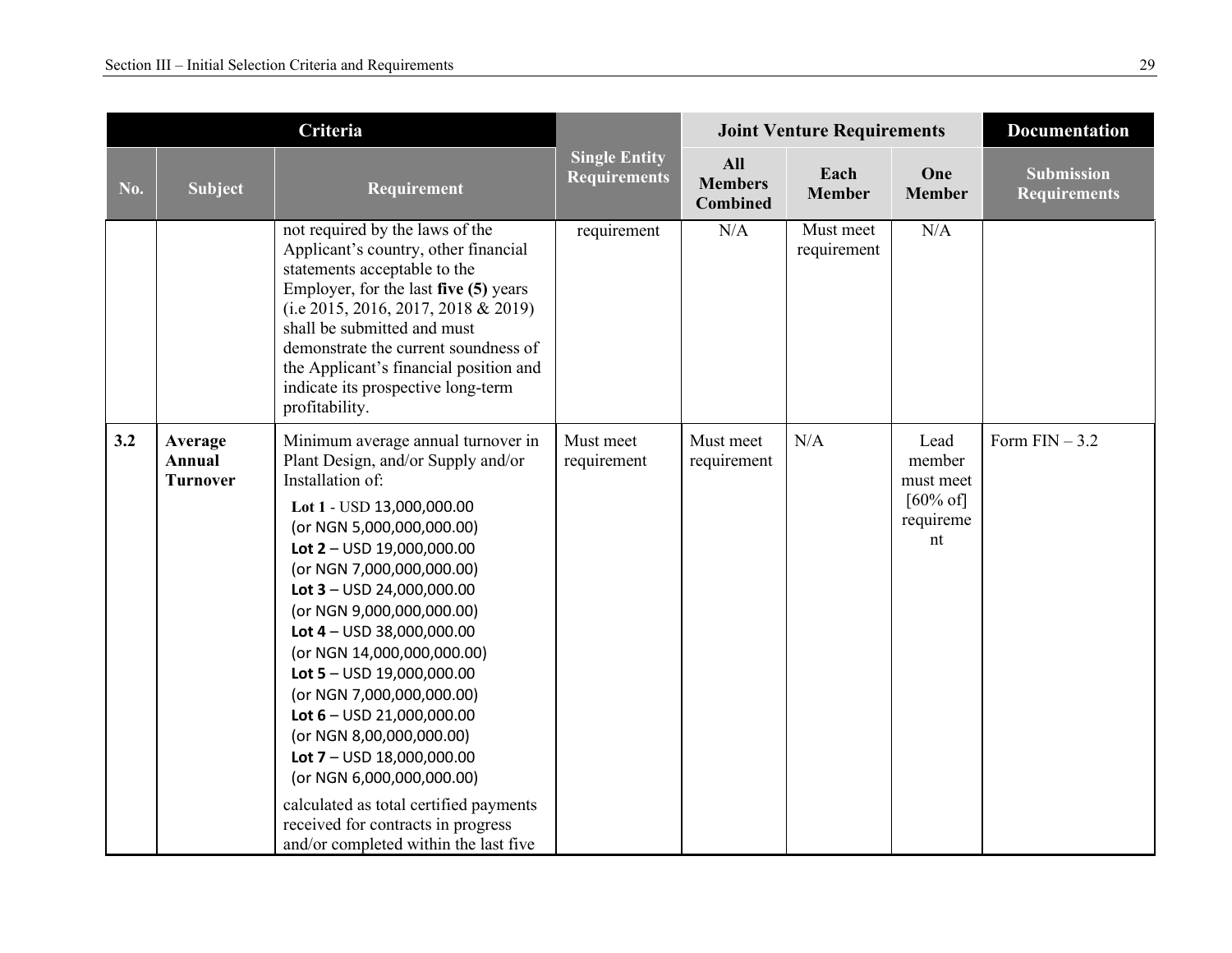| Criteria |         |                                                                                                    |                                             |                                          | <b>Joint Venture Requirements</b> | <b>Documentation</b> |                                          |
|----------|---------|----------------------------------------------------------------------------------------------------|---------------------------------------------|------------------------------------------|-----------------------------------|----------------------|------------------------------------------|
| No.      | Subject | Requirement                                                                                        | <b>Single Entity</b><br><b>Requirements</b> | All<br><b>Members</b><br><b>Combined</b> | Each<br><b>Member</b>             | One<br><b>Member</b> | <b>Submission</b><br><b>Requirements</b> |
|          |         | $(5)$ years, divided by five $(5)$ years.                                                          |                                             |                                          |                                   |                      |                                          |
|          |         | Note:                                                                                              |                                             |                                          |                                   |                      |                                          |
|          |         | Requirements for multiple lots shall<br>be the aggregate sum of the<br>individual respective lots. |                                             |                                          |                                   |                      |                                          |

### **4. Experience**

| Criteria |                                      |                                                                                                                                                                                                                                                                                                        | <b>Single Entity</b><br><b>Requirements</b> |                                          | <b>Joint Venture Requirements</b> | <b>Documentation</b> |                                          |
|----------|--------------------------------------|--------------------------------------------------------------------------------------------------------------------------------------------------------------------------------------------------------------------------------------------------------------------------------------------------------|---------------------------------------------|------------------------------------------|-----------------------------------|----------------------|------------------------------------------|
| No.      | Subject                              | <b>Requirement</b>                                                                                                                                                                                                                                                                                     |                                             | All<br><b>Members</b><br><b>Combined</b> | Each<br><b>Member</b>             | One<br><b>Member</b> | <b>Submission</b><br><b>Requirements</b> |
| 4.1      | <b>General</b><br><b>Experience</b>  | <b>Experience in Electrical Power Plant</b><br>Design, and/or Supply and/or<br>Installation and/or operation contracts<br>in the role of prime contractor, JV<br>member, subcontractor, or<br>management contractor for at least the<br>last <i>[five]</i> years, starting $1st$ January<br>$[2015]$ . | Must meet<br>requirement                    | N/A                                      | Must meet<br>requirement          | N/A                  | Form $EXP-4.1$                           |
| 4.2(a)   | <b>Specific</b><br><b>Experience</b> | A minimum number of $\frac{2}{3}$ similar<br>contracts specified below that have                                                                                                                                                                                                                       | Must meet<br>requirement                    | Must meet<br>requirement <sup>7</sup>    | N/A                               | N/A                  | Form EXP 4.2                             |

<sup>7</sup> In the case of JV, the value of contracts completed by its members shall not be aggregated to determine whether the requirement of the minimum value of a single contract has been met. Instead, each contract performed by each member shall satisfy the <u>minimum value of a single contract as required for single entity. In determining whether the JV meets the<br>requirement of total number of contracts, only th</u>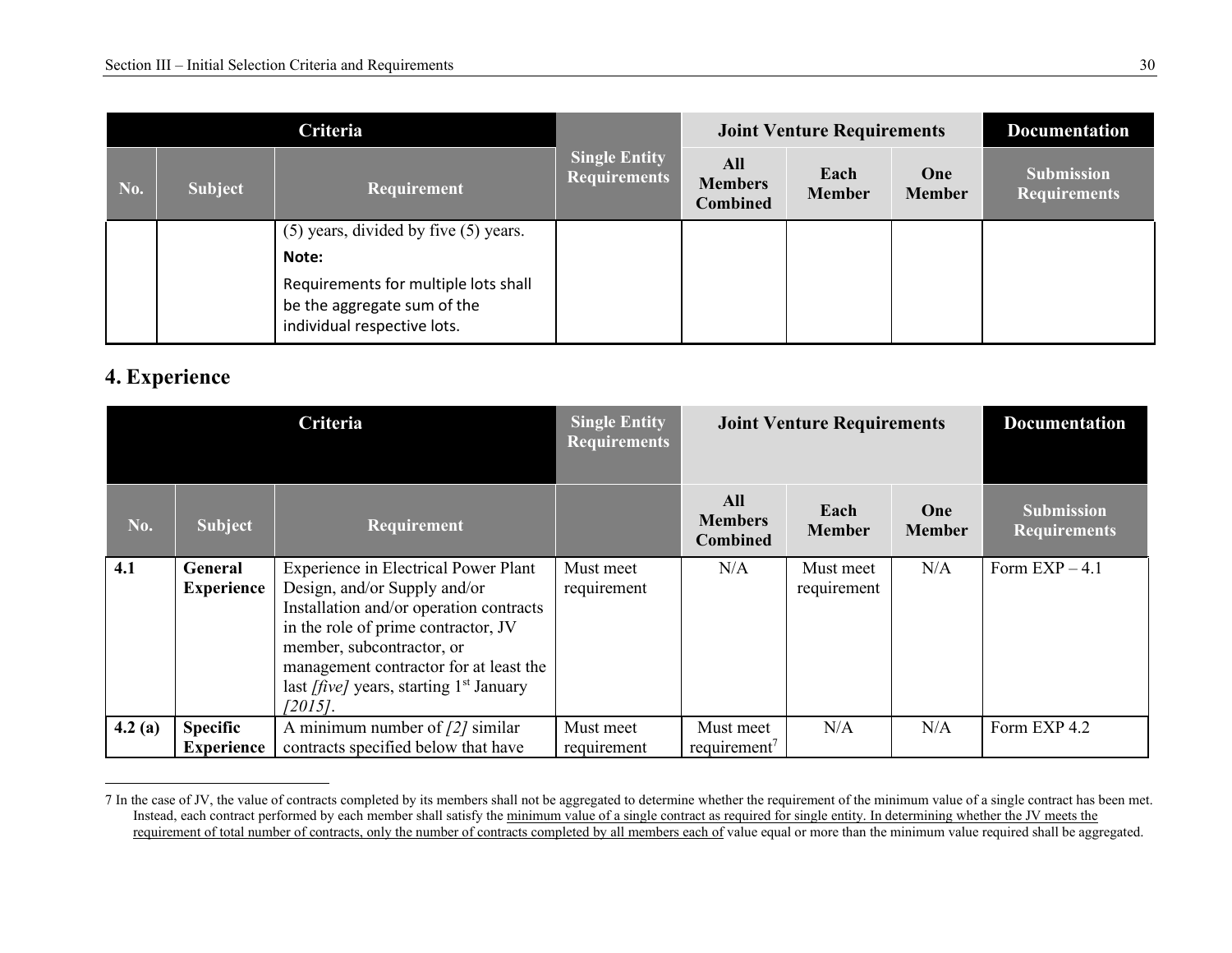| Criteria |                |                                                                                                                                                                                                                                                                                                                                                                                                                                                                                                                                                                                                                                                                              | <b>Single Entity</b><br><b>Requirements</b> |                                                 | <b>Joint Venture Requirements</b> |                      | <b>Documentation</b>                     |
|----------|----------------|------------------------------------------------------------------------------------------------------------------------------------------------------------------------------------------------------------------------------------------------------------------------------------------------------------------------------------------------------------------------------------------------------------------------------------------------------------------------------------------------------------------------------------------------------------------------------------------------------------------------------------------------------------------------------|---------------------------------------------|-------------------------------------------------|-----------------------------------|----------------------|------------------------------------------|
| No.      | <b>Subject</b> | Requirement                                                                                                                                                                                                                                                                                                                                                                                                                                                                                                                                                                                                                                                                  |                                             | <b>All</b><br><b>Members</b><br><b>Combined</b> | Each<br><b>Member</b>             | One<br><b>Member</b> | <b>Submission</b><br><b>Requirements</b> |
|          |                | been satisfactorily and substantially <sup>5</sup><br>completed as a prime contractor, joint<br>venture member <sup>6</sup> , management<br>contractor or subcontractor between<br>1st January [2015] and Application<br>submission deadline:<br>Lot 1 - USD 5,000,000.00<br>(or NGN 2,000,000,000.00)<br>Lot $2 -$ USD 10,000,000.00<br>(or NGN 3,000,000,000.00)<br>Lot $3 -$ USD 13,000,000.00<br>(or NGN 4,000,000,000.00)<br>Lot $4 -$ USD 31,000,000.00<br>(or NGN 11,000,000,000.00)<br>Lot $5 -$ USD 7,000,000.00<br>(or NGN 2,000,000,000.00)<br>Lot $6 -$ USD 8,000,000.00<br>(or NGN 3,000,000,000.00)<br>Lot $7 -$ USD 7,000,000.00<br>(or NGN 2,000,000,000.00) |                                             |                                                 |                                   |                      |                                          |
|          |                | NB:<br>Requirements for multiple lots shall                                                                                                                                                                                                                                                                                                                                                                                                                                                                                                                                                                                                                                  |                                             |                                                 |                                   |                      |                                          |

<sup>&</sup>lt;sup>5</sup> Substantial completion shall be based on 80% or more of the contracts completed.<br><sup>6</sup> For contracts under which the Applicant participated as a joint venture member or sub-contractor, only the Applicant's role and respo requirement.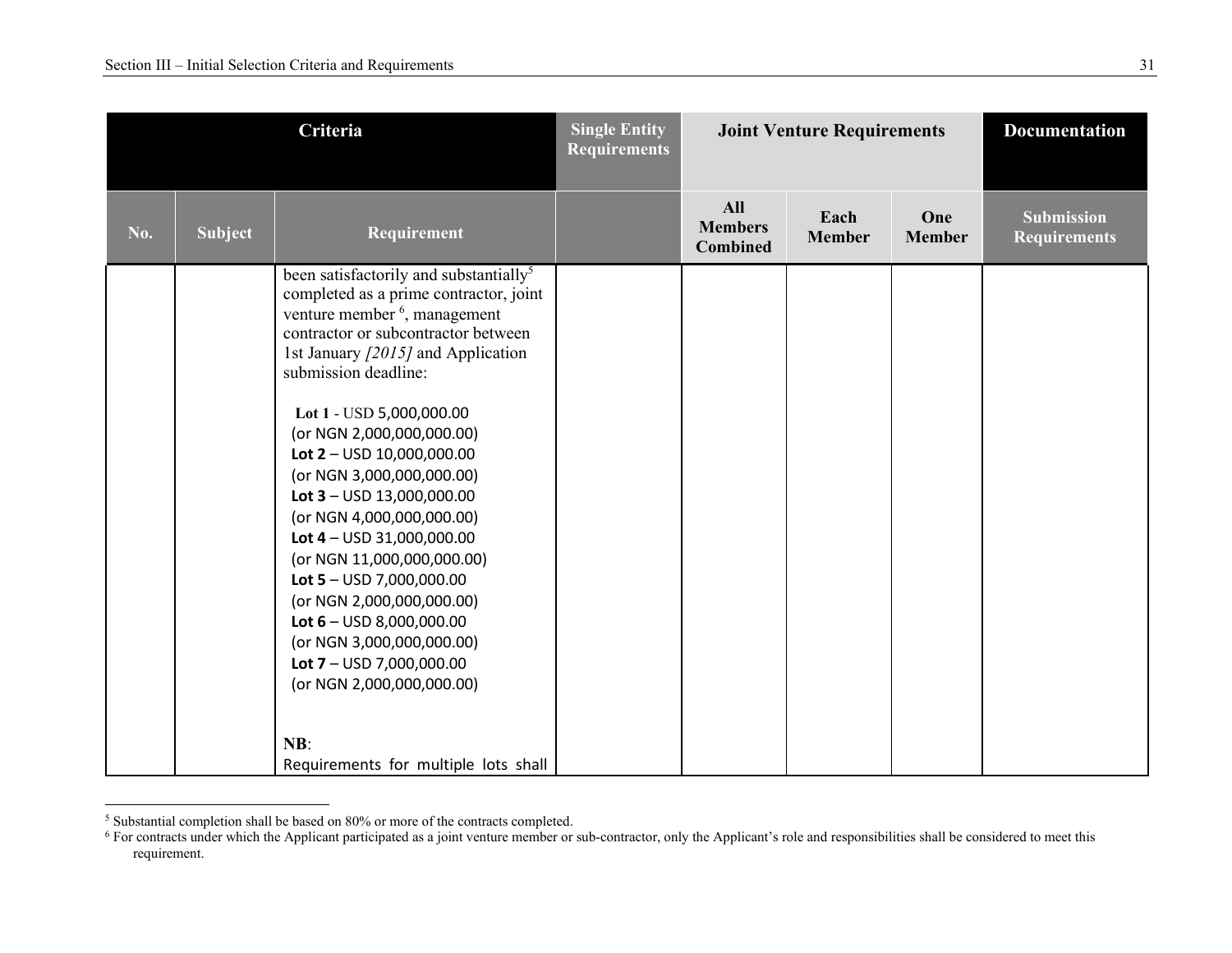| Criteria |                | <b>Single Entity</b><br><b>Requirements</b>                                                                                                                                                                                                                                                                                                                                                                                                                                                                                                                                                                                                                                                                                                                           |  | <b>Joint Venture Requirements</b>               |                       | <b>Documentation</b> |                                          |
|----------|----------------|-----------------------------------------------------------------------------------------------------------------------------------------------------------------------------------------------------------------------------------------------------------------------------------------------------------------------------------------------------------------------------------------------------------------------------------------------------------------------------------------------------------------------------------------------------------------------------------------------------------------------------------------------------------------------------------------------------------------------------------------------------------------------|--|-------------------------------------------------|-----------------------|----------------------|------------------------------------------|
| No.      | <b>Subject</b> | Requirement                                                                                                                                                                                                                                                                                                                                                                                                                                                                                                                                                                                                                                                                                                                                                           |  | <b>All</b><br><b>Members</b><br><b>Combined</b> | Each<br><b>Member</b> | One<br><b>Member</b> | <b>Submission</b><br><b>Requirements</b> |
|          |                | be the aggregate sum of the individual<br>respective lots.<br>[Each of the contracts required above<br>shall meet the following minimum key<br>requirements:<br>1. Supply and installation of<br>Solar Photo-Voltaic (PV)<br>Modules and the associated<br>ground mounted Module<br>Mounting<br><b>Structures</b><br>(MMS) and Mega Watt<br>scale<br>Battery<br>Energy<br>storage systems;<br>2. Supply and Installation of<br>MegawattScale PV Inverter<br>with Energy Management<br>System (EMS).<br>3. Supply and Installation of<br>Megawatt scale Power<br>Converters (PCS/ Battery<br>Converters) with Battery<br>Management<br>System<br>(BMS), PV Inverters and<br>Diesel<br>Generators<br>for<br>operations as a Solar Hybrid<br>power plant with Totalizing |  |                                                 |                       |                      |                                          |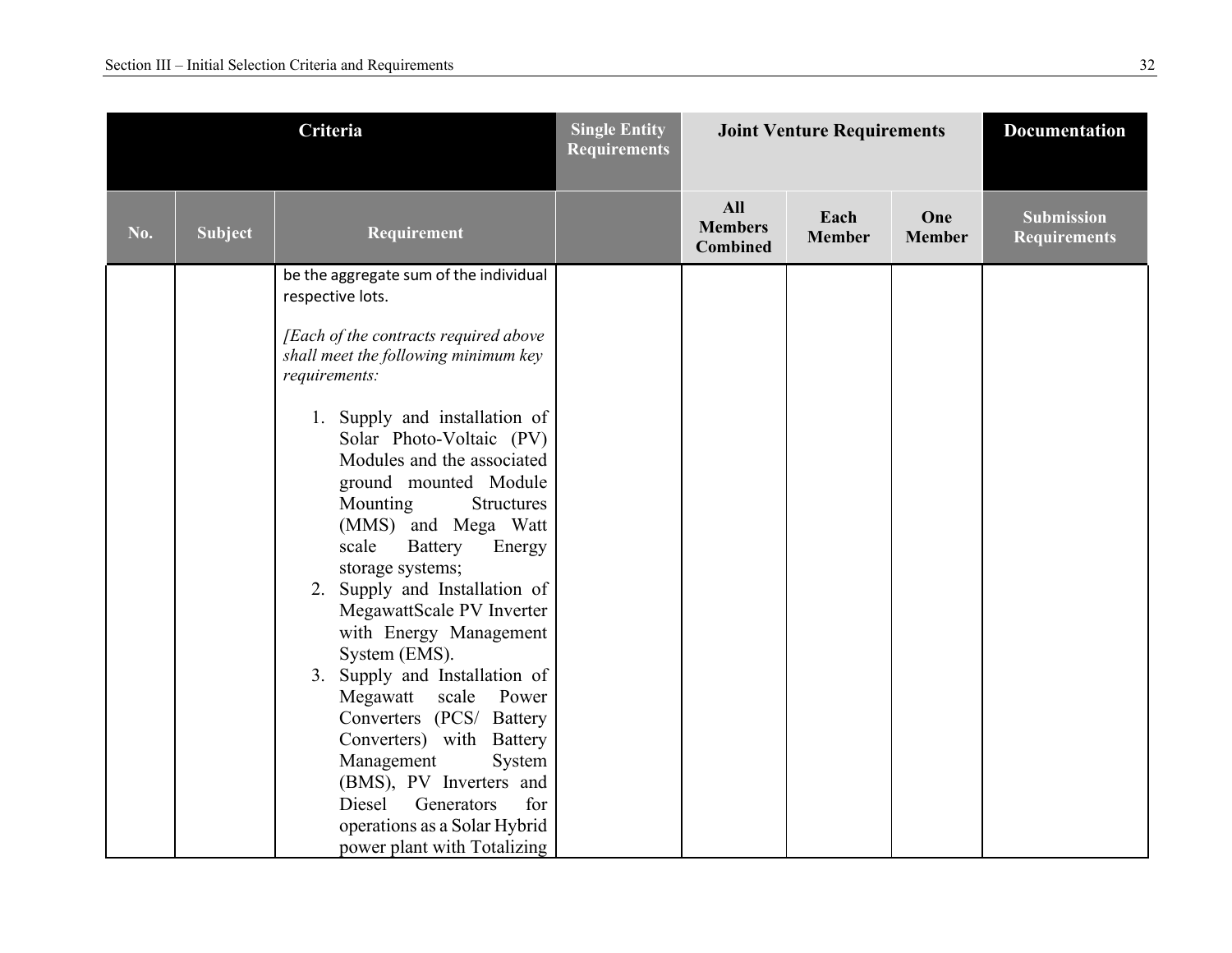| Criteria |                                                   |                                                                                                                                                                                                                                                                                                                                                                                                                                                                                                                              | <b>Single Entity</b><br><b>Requirements</b> |                                                 | <b>Joint Venture Requirements</b>                      |                                                        | <b>Documentation</b>                     |
|----------|---------------------------------------------------|------------------------------------------------------------------------------------------------------------------------------------------------------------------------------------------------------------------------------------------------------------------------------------------------------------------------------------------------------------------------------------------------------------------------------------------------------------------------------------------------------------------------------|---------------------------------------------|-------------------------------------------------|--------------------------------------------------------|--------------------------------------------------------|------------------------------------------|
| No.      | <b>Subject</b>                                    | Requirement                                                                                                                                                                                                                                                                                                                                                                                                                                                                                                                  |                                             | <b>All</b><br><b>Members</b><br><b>Combined</b> | Each<br><b>Member</b>                                  | One<br><b>Member</b>                                   | <b>Submission</b><br><b>Requirements</b> |
|          |                                                   | $\&$<br>switching<br>power<br>in a<br>equipment housed<br>Master<br>Control<br>Room<br>$(MCR)$ .<br>Supply and installation of<br>4.<br>MV/LVPanels<br>with<br>multiple Bus and Couplers<br>and Fire Protection System<br>(FPS) for the entire Solar<br>Hybrid Power Plant.<br>5. One (1) year Operation and<br>Maintenance<br>of<br>the<br>entireMegawatt scale Solar<br>Hybrid, Power Plants and<br>ancillary equipment.<br>NB: The above specific experience<br>requirements may be met by<br>specialized subcontractors. |                                             |                                                 |                                                        |                                                        |                                          |
| 4.2(b)   | <b>Specific</b><br>experience<br>in ES<br>aspects | For the contracts in $4.2$ (a) above<br>and/or any other contracts<br>[substantially completed and under<br>implementation] as prime contractor,<br>joint venture member, or                                                                                                                                                                                                                                                                                                                                                 | Must meet<br>requirements                   | Must meet<br>requirement<br>${\bf S}$           | Must meet<br>the<br>following<br>requirement<br>s: N/A | Must meet<br>the<br>following<br>requireme<br>nts: N/A | Form $EXP-4.2(b)$                        |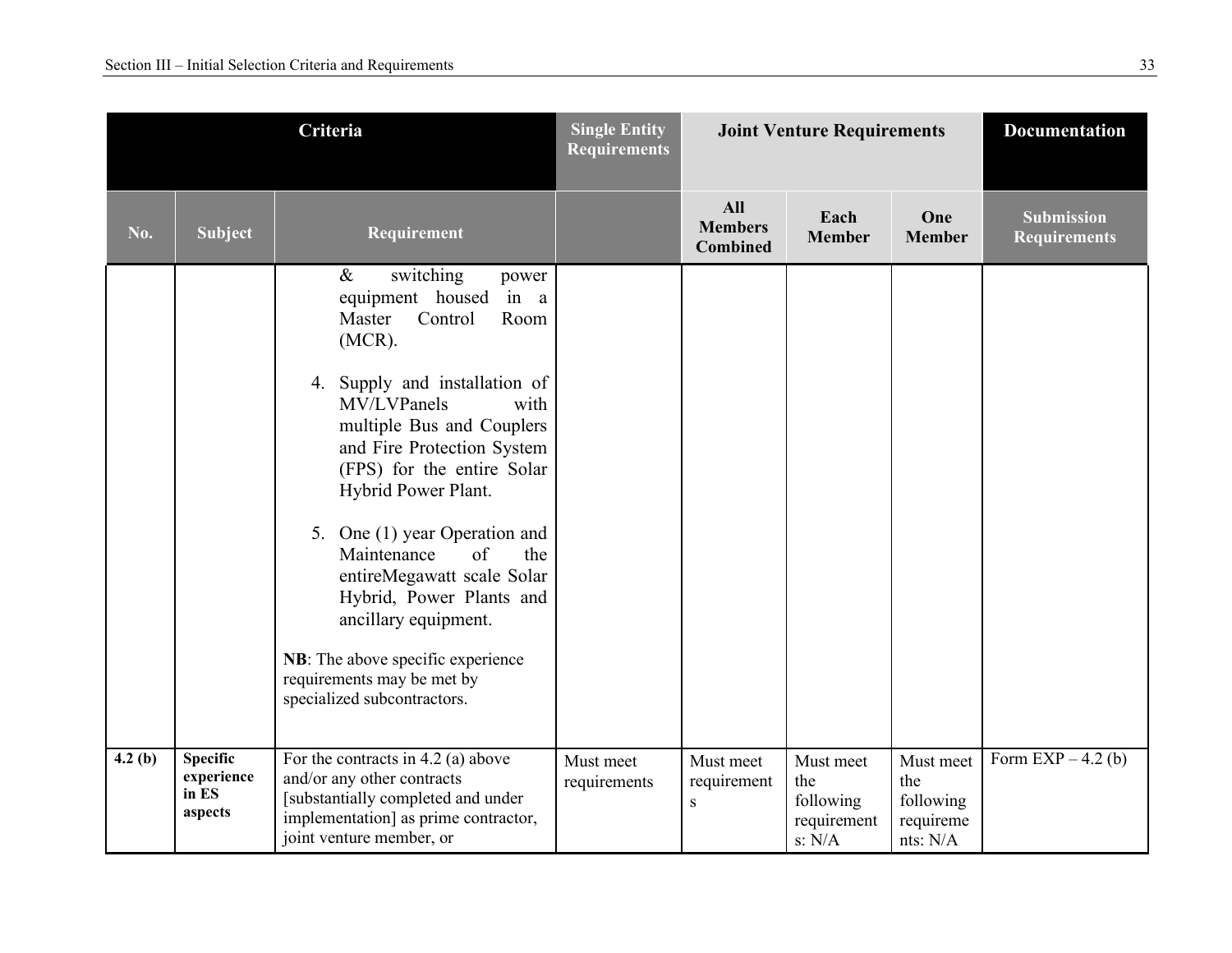|     | Criteria |                                                                                                                                                                                                                                                                                                                                                                                                                                                                                                                                                                                                                                                                                                                                                                                                                                                                        | <b>Single Entity</b><br><b>Requirements</b> | <b>Joint Venture Requirements</b>               |                       |                      | <b>Documentation</b>                     |
|-----|----------|------------------------------------------------------------------------------------------------------------------------------------------------------------------------------------------------------------------------------------------------------------------------------------------------------------------------------------------------------------------------------------------------------------------------------------------------------------------------------------------------------------------------------------------------------------------------------------------------------------------------------------------------------------------------------------------------------------------------------------------------------------------------------------------------------------------------------------------------------------------------|---------------------------------------------|-------------------------------------------------|-----------------------|----------------------|------------------------------------------|
| No. | Subject  | Requirement                                                                                                                                                                                                                                                                                                                                                                                                                                                                                                                                                                                                                                                                                                                                                                                                                                                            |                                             | <b>All</b><br><b>Members</b><br><b>Combined</b> | Each<br><b>Member</b> | One<br><b>Member</b> | <b>Submission</b><br><b>Requirements</b> |
|     |          | Subcontractor between 1st January<br>[2015] and Application submission<br>deadline, experience in managing ES<br>risks and impacts in the following<br>aspects:<br>Sexual Exploitation and Abuse<br>(SEA) and Sexual Harassment<br>(SH) risks and impacts, managing<br>labor and working conditions,<br>protection of the environment,<br>security of the site, community<br>health and safety, management of<br>safety of hazardous materials,<br>resource efficiency and pollution<br>prevention and management,<br>biodiversity conservation and<br>sustainable management of living<br>natural resources.<br>Criteria requirements are as follows:<br>Lot 1 - USD 5,000,000.00<br>(or NGN 2,000,000,000.00)<br>Lot $2 -$ USD 10,000,000.00<br>(or NGN 3,000,000,000.00)<br>Lot $3 -$ USD 13,000,000.00<br>(or NGN 4,000,000,000.00)<br>Lot $4 -$ USD 31,000,000.00 |                                             |                                                 |                       |                      |                                          |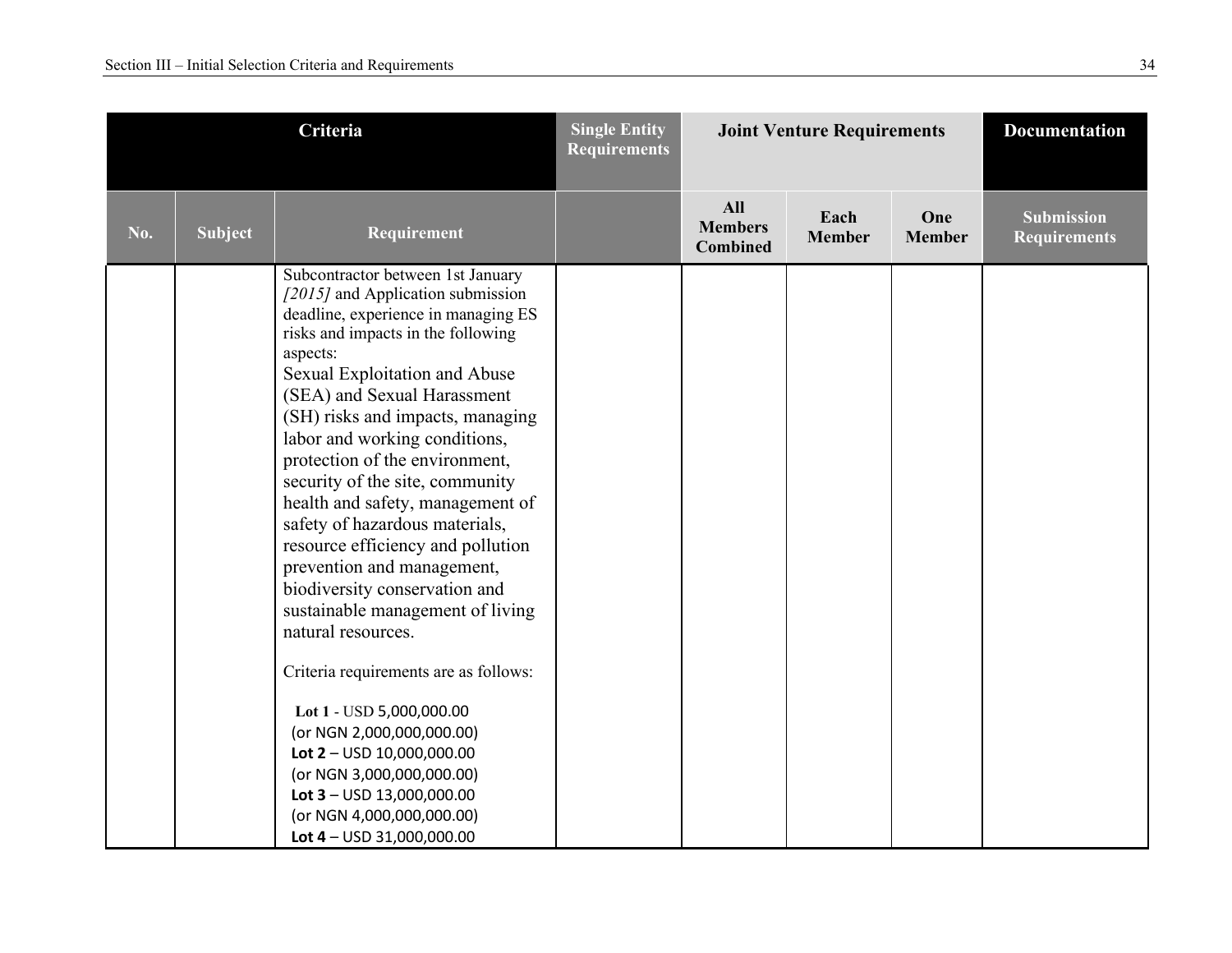| Criteria |                |                                                                                                                                                                                                           | <b>Single Entity</b><br><b>Requirements</b> |                                          | <b>Joint Venture Requirements</b> |                      | <b>Documentation</b>                     |
|----------|----------------|-----------------------------------------------------------------------------------------------------------------------------------------------------------------------------------------------------------|---------------------------------------------|------------------------------------------|-----------------------------------|----------------------|------------------------------------------|
| No.      | <b>Subject</b> | Requirement                                                                                                                                                                                               |                                             | All<br><b>Members</b><br><b>Combined</b> | Each<br><b>Member</b>             | One<br><b>Member</b> | <b>Submission</b><br><b>Requirements</b> |
|          |                | (or NGN 11,000,000,000.00)<br>Lot 5 – USD 7,000,000.00<br>(or NGN 2,000,000,000.00)<br>Lot $6 -$ USD 8,000,000.00<br>(or NGN 3,000,000,000.00)<br>Lot $7 -$ USD 7,000,000.00<br>(or NGN 2,000,000,000.00) |                                             |                                          |                                   |                      |                                          |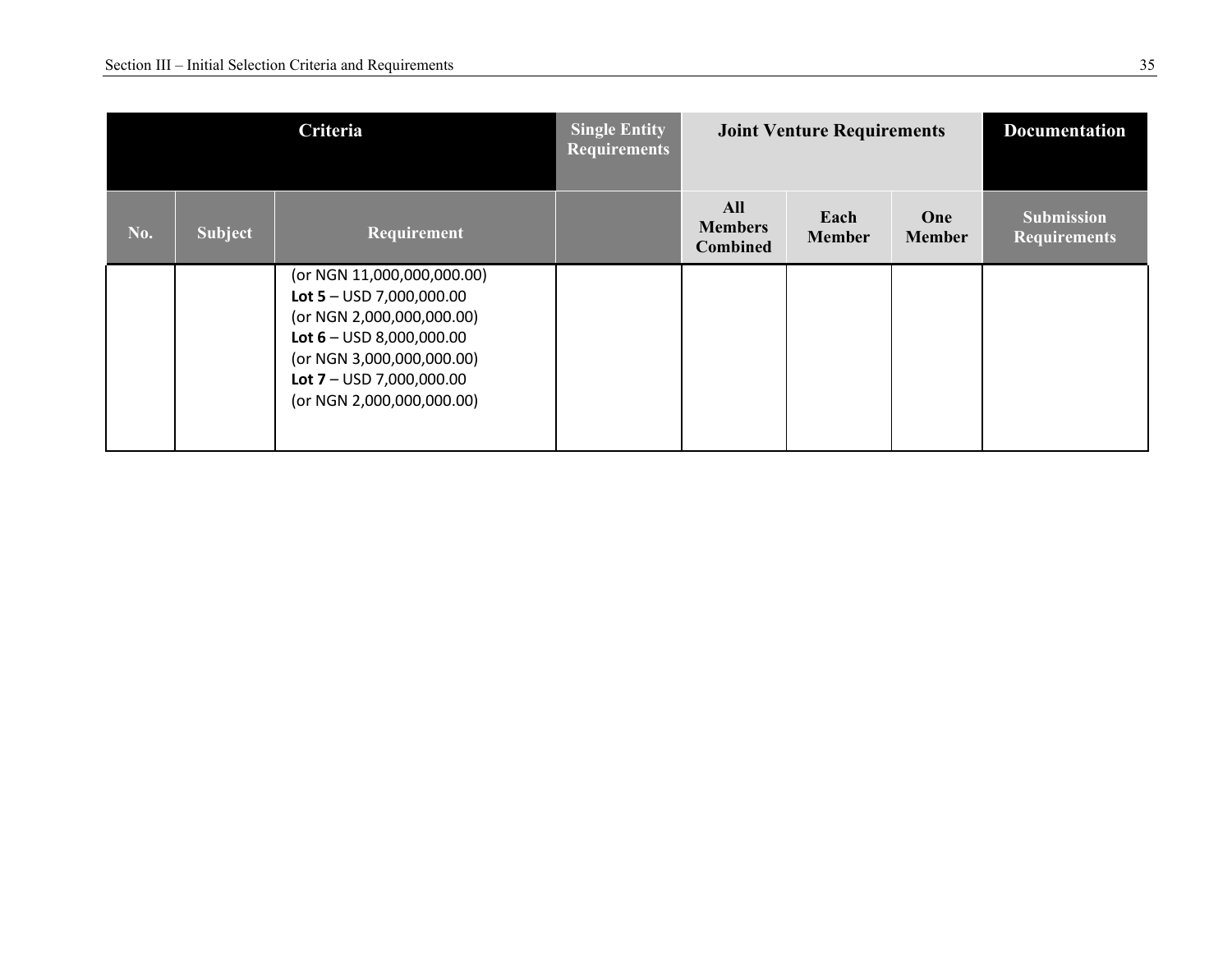### **Table 2 – Rated Criteria and Requirements**

#### **1. Past Performance**

|                                                                                                                                                                                                                                                                                                                                                                                                 |                              |                 |                 |                      |                 |                                                                 | <b>Scoring</b> | <b>Documentation</b>             |
|-------------------------------------------------------------------------------------------------------------------------------------------------------------------------------------------------------------------------------------------------------------------------------------------------------------------------------------------------------------------------------------------------|------------------------------|-----------------|-----------------|----------------------|-----------------|-----------------------------------------------------------------|----------------|----------------------------------|
|                                                                                                                                                                                                                                                                                                                                                                                                 |                              | Requirement     |                 |                      |                 | <b>Maximum</b><br>score                                         | <b>Remark</b>  | <b>Submission</b><br>Requirement |
| 1.1 Number of similar contracts<br>Number of satisfactorily and substantially completed Plant Design, Supply, Installation and<br>operations contracts that exceed the number specified in Table 1, Sub-Factor 4.2(where this number<br>is $x)$ that are:<br>1. similar to the Requirements (Reference Table 1, 4.2); and<br>completed during the past 10 years.<br><b>Scoring methodology:</b> |                              |                 |                 |                      | 50              | In case of JV,<br>all members<br>combined will<br>be evaluated. | Form EXP 4.2   |                                  |
| <b>Number of contracts</b><br>Number of satisfactorily and<br>substantially completed similar<br>contracts.                                                                                                                                                                                                                                                                                     | $\sqrt{ } = 6$<br>contracts] | $[5$ contracts] | $[4$ contracts] | $\lceil 3$ contracts | $[2$ contracts] |                                                                 |                |                                  |
| Weighting                                                                                                                                                                                                                                                                                                                                                                                       | $[100]$                      | [70]            | $[40]$          | [10]                 | [0]             |                                                                 |                |                                  |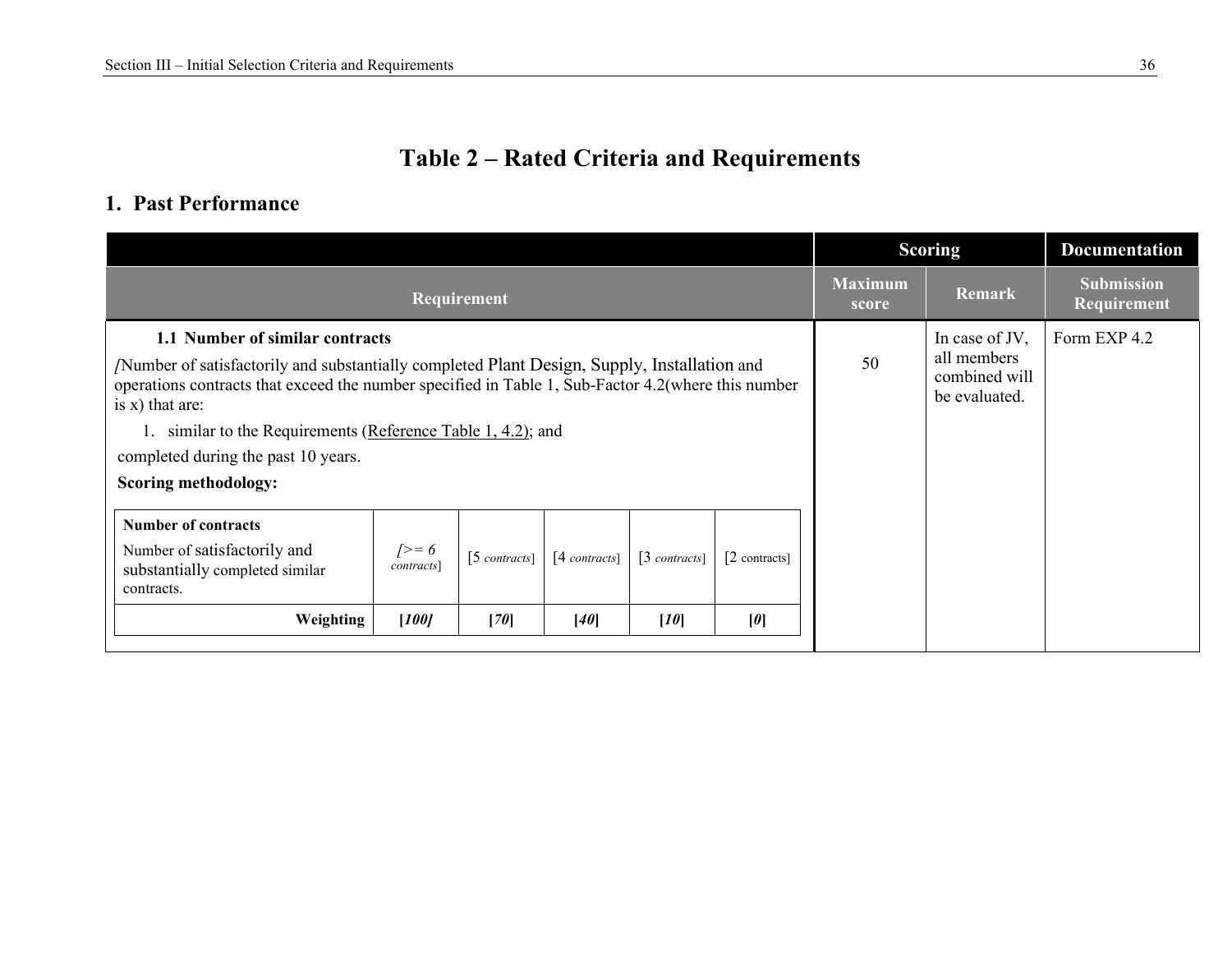### **2. Contract/Project Management Capability**

| Criteria                                                                                                                                                                                                                                                                                                                                                                                                                                                                                                                                          |         |             |     |     |  | <b>Scoring</b>          |                                                                                | <b>Documentation</b>             |
|---------------------------------------------------------------------------------------------------------------------------------------------------------------------------------------------------------------------------------------------------------------------------------------------------------------------------------------------------------------------------------------------------------------------------------------------------------------------------------------------------------------------------------------------------|---------|-------------|-----|-----|--|-------------------------|--------------------------------------------------------------------------------|----------------------------------|
|                                                                                                                                                                                                                                                                                                                                                                                                                                                                                                                                                   |         | Requirement |     |     |  | <b>Maximum</b><br>score | <b>Remark</b>                                                                  | <b>Submission</b><br>Requirement |
| Contract/project management capability demonstrated in the following key areas:<br>Description of project management system/s and how they will be applied (including status)<br>of accreditation with recognized international standards applicable to the industry)<br>Environmental, Social, Health, and Safety management practice, and<br>2.<br>Use of value Engineering, innovation and continuous improvement.<br>3.<br>Please ensure that your response to each of the above does not exceed one (1) page.<br><b>Scoring methodology:</b> |         |             |     |     |  | 25                      | In case of JV,<br>the capability<br>of the lead<br>member will<br>be evaluated | Table 2-PM                       |
| Key areas: [Number and extent of key<br>areas demonstrated.]                                                                                                                                                                                                                                                                                                                                                                                                                                                                                      | fall 31 | [2]         | [1] | [0] |  |                         |                                                                                |                                  |
| <b>Initial score</b>                                                                                                                                                                                                                                                                                                                                                                                                                                                                                                                              | 100     | 50          | 25  | [0] |  |                         |                                                                                |                                  |
|                                                                                                                                                                                                                                                                                                                                                                                                                                                                                                                                                   |         |             |     |     |  |                         |                                                                                |                                  |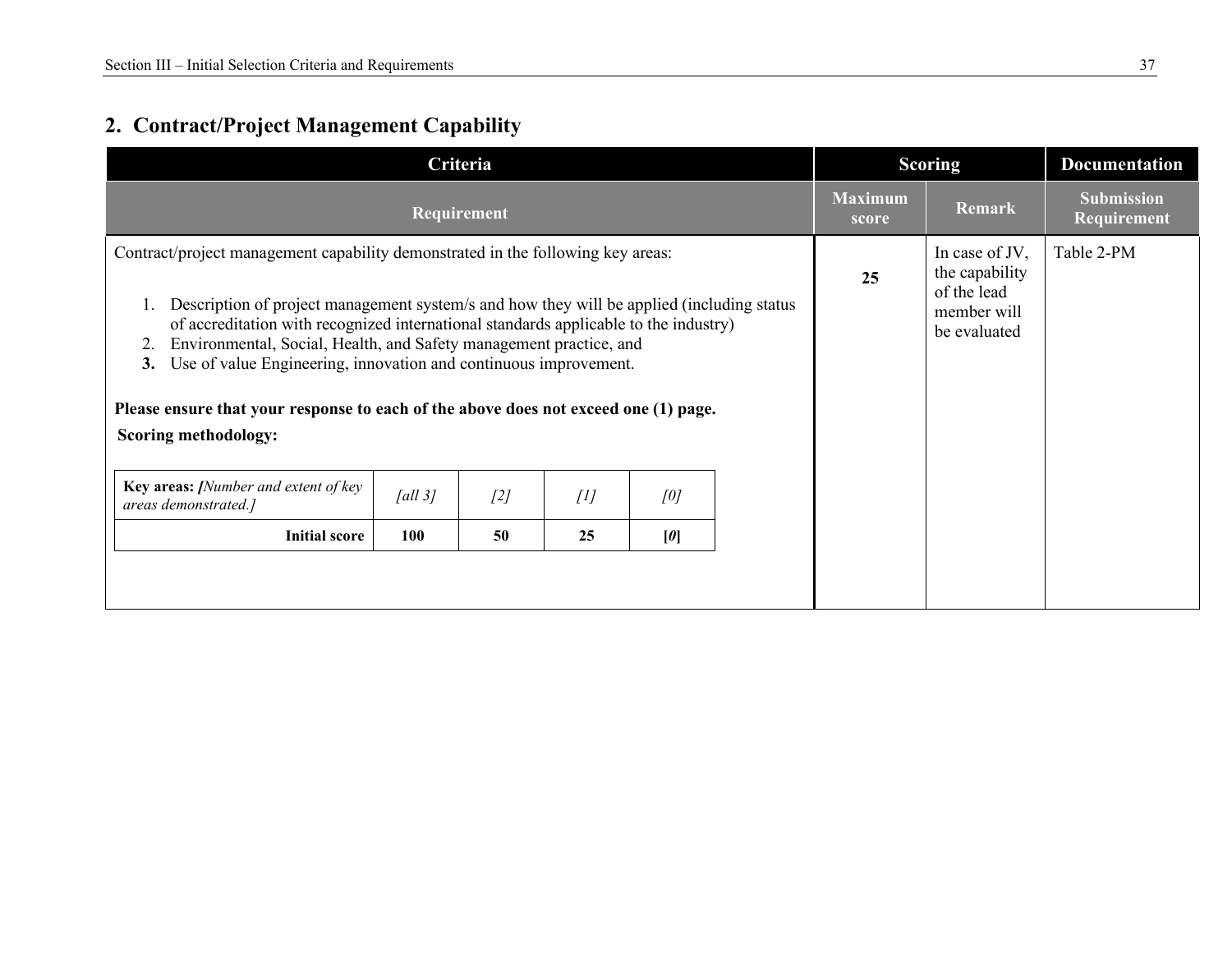### **3. Employer's Requirements**

| Criteria                                                                                                  |         |       |       |              |  |    | <b>Scoring</b> | <b>Documentation</b>             |
|-----------------------------------------------------------------------------------------------------------|---------|-------|-------|--------------|--|----|----------------|----------------------------------|
| Requirement                                                                                               |         |       |       |              |  |    | Remark         | <b>Submission</b><br>Requirement |
| Demonstrate an understanding of the Employer's Requirements.                                              |         |       |       |              |  |    |                | Table 2-ER                       |
| Key aspects to be addressed are:                                                                          |         |       |       |              |  | 25 |                |                                  |
| approach to the contract<br>2. preliminary timeline/delivery schedule, and<br>risk identification).<br>3. |         |       |       |              |  |    |                |                                  |
| <b>Scoring methodology:</b>                                                                               |         |       |       |              |  |    |                |                                  |
| Key aspects: [Number and extent of<br>key areas demonstrated.]                                            | fall 3] | $[2]$ | $[1]$ | $[0]$        |  |    |                |                                  |
| <b>Initial score</b>                                                                                      | 100     | 50    | 25    | $\mathbf{0}$ |  |    |                |                                  |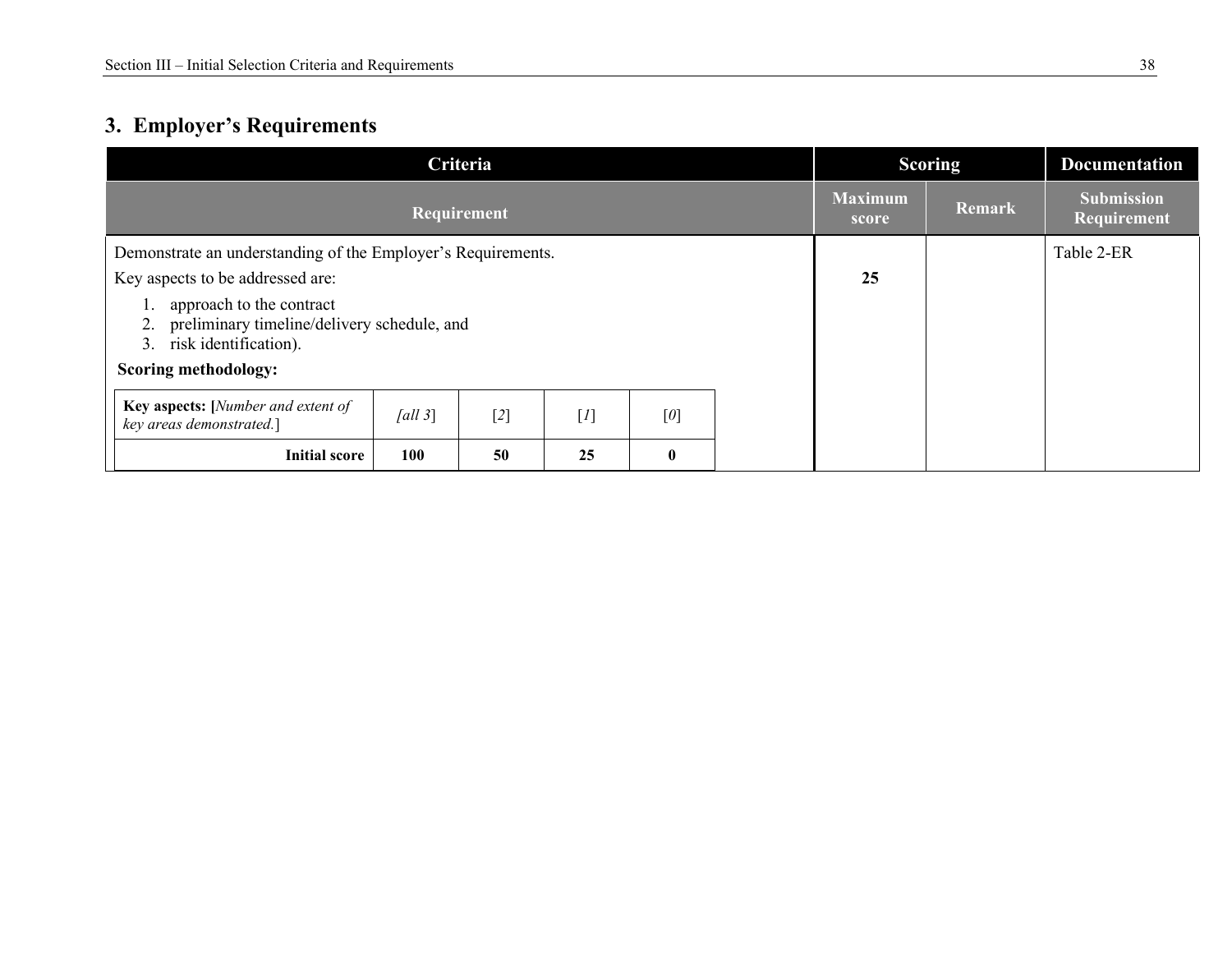#### **4. Sustainable Procurement**

- **Not Applicable.**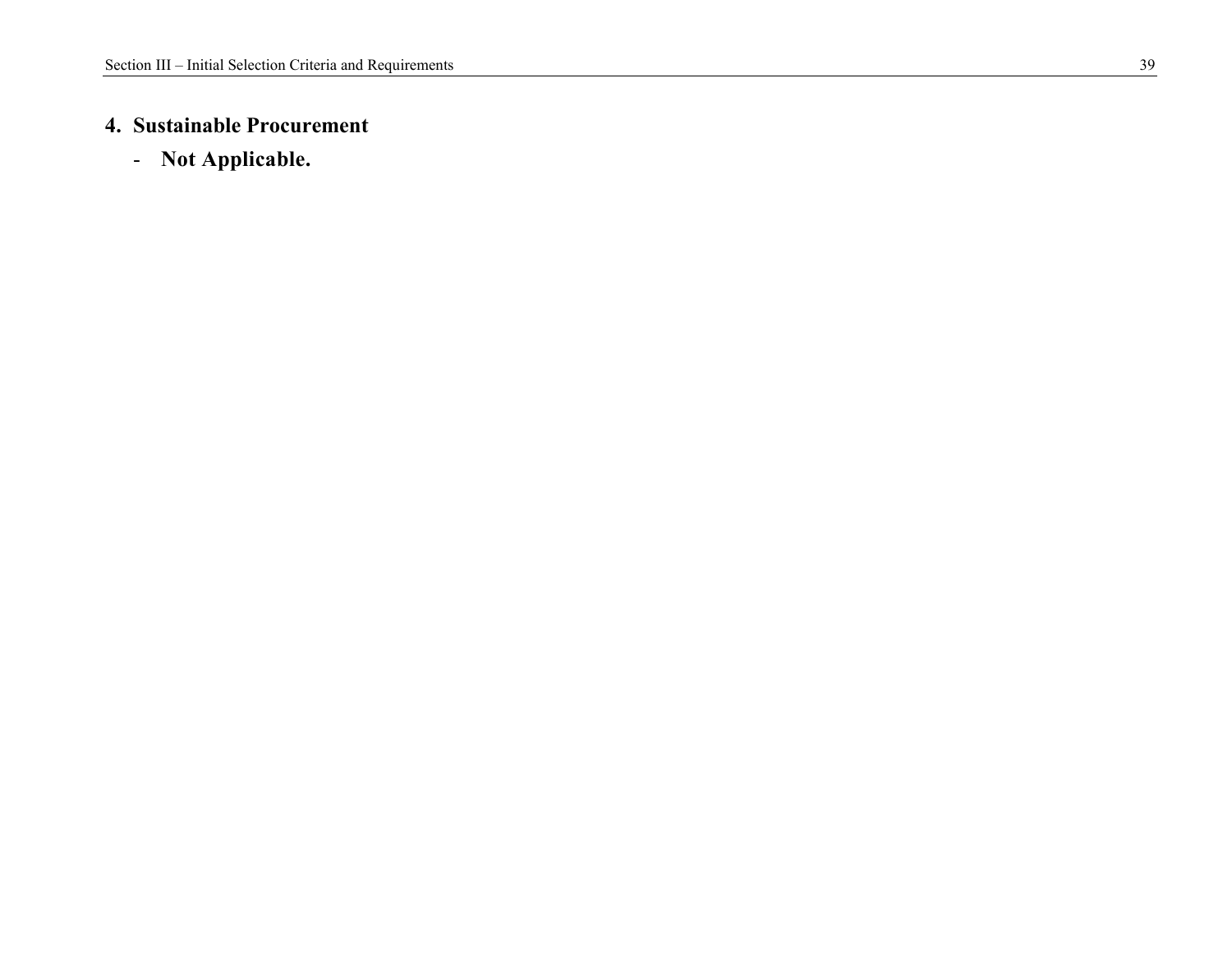# **Section IV - Application Forms Table of Forms**

| <b>Historical Contract Non-Performance, and Pending Litigation and Litigation History 45</b> |  |
|----------------------------------------------------------------------------------------------|--|
|                                                                                              |  |
|                                                                                              |  |
| Average Annual Turnover in Plant Design and/or Supply and/or Installation51                  |  |
| General Experience in Plant Design and/or Supply and/or Installation 52                      |  |
|                                                                                              |  |
|                                                                                              |  |
|                                                                                              |  |
|                                                                                              |  |
|                                                                                              |  |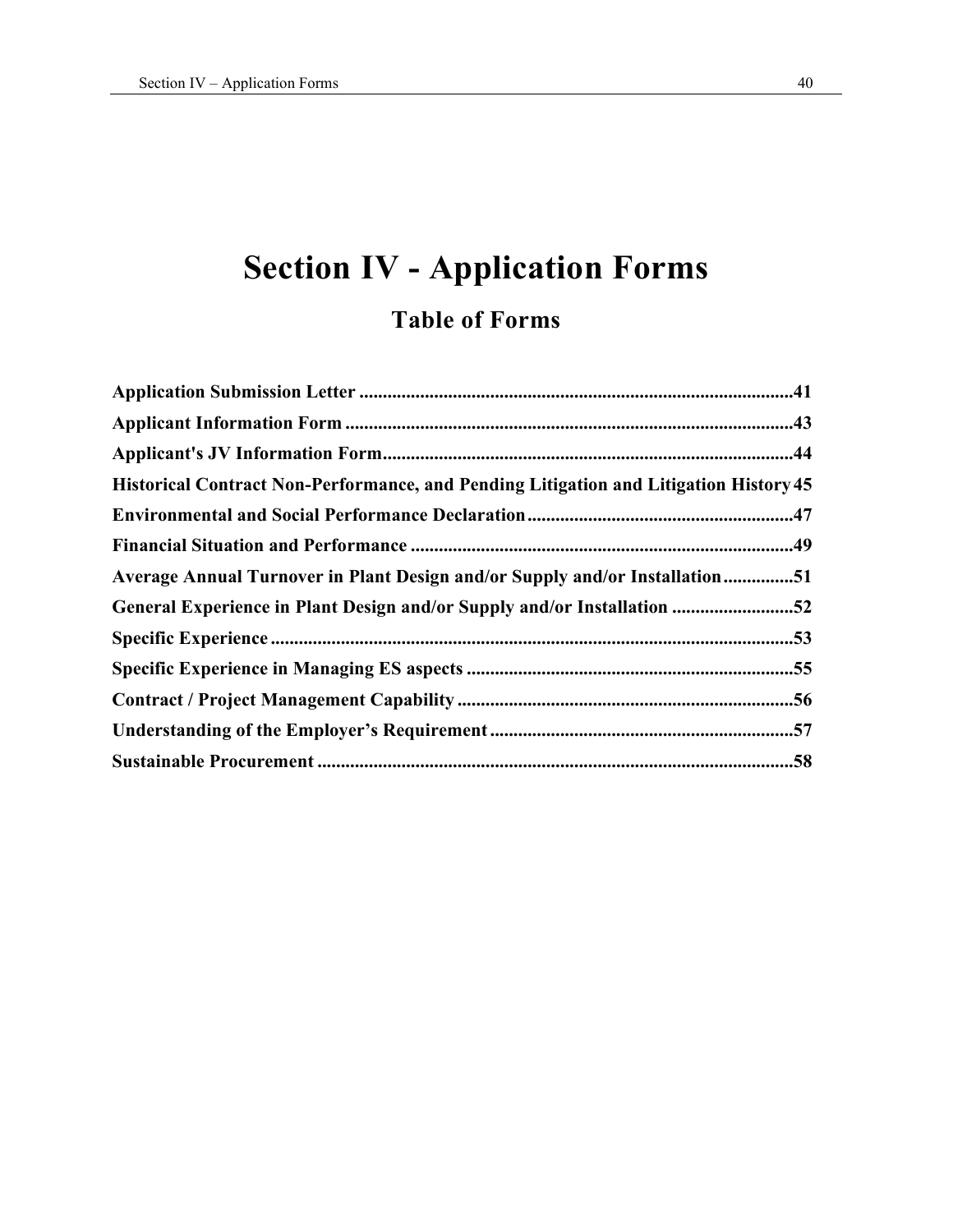## **Application Submission Letter**

Date: *[insert day, month, and year]*  RFP No. and title: *[insert RFP number and title]* 

#### To: *[insert full name of Employer]*

We, the undersigned, apply to be initially selected for the referenced Request for Proposal (RFP) and declare that:

- (a) **No reservations:** We have examined and have no reservations to the Initial Selection Document, including Addendum(s) No(s). issued in accordance with ITA 8: *[insert the number and issuing date of each addendum].*
- (b) **No conflict of interest:** We have no conflict of interest in accordance with ITA 4.6;
- (c) **Eligibility:** We (and our subcontractors) meet the eligibility requirements as stated in ITA 4, we have not been suspended by the Employer based on execution of a Bid-Securing Declaration or Proposal-Securing Declaration in accordance with ITA 4.10;
- (d) **Suspension and Debarment**: We, along with any of our subcontractors, suppliers, consultants, manufacturers, or service providers for any part of the contract, are not subject to, and not controlled by any entity or individual that is subject to, a temporary suspension or a debarment imposed by the World Bank Group or a debarment imposed by the World Bank Group in accordance with the Agreement for Mutual Enforcement of Debarment Decisions between the World Bank and other development banks. Further, we are not ineligible under the Employer's country laws or official regulations or pursuant to a decision of the United Nations Security Council;
- (e) **State-owned enterprise or institution:** [*select the appropriate option and delete the other*] [*We are not a state-owned enterprise or institution*] / [*We are a state-owned enterprise or institution but meet the requirements of ITA 4.9*];
- (d) (f)**Subcontractors and Specialized Subcontractors:** We, in accordance with ITA 24.2 and 25.2, plan to subcontract the following parts of the con

tract:

*[Insert any part of the contract which the Applicant intends to subcontract along with complete details of the Specialized Subcontractors, their qualification and experience]* 

(g) **Commissions, gratuities, fees:** We declare that the following commissions, gratuities, or fees have been paid or are to be paid with respect to the Initial Selection process, the corresponding RFP process or execution of the Contract:

| Name of Recipient | <b>Address</b> | Reason | Amount |
|-------------------|----------------|--------|--------|
|-------------------|----------------|--------|--------|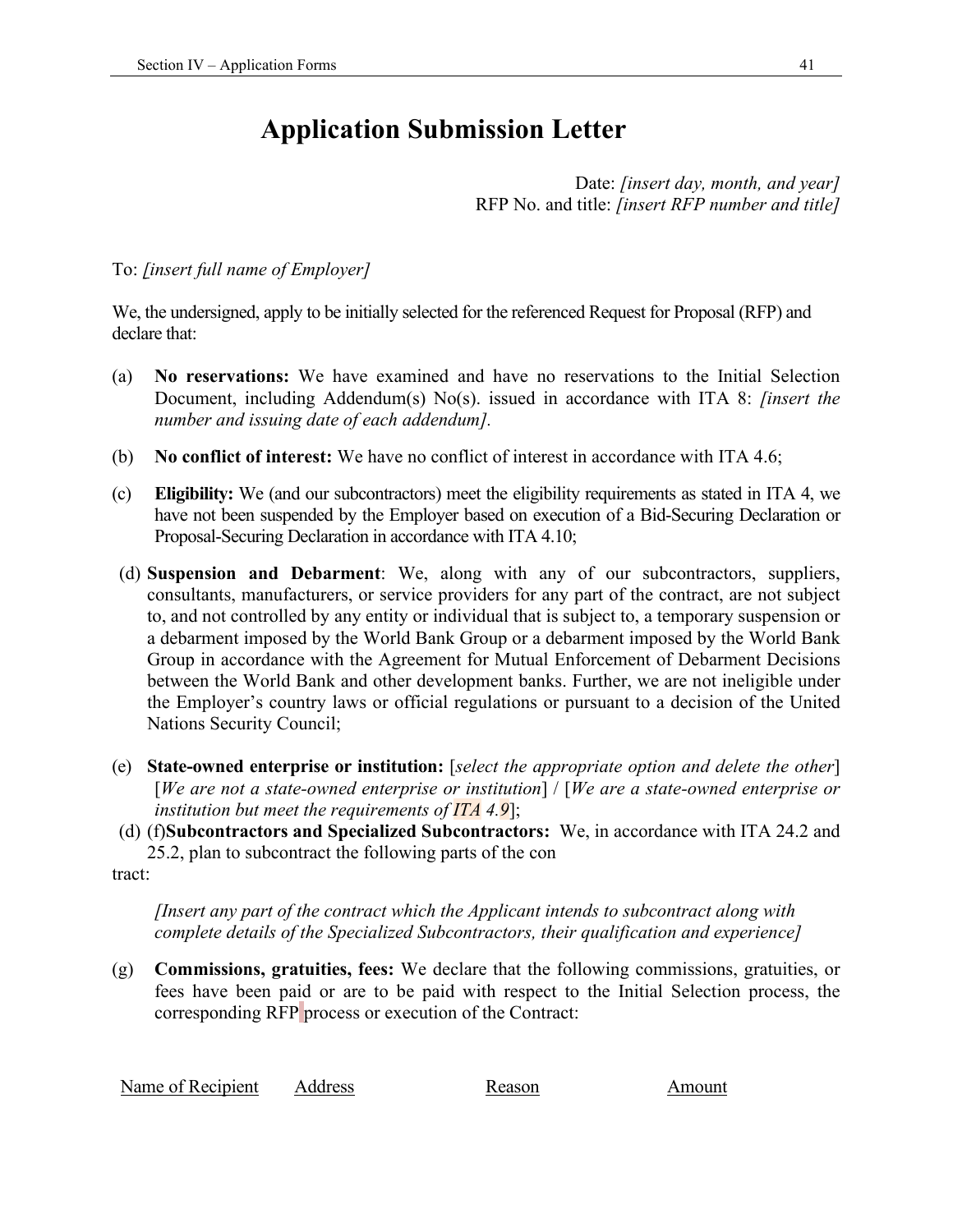| <i>finsert full name for</i><br>each occurrence] | <i>finsert street/</i><br>number/city/country] | <i>[indicate reason]</i> | <i>specify</i><br>currency,<br>US\$ equivalent] | amount<br>value,<br>exchange rate and |
|--------------------------------------------------|------------------------------------------------|--------------------------|-------------------------------------------------|---------------------------------------|
|                                                  |                                                |                          |                                                 |                                       |
|                                                  |                                                |                          |                                                 |                                       |

 *[If no payments are made or promised, add the following statement: "No commissions or gratuities have been or are to be paid by us to agents or any third party relating to this Application]* 

- (h) **Not bound to accept:** We understand that you may cancel the Initial Selection process at any time and that you are neither bound to accept any Application that you may receive nor to invite the initially selected Applicants to submit Proposal for the contract subject of this Initial selection process, without incurring any liability to the Applicants, in accordance with ITA 26.1.
- (i) **True and correct:** All information, statements and description contained in the Application are in all respect true, correct and complete to the best of our knowledge and belief.

Signed *[insert signature(s) of an authorized representative(s) of the Applicant]* 

*Name [insert full name of person signing the Application]* 

In the capacity of *[insert capacity of person signing the Application]*

Duly authorized to sign the Application for and on behalf of:

Applicant's Name *[insert full name of Applicant or the name of the JV]* 

Address *[insert street number/town or city/country address]*

Dated on *[insert day number]* day of *[insert month], [insert year]* 

*[For a joint venture, either all members shall sign or only the authorized representative, in which case the power of attorney to sign on behalf of all members shall be attached]*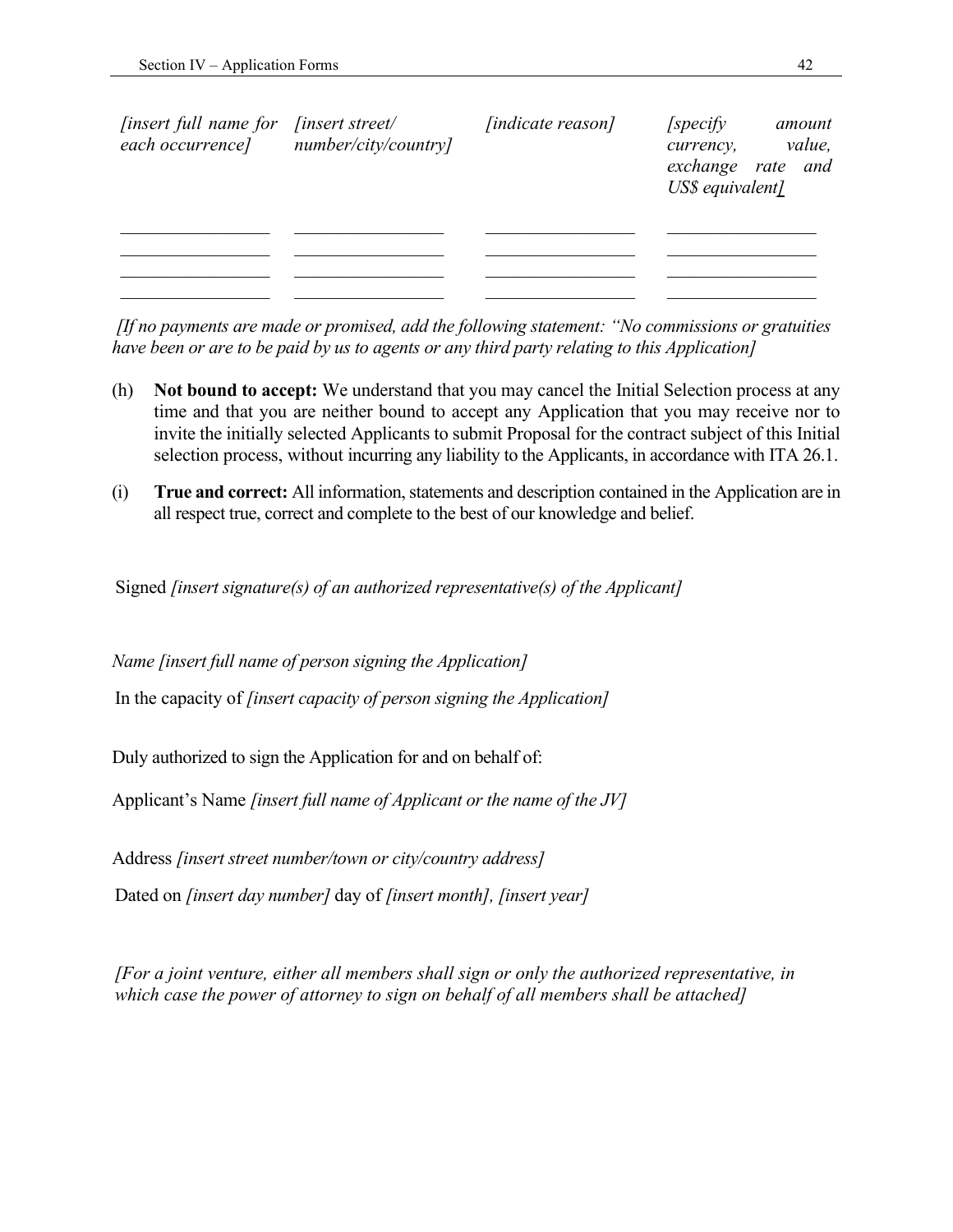### **Form ELI -1.1 Applicant Information Form**

Date: *[insert day, month, year*] RFP No. and title: *[insert RFP number and title]* Page *[insert page number]* of *[insert total number]* pages

Applicant's name

*[insert full name]* 

In case of Joint Venture (JV), name of each member:

*[insert full name of each member in JV]* 

Applicant's actual or intended country of registration:

*[indicate country of Constitution]* 

Applicant's actual or intended year of incorporation:

*[indicate year of Constitution]* 

Applicant's legal address [in country of registration]:

*[insert street/ number/ town or city/ country]* 

Applicant's authorized representative information

Name: *[insert full name]*

Address: *[insert street/ number/ town or city/ country]* 

Telephone/Fax numbers: *[insert telephone/fax numbers, including country and city codes]*

E-mail address: *[indicate e-mail address]*

1. Attached are copies of original documents of

- $\Box$  Articles of Incorporation (or equivalent documents of constitution or association), and/or documents of registration of the legal entity named above, in accordance with ITA 4.5.
- $\Box$  In case of JV, letter of intent to form JV or JV agreement, in accordance with ITA 4.2.
- $\Box$  In case of state-owned enterprise or institution, in accordance with ITA 4.9 documents establishing:
	- Legal and financial autonomy
	- Operation under commercial law
	- Establishing that the Applicant is not under supervision of the Employer
- 2. Included are the organizational chart, a list of Board of Directors, and the beneficial ownership.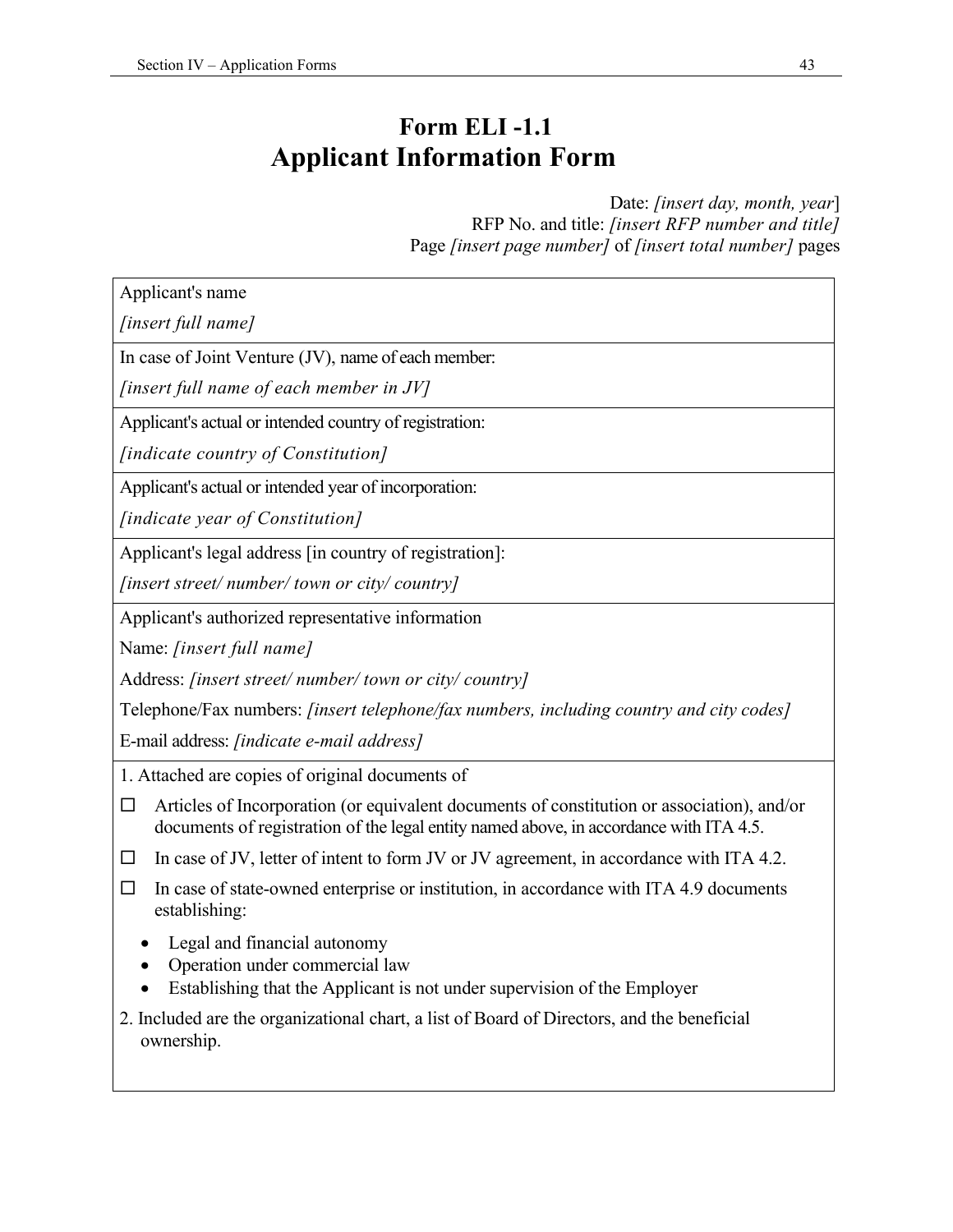### **Form ELI -1.2 Applicant's JV Information Form**

*[The following form is additional to Form ELI – 1.1., and shall be completed to provide information relating to each JV member (in case the Applicant is a JV) as well as any Specialized Subcontractor proposed to be used by the Applicant for any part of the Contract resulting from this Initial Selection]* 

> Date: *[insert day, month, year]*  RFP No. and title: *[insert RFP number and title]*  Page *[insert page number]* of *[insert total number]* pages

| Applicant name:                                                                                                                                                                                                                                           |
|-----------------------------------------------------------------------------------------------------------------------------------------------------------------------------------------------------------------------------------------------------------|
| [insert full name]                                                                                                                                                                                                                                        |
| Applicant's JV Member's name:                                                                                                                                                                                                                             |
| [insert full name of Applicant's JV Member]                                                                                                                                                                                                               |
| Applicant's JV Member's country of registration:                                                                                                                                                                                                          |
| [indicate country of registration]                                                                                                                                                                                                                        |
| Applicant JV Member's year of constitution:                                                                                                                                                                                                               |
| [indicate year of constitution]                                                                                                                                                                                                                           |
| Applicant JV Member's legal address in country of constitution:                                                                                                                                                                                           |
| [insert street/number/town or city/country]                                                                                                                                                                                                               |
| Applicant JV Member's authorized representative information                                                                                                                                                                                               |
| Name: [insert full name]                                                                                                                                                                                                                                  |
| Address: [insert street/number/town or city/country]                                                                                                                                                                                                      |
| Telephone/Fax numbers: [insert telephone/fax numbers, including country and city codes]                                                                                                                                                                   |
| E-mail address: [indicate e-mail address]                                                                                                                                                                                                                 |
| 1. Attached are copies of original documents of                                                                                                                                                                                                           |
| Articles of Incorporation (or equivalent documents of constitution or association), and/or registration<br>□<br>documents of the legal entity named above, in accordance with ITA 4.5.                                                                    |
| In case of a state-owned enterprise or institution, documents establishing legal and financial<br>$\Box$<br>autonomy, operation in accordance with commercial law, and they are not under the supervision of<br>the Employer, in accordance with ITA 4.9. |
| 2. Included are the organizational chart, a list of Board of Directors, and the beneficial ownership.                                                                                                                                                     |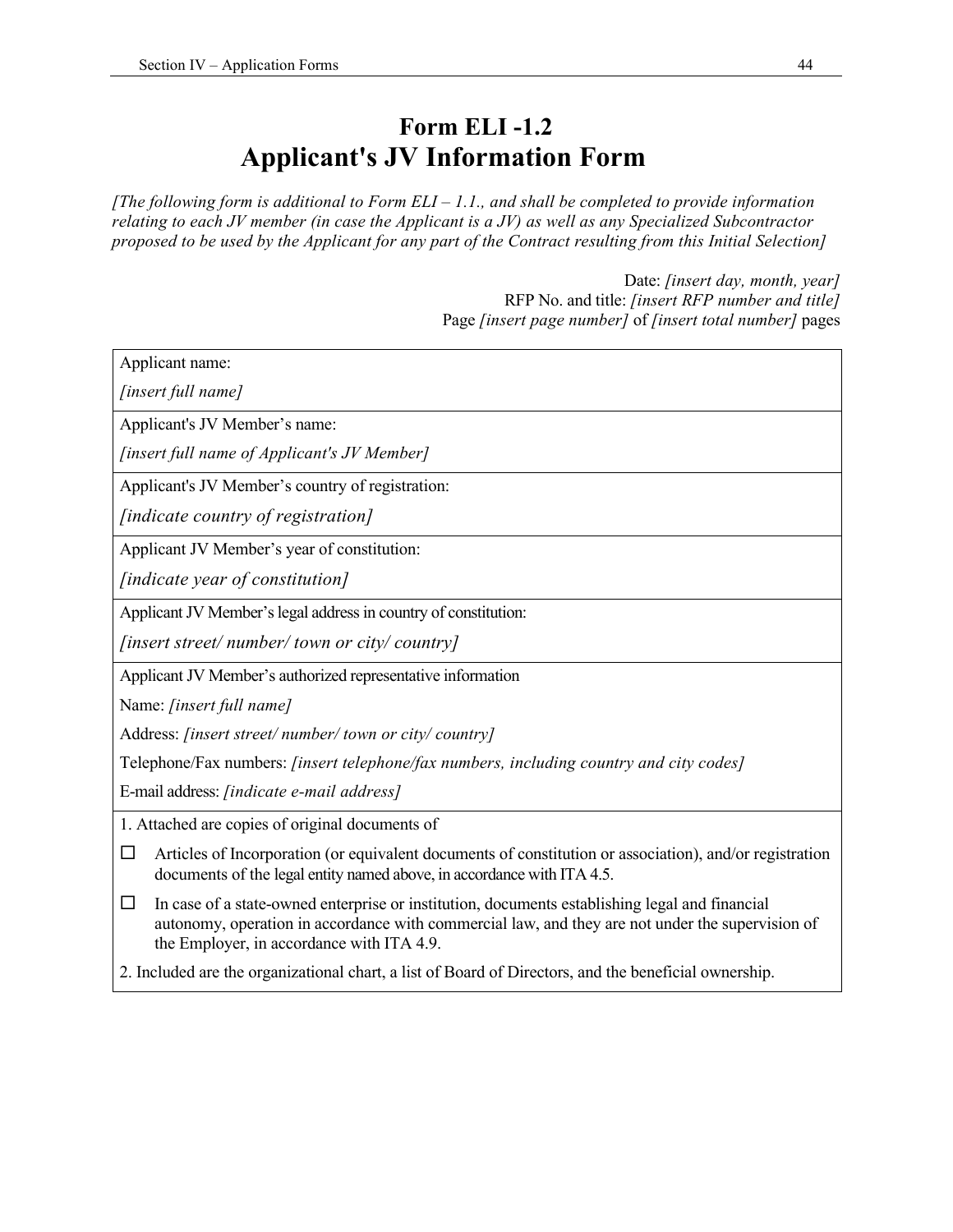### **Form CON – 2 Historical Contract Non-Performance, and Pending Litigation and Litigation History**

*[The following table shall be filled in for the Applicant and for each member of a Joint Venture]* 

Applicant's Name: *[insert full name]*  Date: *[insert day, month, year]*  Joint Venture Member's Name:*[insert full name]*  RFP No. and title: *[insert RFP number and title]*  Page *[insert page number]* of *[insert total number]* pages

Non-Performed Contracts in accordance with Section III, Table 1 Qualification Criteria, and Requirements

 Contract non-performance did not occur since 1st January *[insert year]* specified in Section III,– Table 1 Qualification Criteria, and Requirements, Sub-Factor 2.1.

Contract(s) not performed since  $1<sup>st</sup>$  January *[insert year]* specified in Section III,-Table 1 Qualification Criteria, and Requirements, Sub-Factor 2.1.

| Year                                                                                                                            | Non-<br>performed<br>portion of<br>contract                                                                                                | <b>Contract Identification</b>                                                                                             | <b>Total Contract</b><br><b>Amount (current</b><br>value, currency,<br>exchange rate<br>and US\$<br>equivalent) |  |  |  |  |  |
|---------------------------------------------------------------------------------------------------------------------------------|--------------------------------------------------------------------------------------------------------------------------------------------|----------------------------------------------------------------------------------------------------------------------------|-----------------------------------------------------------------------------------------------------------------|--|--|--|--|--|
| <i>finsert</i><br>year]                                                                                                         | <i>finsert amount</i>                                                                                                                      | Contract Identification: <i>[indicate complete contract</i><br>and percentage] name/ number, and any other identification] | <i>[insert amount]</i>                                                                                          |  |  |  |  |  |
|                                                                                                                                 |                                                                                                                                            | Name of Employer: <i>[insert full name]</i>                                                                                |                                                                                                                 |  |  |  |  |  |
|                                                                                                                                 |                                                                                                                                            | Address of Employer: [insert street/city/country]                                                                          |                                                                                                                 |  |  |  |  |  |
|                                                                                                                                 |                                                                                                                                            | Reason(s) for nonperformance: <i>[indicate main</i> ]<br>$reason(s)$ ]                                                     |                                                                                                                 |  |  |  |  |  |
| Pending Litigation, in accordance with Section III, Table 1 Qualification Criteria, and Requirements                            |                                                                                                                                            |                                                                                                                            |                                                                                                                 |  |  |  |  |  |
| No pending litigation in accordance with Section III, Table 1 Qualification Criteria, and<br>ப<br>Requirements, Sub-Factor 2.3. |                                                                                                                                            |                                                                                                                            |                                                                                                                 |  |  |  |  |  |
| ப                                                                                                                               | Pending litigation in accordance with Section III, Table 1 Qualification Criteria, and<br>Requirements, Sub-Factor 2.3 as indicated below. |                                                                                                                            |                                                                                                                 |  |  |  |  |  |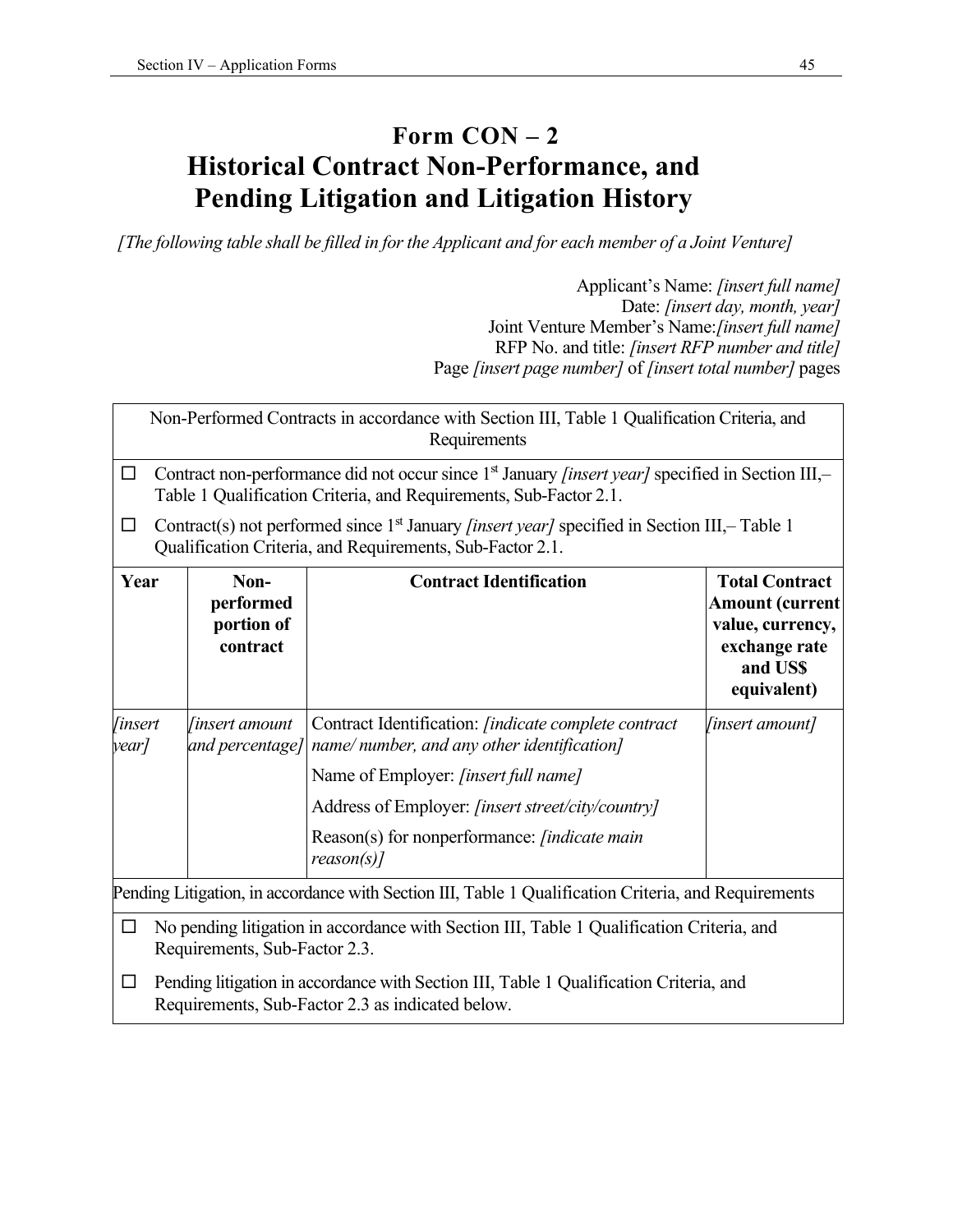| Year of                                                                                | <b>Amount in dispute</b>                         | <b>Contract Identification</b>                                                            | <b>Total Contract</b>         |  |  |  |  |
|----------------------------------------------------------------------------------------|--------------------------------------------------|-------------------------------------------------------------------------------------------|-------------------------------|--|--|--|--|
| dispute                                                                                | (currency)                                       |                                                                                           | <b>Amount</b>                 |  |  |  |  |
|                                                                                        |                                                  |                                                                                           | (currency), USD               |  |  |  |  |
|                                                                                        |                                                  |                                                                                           | Equivalent<br>(exchange rate) |  |  |  |  |
| <i>finsert</i>                                                                         | [insert amount]                                  | Contract Identification: [indicate                                                        | [insert amount]               |  |  |  |  |
| year]                                                                                  |                                                  | complete contract name, number, and                                                       |                               |  |  |  |  |
|                                                                                        |                                                  | any other identification]                                                                 |                               |  |  |  |  |
|                                                                                        |                                                  | Name of Employer: [insert full name]                                                      |                               |  |  |  |  |
|                                                                                        |                                                  | Address of Employer: [insert                                                              |                               |  |  |  |  |
|                                                                                        |                                                  | street/city/country]                                                                      |                               |  |  |  |  |
|                                                                                        |                                                  | Matter in dispute: <i>[indicate main issues</i>                                           |                               |  |  |  |  |
|                                                                                        |                                                  | in dispute]                                                                               |                               |  |  |  |  |
|                                                                                        |                                                  | Party who initiated the dispute:                                                          |                               |  |  |  |  |
|                                                                                        |                                                  | [indicate "Employer" or "Contractor"]                                                     |                               |  |  |  |  |
|                                                                                        |                                                  | Status of dispute:                                                                        |                               |  |  |  |  |
|                                                                                        |                                                  |                                                                                           |                               |  |  |  |  |
| Litigation History in accordance with Section III, Table 1 Qualification Criteria, and |                                                  |                                                                                           |                               |  |  |  |  |
|                                                                                        |                                                  | Requirements                                                                              |                               |  |  |  |  |
| □                                                                                      | Requirements, Sub-Factor 2.4.                    | No Litigation History in accordance with Section III, Table 1 Qualification Criteria, and |                               |  |  |  |  |
|                                                                                        |                                                  | Litigation History in accordance with Section III, Table 1 Qualification Criteria, and    |                               |  |  |  |  |
|                                                                                        | Requirements, Sub-Factor 2.4 as indicated below. |                                                                                           |                               |  |  |  |  |
| Year of                                                                                | <b>Outcome</b> as                                | <b>Contract Identification</b>                                                            | <b>Total Contract</b>         |  |  |  |  |
| award                                                                                  | percentage of Net                                |                                                                                           | <b>Amount</b>                 |  |  |  |  |
|                                                                                        | Worth                                            |                                                                                           | (currency), USD               |  |  |  |  |
|                                                                                        |                                                  |                                                                                           | Equivalent                    |  |  |  |  |
|                                                                                        |                                                  |                                                                                           | (exchange rate)               |  |  |  |  |
| <i>finsert</i>                                                                         | <i>finsert</i>                                   | Contract Identification: [indicate                                                        | [insert amount]               |  |  |  |  |
| year]                                                                                  | percentage]                                      | complete contract name, number, and                                                       |                               |  |  |  |  |
|                                                                                        |                                                  | any other identification]                                                                 |                               |  |  |  |  |
|                                                                                        |                                                  | Name of Employer: [insert full name]                                                      |                               |  |  |  |  |
|                                                                                        |                                                  | Address of Employer: [insert                                                              |                               |  |  |  |  |
|                                                                                        |                                                  | street/city/country]                                                                      |                               |  |  |  |  |
|                                                                                        |                                                  | Matter in dispute: <i>[indicate main issues</i>                                           |                               |  |  |  |  |
|                                                                                        |                                                  | in dispute]                                                                               |                               |  |  |  |  |
|                                                                                        |                                                  | Party who initiated the dispute:                                                          |                               |  |  |  |  |
|                                                                                        |                                                  | [indicate "Employer" or "Contractor"]                                                     |                               |  |  |  |  |
|                                                                                        |                                                  | Reason(s) for Litigation and award                                                        |                               |  |  |  |  |
|                                                                                        |                                                  | decision [indicate main reason(s)]                                                        |                               |  |  |  |  |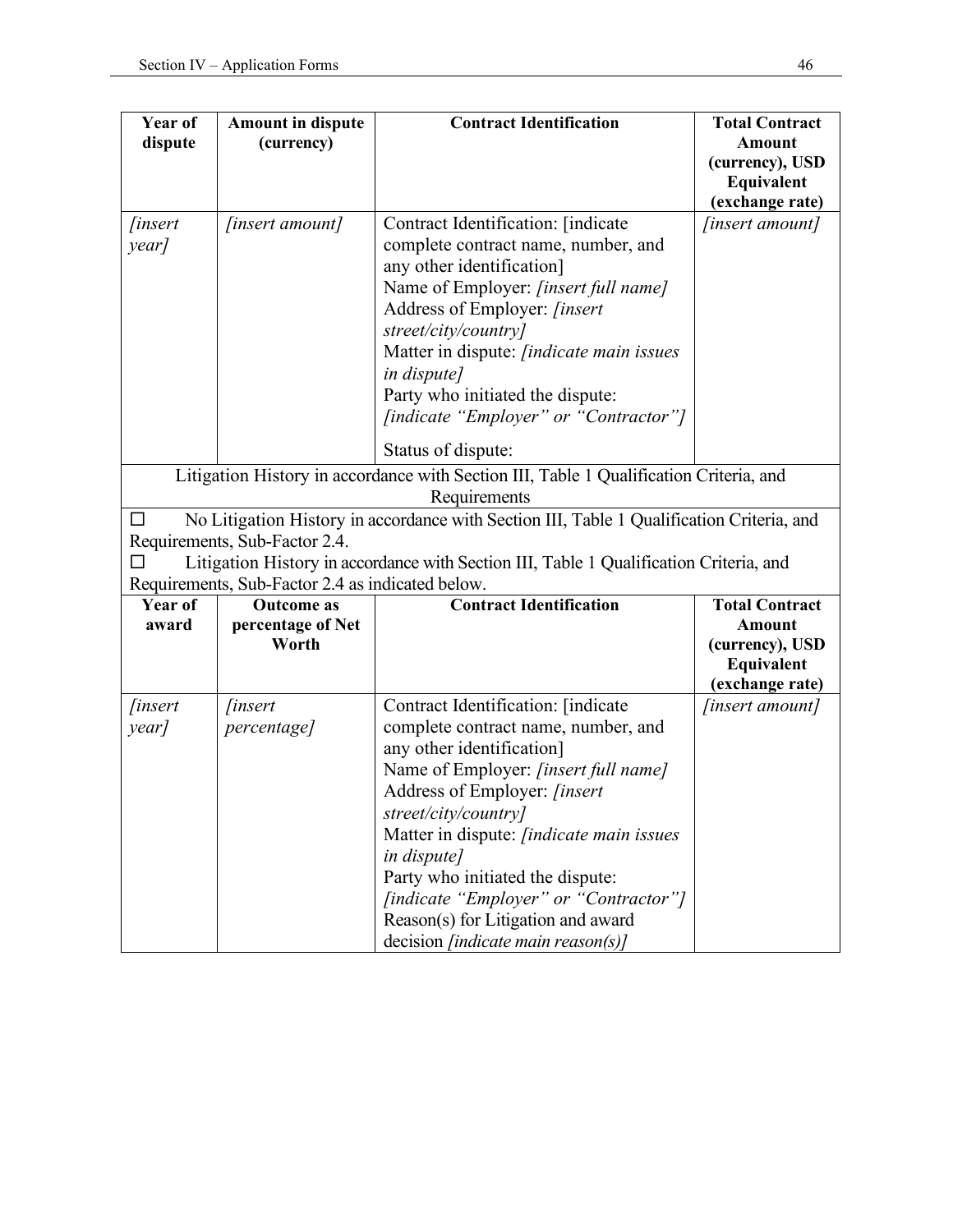### **Form CON – 3 Environmental and Social Performance Declaration**

*[The following table shall be filled in for the Proposer, each member of a Joint Venture and each Specialized Subcontractor]* 

> Proposer's Name: *[insert full name]*  Date: *[insert day, month, year]*  Joint Venture Member's or Specialized Subcontractor's Name: *[insert full name]*  RFP No. and title: *[insert RFP number and title]*  Page *[insert page number]* of *[insert total number]* pages

## Environmental and Social Performance Declaration

in accordance with Section III, Qualification Criteria, and Requirements

- **No suspension or termination of contract**: An employer has not suspended or terminated a contract and/or called the performance security for a contract for reasons related to Environmental or Social (ES) performance since the date specified in Section III, Qualification Criteria, and Requirements, Sub-Factor 2.5.
- **Declaration of suspension or termination of contract**: The following contract(s) has/have been suspended or terminated and/or Performance Security called by an employer(s) for reasons related to Environmental or Social (ES) performance since the date specified in Section III, Qualification Criteria, and Requirements, Sub-Factor 2.5. Details are described below:

| Year                    | <b>Suspended or</b><br>terminated<br>portion of<br>contract | <b>Contract Identification</b>                                                                                                                             | <b>Total Contract</b><br><b>Amount (current</b><br>value, currency,<br>exchange rate and<br><b>US\$</b> equivalent) |
|-------------------------|-------------------------------------------------------------|------------------------------------------------------------------------------------------------------------------------------------------------------------|---------------------------------------------------------------------------------------------------------------------|
| <i>finsert</i><br>year/ | linsert amount                                              | Contract Identification: [indicate complete contract<br>and percentage] name/number, and any other identification]                                         | <i>finsert amount]</i>                                                                                              |
|                         |                                                             | Name of Employer: [insert full name]                                                                                                                       |                                                                                                                     |
|                         |                                                             | Address of Employer: [insert street/city/country]                                                                                                          |                                                                                                                     |
|                         |                                                             | Reason(s) for suspension or termination: <i>[indicate</i> ]<br>main reason(s) e.g. gender-based violence; sexual<br>exploitation or sexual abuse breaches] |                                                                                                                     |
| <i>linsert</i><br>year/ | <i>finsert amount</i>                                       | Contract Identification: <i>[indicate complete contract</i> ]<br>and percentage] $ name/$ number, and any other identification]                            | <i>finsert amount]</i>                                                                                              |
|                         |                                                             | Name of Employer: [insert full name]                                                                                                                       |                                                                                                                     |
|                         |                                                             | Address of Employer: [insert street/city/country]                                                                                                          |                                                                                                                     |
|                         |                                                             | Reason(s) for suspension or termination: <i>[indicate</i> ]                                                                                                |                                                                                                                     |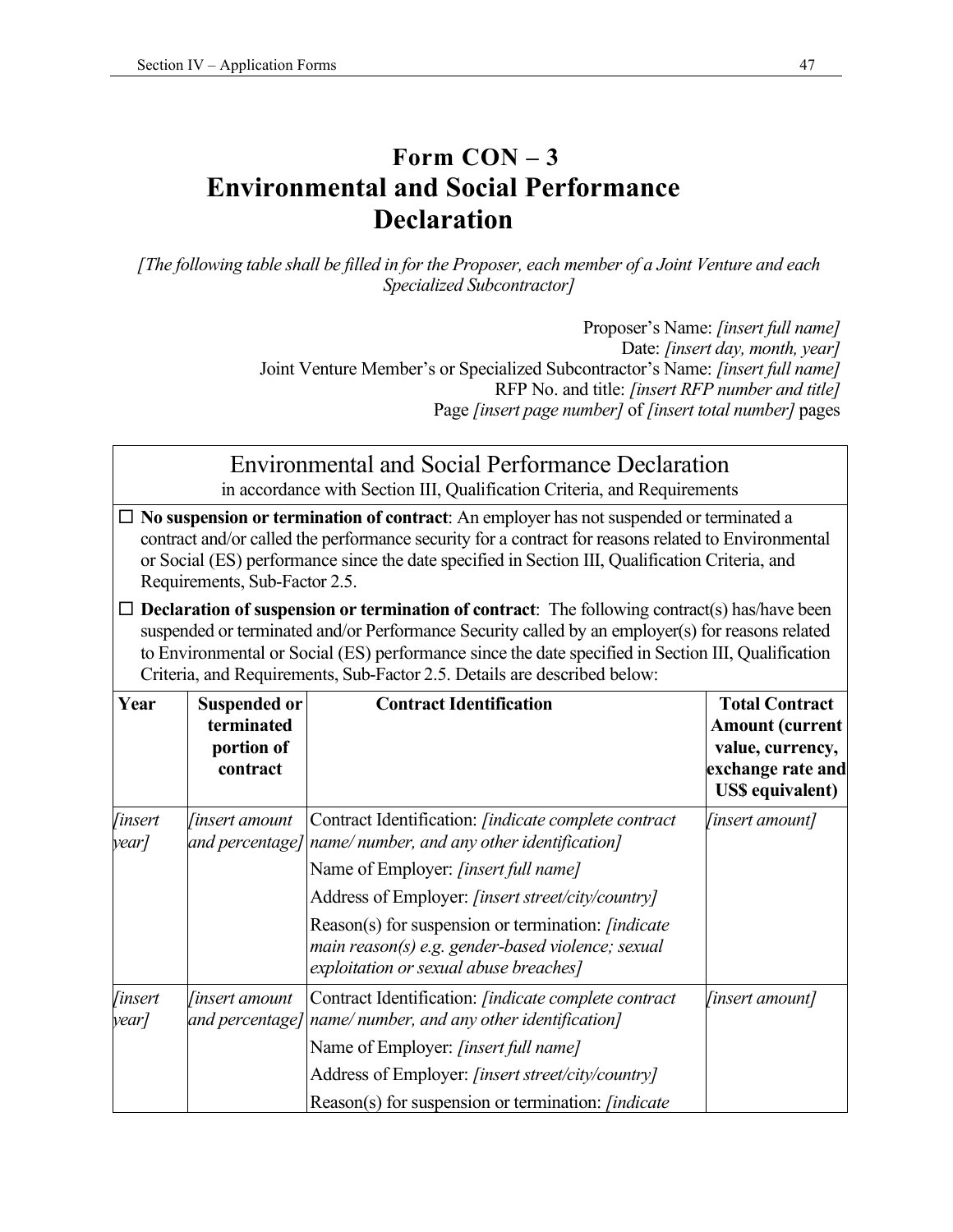|                         |                                                                                                                                   | main reason(s)]                                                                                                                                        |                                                                                                       |  |  |  |  |
|-------------------------|-----------------------------------------------------------------------------------------------------------------------------------|--------------------------------------------------------------------------------------------------------------------------------------------------------|-------------------------------------------------------------------------------------------------------|--|--|--|--|
|                         | .                                                                                                                                 | [list all applicable contracts]                                                                                                                        | .                                                                                                     |  |  |  |  |
|                         | Performance Security called by an employer(s) for reasons related to ES performance                                               |                                                                                                                                                        |                                                                                                       |  |  |  |  |
| Year                    | Contract Identification                                                                                                           |                                                                                                                                                        | <b>Total Contract</b><br>Amount (current<br>value, currency,<br>exchange rate and<br>US\$ equivalent) |  |  |  |  |
| <i>finsert</i><br>year/ | Contract Identification: <i>[indicate complete contract name</i> /number, and <i>[insert amount]</i><br>any other identification] |                                                                                                                                                        |                                                                                                       |  |  |  |  |
|                         | Name of Employer: [insert full name]                                                                                              |                                                                                                                                                        |                                                                                                       |  |  |  |  |
|                         |                                                                                                                                   | Address of Employer: [insert street/city/country]                                                                                                      |                                                                                                       |  |  |  |  |
|                         | breaches]                                                                                                                         | Reason(s) for calling of performance security: <i>[indicate main reason(s)</i><br>e.g. for gender-based violence; sexual exploitation, or sexual abuse |                                                                                                       |  |  |  |  |
|                         |                                                                                                                                   |                                                                                                                                                        |                                                                                                       |  |  |  |  |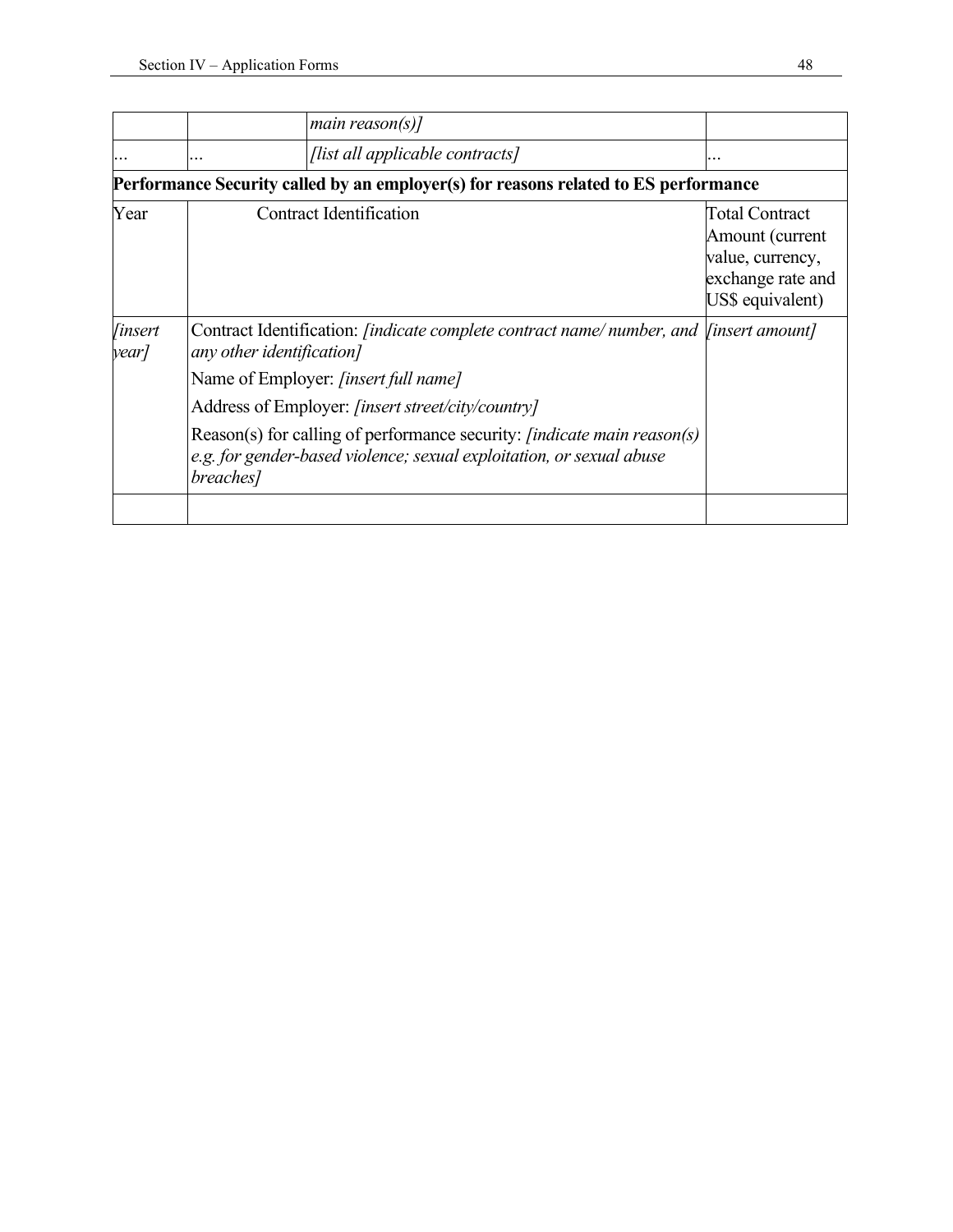### **Form FIN – 3.1 Financial Situation and Performance**

*[The following table shall be filled in for the Applicant and for each member of a Joint Venture]* 

Applicant's Name: *[insert full name]*  Date: *[insert day, month, year]*  Joint Venture Member Name:*[insert full name]*  RFP No. and title: *[insert RFP number and title]*  Page *[insert page number]* of *[insert total number]* pages

| 1. Financial data                                                |                                                                   |                                                          |                   |                   |        |
|------------------------------------------------------------------|-------------------------------------------------------------------|----------------------------------------------------------|-------------------|-------------------|--------|
| <b>Type of Financial information</b><br>in                       |                                                                   | Historic information for previous [insert number] years, | [insert in words] |                   |        |
| (currency)                                                       | (amount in currency, currency, exchange rate*, USD<br>equivalent) |                                                          |                   |                   |        |
|                                                                  | Year 1                                                            | Year 2                                                   | Year 3            | Year <sub>4</sub> | Year 5 |
| Statement of Financial Position (Information from Balance Sheet) |                                                                   |                                                          |                   |                   |        |
| Total Assets (TA)                                                |                                                                   |                                                          |                   |                   |        |
| Total Liabilities (TL)                                           |                                                                   |                                                          |                   |                   |        |
| Total Equity/Net Worth (NW)                                      |                                                                   |                                                          |                   |                   |        |
| Current Assets (CA)                                              |                                                                   |                                                          |                   |                   |        |
| Current Liabilities (CL)                                         |                                                                   |                                                          |                   |                   |        |
| Working Capital (WC)                                             |                                                                   |                                                          |                   |                   |        |
|                                                                  |                                                                   | Information from Income Statement                        |                   |                   |        |
| Total Revenue (TR)                                               |                                                                   |                                                          |                   |                   |        |
| Profits Before Taxes (PBT)                                       |                                                                   |                                                          |                   |                   |        |
|                                                                  |                                                                   | <b>Cash Flow Information</b>                             |                   |                   |        |
| Cash Flow from Operating<br>Activities                           |                                                                   |                                                          |                   |                   |        |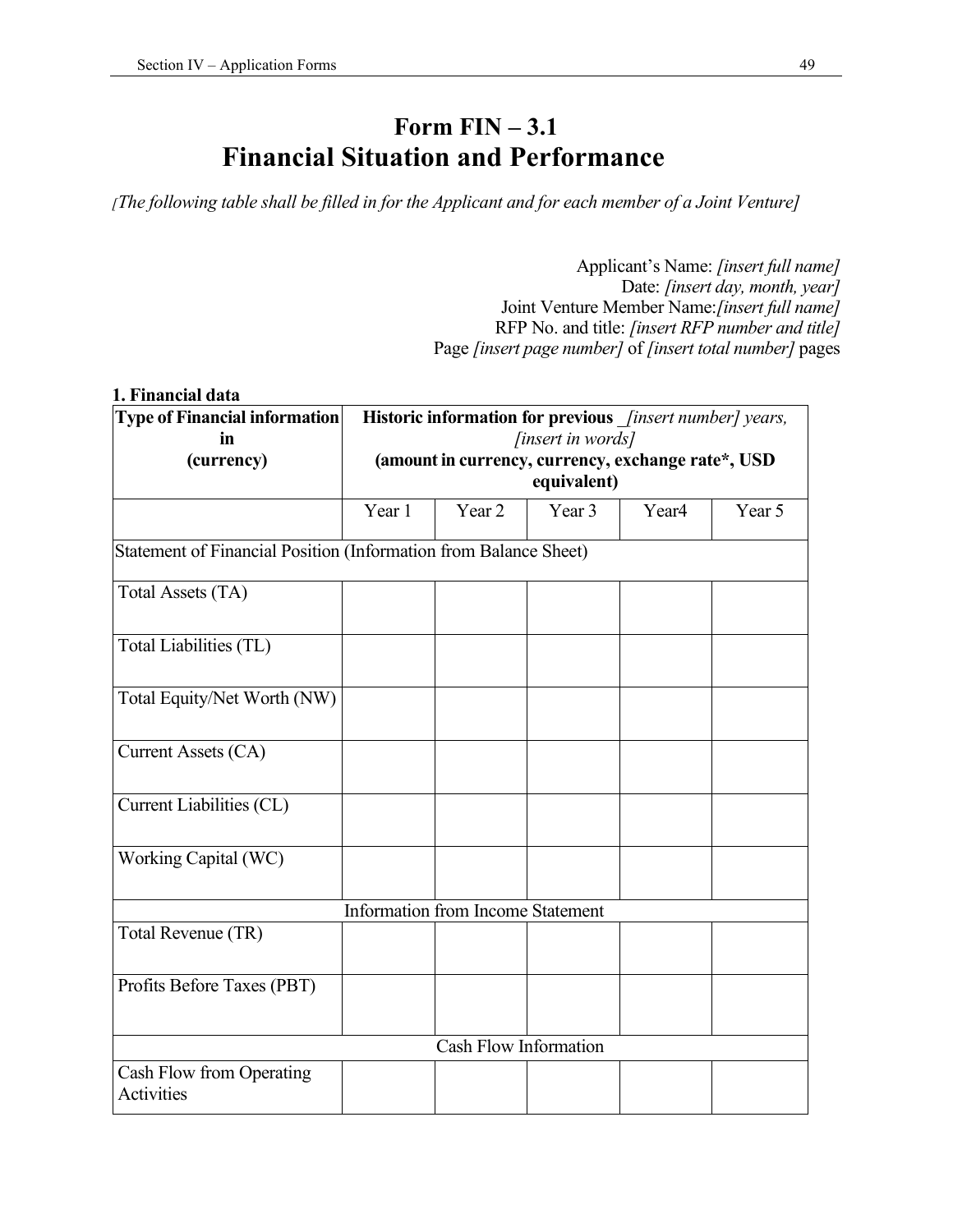#### \* Refer ITA 14 for the exchange rate

#### **2. Sources of Finance**

*[The following table shall be filled in for the Applicant and all parties combined in case of a Joint Venture]* 

Specify sources of finance to meet the cash flow requirements on contracts currently in progress and for future contract commitments.

| No. | Source of finance | Amount (US\$ equivalent) |
|-----|-------------------|--------------------------|
| 4   |                   |                          |
| 2   |                   |                          |
| 3   |                   |                          |
|     |                   |                          |

#### **3. Financial documents**

The Applicant and its parties shall provide copies of financial statements for *[number]* years pursuant Section III, Table 1 –Qualification Criteria, and Requirements Sub-factor 3.1. The financial statements shall:

- (a) reflect the financial situation of the Applicant or in case of JV member , and not an affiliated entity (such as parent company or group member).
- (b) be independently audited or certified in accordance with local legislation.
- (c) be complete, including all notes to the financial statements.
- (d) correspond to accounting periods already completed and audited.
- $\Box$  Attached are copies of financial statements<sup>1</sup> for the [number] years required above; and complying with the requirements

<sup>&</sup>lt;sup>1</sup> If the most recent set of financial statements is for a period earlier than 12 months from the date of Application, the reason for this should be justified.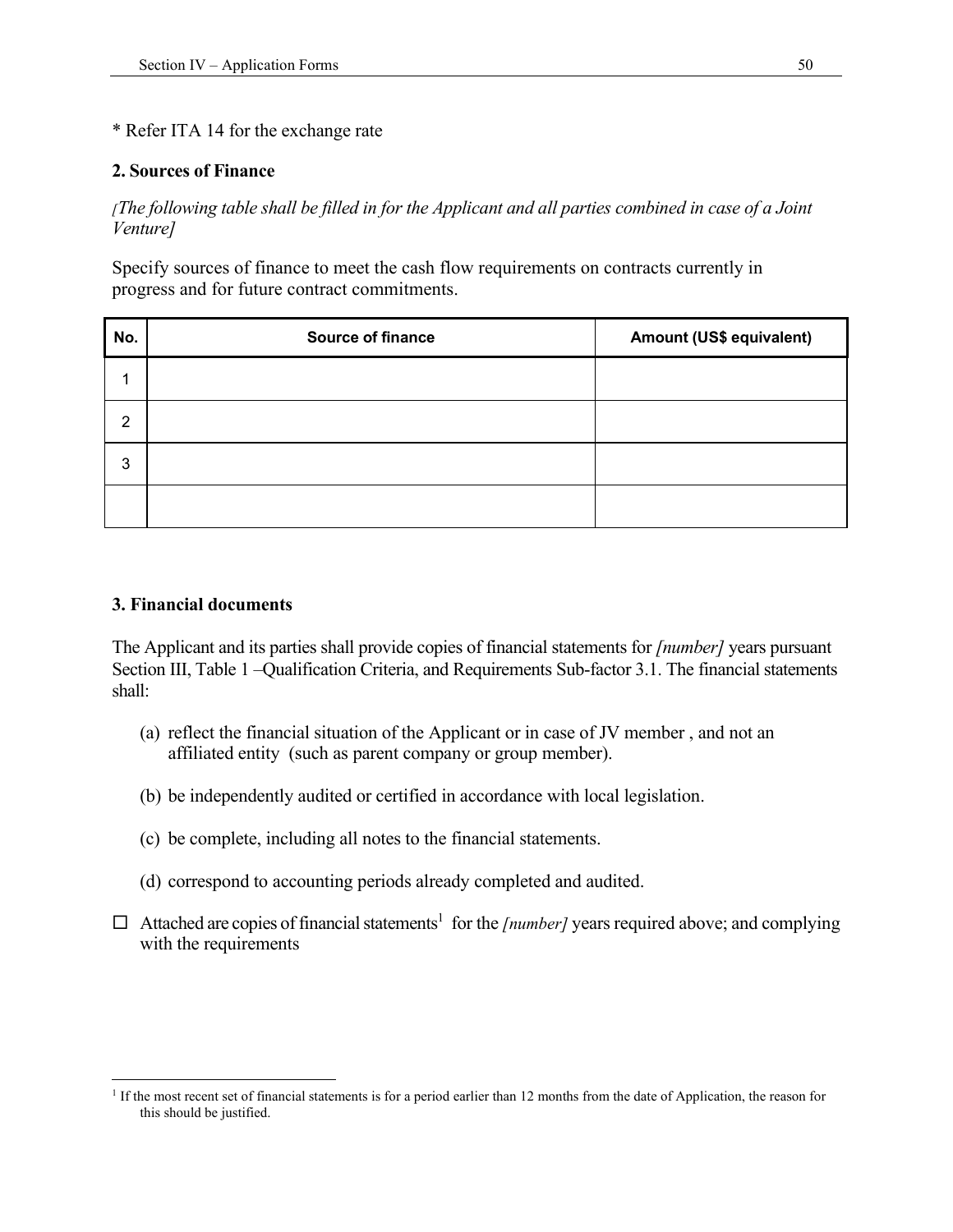### **Form FIN - 3.2 Average Annual Turnover in Plant Design and/or Supply and/or Installation**

*[The following table shall be filled in for the Applicant and for each member of a Joint Venture]* 

Applicant's Name: *[insert full name]*  Date: *[insert day, month, year]*  Joint Venture Member Name:*[insert full name]*  RFP No. and title: *[insert RFP number and title]*  Page *[insert page number]* of *[insert total number]* pages

| Annual turnover data                   |                                                 |                               |                       |
|----------------------------------------|-------------------------------------------------|-------------------------------|-----------------------|
| Year                                   | <b>Amount</b>                                   | Exchange rate*                | <b>USD</b> equivalent |
|                                        | <b>Currency</b>                                 |                               |                       |
| <i>[indicate]</i><br>calendar<br>year] | <i>finsert amount and indicate</i><br>currency] |                               |                       |
|                                        |                                                 |                               |                       |
|                                        |                                                 |                               |                       |
|                                        |                                                 |                               |                       |
|                                        |                                                 |                               |                       |
|                                        |                                                 | Average Annual<br>Turnover ** |                       |

- \* Refer ITA 14 for date and source of exchange rate.
- \*\* Total USD equivalent for all years divided by the total number of years. See Section III, Table 1 Qualification Criteria, and Requirements, 3.2.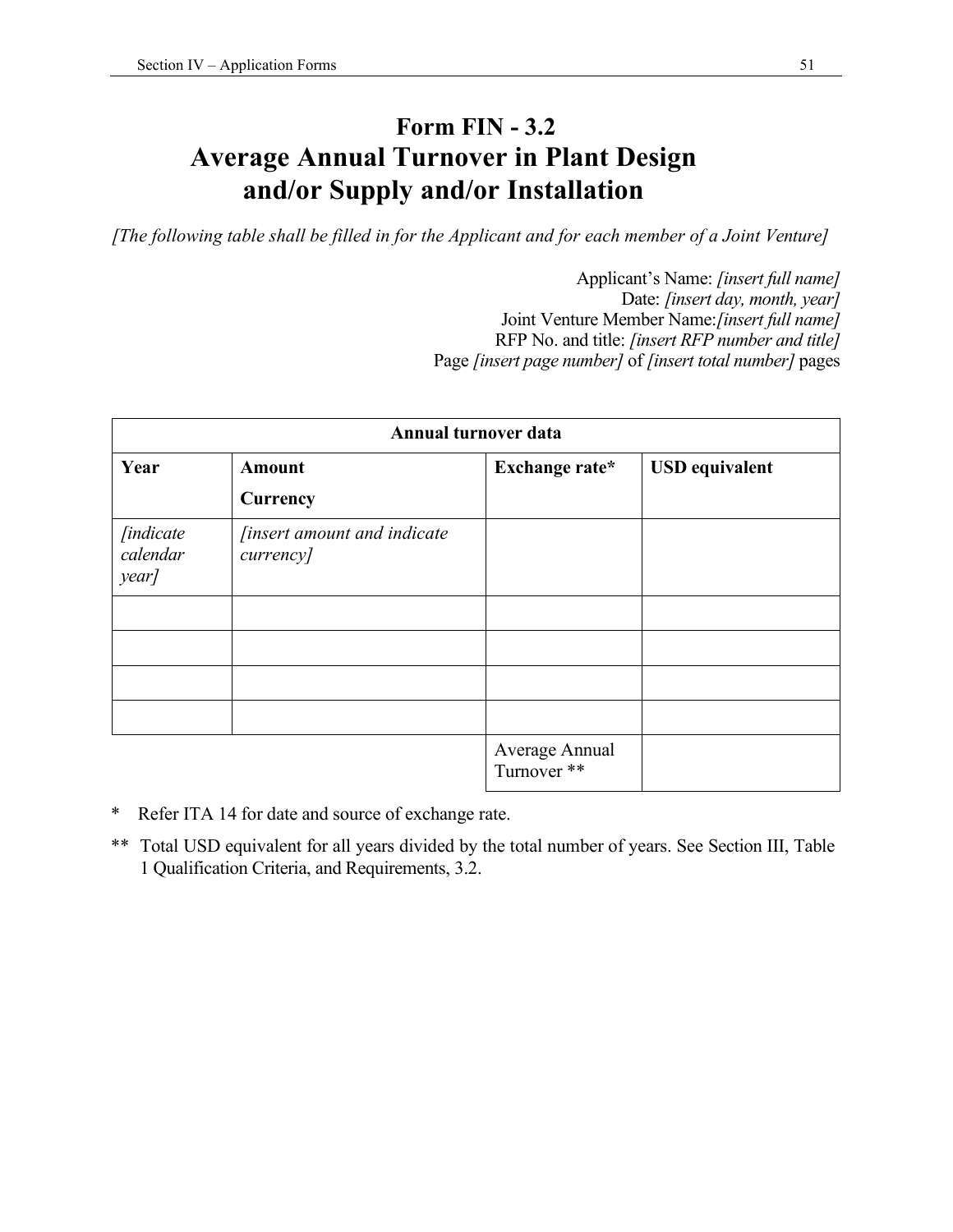### **Form EXP - 4.1 General Experience in Plant Design and/or Supply and/or Installation**

*[The following table shall be filled in for the Applicant and in the case of a JV Applicant, each Member]* 

> Applicant's Name: *[insert full name]*  Date: *[insert day, month, year]*  Joint Venture Member Name:*[insert full name]*  RFP No. and title: *[insert RFP number and title]*  Page *[insert page number]* of *[insert total number]* pages

*[As per Section III, Table 1 Qualification Criteria, and Requirements, Sub-Factor 4.1. list contracts chronologically, according to their commencement (starting) dates.]* 

| <b>Starting</b><br>Year | <b>Ending</b><br>Year | <b>Contract Identification</b>                          | Role of<br><b>Applicant</b> |
|-------------------------|-----------------------|---------------------------------------------------------|-----------------------------|
| <i>[indicate]</i>       | <i>findicate</i>      | Contract name: [insert full name]                       | <i>finsert "Prime</i>       |
| year]                   | year]                 | Brief Description of the Contracts performed by the     | Contractor" or              |
|                         |                       | Applicant: [describe contracts performed briefly]       | "JV Member" or              |
|                         |                       | Amount of contract: <i>[insert amount in currency</i> , | "Sub-contractor"            |
|                         |                       | mention currency used, exchange rate and US\$           | or "Management              |
|                         |                       | equivalent*]                                            | Contractor"]                |
|                         |                       | Name of Employer: [indicate full name]                  |                             |
|                         |                       | Address: [indicate street/number/town or city/country]  |                             |
|                         |                       | Contract name: [insert full name]                       | <i>finsert</i> "Prime"      |
|                         |                       | Brief Description of the Contracts performed by the     | Contractor" or              |
|                         |                       | Applicant: [describe contracts performed briefly]       | "JV Member" or              |
|                         |                       | Amount of contract: <i>[insert amount in currency</i> , | "Sub-contractor"            |
|                         |                       | mention currency used, exchange rate and US\$           | or "Management              |
|                         |                       | equivalent*]                                            | Contractor"]                |
|                         |                       | Name of Employer: [indicate full name]                  |                             |
|                         |                       | Address: [indicate street/number/town or city/country]  |                             |
|                         |                       | Contract name: [insert full name]                       | <i>finsert</i> "Prime"      |
|                         |                       | Brief Description of the Contracts performed by the     | Contractor" or              |
|                         |                       | Applicant: [describe contracts performed briefly]       | "JV Member" or              |
|                         |                       | Amount of contract: <i>[insert amount in currency</i> , | "Sub-contractor"            |
|                         |                       | mention currency used, exchange rate and US\$           | or "Management              |
|                         |                       | equivalent*]                                            | Contractor"]                |
|                         |                       | Name of Employer: [indicate full name]                  |                             |
|                         |                       | Address: [indicate street/number/town or city/country]  |                             |

\* Refer ITA 14 for date and source of exchange rate.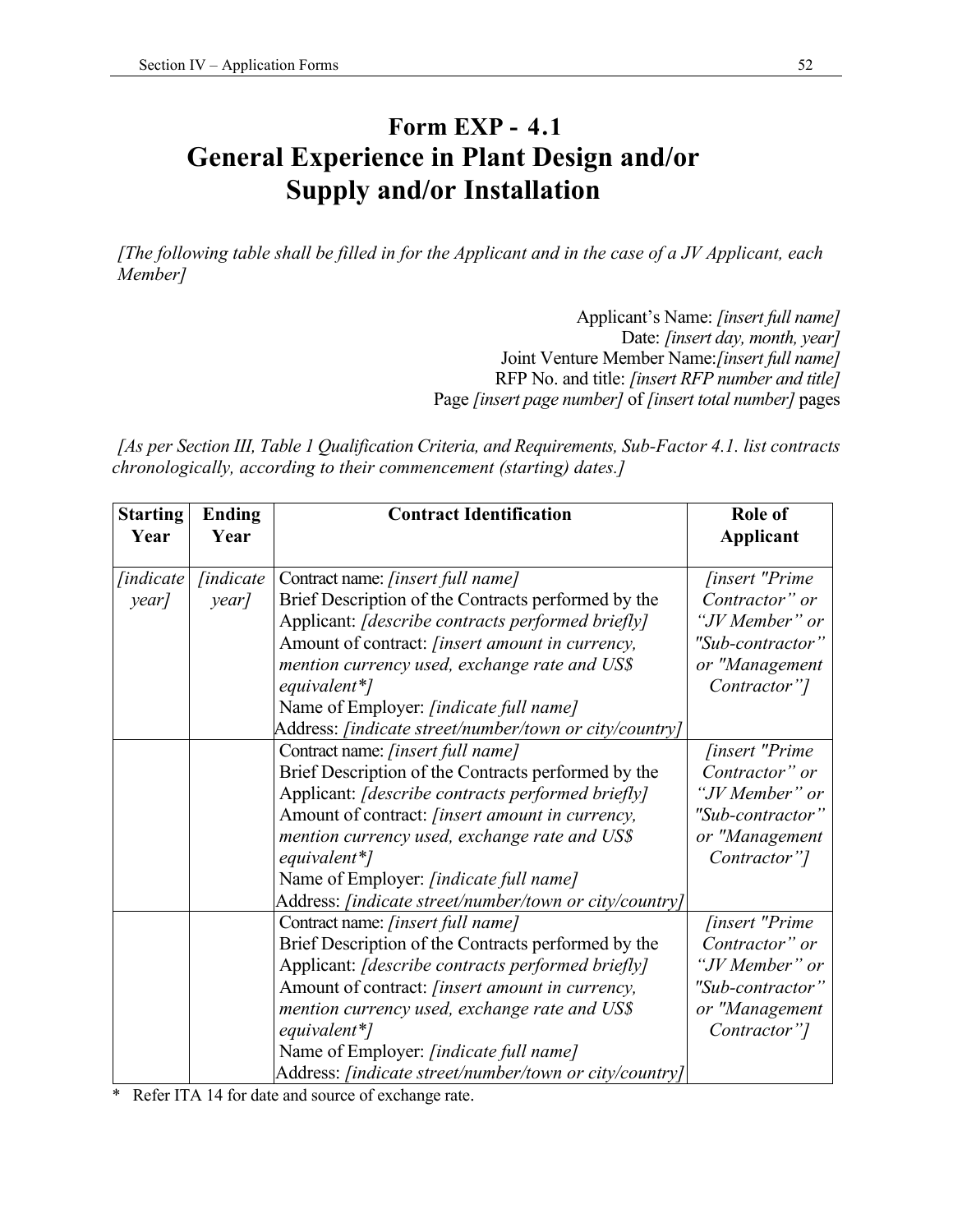### **Form EXP - 4.2 (a) Specific Experience**

(Table 1, 4.2 and Table 2)

*[The following table shall be filled in for contracts performed by the Applicant, each member of a Joint Venture, and Specialized Sub-contractors]* 

> Applicant's Name: *[insert full name]*  Date: *[insert day, month, year]*  Joint Venture Member Name:*[insert full name]*  RFP No. and title: *[insert RFP number and title]*  Page *[insert page number]* of *[insert total number]* pages

| <b>Similar Contract No.</b><br><i>[insert number]</i> of <i>[insert number</i> ]<br>of similar contracts required] |                                                                                  |                                                                  | <b>Information</b>                                                                              |                                        |
|--------------------------------------------------------------------------------------------------------------------|----------------------------------------------------------------------------------|------------------------------------------------------------------|-------------------------------------------------------------------------------------------------|----------------------------------------|
| <b>Contract Identification</b>                                                                                     |                                                                                  | [insert contract name and number, if applicable]                 |                                                                                                 |                                        |
| Award date                                                                                                         |                                                                                  | <i>(insert day, month, year, i.e., 15 June, 2015)</i>            |                                                                                                 |                                        |
| Completion date                                                                                                    |                                                                                  | [insert day, month, year, i.e., 03 October, 2017]                |                                                                                                 |                                        |
| Role in Contract<br>[check the appropriate box]                                                                    | Prime<br>Contractor                                                              | Member in<br>JV                                                  | Management<br>Contractor                                                                        | Sub-contractor                         |
| <b>Total Contract Amount</b>                                                                                       | in local currency]                                                               | <i>finsert total contract amount</i>                             | US\$ [insert<br>Exchange rate and total<br>contract amount in US\$<br>$equivalent$ <sup>*</sup> |                                        |
| If member in a JV or sub-<br>contractor, specify share in value in<br>total Contract amount and roles and          | <i>finsert a</i><br>percentage<br>amount]                                        | <i>finsert total</i><br>contract amount<br>in local<br>currency] | contract amount in US\$<br>$equivalent$ <sup>*</sup>                                            | <i>finsert exchange rate and total</i> |
| responsibilities                                                                                                   |                                                                                  | [insert roles and responsibilities]                              |                                                                                                 |                                        |
| Description of the similarity in<br>accordance with Section III Table 1,<br>4.2                                    |                                                                                  |                                                                  |                                                                                                 |                                        |
| Physical size of required contracts<br>items                                                                       |                                                                                  | [insert physical size of items]                                  |                                                                                                 |                                        |
| Complexity                                                                                                         |                                                                                  | [insert description of complexity]                               |                                                                                                 |                                        |
| Methods/Technology                                                                                                 | [insert specific aspects of the methods/technology involved]<br>in the contract] |                                                                  |                                                                                                 |                                        |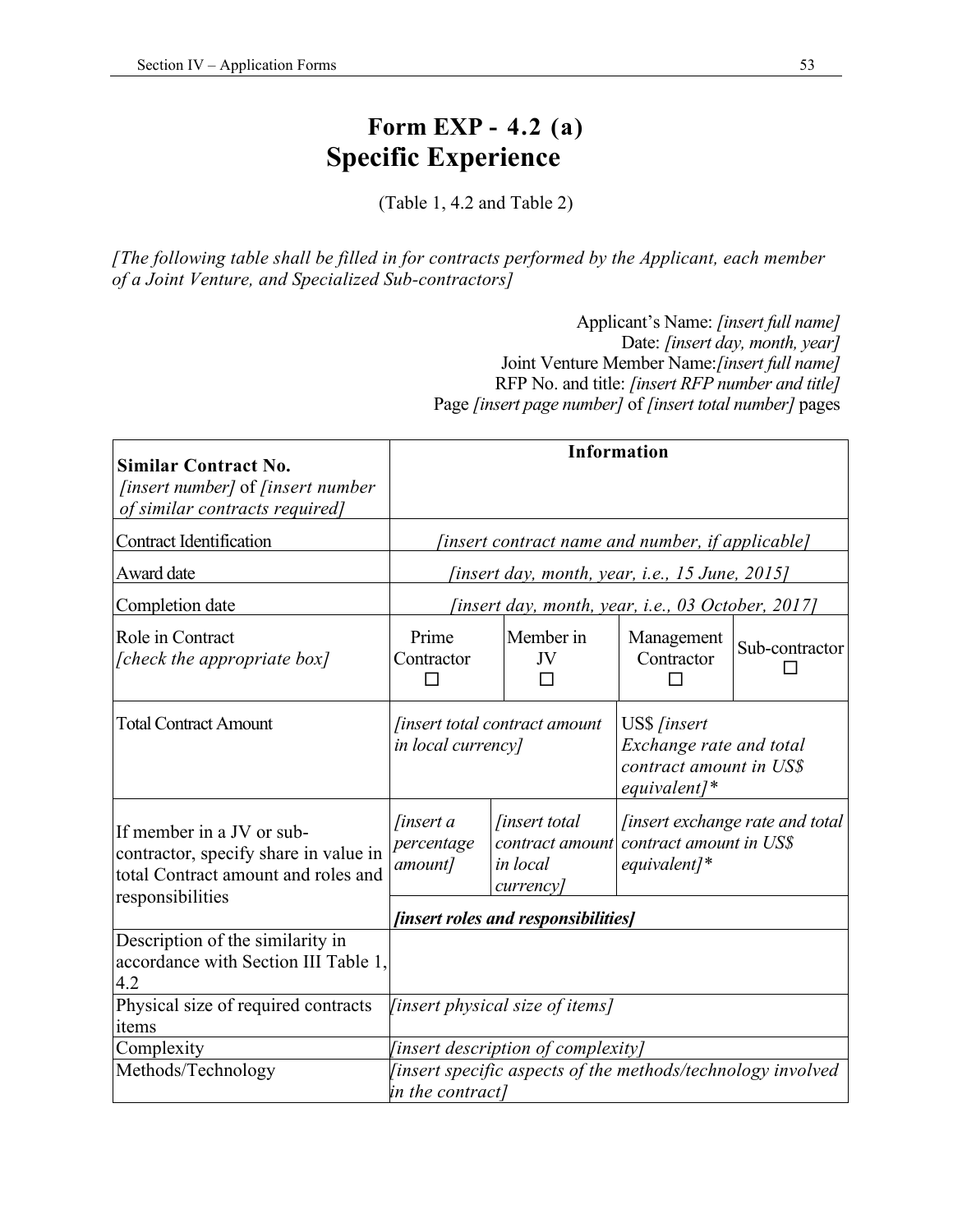| Other Characteristics           | <i>linsert other characteristics as described in Section VII,</i>                                                 |
|---------------------------------|-------------------------------------------------------------------------------------------------------------------|
|                                 | Scope of Employer's Requirements]                                                                                 |
| <b>Employer's Name:</b>         | [insert full name]                                                                                                |
| Address:                        | $\left  \int$ <i>[indicate street / number / town or city / country]</i>                                          |
| Telephone/fax number<br>E-mail: | linsert telephone/fax numbers, including country and<br>city area codes]<br>[insert e-mail address, if available] |

\* Refer ITA 14 for date and source of exchange rate.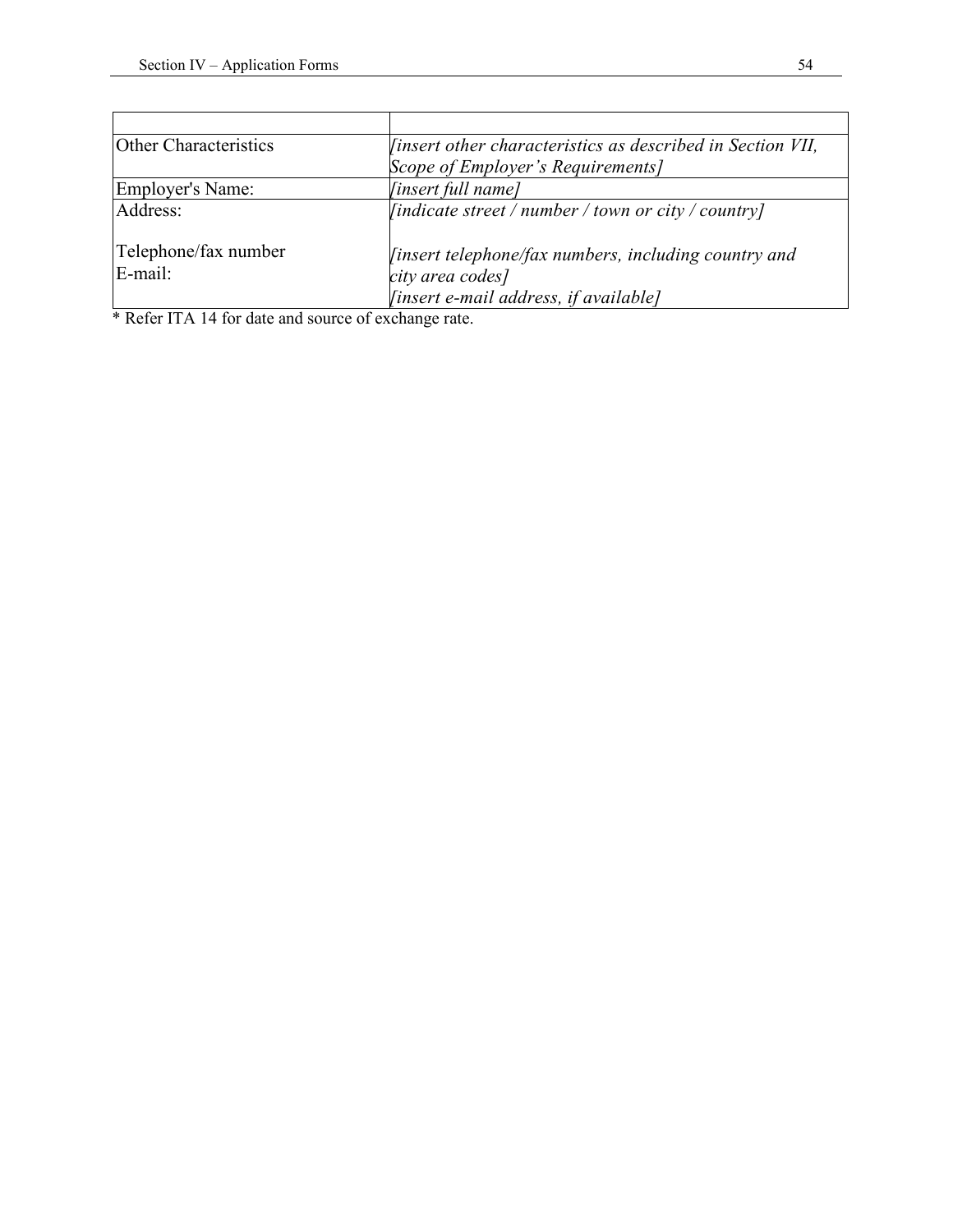### **Form EXP –4.2(b) Specific Experience in Managing ES aspects**

| Proposer's Legal Name:                                                          | Date:   |       |
|---------------------------------------------------------------------------------|---------|-------|
| JV Member Legal Name:                                                           | RFP No. |       |
| Subcontractor's Legal Name:                                                     | Page    | pages |
| $1$ $V_{\alpha V}$ $D_{\alpha \alpha V}$ is a $1$ in accordance with $4.2$ (b). |         |       |

1. Key Requirement no 1 in accordance with 4.2 (b):  $\frac{1}{\sqrt{2\pi}}$ 

| <b>Contract Identification</b> |                     |                 |                          |               |
|--------------------------------|---------------------|-----------------|--------------------------|---------------|
| Award date                     |                     |                 |                          |               |
| Completion date                |                     |                 |                          |               |
| Role in Contract               | Prime<br>Contractor | Member in<br>JV | Management<br>Contractor | Subcontractor |
| <b>Total Contract Amount</b>   |                     |                 | US\$                     |               |
| Details of relevant experience |                     |                 |                          |               |

*2.* Key Requirement no 2 in accordance with 4.2 (b): *\_\_\_\_\_\_\_\_\_\_\_\_\_\_\_\_\_\_\_\_\_\_* 

3. Key Requirement no 3 in accordance with 4.2 (b):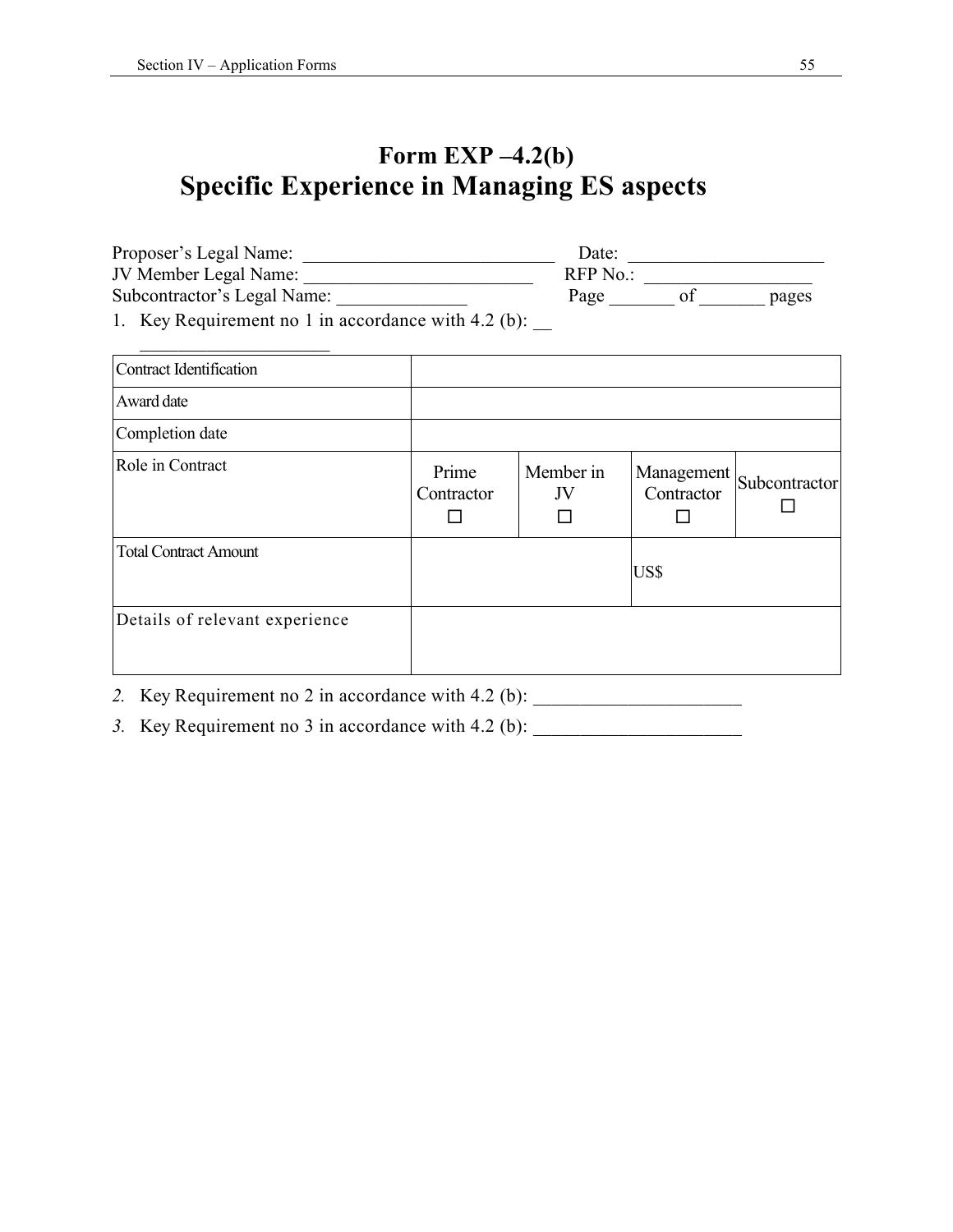### **Table 2-PM Contract / Project Management Capability**

*The applicant shall demonstrate Contract / Project Management Capability in accordance with Table 2*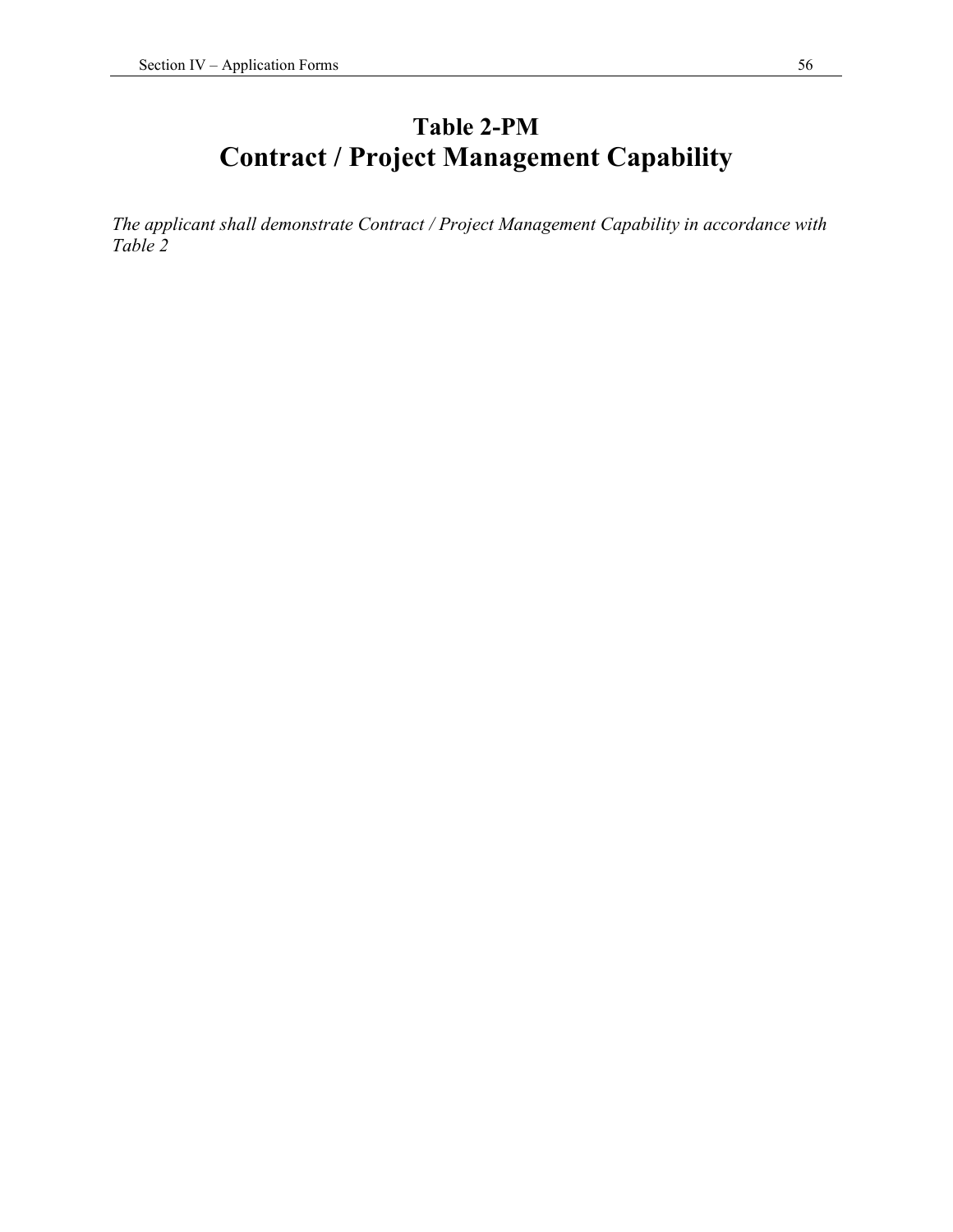### **Table 2-ER Understanding of the Employer's Requirement**

*The applicant shall demonstrate an Understanding of the Employer's Requirement in accordance with Table 2*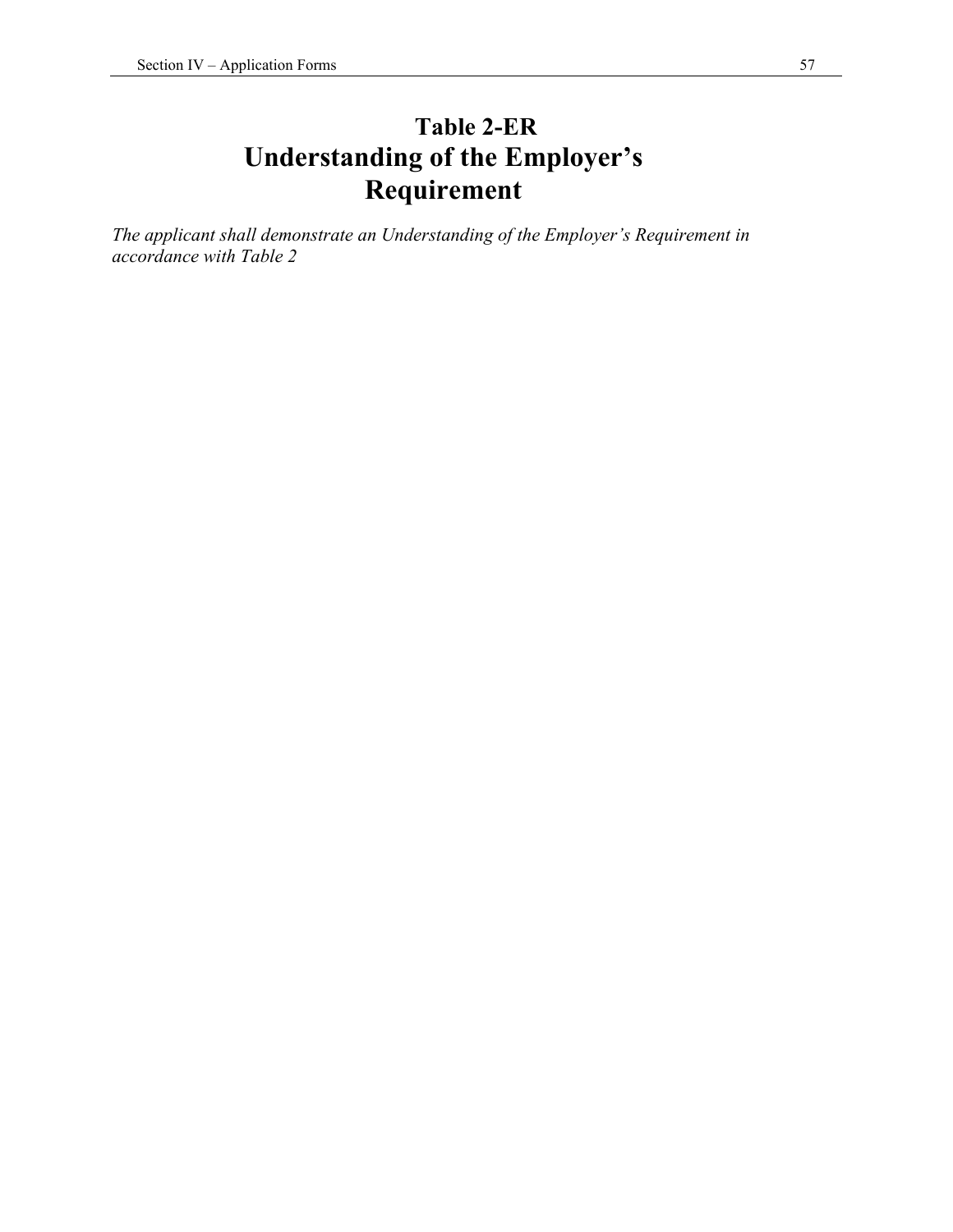### **Table 2-SP Sustainable Procurement**

Not Applicable.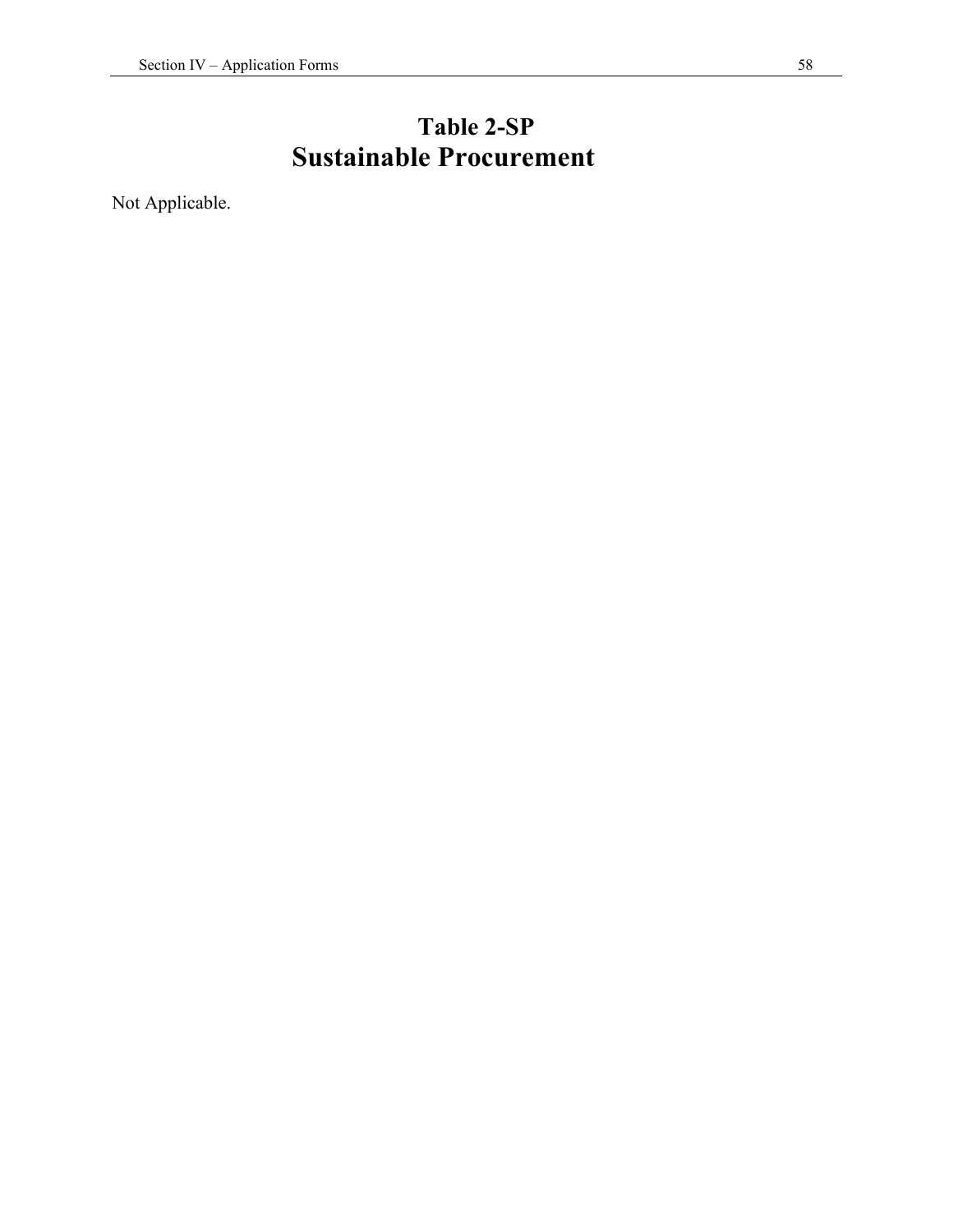## **Section V - Eligible Countries**

#### **Eligibility for the Provision of Goods, Works and Services in Bank-Financed Procurement**

In reference to ITA 5.1, for the information of the Applicants, at the present time firms and individuals, supply of goods, or contracting of works or services, from the following countries are excluded from this Initial Selection process:

Under ITA 5.1 (a) None

Under ITA 5.1 (b) None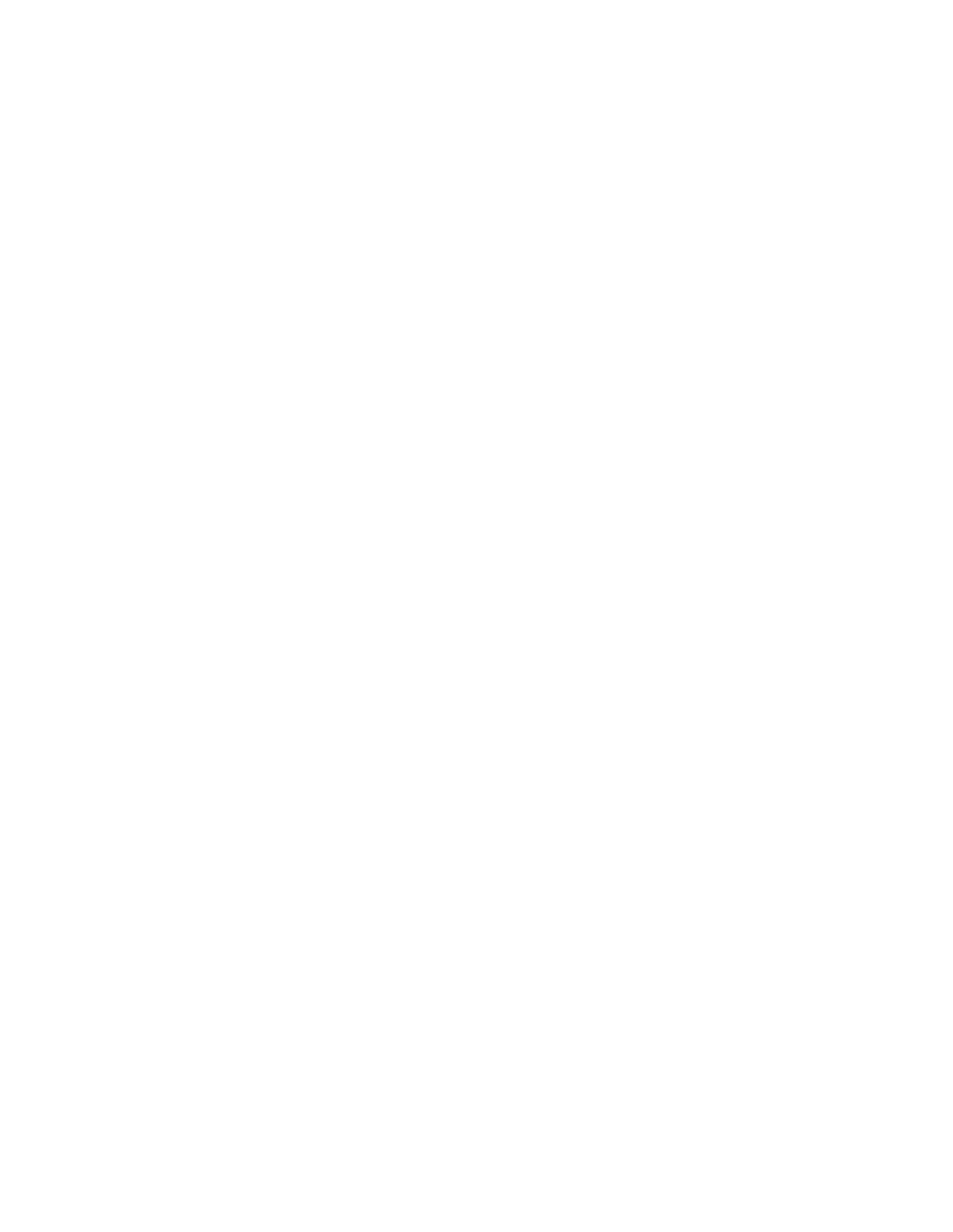## **Section VI - Fraud and Corruption**

#### **(Text in this Section VI shall not be modified)**

#### **1. Purpose**

1.1 The Bank's Anti-Corruption Guidelines and this annex apply with respect to procurement under Bank Investment Project Financing operations.

#### **2. Requirements**

- 2.1 The Bank requires that Borrowers (including beneficiaries of Bank financing); bidders (applicants/proposers), consultants, contractors and suppliers; any sub-contractors, subconsultants, service providers or suppliers; any agents (whether declared or not); and any of their personnel, observe the highest standard of ethics during the procurement process, selection and contract execution of Bank-financed contracts, and refrain from Fraud and Corruption.
- 2.2 To this end, the Bank:
	- a. Defines, for the purposes of this provision, the terms set forth below as follows:
		- i. "corrupt practice" is the offering, giving, receiving, or soliciting, directly or indirectly, of anything of value to influence improperly the actions of another party;
		- ii. "fraudulent practice" is any act or omission, including misrepresentation, that knowingly or recklessly misleads, or attempts to mislead, a party to obtain financial or other benefit or to avoid an obligation;
		- iii. "collusive practice" is an arrangement between two or more parties designed to achieve an improper purpose, including to influence improperly the actions of another party;
		- iv. "coercive practice" is impairing or harming, or threatening to impair or harm, directly or indirectly, any party or the property of the party to influence improperly the actions of a party;
		- v. "obstructive practice" is:
			- (a) deliberately destroying, falsifying, altering, or concealing of evidence material to the investigation or making false statements to investigators in order to materially impede a Bank investigation into allegations of a corrupt, fraudulent, coercive, or collusive practice; and/or threatening, harassing, or intimidating any party to prevent it from disclosing its knowledge of matters relevant to the investigation or from pursuing the investigation; or
			- (b) acts intended to materially impede the exercise of the Bank's inspection and audit rights provided for under paragraph 2.2 e. below.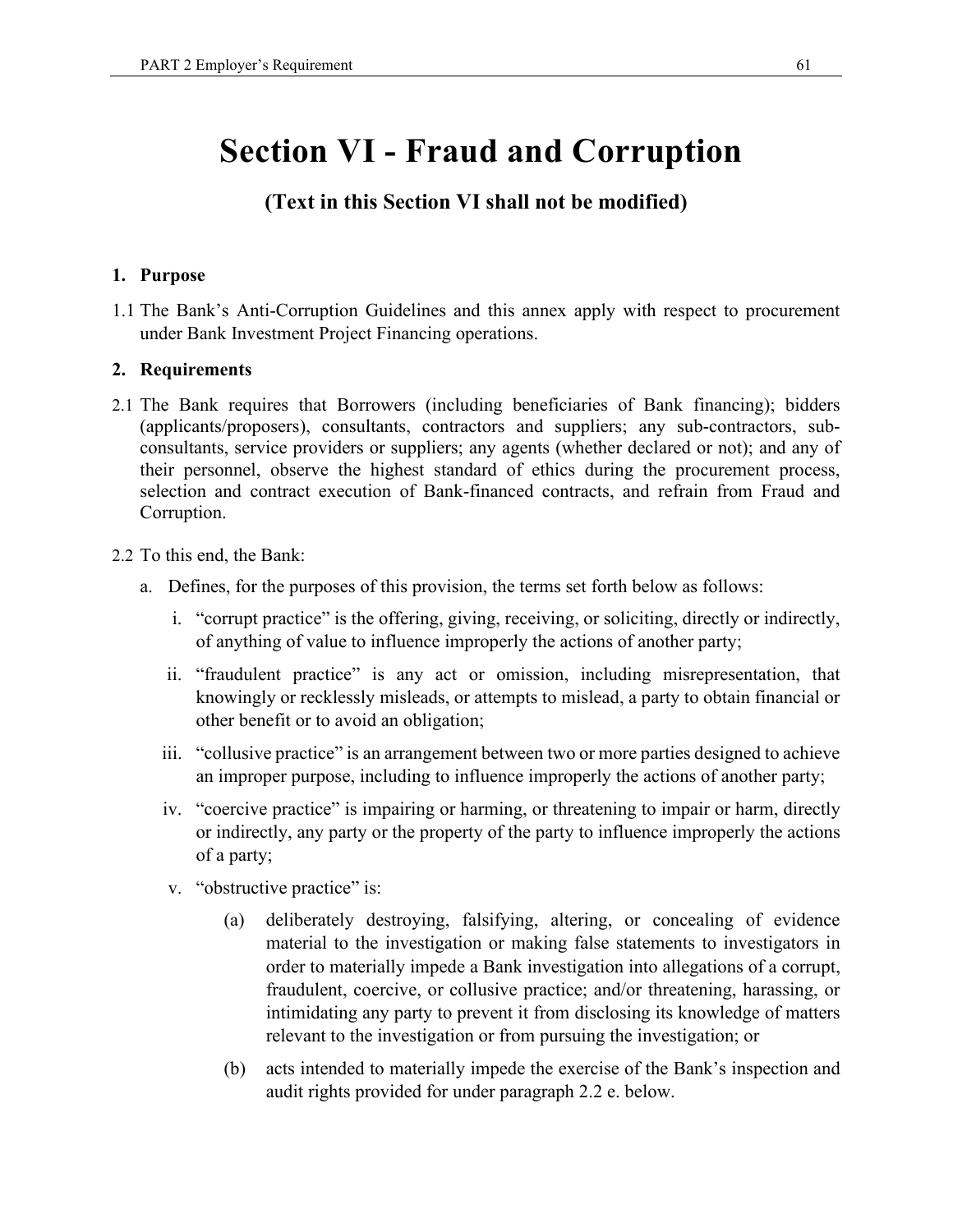- b. Rejects a proposal for award if the Bank determines that the firm or individual recommended for award, any of its personnel, or its agents, or its sub-consultants, subcontractors, service providers, suppliers and/ or their employees, has, directly or indirectly, engaged in corrupt, fraudulent, collusive, coercive, or obstructive practices in competing for the contract in question;
- c. In addition to the legal remedies set out in the relevant Legal Agreement, may take other appropriate actions, including declaring misprocurement, if the Bank determines at any time that representatives of the Borrower or of a recipient of any part of the proceeds of the loan engaged in corrupt, fraudulent, collusive, coercive, or obstructive practices during the procurement process, selection and/or execution of the contract in question, without the Borrower having taken timely and appropriate action satisfactory to the Bank to address such practices when they occur, including by failing to inform the Bank in a timely manner at the time they knew of the practices;
- d. Pursuant to the Bank's Anti-Corruption Guidelines, and in accordance with the Bank's prevailing sanctions policies and procedures, may sanction a firm or individual, either indefinitely or for a stated period of time, including by publicly declaring such a firm or individual ineligible (i) to be awarded or otherwise benefit from a Bank-financed contract, financially or in any other manner;<sup>1</sup> (ii) to be a nominated<sup>2</sup> sub-contractor, consultant, manufacturer or supplier, or service provider of an otherwise eligible firm being awarded a Bank-financed contract; and (iii) to receive the proceeds of any loan made by the Bank or otherwise to participate further in the preparation or implementation of any Bankfinanced project;

Requires that a clause be included in request for bid/request for proposals documents and in contracts financed by a Bank loan, requiring (i) bidders (applicants/proposers), consultants, contractors, and suppliers, and their sub-contractors, sub-consultants, service providers, suppliers, agents personnel, permit the Bank to inspect<sup>3</sup> all accounts, records and other documents relating to the procurement process, selection and/or contract execution, and to have them audited by auditors appointed by the Bank.

<sup>1</sup> For the avoidance of doubt, a sanctioned party's ineligibility to be awarded a contract shall include, without limitation, (i) applying for pre-qualification, expressing interest in a consultancy, and bidding, either directly or as a nominated subcontractor, nominated consultant, nominated manufacturer or supplier, or nominated service provider, in respect of such contract, and (ii) entering into an addendum or amendment introducing a material modification to any existing contract.

 $\mathfrak{D}$  A nominated sub-contractor, nominated consultant, nominated manufacturer or supplier, or nominated service provider (different names are used depending on the particular bidding document) is one which has been: (i) included by the bidder in its pre-qualification Application or bid because it brings specific and critical experience and know-how that allow the bidder to meet the qualification requirements for the particular bid; or (ii) appointed by the Borrower.

<sup>3</sup> Inspections in this context usually are investigative (i.e., forensic) in nature. They involve fact-finding activities undertaken by the Bank or persons appointed by the Bank to address specific matters related to investigations/audits, such as evaluating the veracity of an allegation of possible Fraud and Corruption, through the appropriate mechanisms. Such activity includes but is not limited to: accessing and examining a firm's or individual's financial records and information, and making copies thereof as relevant; accessing and examining any other documents, data and information (whether in hard copy or electronic format) deemed relevant for the investigation/audit, and making copies thereof as relevant; interviewing staff and other relevant individuals; performing physical inspections and site visits; and obtaining third party verification of information.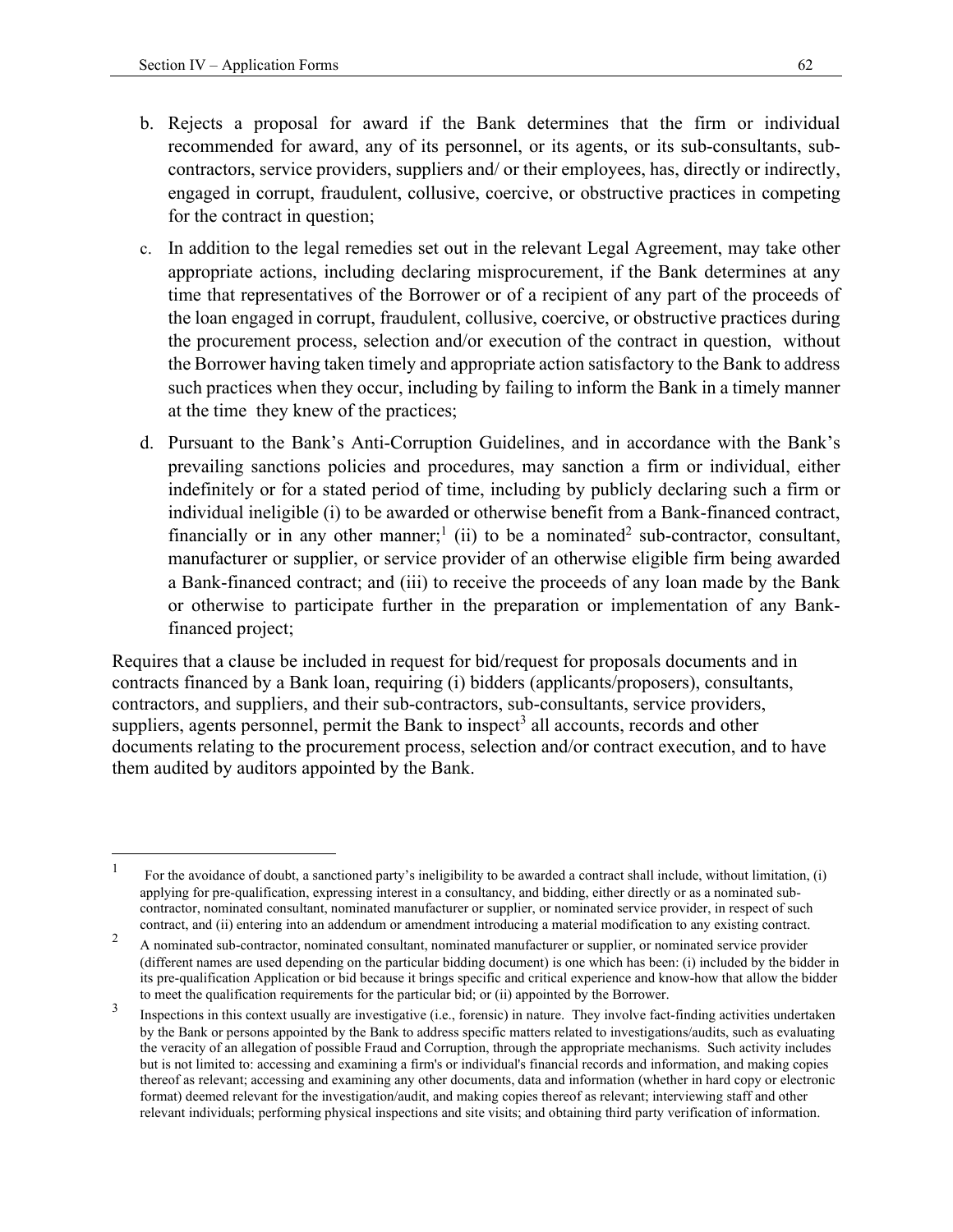# **PART 2 – Employer's Requirements**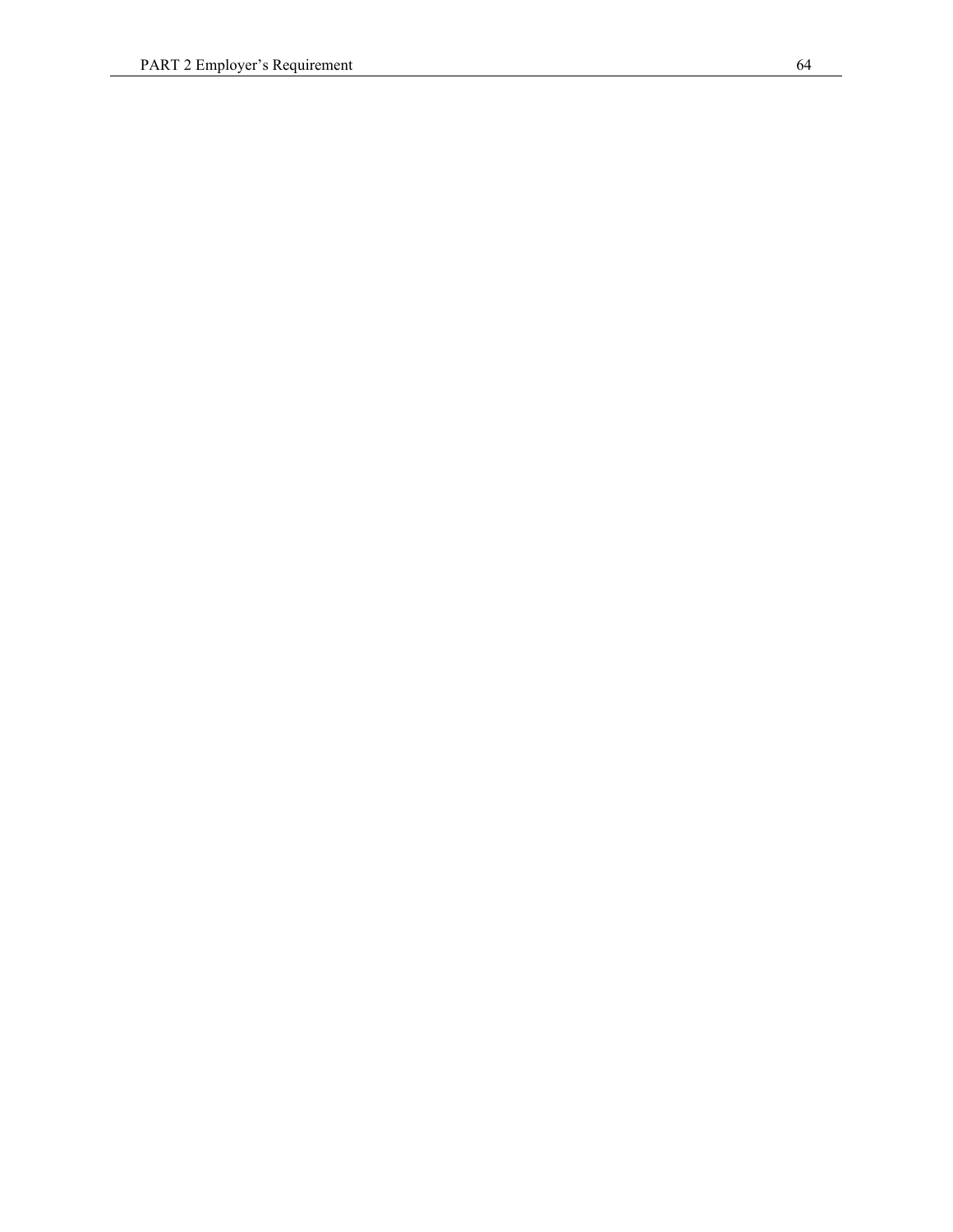# **Section VII - Scope of Employer's Requirements**

### **Contents**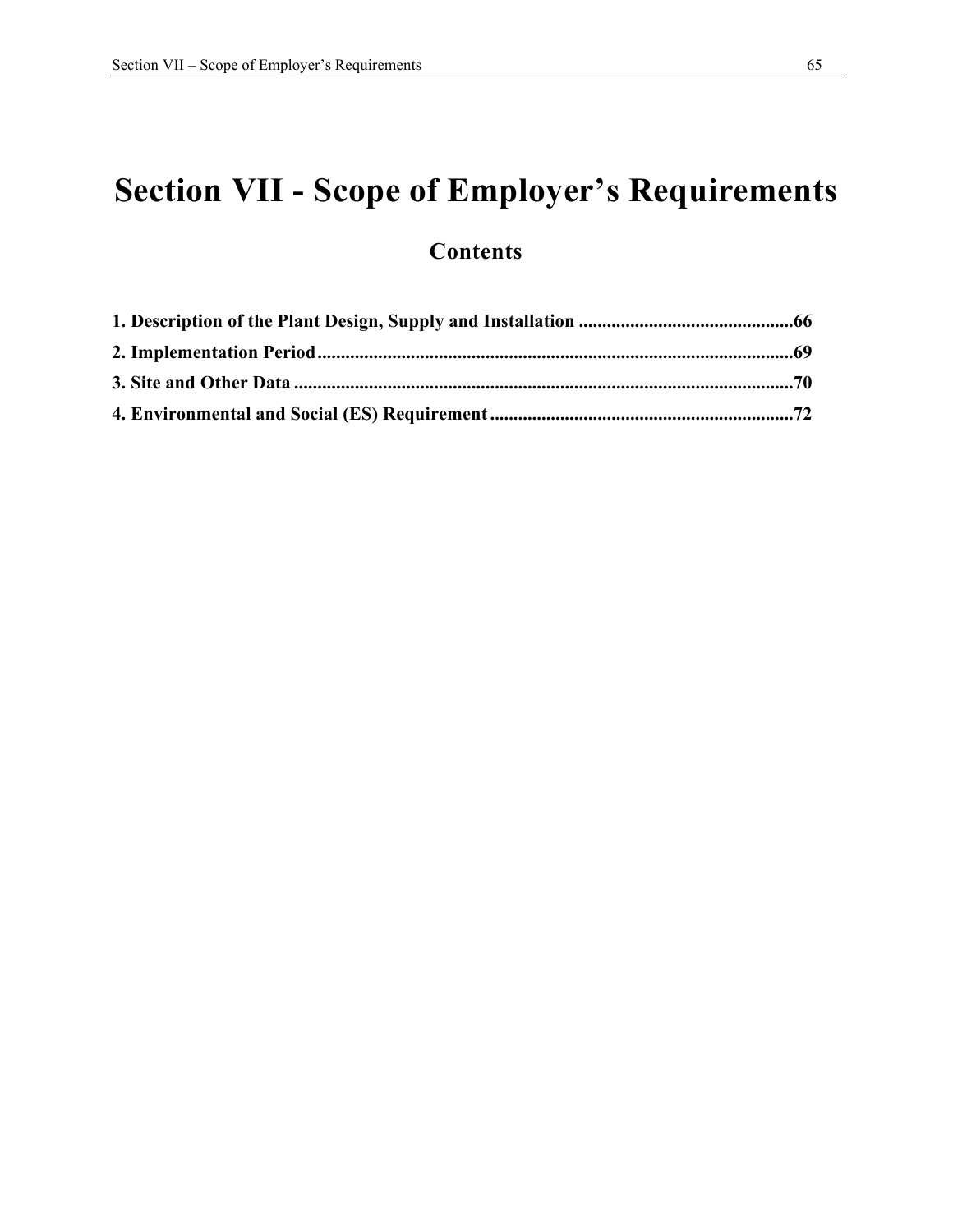### **1. Description of the Plant Design, Supply, Installation, Operation and Maintenance**

#### **1. Background**

Access to uninterrupted power supply in Federal Universities and University Teaching hospitals in Nigeria has been cited as a major challenge and barrier to effective learning, institutional operations and student residency. Considering the role of education in economic growth and socio-economic development in Nigeria, the Ministry of Power, Works and Housing resolved to embark on viable projects that will ensure the availability of reliable, sustainable and affordable power to Nigeria's tertiary institutions. This led to the conception of the 'Energizing Education Programme' (the "EEP").

The EEP seeks to provide adequate power supply (up to approximately 100MW in total) to Thirty-Seven (37) Federal Universities ("the Universities") and seven (7) University Teaching Hospitals across the Federal Republic of Nigeria. It also aims to provide streetlights to promote and facilitate safe, secure and productive learning environments and develop and operate training centres to train university students in renewable energy technology innovations.

The World Bank has provided financial support to the Nigerian Rural Electrification Agency (REA) through the Federal Ministry of Power, Works and Housing to finance Phase II of the EEP, focused on seven (7) universities and two (2) teaching hospitals ("Beneficiary Institutions") under the Nigeria Electrification Project (NEP). The Bid covers Engineering, Procurement, and Construction (EPC) contracts of approx. total capacity of 38 MW Solar Hybrid Power Plants, rehabilitation of existing upstream distribution infrastructure, streetlights and a renewable energy workshop/training centre (WTC) for the Beneficiary Institutions ("the Projects"). In addition, Operations and Maintenance (O&M) of these Projects, for a duration yet to be determined, will be included into the EPC contracts, which are expected to be concluded, at the earliest, in the fourth quarter of 2020. It is anticipated that contracts with successful bidders would be signed immediately and the implementation of the Projects would commence thereafter.

#### **2. Description of Project**

The Phase II sites consist of the following as shown in the table below:

| S/N | Location                                                    | <b>State</b> | Region        |
|-----|-------------------------------------------------------------|--------------|---------------|
|     | University of Abuja (UniAbuja)                              | <b>FCT</b>   | North-Central |
|     | Micheal Okpara University of Agriculture<br>Umudike (MOUAU) | Abia         | South-East    |
|     | University of Calabar & Teaching Hospital<br>(UniCal)       | Cross River  | South-South   |
| 4   | University of Maiduguri & Teaching Hospital                 | <b>Borno</b> | North-East    |

**Table 1. Beneficiary Institutions under EEP Phase II**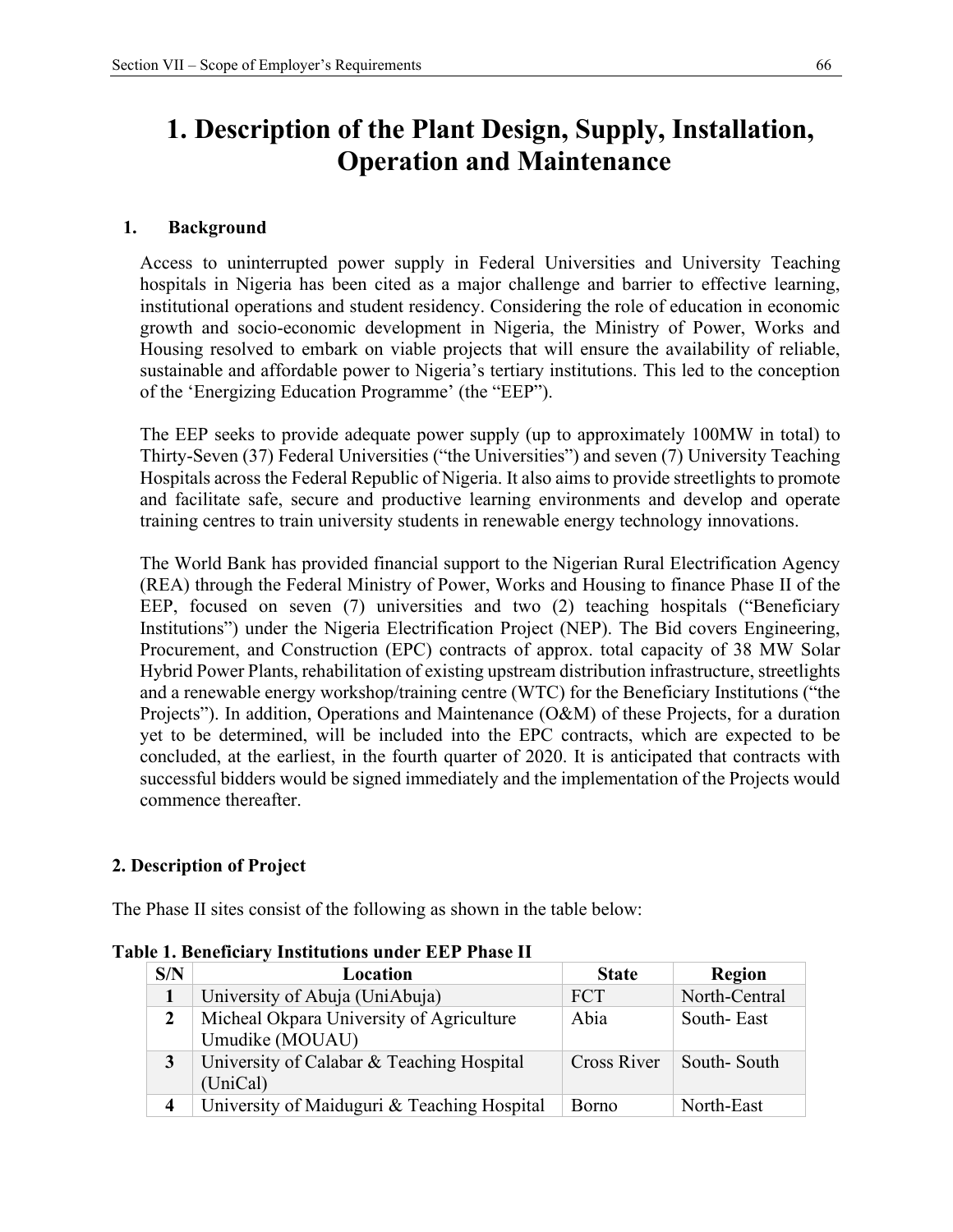|                | (UniMaid)                                              |        |            |
|----------------|--------------------------------------------------------|--------|------------|
| 5              | Federal University of Agriculture Abeokuta<br>(FUNAAB) | Ogun   | South-West |
| 6              | Federal University Gashua (FUGA)                       | Yobe   | North-East |
| $\overline{7}$ | Nigeria Defence Academy Kaduna (NDA)                   | Kaduna | North-West |

The Project scope includes:

1. Provide reliable & sustainable electricity supply

2. Upgrade of Distribution network facilities to safely evacuate the generated power.

3. To reactivate and install streetlights for the proper lightning of the University environment.

4. Provision of Fully Outfitted Workshop and Training Centre for capacity building of students on renewable energy systems.

The summarized scope of works expected to be carried-out in every University include:

- 6. Supply and installation of 7,000 Solar Photo-Voltaic (PV) Modules (330Wp or higher capacity) and the associated ground mounted MMS (Module Mounting Structures);
- 7. Supply and installation of Pyranometers and mini weather stations along with Data Loggers;
- 8. Supply and installation of Energy Meters;
- 9. Supply and Installation of 1MW PV Inverter with EMS (Energy Management System)
- 10. Supply and Installation of 1MW Power Converters (PCS/ Battery Converters)
- 11. Supply and installation of 1,500KVA PV Inverter Transformers;
- 12. Supply and installation of 1,500KVA PCS Transformers;
- 13. Supply and installation of MV Panel with Dual Bus and Couplers
- 14. Construction and installation of Low Voltage Panels;
- 15. Supply and installation of 1.0MVA Diesel Generators (Cumulative) along with the associated DG Panel;
- 16. Design, Supply and installation of 9MWh Battery Energy Storage Systems (Cumulative) with BMS (Battery Management System);
- 17. Supply and installation of Fire Fighting Equipment;
- 18. Design and installation of a Master Control Room (MCR) for a hybrid solar plant
- 19. Commissioning of Solar Hybrid Power Plants; and
- 20. One (1) year Operation and Maintenance of Solar or Solar Hybrid, Power Plants.

#### **Overview of Initial Selection Process**

The REA is inviting interested and qualified firms to submit their Application as outlined in this Initial Selection Document. The Initial Selection is the first stage of the procurement process, and is designed to identify Initially Selected Applicants. The REA is looking for a combination of proven design, construction and operation experience with adequate financial resources. Applicants will be screened on a pass or fail basis. To qualify, Applicants must show (with verifiable documentary evidence) how they meet each and all qualification criteria set out in Section III – Qualification Criteria and Requirements. Applicants must submit completed applications in accordance with the requirements of this Initial Selection Document by the deadline stipulated herein.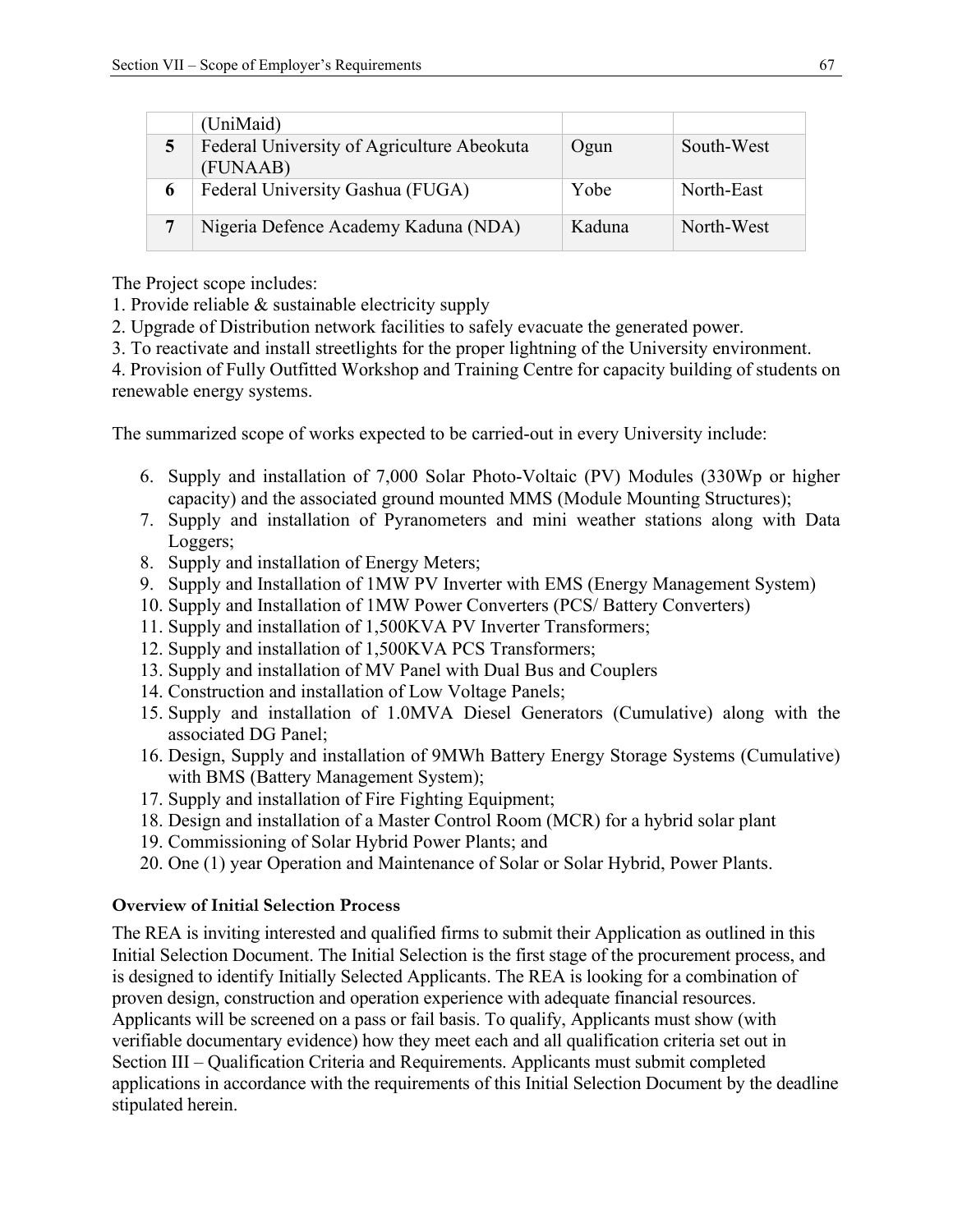Applicants are encouraged to partner with local companies. At the RFP stage, there will be a careful consideration for efficient solutions that reduce costs to customers, notably through the use of local resources, in compliance with World Bank procurement processes.

Applicant may propose to bid for more that one lot but may not be awarded contracts for more than two (2) lots.

#### **Timeline of Request for Qualifications**

The following tentative timelines are provided for planning purposes, but is subject to change at the REA's discretion:

| <b>REA</b> issues Initial Selection | $9th$ October, 2020   |
|-------------------------------------|-----------------------|
| Document                            |                       |
| Deadline for requests for           | $9th$ November, 2020  |
| clarifications                      |                       |
| Deadline for submission of          | $25th$ November, 2020 |
| Applications                        |                       |

#### **Overview of Request for Proposals Process**

The RFP will be launched at a later date, after the evaluation of the Applications received from the Initial Selection process and approval of the World Bank to the evaluation report. The REA may cancel the qualification process at any time and is neither bound to accept any Application nor to invite the Initially Selected Applicants to bid for the Contract.

Only those Applicants that respond to the Initial Selection process and meet the qualification criteria outlined in Section III – Qualification Criteria and Requirements will be invited to participate in the final solicitation process, the Request for Proposals (RFP).

The Proposers that will respond to the RFP will be evaluated on the basis of quality (technical proposal) and price (financial proposal). At the RFP stage, a bid security may be required to ensure that a Proposer is ready to negotiate in good faith based on their proposal. Proposers are encouraged to partner with local companies.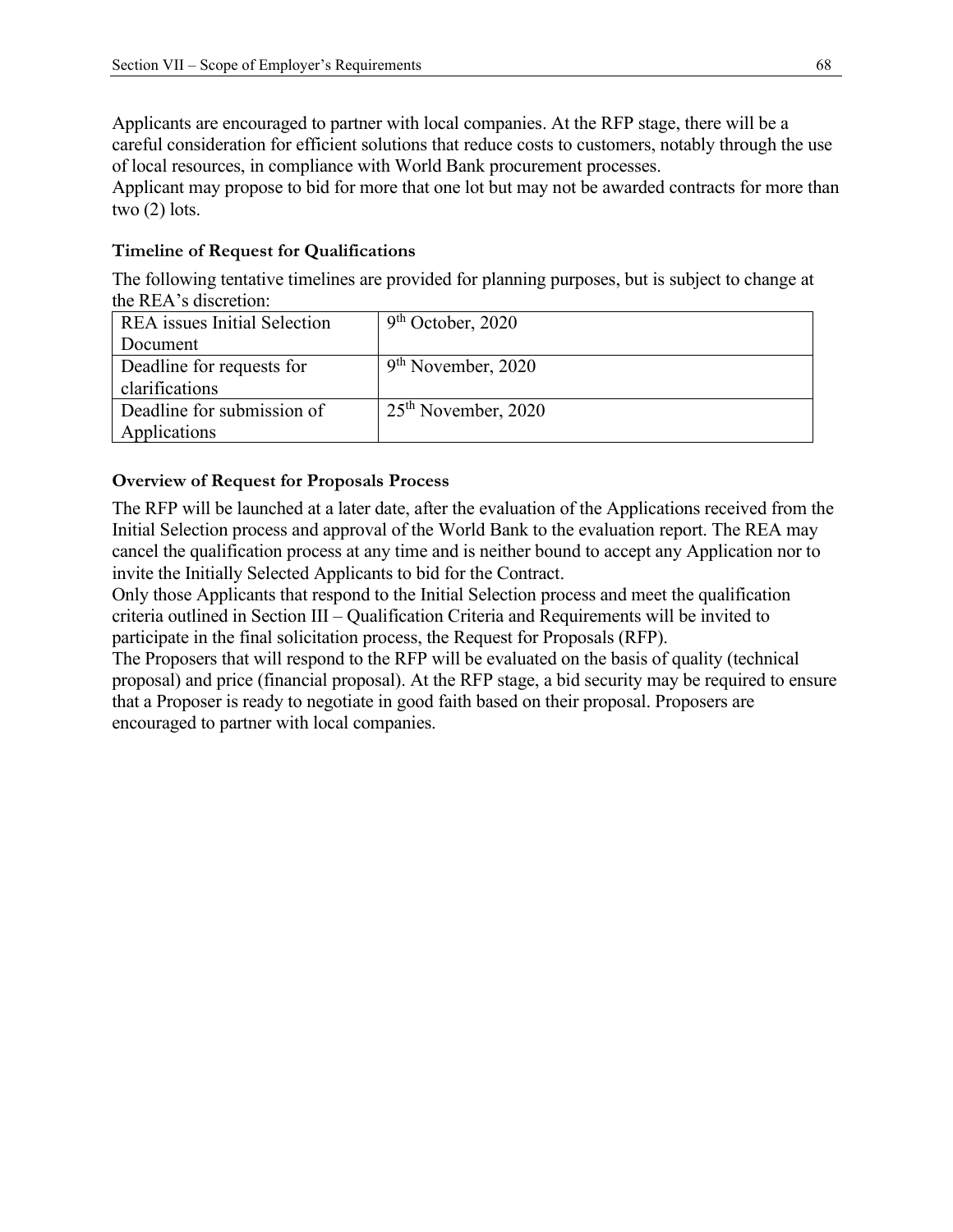## **2. Implementation Period**

The implementation period for this service contract is as follows:

| S/N            | <b>Description</b>                                  | <b>Estimated Duration</b><br>(Months) |
|----------------|-----------------------------------------------------|---------------------------------------|
| $\mathbf{1}$   | University of Abuja                                 | 12                                    |
| $\overline{2}$ | Micheal Okpara University of Agriculture<br>Umudike | 16                                    |
| 3              | University of Calabar & Teaching<br>Hospital        | 16                                    |
| 4              | University of Maiduguri & Teaching<br>Hospital      | 24                                    |
| 5              | Federal University of Agriculture<br>Abeokuta       | 12                                    |
| 6              | Federal University Gashua                           | 12                                    |
| 7              | Nigeria Defence Academy Kaduna                      | 12                                    |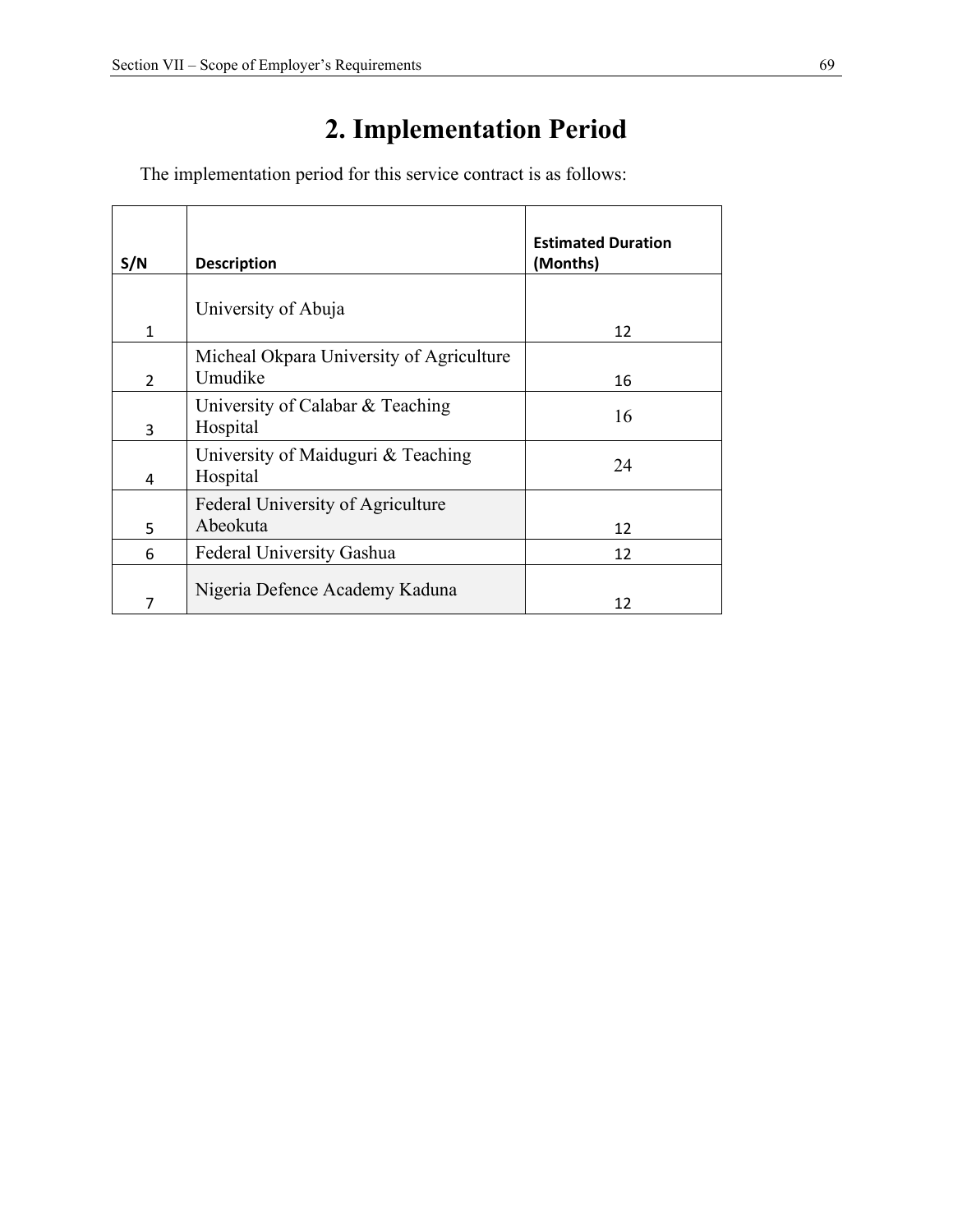### **3. Site and Other Data**

#### **SITE INFORMATION**

The Captive Independent Power Plants are to be located in the seven proposed locations are indicated above.

Some levelling may be required dependent on the ground array structure selected. Any levelling works are the responsibility of the contractor.

The contractor shall carry out own topographic survey, investigation, Test Piling, etc, to ascertain the actual ground condition around the site in order to confirm the foundation design requirement for the entire plant. Additionally, the contractor shall undertake own geo-technical investigation and geo-physical survey as prerequisite for earthing design, foundation designs, etc.

| <b>PARAMETER</b> | <b>FUNNAB</b> | <b>FUGA</b> | <b>MOUA</b> | <b>NDA</b>  | UNI ABUJA | <b>UNI Cal</b> | <b>UNI Maid</b> |
|------------------|---------------|-------------|-------------|-------------|-----------|----------------|-----------------|
| Latitude         | 7.236906N     | 12.881556N  | 5.486008N   | 10.607000 N | 8.984335N | 4.939889 N     | 11.794333N      |
| Longitude        | 3.442456 E    | 11.017222 E | 7.552394 E  | 7.379611E   | 7.182105E | 8.346564 E     | 13.203194 E     |
| Elevation (m)    | 121           | 342         | 73          | 598         | 282       | 121            | 320             |
| Av. temp [°C]    | 27            | 27          | 27          | 25          | 26        | 27             | 30              |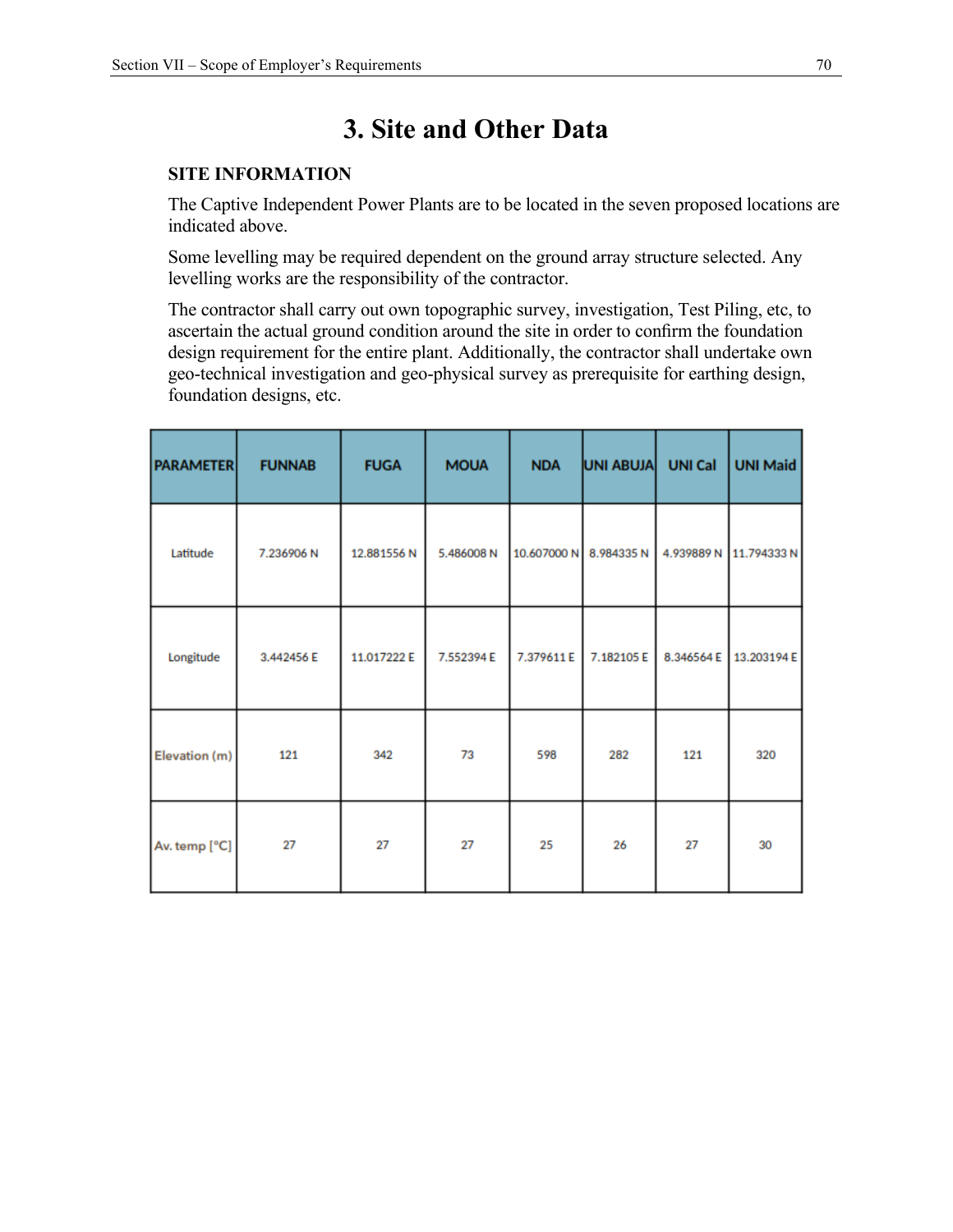| S/N                     | <b>PARAMETER</b>                                      | <b>FUNAAB</b> | <b>FUGA</b> | <b>MOUA</b> | <b>NDA</b> | <b>UNIABUJA</b> | <b>UNICAL</b> | <b>UNIMAID</b> |
|-------------------------|-------------------------------------------------------|---------------|-------------|-------------|------------|-----------------|---------------|----------------|
| 1                       | <b>Measured Peak Demand</b><br>[KW]                   | 1.002         | 200         | 1,154       | 821        | 582             | 1,438         | 4,549          |
| $\overline{2}$          | <b>Unconnected Loads [KW]</b>                         | 53            | 336         | 274         |            |                 | 880           | 405            |
| $\overline{\mathbf{3}}$ | <b>Planned Expansion [KW]</b><br>(5-year forecast)    | 1,250         | 1.382       | 1,065       | 1,000      | 1.143           | 1,612         | 4.048          |
| $\overline{4}$          | <b>Adjusted Peak Demand</b><br>[KW] (5-year forecast) | 2,305         | 1,918       | 2,493       | 1,821      | 1.725           | 3,930         | 9,002          |
| 5                       | <b>Preliminary Plant Size [KW]</b>                    | 3,000         | 2,500       | 3.000       | 2,500      | 2,500           | 5.000         | 10,000         |
| 6                       | <b>Optimized Plant Sizes [kW]</b>                     | 3.000         | 2,500       | 5,000       | 3.500      | 2.500           | 5,500         | 14,000         |
| $\overline{7}$          | <b>REA Proposed Plant Size</b><br>[KW]                | 3,000         | 2,500       | 2,500       | 3,000      | 3.000           | 8,000         | 12,000         |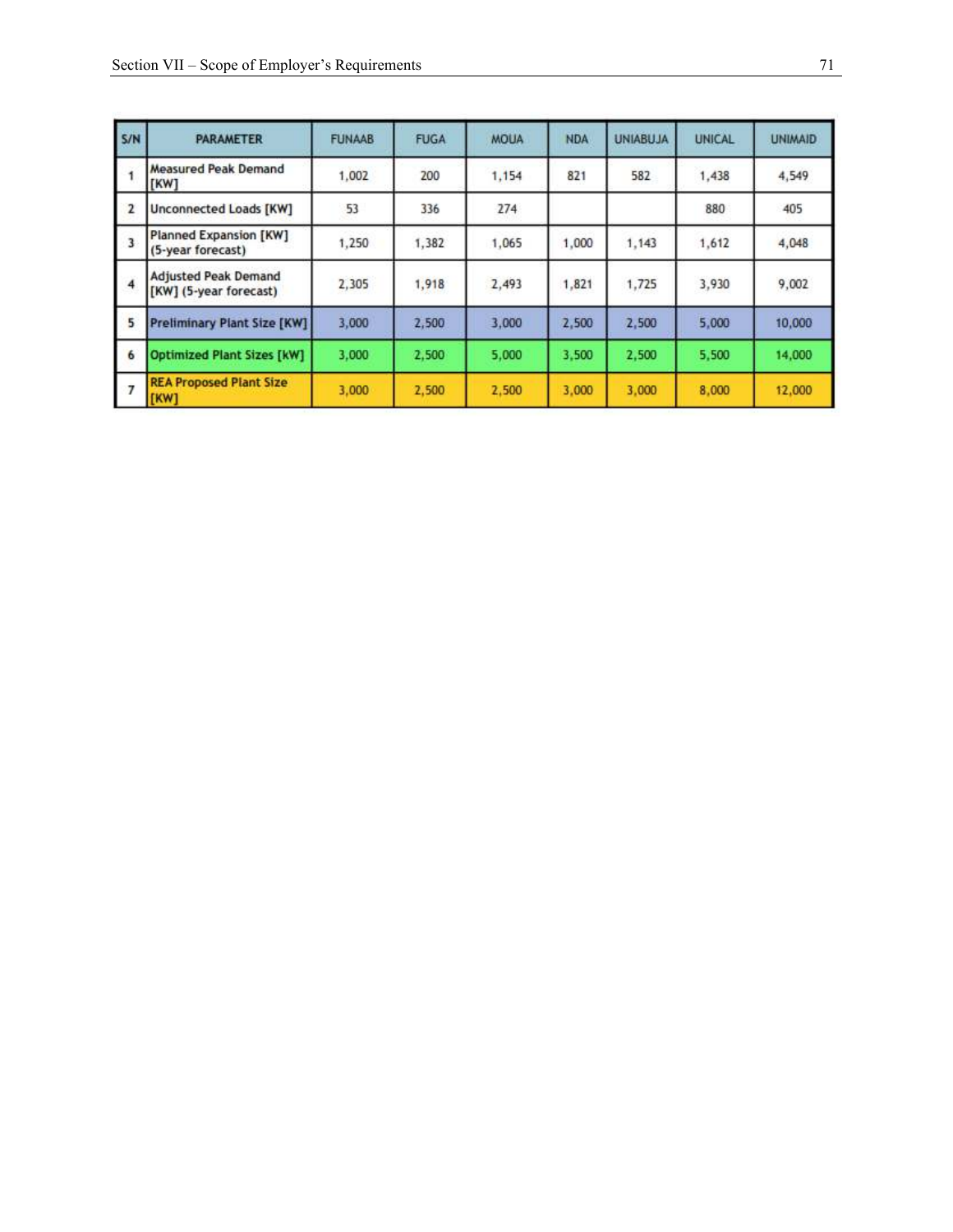## **3. Environmental and Social (ES) Requirement**

The Energizing Education Programme (EEP) will support Engineering, Procurement and Construction of off grid captive power plants for 37 Federal Universities and 7 University teaching hospitals, across the six (6) geopolitical zones. The programme will also rehabilitate, strengthen and extend the existing distribution networks within the Institutions, provide street lights, develop and operate training centers to train and certify students in courses related to renewable energy.

The completion of these investment activities will help improve the reliability on power supply and ensure safety for students, staff and visitors of the institutions;

Based on the ES assessment, the key Environmental and Social (E&S) risks associated with the above activities include; Loss of Livelihood, Sexual Exploitation and Abuse (SEA) and Sexual Harassment (SH) risks and impacts, managing labor and working conditions, protection of the environment, security of the site, community health and safety, management of safety of hazardous materials, resource efficiency and pollution prevention and management, biodiversity conservation and sustainable management of living natural resources.

The key impacts due to the implementation of the proposed interventions are associated mainly to land acquisition, labour and working conditions, occupational health and safety, Waste management. The applicable safeguard Instruments for addressing these impacts are the Environmental and Social Impact Assessment (ESIA), Environmental and Social Management Plan (ESMP) and Resettlement Action Plan (RAP)/ Livelihood Restoration Plan (LRP). The NEP has therefore prepared and disclosed an ESIA/ESMPs and a Resettlement action Plan RAP/Livelihood Restoration Plan (LRP) for the sub projects, which are included as part of the agreements for the EEP in compliance with the Environmental regulations of the Federal ministry of Environment and the Safeguard Policies of the World Bank on Environmental Assessment **(OP/BP 4.01 – Environmental Assessment) and OP/BP 4.12- Involuntary Resettlement.** 

The Environmental, and Social Unit (E&S) of the PMU is responsible for ensuring that Contractors working under the NEP comply strictly with the recommendations of the ESIA/ESMP/RAP/ LRP. The E&S unit had earlier prepared and disclosed an Environmental and Social Management Framework (ESMF) and Resettlement Policy Framework (RPF) for the project. The ESMF includes a detailed requirements applicable to this project and the process of due diligence that are needed to ensure compliance.

The Environmental and Social Management Framework (ESMF) is available on REA's website at: http://rea.gov.ng/nepresource/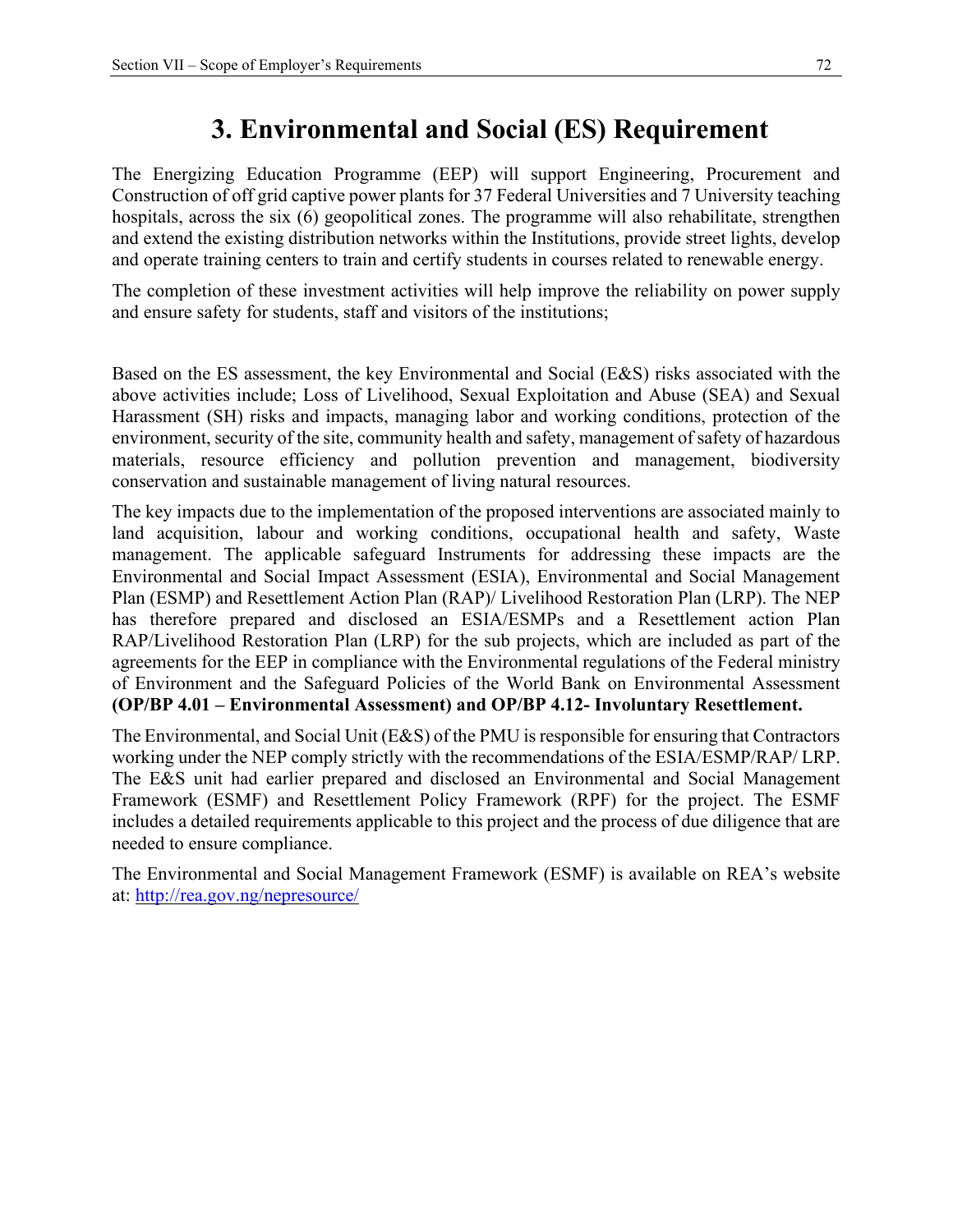## **A.Environmental, Social, Health and Safety (ESHS) Requirement**

Contractors shall integrate the ESMP into their operations and submit an Environmental and Social Management System (ESMS) stating the applicant's policy and commitment in the management of environmental and Social risks including but not limited to: Sexual Exploitation and Abuse (SEA) and Sexual Harassment (SH) risks and impacts, managing labor and working conditions, protection of the environment, security of the site, community health and safety, management of safety of hazardous materials, resource efficiency and pollution prevention and management, biodiversity conservation and sustainable management of living natural resources.

The table below shows the identified potential impacts associated with the project and the proposed mitigations required to either eliminate such impacts or reduce them to the barest minimum:

| <b>Risks</b>                                                                | <b>Key Principle/Mitigation</b><br><b>Standard</b>                                    | <b>Expectations/ Necessary Measures</b>                                                                                                                                                                                                                                         |
|-----------------------------------------------------------------------------|---------------------------------------------------------------------------------------|---------------------------------------------------------------------------------------------------------------------------------------------------------------------------------------------------------------------------------------------------------------------------------|
| <b>General Issues:</b>                                                      |                                                                                       |                                                                                                                                                                                                                                                                                 |
| Water supply affecting<br>ecology or neighboring<br>community water supply. | Camp to provide its own<br>water supply that does not<br>affect village water supply. | Any water supply sources should be located so that<br>it does not adversely affect the villages supply.<br>The intake of water from streams for water supplies<br>should leave residual flows in the watercourses.<br>Storage tanks should be used to buffer water<br>supplies. |
| Wastewater discharges<br>affecting water quality                            | Wastewater to be treated<br>prior to discharge.                                       | Sewerage disposal methods should be designed to<br>the standards outlined by the government                                                                                                                                                                                     |
| Solid waste polluting the<br>environment and causing<br>health hazards      | No waste to be burnt or<br>buried on site.                                            | All solid wastes shall be removed from site and<br>disposed of at a landfill.                                                                                                                                                                                                   |
| Affected community health<br>& safety                                       | Avoid adverse impacts<br>from both routine and non-<br>routine circumstances          | Evaluate the risks and impacts during project life-<br>cycle; establish preventive and control measures;<br>prepare emergency preparedness and response.                                                                                                                        |
|                                                                             |                                                                                       |                                                                                                                                                                                                                                                                                 |
| <b>Labor Issues:</b>                                                        |                                                                                       |                                                                                                                                                                                                                                                                                 |
| Fairness of employment                                                      | Promote the fair treatment,<br>non-discrimination, and<br>equal opportunity           | It will not make employment decisions on the basis<br>of personal characteristics unrelated to inherent job<br>requirements. The same employment treatment and<br>career opportunities will be offered to both male<br>and female employees non-discriminatingly.               |
| Terms of employment                                                         | Establish, maintain, and<br>improve the worker-<br>management relationship            | Adopt proper HR policies and procedures; provide<br>workers with documented information that is clear<br>and understandable, regarding their rights under<br>national law. Provide and inform workers of an<br>internal grievance process for workplace concerns.               |
| Force labor and/or child<br>labor                                           | Not employ forced labor or<br>child labor.                                            | All work of persons under the age of 18 will be<br>subject to an appropriate risk assessment and<br>regular monitoring on health, working conditions<br>and hours.                                                                                                              |
| Employment of migrant vs.<br>local labor                                    | Compliance & fair<br>treatment                                                        | Comply with national and local migrant worker<br>regulation; employ only legal migrant workers; fair                                                                                                                                                                            |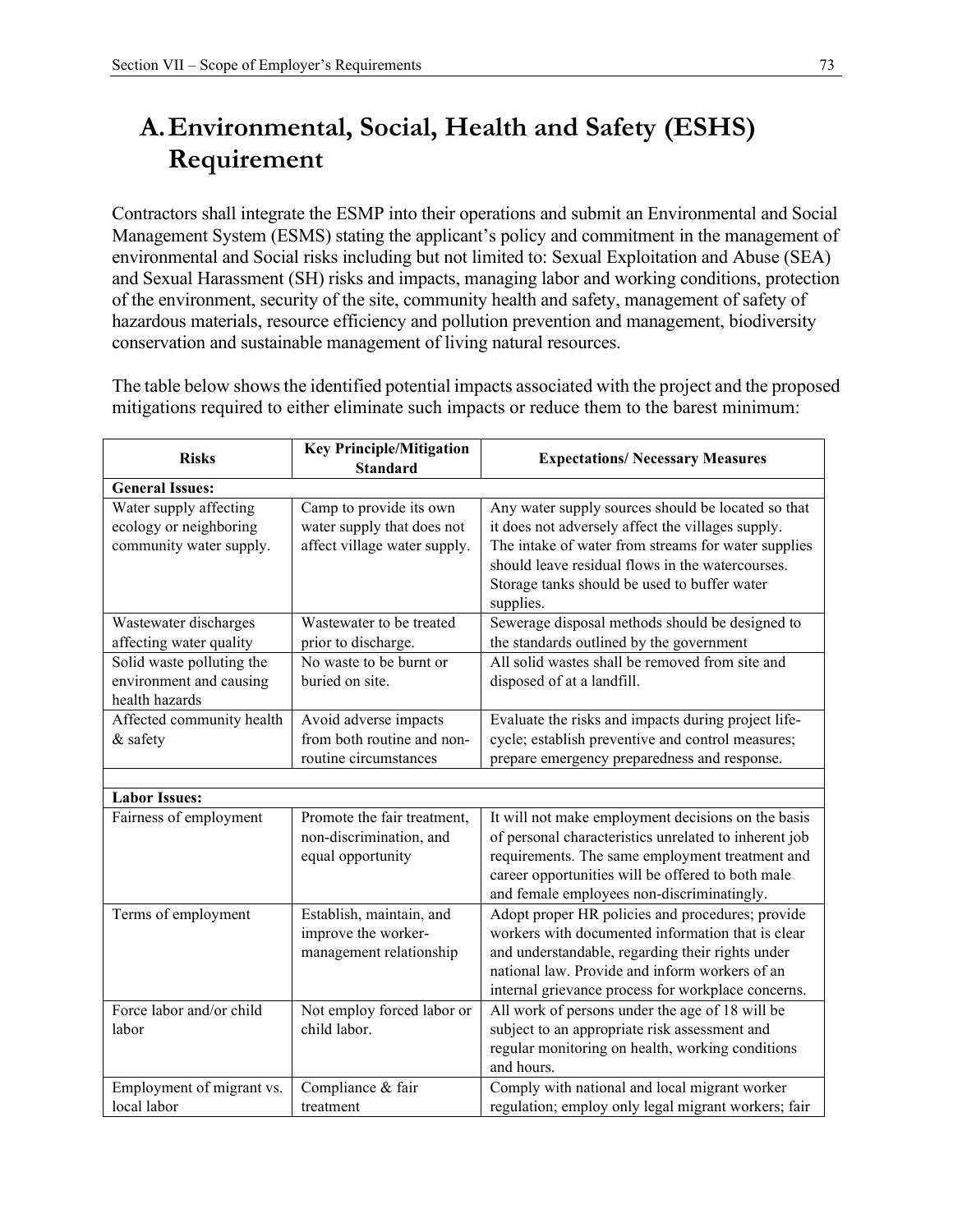| <b>Risks</b>                                                                            | <b>Key Principle/Mitigation</b><br><b>Standard</b>                                                                                                                                                                                                                                                     | <b>Expectations/ Necessary Measures</b>                                                                                                                                                                                                                                                                                                                                                                                                         |
|-----------------------------------------------------------------------------------------|--------------------------------------------------------------------------------------------------------------------------------------------------------------------------------------------------------------------------------------------------------------------------------------------------------|-------------------------------------------------------------------------------------------------------------------------------------------------------------------------------------------------------------------------------------------------------------------------------------------------------------------------------------------------------------------------------------------------------------------------------------------------|
|                                                                                         |                                                                                                                                                                                                                                                                                                        | treatment to all workers.                                                                                                                                                                                                                                                                                                                                                                                                                       |
| Management of migrant<br>labor                                                          | Ensure safety and fair<br>treatment                                                                                                                                                                                                                                                                    | Prevent labor camps, provide decent workers<br>accommodation, and prepare measures to gender-<br>based violence /sexual exploitation and HIV/AIDS<br>issues                                                                                                                                                                                                                                                                                     |
| Occupational health &<br>safety                                                         | Promote safe and health<br>working conditions, and<br>the health of workers                                                                                                                                                                                                                            | Provide a safe and healthy work environment,<br>consider inherent risks, hazards, and specific threats<br>to women. Take steps to prevent accidents, injury,<br>and disease arising from, associated with, or<br>occurring in the course of work.                                                                                                                                                                                               |
| <b>General Construction Issues:</b>                                                     |                                                                                                                                                                                                                                                                                                        |                                                                                                                                                                                                                                                                                                                                                                                                                                                 |
| Noise of machinery<br>associated with<br>construction activities                        | Noise shall not<br>unreasonably intrude on<br>traditional village life.                                                                                                                                                                                                                                | Keep a current list of all noise producing machinery<br>and noisy activities; Operate machinery only during<br>designated hours in agreement with local<br>communities; Adopt a grievance mechanism that<br>will enable capturing and addressing issues upfront<br>Work to be carried out in daylight, in typical<br>working hours. Concrete batching plants and other<br>noisy equipment to be located as far as practical<br>from settlements |
| Dust generation from<br>construction activities                                         | Dust shall not cause a<br>hazard or nuisance to<br>village life.                                                                                                                                                                                                                                       | Dusty operations to occur only during designated<br>hours. Adopt a grievance mechanism. Concrete<br>batching plants and other dusty equipment to be<br>located as far as practical from settlements.                                                                                                                                                                                                                                            |
| Vibration disturbance from<br>construction activities                                   | Vibration shall not<br>unreasonably intrude on<br>traditional village life.                                                                                                                                                                                                                            | Keeps a list of all vibration producing machinery<br>and activities causing vibration<br>This machinery operation to occur only during<br>designated hours (to be confirmed by contractor in<br>agreement with villages).<br>Use of complaints register and procedures to<br>address issues as they arise.                                                                                                                                      |
| Increased utilization of<br>roads by traffic associated<br>with construction activities | There should be no<br>significant increased risk<br>to local populations from<br>traffic associated with the<br>development.                                                                                                                                                                           | Road upgrades, including signage, speed humps, re-<br>grading.<br>Training of locals regarding the hazards of traffic.<br>Training of vehicle drivers regarding the driving<br>risks through villages and along remote roads.<br>Use of complaints register and procedures to<br>address issues as they arise.                                                                                                                                  |
| Pollution risk activities<br>occurring on site                                          | Develop appropriate<br>storage, transport and use<br>practices for storage and<br>handling of mixed classes<br>of dangerous goods in<br>packages and intermediate<br>bulk containers.<br>There shall be no solid or<br>liquid waste disposal<br>directly or indirectly to any<br>water course (whether | Keeps a current list of all potentially contaminating<br>materials used on site.<br>Develop and implement appropriate storage,<br>transport and use practices to recognized standards.<br>Solid waste disposal shall be taken off site.                                                                                                                                                                                                         |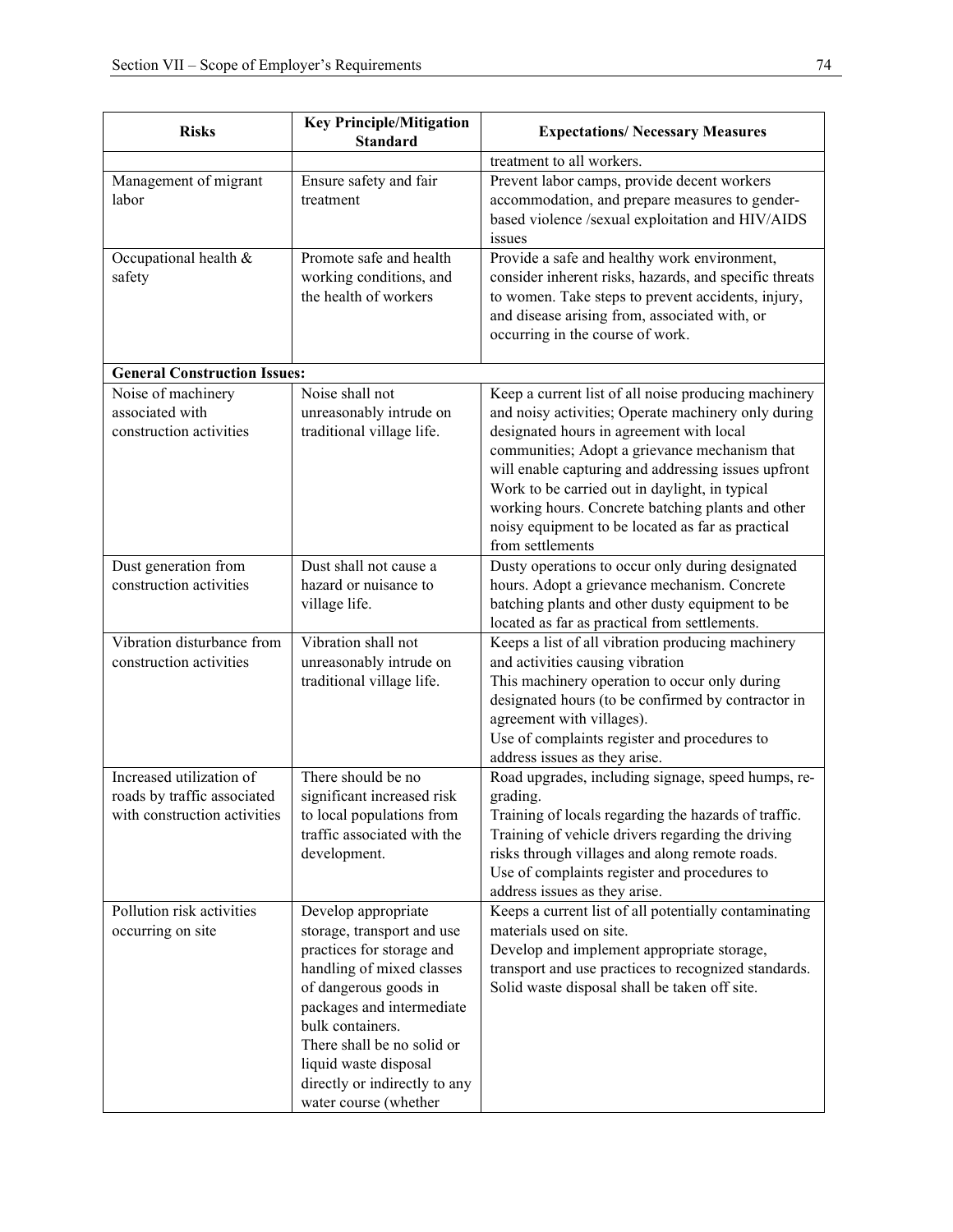| flowing or not).<br><b>Excavation and Blasting:</b><br>Noise disturbance of local<br>Noise shall not<br>Keep lists of all noise producing equipment.<br>unreasonably intrude on<br>This machinery operation to occur only during<br>populations<br>designated hours (to be confirmed by contractor in<br>traditional village life.<br>agreement with villages).<br>Blasting to occur at the same time each day, and /<br>or a warning siren should sound prior to blasting.<br>Vibration disturbance of<br>Vibration shall not<br>Keep current lists of all vibration producing<br>local populations<br>unreasonably intrude on<br>machinery<br>traditional village life.<br>This machinery operation to occur only during<br>designated hours (to be confirmed by contractor in<br>agreement with villages).<br>Blasting to occur at the same time each day, and /<br>or a warning siren should sound prior to blasting<br><b>Material Stockpiling:</b><br>Runoff of suspended<br>Stockpiling activities<br>No direct discharge of sediment laden water<br>sediments from stockpiles<br>should not give rise to<br>without treatment.<br>storm water containing<br>Stockpiles should be compacted as much as<br>practical and not be exposed for extended periods.<br>elevated suspended solids.<br>Provide treatment to<br>Storm water should be diverted around stockpiles.<br>achieve 75% reduction in<br>suspended solids.<br>Dust generation from<br>Dust shall not cause a<br>Stockpiles should be compacted and not exposed<br>for extended periods.<br>hazard or nuisance to<br>stockpiles<br>village life.<br>Stockpiles should be reused as soon as practicable.<br>Soil / Overburden Removal and Placement:<br>Generation of suspended<br>Development activities<br>No direct discharge of sediment laden water<br>solids from bare ground<br>should not give rise to<br>without treatment.<br>and runoff into<br>storm water containing<br>Earthworks and land clearance should be<br>elevated suspended solids.<br>minimized and phased.<br>watercourses<br>Provide treatment to<br>Any discharges to watercourses should occur<br>achieve 75% reduction in<br>during high flow and / or discharged as close to the<br>outfall as possible to maximize mixing.<br>suspended solids.<br>Stockpiling should occur at least 10m from a water<br>course.<br>Re-vegetation of exposed areas as soon as<br>practicable.<br>Timing of works around the drier seasons where<br>possible.<br>Provision of storm water cut off drains wherever<br>possible.<br>Introduction of invasive<br>Fill material should not<br>The use of imported fill shall be minimized.<br>Machinery should be cleaned prior to working on<br>species<br>contain invasive species.<br>site to reduce the opportunity of the spread of weed<br>seeds.<br>Disturbance of natural<br>Soils should be reused<br>Stockpile and reuse soils before excavating new<br>soils / alluvium.<br>habitats for spoil / alluvial<br>where possible in the<br>material.<br>development - to reduce | <b>Risks</b> | <b>Key Principle/Mitigation</b> | <b>Expectations/ Necessary Measures</b> |  |  |
|--------------------------------------------------------------------------------------------------------------------------------------------------------------------------------------------------------------------------------------------------------------------------------------------------------------------------------------------------------------------------------------------------------------------------------------------------------------------------------------------------------------------------------------------------------------------------------------------------------------------------------------------------------------------------------------------------------------------------------------------------------------------------------------------------------------------------------------------------------------------------------------------------------------------------------------------------------------------------------------------------------------------------------------------------------------------------------------------------------------------------------------------------------------------------------------------------------------------------------------------------------------------------------------------------------------------------------------------------------------------------------------------------------------------------------------------------------------------------------------------------------------------------------------------------------------------------------------------------------------------------------------------------------------------------------------------------------------------------------------------------------------------------------------------------------------------------------------------------------------------------------------------------------------------------------------------------------------------------------------------------------------------------------------------------------------------------------------------------------------------------------------------------------------------------------------------------------------------------------------------------------------------------------------------------------------------------------------------------------------------------------------------------------------------------------------------------------------------------------------------------------------------------------------------------------------------------------------------------------------------------------------------------------------------------------------------------------------------------------------------------------------------------------------------------------------------------------------------------------------------------------------------------------------------------------------------------------------------------------------------------------------------------------------------------------------------|--------------|---------------------------------|-----------------------------------------|--|--|
|                                                                                                                                                                                                                                                                                                                                                                                                                                                                                                                                                                                                                                                                                                                                                                                                                                                                                                                                                                                                                                                                                                                                                                                                                                                                                                                                                                                                                                                                                                                                                                                                                                                                                                                                                                                                                                                                                                                                                                                                                                                                                                                                                                                                                                                                                                                                                                                                                                                                                                                                                                                                                                                                                                                                                                                                                                                                                                                                                                                                                                                                    |              | <b>Standard</b>                 |                                         |  |  |
|                                                                                                                                                                                                                                                                                                                                                                                                                                                                                                                                                                                                                                                                                                                                                                                                                                                                                                                                                                                                                                                                                                                                                                                                                                                                                                                                                                                                                                                                                                                                                                                                                                                                                                                                                                                                                                                                                                                                                                                                                                                                                                                                                                                                                                                                                                                                                                                                                                                                                                                                                                                                                                                                                                                                                                                                                                                                                                                                                                                                                                                                    |              |                                 |                                         |  |  |
|                                                                                                                                                                                                                                                                                                                                                                                                                                                                                                                                                                                                                                                                                                                                                                                                                                                                                                                                                                                                                                                                                                                                                                                                                                                                                                                                                                                                                                                                                                                                                                                                                                                                                                                                                                                                                                                                                                                                                                                                                                                                                                                                                                                                                                                                                                                                                                                                                                                                                                                                                                                                                                                                                                                                                                                                                                                                                                                                                                                                                                                                    |              |                                 |                                         |  |  |
|                                                                                                                                                                                                                                                                                                                                                                                                                                                                                                                                                                                                                                                                                                                                                                                                                                                                                                                                                                                                                                                                                                                                                                                                                                                                                                                                                                                                                                                                                                                                                                                                                                                                                                                                                                                                                                                                                                                                                                                                                                                                                                                                                                                                                                                                                                                                                                                                                                                                                                                                                                                                                                                                                                                                                                                                                                                                                                                                                                                                                                                                    |              |                                 |                                         |  |  |
|                                                                                                                                                                                                                                                                                                                                                                                                                                                                                                                                                                                                                                                                                                                                                                                                                                                                                                                                                                                                                                                                                                                                                                                                                                                                                                                                                                                                                                                                                                                                                                                                                                                                                                                                                                                                                                                                                                                                                                                                                                                                                                                                                                                                                                                                                                                                                                                                                                                                                                                                                                                                                                                                                                                                                                                                                                                                                                                                                                                                                                                                    |              |                                 |                                         |  |  |
|                                                                                                                                                                                                                                                                                                                                                                                                                                                                                                                                                                                                                                                                                                                                                                                                                                                                                                                                                                                                                                                                                                                                                                                                                                                                                                                                                                                                                                                                                                                                                                                                                                                                                                                                                                                                                                                                                                                                                                                                                                                                                                                                                                                                                                                                                                                                                                                                                                                                                                                                                                                                                                                                                                                                                                                                                                                                                                                                                                                                                                                                    |              |                                 |                                         |  |  |
|                                                                                                                                                                                                                                                                                                                                                                                                                                                                                                                                                                                                                                                                                                                                                                                                                                                                                                                                                                                                                                                                                                                                                                                                                                                                                                                                                                                                                                                                                                                                                                                                                                                                                                                                                                                                                                                                                                                                                                                                                                                                                                                                                                                                                                                                                                                                                                                                                                                                                                                                                                                                                                                                                                                                                                                                                                                                                                                                                                                                                                                                    |              |                                 |                                         |  |  |
|                                                                                                                                                                                                                                                                                                                                                                                                                                                                                                                                                                                                                                                                                                                                                                                                                                                                                                                                                                                                                                                                                                                                                                                                                                                                                                                                                                                                                                                                                                                                                                                                                                                                                                                                                                                                                                                                                                                                                                                                                                                                                                                                                                                                                                                                                                                                                                                                                                                                                                                                                                                                                                                                                                                                                                                                                                                                                                                                                                                                                                                                    |              |                                 |                                         |  |  |
|                                                                                                                                                                                                                                                                                                                                                                                                                                                                                                                                                                                                                                                                                                                                                                                                                                                                                                                                                                                                                                                                                                                                                                                                                                                                                                                                                                                                                                                                                                                                                                                                                                                                                                                                                                                                                                                                                                                                                                                                                                                                                                                                                                                                                                                                                                                                                                                                                                                                                                                                                                                                                                                                                                                                                                                                                                                                                                                                                                                                                                                                    |              |                                 |                                         |  |  |
|                                                                                                                                                                                                                                                                                                                                                                                                                                                                                                                                                                                                                                                                                                                                                                                                                                                                                                                                                                                                                                                                                                                                                                                                                                                                                                                                                                                                                                                                                                                                                                                                                                                                                                                                                                                                                                                                                                                                                                                                                                                                                                                                                                                                                                                                                                                                                                                                                                                                                                                                                                                                                                                                                                                                                                                                                                                                                                                                                                                                                                                                    |              |                                 |                                         |  |  |
|                                                                                                                                                                                                                                                                                                                                                                                                                                                                                                                                                                                                                                                                                                                                                                                                                                                                                                                                                                                                                                                                                                                                                                                                                                                                                                                                                                                                                                                                                                                                                                                                                                                                                                                                                                                                                                                                                                                                                                                                                                                                                                                                                                                                                                                                                                                                                                                                                                                                                                                                                                                                                                                                                                                                                                                                                                                                                                                                                                                                                                                                    |              |                                 |                                         |  |  |
|                                                                                                                                                                                                                                                                                                                                                                                                                                                                                                                                                                                                                                                                                                                                                                                                                                                                                                                                                                                                                                                                                                                                                                                                                                                                                                                                                                                                                                                                                                                                                                                                                                                                                                                                                                                                                                                                                                                                                                                                                                                                                                                                                                                                                                                                                                                                                                                                                                                                                                                                                                                                                                                                                                                                                                                                                                                                                                                                                                                                                                                                    |              |                                 |                                         |  |  |
|                                                                                                                                                                                                                                                                                                                                                                                                                                                                                                                                                                                                                                                                                                                                                                                                                                                                                                                                                                                                                                                                                                                                                                                                                                                                                                                                                                                                                                                                                                                                                                                                                                                                                                                                                                                                                                                                                                                                                                                                                                                                                                                                                                                                                                                                                                                                                                                                                                                                                                                                                                                                                                                                                                                                                                                                                                                                                                                                                                                                                                                                    |              |                                 |                                         |  |  |
|                                                                                                                                                                                                                                                                                                                                                                                                                                                                                                                                                                                                                                                                                                                                                                                                                                                                                                                                                                                                                                                                                                                                                                                                                                                                                                                                                                                                                                                                                                                                                                                                                                                                                                                                                                                                                                                                                                                                                                                                                                                                                                                                                                                                                                                                                                                                                                                                                                                                                                                                                                                                                                                                                                                                                                                                                                                                                                                                                                                                                                                                    |              |                                 |                                         |  |  |
|                                                                                                                                                                                                                                                                                                                                                                                                                                                                                                                                                                                                                                                                                                                                                                                                                                                                                                                                                                                                                                                                                                                                                                                                                                                                                                                                                                                                                                                                                                                                                                                                                                                                                                                                                                                                                                                                                                                                                                                                                                                                                                                                                                                                                                                                                                                                                                                                                                                                                                                                                                                                                                                                                                                                                                                                                                                                                                                                                                                                                                                                    |              |                                 |                                         |  |  |
|                                                                                                                                                                                                                                                                                                                                                                                                                                                                                                                                                                                                                                                                                                                                                                                                                                                                                                                                                                                                                                                                                                                                                                                                                                                                                                                                                                                                                                                                                                                                                                                                                                                                                                                                                                                                                                                                                                                                                                                                                                                                                                                                                                                                                                                                                                                                                                                                                                                                                                                                                                                                                                                                                                                                                                                                                                                                                                                                                                                                                                                                    |              |                                 |                                         |  |  |
|                                                                                                                                                                                                                                                                                                                                                                                                                                                                                                                                                                                                                                                                                                                                                                                                                                                                                                                                                                                                                                                                                                                                                                                                                                                                                                                                                                                                                                                                                                                                                                                                                                                                                                                                                                                                                                                                                                                                                                                                                                                                                                                                                                                                                                                                                                                                                                                                                                                                                                                                                                                                                                                                                                                                                                                                                                                                                                                                                                                                                                                                    |              |                                 |                                         |  |  |
|                                                                                                                                                                                                                                                                                                                                                                                                                                                                                                                                                                                                                                                                                                                                                                                                                                                                                                                                                                                                                                                                                                                                                                                                                                                                                                                                                                                                                                                                                                                                                                                                                                                                                                                                                                                                                                                                                                                                                                                                                                                                                                                                                                                                                                                                                                                                                                                                                                                                                                                                                                                                                                                                                                                                                                                                                                                                                                                                                                                                                                                                    |              |                                 |                                         |  |  |
|                                                                                                                                                                                                                                                                                                                                                                                                                                                                                                                                                                                                                                                                                                                                                                                                                                                                                                                                                                                                                                                                                                                                                                                                                                                                                                                                                                                                                                                                                                                                                                                                                                                                                                                                                                                                                                                                                                                                                                                                                                                                                                                                                                                                                                                                                                                                                                                                                                                                                                                                                                                                                                                                                                                                                                                                                                                                                                                                                                                                                                                                    |              |                                 |                                         |  |  |
|                                                                                                                                                                                                                                                                                                                                                                                                                                                                                                                                                                                                                                                                                                                                                                                                                                                                                                                                                                                                                                                                                                                                                                                                                                                                                                                                                                                                                                                                                                                                                                                                                                                                                                                                                                                                                                                                                                                                                                                                                                                                                                                                                                                                                                                                                                                                                                                                                                                                                                                                                                                                                                                                                                                                                                                                                                                                                                                                                                                                                                                                    |              |                                 |                                         |  |  |
|                                                                                                                                                                                                                                                                                                                                                                                                                                                                                                                                                                                                                                                                                                                                                                                                                                                                                                                                                                                                                                                                                                                                                                                                                                                                                                                                                                                                                                                                                                                                                                                                                                                                                                                                                                                                                                                                                                                                                                                                                                                                                                                                                                                                                                                                                                                                                                                                                                                                                                                                                                                                                                                                                                                                                                                                                                                                                                                                                                                                                                                                    |              |                                 |                                         |  |  |
|                                                                                                                                                                                                                                                                                                                                                                                                                                                                                                                                                                                                                                                                                                                                                                                                                                                                                                                                                                                                                                                                                                                                                                                                                                                                                                                                                                                                                                                                                                                                                                                                                                                                                                                                                                                                                                                                                                                                                                                                                                                                                                                                                                                                                                                                                                                                                                                                                                                                                                                                                                                                                                                                                                                                                                                                                                                                                                                                                                                                                                                                    |              |                                 |                                         |  |  |
|                                                                                                                                                                                                                                                                                                                                                                                                                                                                                                                                                                                                                                                                                                                                                                                                                                                                                                                                                                                                                                                                                                                                                                                                                                                                                                                                                                                                                                                                                                                                                                                                                                                                                                                                                                                                                                                                                                                                                                                                                                                                                                                                                                                                                                                                                                                                                                                                                                                                                                                                                                                                                                                                                                                                                                                                                                                                                                                                                                                                                                                                    |              |                                 |                                         |  |  |
|                                                                                                                                                                                                                                                                                                                                                                                                                                                                                                                                                                                                                                                                                                                                                                                                                                                                                                                                                                                                                                                                                                                                                                                                                                                                                                                                                                                                                                                                                                                                                                                                                                                                                                                                                                                                                                                                                                                                                                                                                                                                                                                                                                                                                                                                                                                                                                                                                                                                                                                                                                                                                                                                                                                                                                                                                                                                                                                                                                                                                                                                    |              |                                 |                                         |  |  |
|                                                                                                                                                                                                                                                                                                                                                                                                                                                                                                                                                                                                                                                                                                                                                                                                                                                                                                                                                                                                                                                                                                                                                                                                                                                                                                                                                                                                                                                                                                                                                                                                                                                                                                                                                                                                                                                                                                                                                                                                                                                                                                                                                                                                                                                                                                                                                                                                                                                                                                                                                                                                                                                                                                                                                                                                                                                                                                                                                                                                                                                                    |              |                                 |                                         |  |  |
|                                                                                                                                                                                                                                                                                                                                                                                                                                                                                                                                                                                                                                                                                                                                                                                                                                                                                                                                                                                                                                                                                                                                                                                                                                                                                                                                                                                                                                                                                                                                                                                                                                                                                                                                                                                                                                                                                                                                                                                                                                                                                                                                                                                                                                                                                                                                                                                                                                                                                                                                                                                                                                                                                                                                                                                                                                                                                                                                                                                                                                                                    |              |                                 |                                         |  |  |
|                                                                                                                                                                                                                                                                                                                                                                                                                                                                                                                                                                                                                                                                                                                                                                                                                                                                                                                                                                                                                                                                                                                                                                                                                                                                                                                                                                                                                                                                                                                                                                                                                                                                                                                                                                                                                                                                                                                                                                                                                                                                                                                                                                                                                                                                                                                                                                                                                                                                                                                                                                                                                                                                                                                                                                                                                                                                                                                                                                                                                                                                    |              |                                 |                                         |  |  |
|                                                                                                                                                                                                                                                                                                                                                                                                                                                                                                                                                                                                                                                                                                                                                                                                                                                                                                                                                                                                                                                                                                                                                                                                                                                                                                                                                                                                                                                                                                                                                                                                                                                                                                                                                                                                                                                                                                                                                                                                                                                                                                                                                                                                                                                                                                                                                                                                                                                                                                                                                                                                                                                                                                                                                                                                                                                                                                                                                                                                                                                                    |              |                                 |                                         |  |  |
|                                                                                                                                                                                                                                                                                                                                                                                                                                                                                                                                                                                                                                                                                                                                                                                                                                                                                                                                                                                                                                                                                                                                                                                                                                                                                                                                                                                                                                                                                                                                                                                                                                                                                                                                                                                                                                                                                                                                                                                                                                                                                                                                                                                                                                                                                                                                                                                                                                                                                                                                                                                                                                                                                                                                                                                                                                                                                                                                                                                                                                                                    |              |                                 |                                         |  |  |
|                                                                                                                                                                                                                                                                                                                                                                                                                                                                                                                                                                                                                                                                                                                                                                                                                                                                                                                                                                                                                                                                                                                                                                                                                                                                                                                                                                                                                                                                                                                                                                                                                                                                                                                                                                                                                                                                                                                                                                                                                                                                                                                                                                                                                                                                                                                                                                                                                                                                                                                                                                                                                                                                                                                                                                                                                                                                                                                                                                                                                                                                    |              |                                 |                                         |  |  |
|                                                                                                                                                                                                                                                                                                                                                                                                                                                                                                                                                                                                                                                                                                                                                                                                                                                                                                                                                                                                                                                                                                                                                                                                                                                                                                                                                                                                                                                                                                                                                                                                                                                                                                                                                                                                                                                                                                                                                                                                                                                                                                                                                                                                                                                                                                                                                                                                                                                                                                                                                                                                                                                                                                                                                                                                                                                                                                                                                                                                                                                                    |              |                                 |                                         |  |  |
|                                                                                                                                                                                                                                                                                                                                                                                                                                                                                                                                                                                                                                                                                                                                                                                                                                                                                                                                                                                                                                                                                                                                                                                                                                                                                                                                                                                                                                                                                                                                                                                                                                                                                                                                                                                                                                                                                                                                                                                                                                                                                                                                                                                                                                                                                                                                                                                                                                                                                                                                                                                                                                                                                                                                                                                                                                                                                                                                                                                                                                                                    |              |                                 |                                         |  |  |
|                                                                                                                                                                                                                                                                                                                                                                                                                                                                                                                                                                                                                                                                                                                                                                                                                                                                                                                                                                                                                                                                                                                                                                                                                                                                                                                                                                                                                                                                                                                                                                                                                                                                                                                                                                                                                                                                                                                                                                                                                                                                                                                                                                                                                                                                                                                                                                                                                                                                                                                                                                                                                                                                                                                                                                                                                                                                                                                                                                                                                                                                    |              |                                 |                                         |  |  |
|                                                                                                                                                                                                                                                                                                                                                                                                                                                                                                                                                                                                                                                                                                                                                                                                                                                                                                                                                                                                                                                                                                                                                                                                                                                                                                                                                                                                                                                                                                                                                                                                                                                                                                                                                                                                                                                                                                                                                                                                                                                                                                                                                                                                                                                                                                                                                                                                                                                                                                                                                                                                                                                                                                                                                                                                                                                                                                                                                                                                                                                                    |              |                                 |                                         |  |  |
|                                                                                                                                                                                                                                                                                                                                                                                                                                                                                                                                                                                                                                                                                                                                                                                                                                                                                                                                                                                                                                                                                                                                                                                                                                                                                                                                                                                                                                                                                                                                                                                                                                                                                                                                                                                                                                                                                                                                                                                                                                                                                                                                                                                                                                                                                                                                                                                                                                                                                                                                                                                                                                                                                                                                                                                                                                                                                                                                                                                                                                                                    |              |                                 |                                         |  |  |
|                                                                                                                                                                                                                                                                                                                                                                                                                                                                                                                                                                                                                                                                                                                                                                                                                                                                                                                                                                                                                                                                                                                                                                                                                                                                                                                                                                                                                                                                                                                                                                                                                                                                                                                                                                                                                                                                                                                                                                                                                                                                                                                                                                                                                                                                                                                                                                                                                                                                                                                                                                                                                                                                                                                                                                                                                                                                                                                                                                                                                                                                    |              |                                 |                                         |  |  |
|                                                                                                                                                                                                                                                                                                                                                                                                                                                                                                                                                                                                                                                                                                                                                                                                                                                                                                                                                                                                                                                                                                                                                                                                                                                                                                                                                                                                                                                                                                                                                                                                                                                                                                                                                                                                                                                                                                                                                                                                                                                                                                                                                                                                                                                                                                                                                                                                                                                                                                                                                                                                                                                                                                                                                                                                                                                                                                                                                                                                                                                                    |              |                                 |                                         |  |  |
|                                                                                                                                                                                                                                                                                                                                                                                                                                                                                                                                                                                                                                                                                                                                                                                                                                                                                                                                                                                                                                                                                                                                                                                                                                                                                                                                                                                                                                                                                                                                                                                                                                                                                                                                                                                                                                                                                                                                                                                                                                                                                                                                                                                                                                                                                                                                                                                                                                                                                                                                                                                                                                                                                                                                                                                                                                                                                                                                                                                                                                                                    |              |                                 |                                         |  |  |
|                                                                                                                                                                                                                                                                                                                                                                                                                                                                                                                                                                                                                                                                                                                                                                                                                                                                                                                                                                                                                                                                                                                                                                                                                                                                                                                                                                                                                                                                                                                                                                                                                                                                                                                                                                                                                                                                                                                                                                                                                                                                                                                                                                                                                                                                                                                                                                                                                                                                                                                                                                                                                                                                                                                                                                                                                                                                                                                                                                                                                                                                    |              |                                 |                                         |  |  |
|                                                                                                                                                                                                                                                                                                                                                                                                                                                                                                                                                                                                                                                                                                                                                                                                                                                                                                                                                                                                                                                                                                                                                                                                                                                                                                                                                                                                                                                                                                                                                                                                                                                                                                                                                                                                                                                                                                                                                                                                                                                                                                                                                                                                                                                                                                                                                                                                                                                                                                                                                                                                                                                                                                                                                                                                                                                                                                                                                                                                                                                                    |              |                                 |                                         |  |  |
|                                                                                                                                                                                                                                                                                                                                                                                                                                                                                                                                                                                                                                                                                                                                                                                                                                                                                                                                                                                                                                                                                                                                                                                                                                                                                                                                                                                                                                                                                                                                                                                                                                                                                                                                                                                                                                                                                                                                                                                                                                                                                                                                                                                                                                                                                                                                                                                                                                                                                                                                                                                                                                                                                                                                                                                                                                                                                                                                                                                                                                                                    |              |                                 |                                         |  |  |
|                                                                                                                                                                                                                                                                                                                                                                                                                                                                                                                                                                                                                                                                                                                                                                                                                                                                                                                                                                                                                                                                                                                                                                                                                                                                                                                                                                                                                                                                                                                                                                                                                                                                                                                                                                                                                                                                                                                                                                                                                                                                                                                                                                                                                                                                                                                                                                                                                                                                                                                                                                                                                                                                                                                                                                                                                                                                                                                                                                                                                                                                    |              |                                 |                                         |  |  |
|                                                                                                                                                                                                                                                                                                                                                                                                                                                                                                                                                                                                                                                                                                                                                                                                                                                                                                                                                                                                                                                                                                                                                                                                                                                                                                                                                                                                                                                                                                                                                                                                                                                                                                                                                                                                                                                                                                                                                                                                                                                                                                                                                                                                                                                                                                                                                                                                                                                                                                                                                                                                                                                                                                                                                                                                                                                                                                                                                                                                                                                                    |              |                                 |                                         |  |  |
|                                                                                                                                                                                                                                                                                                                                                                                                                                                                                                                                                                                                                                                                                                                                                                                                                                                                                                                                                                                                                                                                                                                                                                                                                                                                                                                                                                                                                                                                                                                                                                                                                                                                                                                                                                                                                                                                                                                                                                                                                                                                                                                                                                                                                                                                                                                                                                                                                                                                                                                                                                                                                                                                                                                                                                                                                                                                                                                                                                                                                                                                    |              |                                 |                                         |  |  |
|                                                                                                                                                                                                                                                                                                                                                                                                                                                                                                                                                                                                                                                                                                                                                                                                                                                                                                                                                                                                                                                                                                                                                                                                                                                                                                                                                                                                                                                                                                                                                                                                                                                                                                                                                                                                                                                                                                                                                                                                                                                                                                                                                                                                                                                                                                                                                                                                                                                                                                                                                                                                                                                                                                                                                                                                                                                                                                                                                                                                                                                                    |              |                                 |                                         |  |  |
|                                                                                                                                                                                                                                                                                                                                                                                                                                                                                                                                                                                                                                                                                                                                                                                                                                                                                                                                                                                                                                                                                                                                                                                                                                                                                                                                                                                                                                                                                                                                                                                                                                                                                                                                                                                                                                                                                                                                                                                                                                                                                                                                                                                                                                                                                                                                                                                                                                                                                                                                                                                                                                                                                                                                                                                                                                                                                                                                                                                                                                                                    |              |                                 |                                         |  |  |
|                                                                                                                                                                                                                                                                                                                                                                                                                                                                                                                                                                                                                                                                                                                                                                                                                                                                                                                                                                                                                                                                                                                                                                                                                                                                                                                                                                                                                                                                                                                                                                                                                                                                                                                                                                                                                                                                                                                                                                                                                                                                                                                                                                                                                                                                                                                                                                                                                                                                                                                                                                                                                                                                                                                                                                                                                                                                                                                                                                                                                                                                    |              |                                 |                                         |  |  |
|                                                                                                                                                                                                                                                                                                                                                                                                                                                                                                                                                                                                                                                                                                                                                                                                                                                                                                                                                                                                                                                                                                                                                                                                                                                                                                                                                                                                                                                                                                                                                                                                                                                                                                                                                                                                                                                                                                                                                                                                                                                                                                                                                                                                                                                                                                                                                                                                                                                                                                                                                                                                                                                                                                                                                                                                                                                                                                                                                                                                                                                                    |              |                                 |                                         |  |  |
|                                                                                                                                                                                                                                                                                                                                                                                                                                                                                                                                                                                                                                                                                                                                                                                                                                                                                                                                                                                                                                                                                                                                                                                                                                                                                                                                                                                                                                                                                                                                                                                                                                                                                                                                                                                                                                                                                                                                                                                                                                                                                                                                                                                                                                                                                                                                                                                                                                                                                                                                                                                                                                                                                                                                                                                                                                                                                                                                                                                                                                                                    |              | the need for spoil sites and    |                                         |  |  |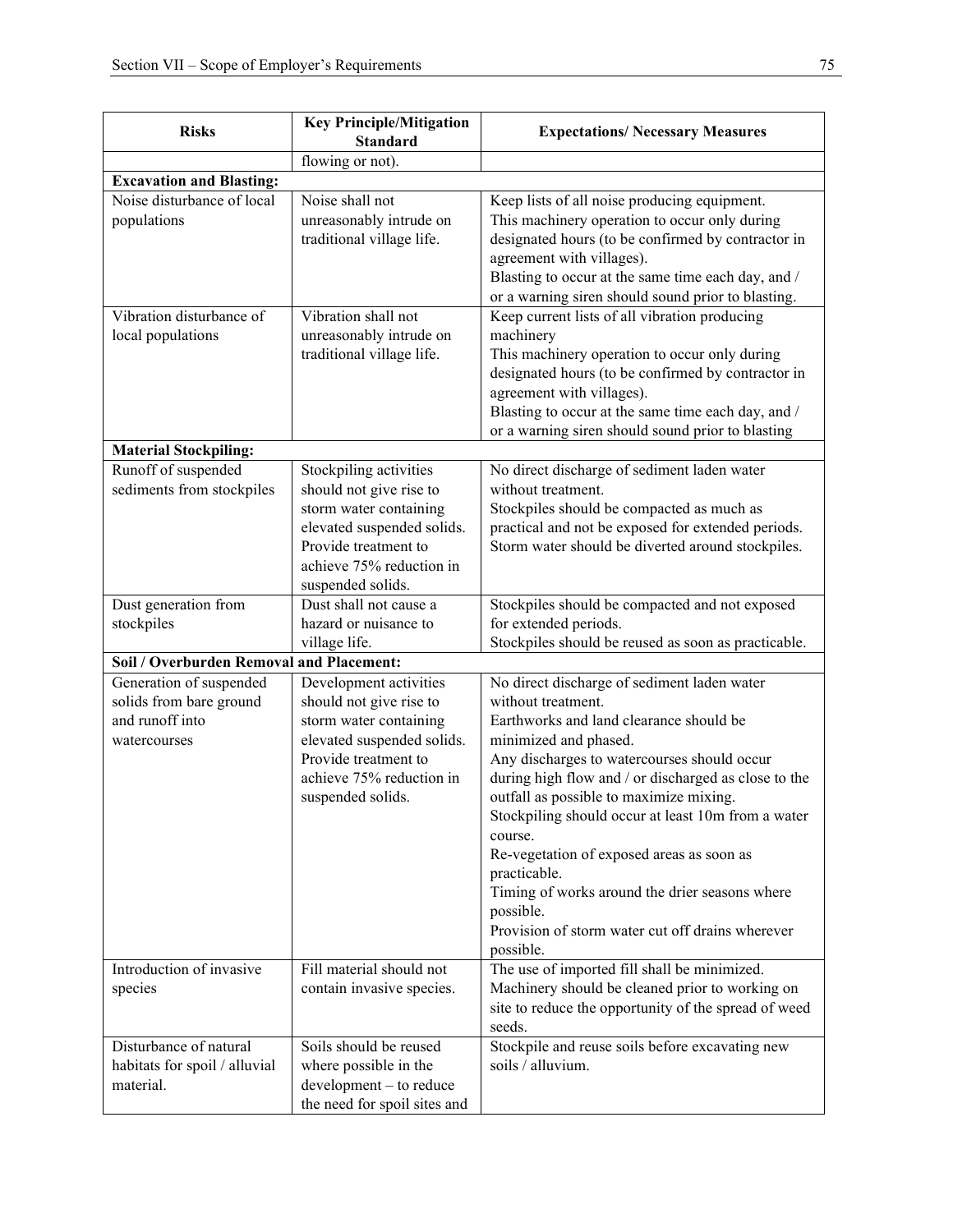| <b>Risks</b>                     | <b>Key Principle/Mitigation</b> | <b>Expectations/ Necessary Measures</b>               |  |  |
|----------------------------------|---------------------------------|-------------------------------------------------------|--|--|
|                                  | <b>Standard</b>                 |                                                       |  |  |
|                                  | the need to import fill.        |                                                       |  |  |
| Efficiency of control            | Control measures should         | Earthworks control measures should be inspected       |  |  |
| measures over time               | continue to work                | and maintained in efficient operating condition over  |  |  |
|                                  | appropriately throughout        | the construction period.                              |  |  |
|                                  | the construction period.        |                                                       |  |  |
| Community nuisances.             | Noise and dust shall not        | Concrete batching plants and other noisy / dusty      |  |  |
|                                  | unreasonably intrude on         | equipment to be located as far as practical from      |  |  |
|                                  | traditional village life.       | villages.                                             |  |  |
| <b>Works in and near Rivers:</b> |                                 |                                                       |  |  |
| Sediment discharges              | Work in the wetted area of      | Stabilize works at the end of each working day and    |  |  |
| arising from working in          | the riverbed should be          | prior to storm events.                                |  |  |
| and near the river.              | minimized, and only in          | Do the work during low flow periods.                  |  |  |
| For blasting in or near the      | relation to the construction    | Works shall be minimized.                             |  |  |
| river, refer to the blasting     | of the power house, weir        | Diversion of the river around the work area where     |  |  |
| issues, above.                   | and intake structure or to      | possible.                                             |  |  |
|                                  | insert culverts for stream      |                                                       |  |  |
|                                  | crossings.                      |                                                       |  |  |
| <b>Community impacts:</b>        |                                 |                                                       |  |  |
| Key Considerations for a         | Communication channels          | Contractors will have an Environmental Specialist,    |  |  |
| <b>Communication Strategy</b>    | are established between the     | OHS Specialist, and Social Specialist on site to      |  |  |
| to avoid deterioration of        | beneficiary university,         | ensure conformance with environmental health and      |  |  |
| current quality of life and      | Construction Supervisors,       | safety guidelines and to respond to complaints        |  |  |
| traditional livelihoods          | to facilitate information       | A Health Program - as well as measures for            |  |  |
|                                  | flow and easier process for     | prevention of gender-based violence, sexual           |  |  |
|                                  | lodging complaints              | exploitation, and HIV/AIDS - to be included in the    |  |  |
|                                  |                                 | Contractor's Construction and Workers Camp            |  |  |
|                                  |                                 | Management Plan. This will be made available to       |  |  |
|                                  |                                 | the beneficiary institutions.                         |  |  |
|                                  |                                 | Education and orientation of outside workers to       |  |  |
|                                  |                                 | local culture and social norms before the start of    |  |  |
|                                  |                                 | work.                                                 |  |  |
|                                  |                                 | Camps to be self-sufficient in resources and          |  |  |
|                                  |                                 | services. (refer to the workers camp table below)     |  |  |
|                                  |                                 | Villagers shall be adequately informed of all         |  |  |
|                                  |                                 | potential hazards to health and safety with regards   |  |  |
|                                  |                                 | to increased traffic, blasting, machinery operation   |  |  |
|                                  |                                 |                                                       |  |  |
| Labor influx and gender-         | Specific measures in place      | Sensitization campaigns for workers and               |  |  |
| based violence, sexual           | for migrant workers             | communities, with special emphasis on vulnerable      |  |  |
| exploitation                     |                                 | groups (such of women)                                |  |  |
|                                  |                                 | Code of conduct and training for workers and          |  |  |
|                                  |                                 | managers on the construction sites                    |  |  |
|                                  |                                 | Locations of labor camps away from sensitive          |  |  |
|                                  |                                 | receptors in communities (e.g. schools)               |  |  |
| Traffic causing safety risks     | Construction traffic will be    | Signage to be used to identify current risks to road  |  |  |
| to road users                    | managed to minimize the         | users.                                                |  |  |
|                                  | impact on existing road         | Construction Supervision consultancy and              |  |  |
|                                  | users.                          | Contractors to discuss major traffic issues with      |  |  |
|                                  |                                 | village representatives prior to the event to discuss |  |  |
|                                  |                                 | course of action.                                     |  |  |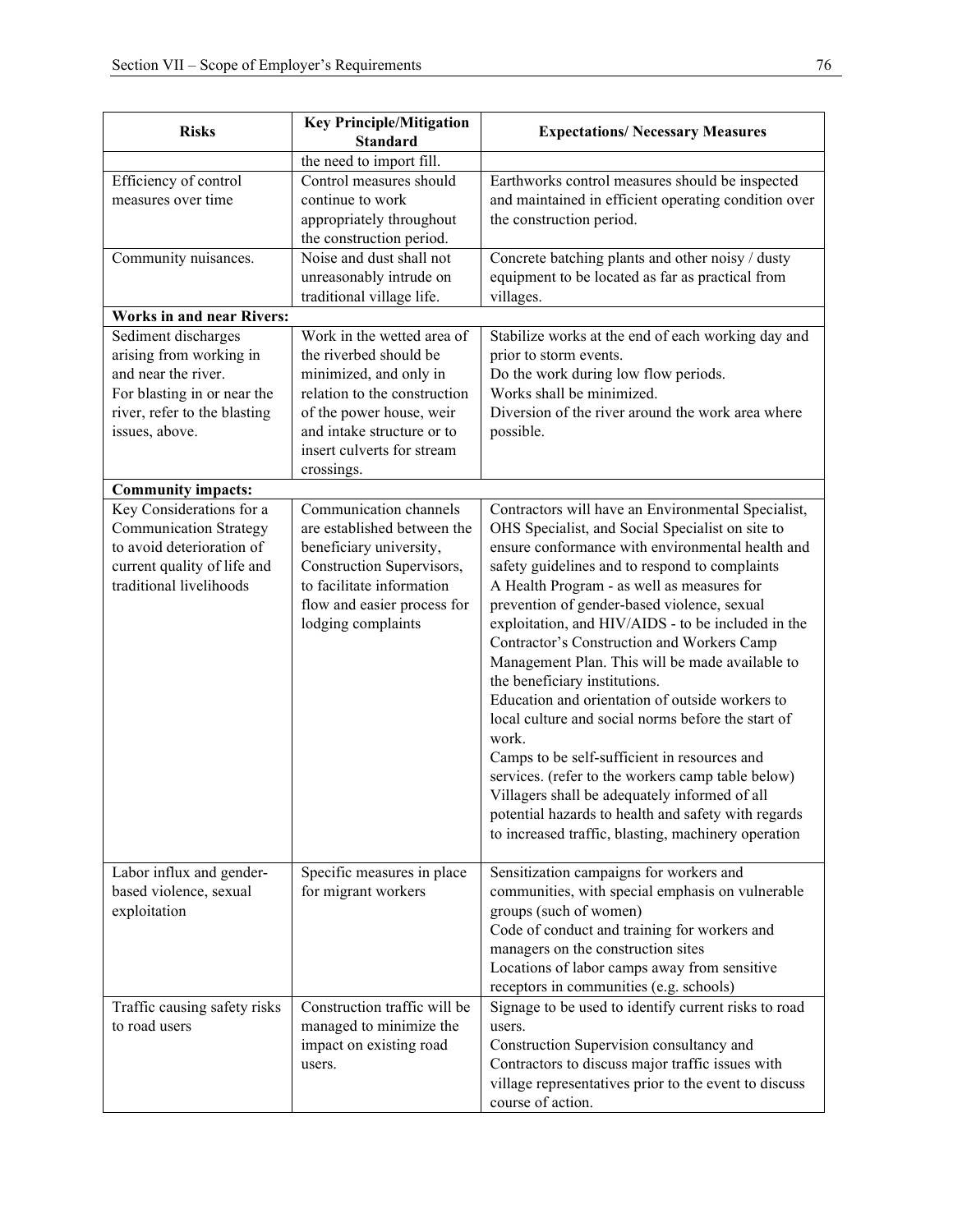| <b>Risks</b>             | <b>Key Principle/Mitigation</b><br><b>Standard</b> | <b>Expectations/ Necessary Measures</b>            |
|--------------------------|----------------------------------------------------|----------------------------------------------------|
|                          |                                                    | Heavy traffic to avoid the hours when school       |
|                          |                                                    | children walk to and from school.                  |
| Sediment affecting river | Sediment discharges to the                         | Refer to the sections above discussing erosion and |
| water uses.              | river shall be minimized.                          | sediment control.                                  |